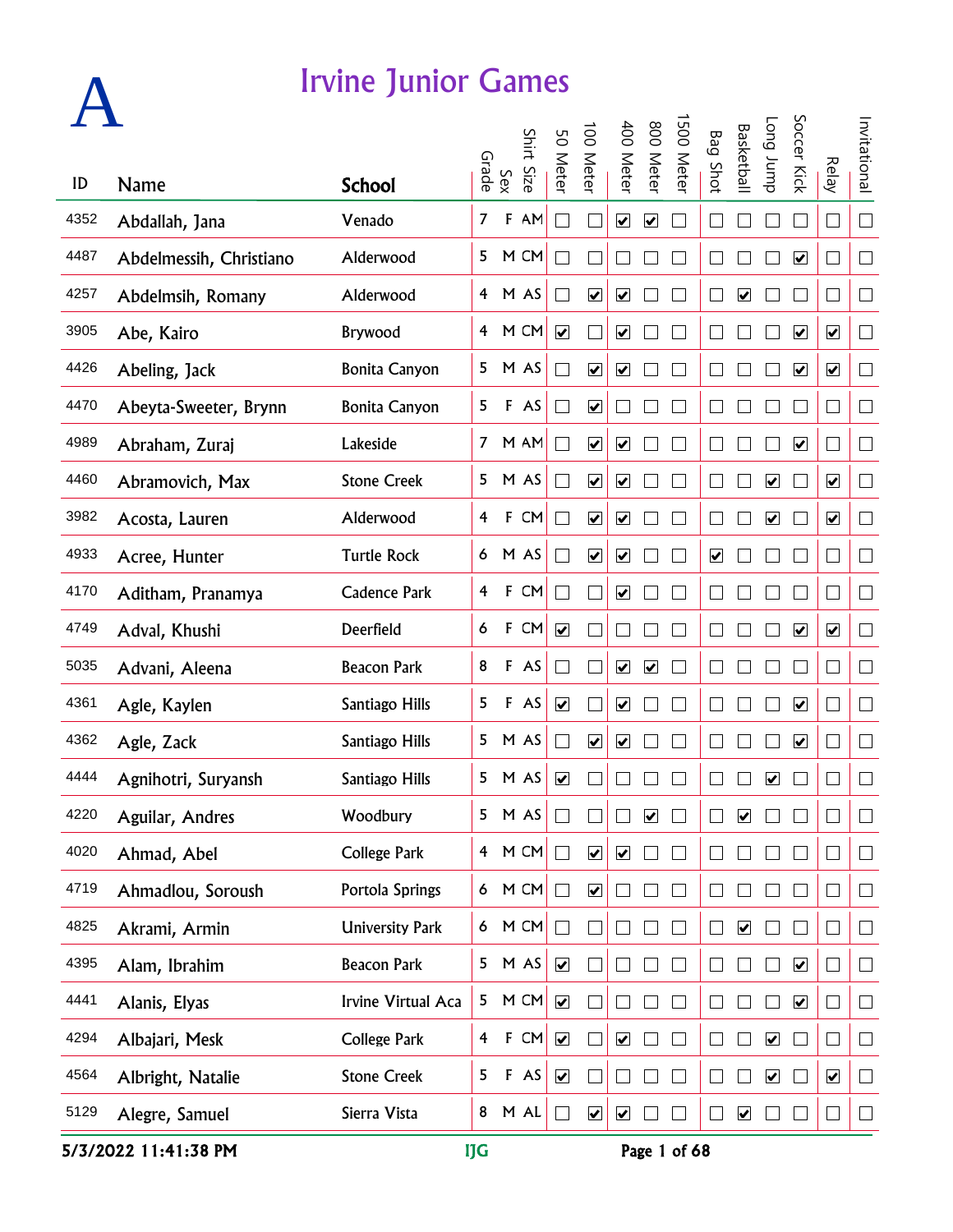|      |                             |                      |                |              | Shirt Size | 50 Meter                     | 00 Meter                | 400 Meter                    | 800 Meter               | 500 Mete             | <b>Bag Shot</b>         | <b>Basketbal</b>             | dunr buo             | Soccer Kick                  |                              | Invitational                |
|------|-----------------------------|----------------------|----------------|--------------|------------|------------------------------|-------------------------|------------------------------|-------------------------|----------------------|-------------------------|------------------------------|----------------------|------------------------------|------------------------------|-----------------------------|
| ID   | <b>Name</b>                 | <b>School</b>        | Grade          | Sex          |            |                              |                         |                              |                         |                      |                         |                              |                      |                              | <b>Relay</b>                 |                             |
| 4559 | Aleknavicius, Lukas         | Oak Creek            | 5              |              | M AS       | $\mathcal{L}_{\mathcal{A}}$  | $\overline{\mathbf{v}}$ | $\boxed{\blacktriangledown}$ |                         |                      |                         |                              |                      | $\overline{\mathbf{v}}$      |                              | $\Box$                      |
| 5022 | Alhakeem, Noor              | <b>Beacon Park</b>   | 8              |              | F AM       | T.                           | $\blacktriangledown$    | $\blacktriangledown$         |                         |                      |                         |                              |                      |                              |                              | $\overline{\phantom{a}}$    |
| 4335 | Alhassen, Mansoor           | Woodbury             |                |              | 5 M AS     | e.                           | $\vert \ \ \vert$       | $\blacktriangledown$         |                         |                      |                         |                              |                      | $\blacktriangledown$         |                              | $\Box$                      |
| 3889 | Alisher, Aliaidar           | <b>Turtle Rock</b>   | $\overline{4}$ |              | M CM       | $\mathcal{L}_{\mathcal{A}}$  | $\blacktriangledown$    | $\overline{\mathbf{v}}$      |                         |                      |                         |                              |                      | $\blacktriangledown$         |                              | $\overline{\phantom{a}}$    |
| 3968 | Allamehzadeh, Sophia        | Alderwood            | 4              |              | F CM       | $\mathcal{L}_{\mathcal{A}}$  |                         | $\overline{\mathbf{v}}$      |                         |                      |                         |                              |                      |                              | $\mathcal{A}$                | $\overline{\phantom{a}}$    |
| 4483 | Alle, Vaibhav               | Alderwood            |                |              | 5 M AS     | Π                            | $\overline{\mathbf{v}}$ |                              |                         |                      |                         |                              | $\blacktriangledown$ |                              |                              | $\Box$                      |
| 3824 | Almeida Soares, Philipe Fer | Oak Creek            |                |              | 4 M CM     | $\mathcal{L}_{\mathcal{A}}$  |                         |                              |                         |                      |                         | $\boxed{\blacktriangledown}$ |                      |                              |                              | $\Box$                      |
| 4003 | Alsaffar, Hamza             | Westpark             |                |              | 4 M AM     | $\overline{\phantom{0}}$     | $\overline{\mathbf{v}}$ |                              |                         |                      |                         |                              |                      | $\overline{\mathbf{v}}$      | $\blacktriangledown$         | $\overline{\phantom{a}}$    |
| 5115 | Alshami, Salma              | Venado               | 8              |              | F AS       | $\mathcal{L}_{\mathcal{A}}$  | $\blacktriangledown$    |                              |                         |                      |                         |                              | $\blacktriangledown$ | $\blacktriangledown$         | $\overline{\mathbf{v}}$      | $\overline{\phantom{a}}$    |
| 4136 | Alt, Lillyann               | Plaza Vista          | 4              | $\mathbf{F}$ | CM         | $\overline{\mathbf{v}}$      |                         | $\overline{\mathbf{v}}$      |                         |                      |                         |                              |                      |                              |                              | $\Box$                      |
| 4653 | Althaqeb, Princess aisha    | Woodbury             | 6              |              | F AS       | $\boxed{\blacktriangledown}$ |                         | $\blacktriangledown$         |                         |                      |                         |                              |                      | $\blacktriangledown$         |                              | $\overline{\phantom{a}}$    |
| 4789 | Amaro, Dante                | Alderwood            | 6              |              | M CM       | T.                           |                         | $\boxed{\blacktriangledown}$ |                         |                      |                         |                              |                      | $\blacktriangledown$         | $\boxed{\blacktriangledown}$ | $\overline{\phantom{a}}$    |
| 4608 | Amaro, Zachary              | Irvine Virtual Aca   |                |              | 5 M AS     | $\blacktriangledown$         |                         | $\blacktriangledown$         |                         |                      | $\blacktriangledown$    |                              |                      |                              |                              | F                           |
| 5055 | Amini, Amirali              | Lakeside             | 8              |              | M AM       | $\sim$                       | $\blacktriangledown$    | $\blacktriangledown$         | $\overline{\mathbf{v}}$ | $\blacktriangledown$ |                         |                              | $\blacktriangledown$ | $\blacktriangledown$         |                              | $\Box$                      |
| 4185 | Aminian, Arman              | Woodbury             | 5              |              | M CM       | ri i                         | $\overline{\mathbf{v}}$ |                              |                         |                      |                         |                              |                      | $\boxed{\blacktriangledown}$ |                              | $\Box$                      |
| 4186 | Aminian, Samera             | Woodbury             | 5              | F            | CM         |                              |                         |                              |                         |                      |                         |                              |                      | ☑                            |                              | $\Box$                      |
| 4324 | Anan, Yasmine               | Sierra Vista         | 8              |              | F AS       |                              |                         | ☑                            |                         |                      |                         |                              | ☑                    |                              |                              | $\vert$                     |
| 4509 | Anania, Lorenzo             | Alderwood            | 5              |              | M AS       | $\Box$                       | $\overline{\mathbf{v}}$ |                              | $\blacktriangledown$    |                      |                         |                              |                      | $\blacktriangledown$         | $\blacktriangledown$         | $\mathbb{R}^n$              |
| 5172 | Anania, Natalia             | Rancho               | $\overline{7}$ |              | F AS       | П                            |                         | $\blacktriangledown$         | $\blacktriangledown$    |                      |                         |                              |                      |                              |                              | $\Box$                      |
| 4404 | Andersen, Joshua            | Portola Springs      | 5              |              | M AS       | $\blacktriangledown$         |                         | $\overline{\mathbf{v}}$      |                         |                      |                         | $\overline{\mathbf{v}}$      |                      |                              |                              | $\Box$                      |
| 4153 | Anees, Aariz                | <b>Westpark</b>      | $\overline{4}$ |              | M CM       | П                            |                         | $\overline{\mathbf{v}}$      |                         |                      | $\overline{\mathbf{v}}$ |                              |                      |                              |                              | $\Box$                      |
| 4834 | Anjel, Matteo               | <b>Bonita Canyon</b> | 6              |              | M AS       | $\blacktriangledown$         |                         |                              |                         |                      |                         | $\overline{\mathbf{v}}$      |                      |                              |                              | $\Box$                      |
| 4440 | Anjum, Hafsa                | <b>Stone Creek</b>   | 5              |              | F AS       | $\overline{\phantom{0}}$     |                         | $\overline{\mathbf{v}}$      |                         |                      | $\blacktriangledown$    |                              |                      |                              |                              | $\Box$                      |
| 4587 | Ankaraju, Manyuhaas         | Westpark             | 5              |              | M CM       | $\mathbb{R}^n$               |                         |                              |                         |                      |                         | $\blacktriangledown$         |                      |                              |                              | $\mathcal{L}_{\mathcal{A}}$ |
| 5001 | Antonio, Aidan              | Vista Verde          | $\mathcal{I}$  |              | $M$ AM     | $\Box$                       | $\Box$                  | $\blacktriangledown$         | $\blacktriangledown$    | $\blacktriangledown$ |                         |                              |                      |                              |                              | $\Box$                      |

5/3/2022 11:41:38 PM IJG Page 2 of 68

**A**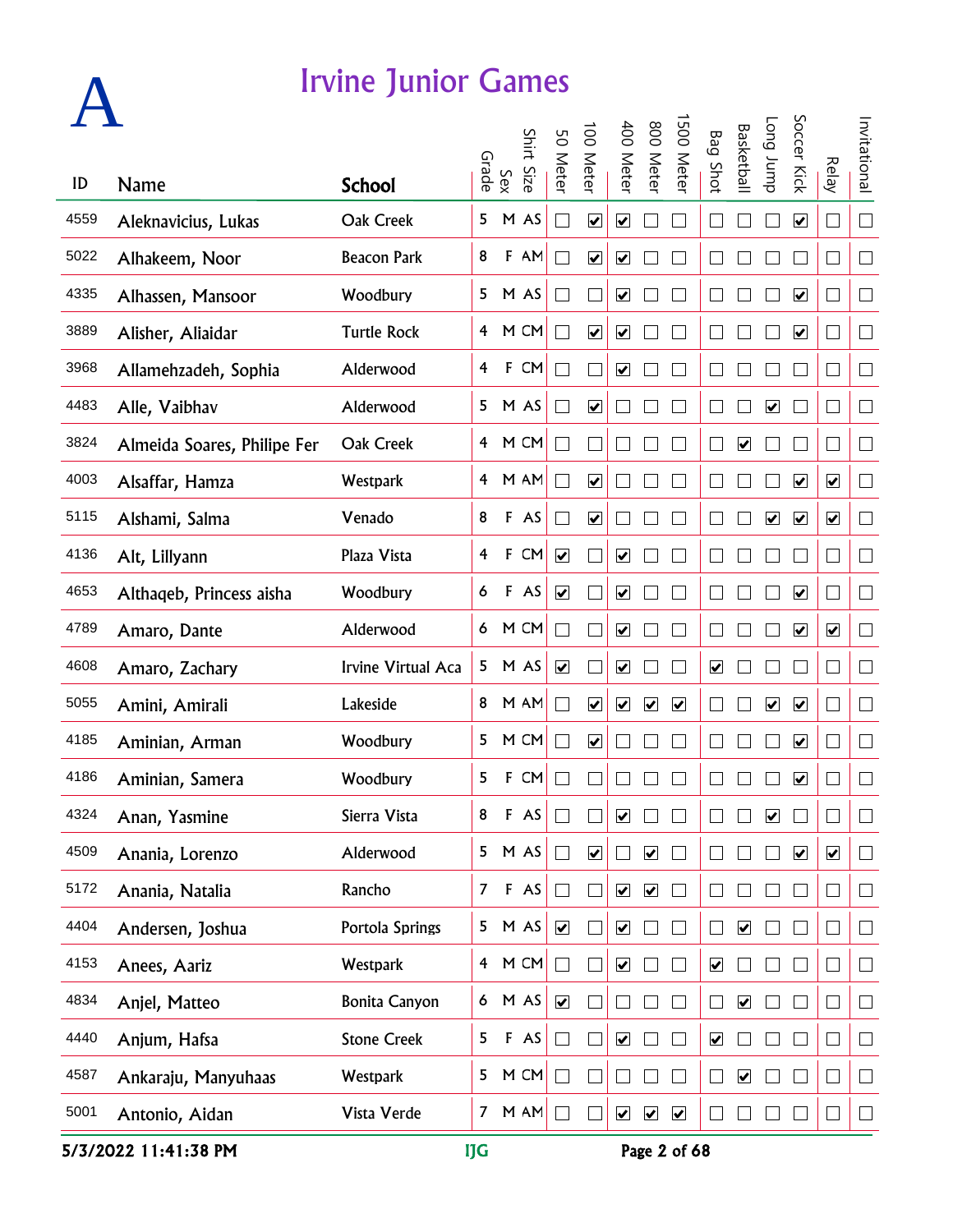| ID   | Name                    | <b>School</b>        | Grade          | Sex          | Shirt Size | 50 Meter                | 00 Meter                | 400 Meter                    | 800 Meter               | 500 Meter | <b>Bag Shot</b>         | <b>Basketbal</b>        | <b>Long</b> bupp             | Soccer Kick             | <b>Relay</b>                | Invitational |
|------|-------------------------|----------------------|----------------|--------------|------------|-------------------------|-------------------------|------------------------------|-------------------------|-----------|-------------------------|-------------------------|------------------------------|-------------------------|-----------------------------|--------------|
| 4963 | Anugu, Suhaas           | Jeffrey Trail        | $\overline{7}$ |              | M AS       |                         | $\overline{\mathbf{v}}$ | $\boxed{\blacktriangledown}$ | $\overline{\mathbf{v}}$ |           |                         | $\overline{\mathbf{v}}$ |                              |                         | $\mathcal{L}_{\mathcal{A}}$ | $\Box$       |
| 4804 | Aoshika, Mizuki         | Alderwood            | 6              | F            | AM         | $\overline{\mathbf{v}}$ |                         |                              | $\overline{\mathbf{v}}$ |           |                         |                         |                              |                         | $\blacktriangledown$        | $\Box$       |
| 3909 | Arasala, LakshmiSahithi | Loma Ridge           | 4              |              | F AS       |                         |                         | $\overline{\mathbf{v}}$      |                         |           |                         |                         |                              |                         | $\Box$                      | П            |
| 4122 | Arellano, Zafira        | Westpark             | 4              |              | F CM       | $\blacktriangledown$    |                         |                              |                         |           |                         |                         |                              |                         | $\Box$                      | $\Box$       |
| 4175 | Arora, Paarth           | Greentree            | 4              |              | M CM       | $\overline{\mathbf{v}}$ |                         | $\overline{\mathbf{v}}$      |                         |           |                         | $\overline{\mathbf{v}}$ |                              |                         | $\Box$                      | $\Box$       |
| 5098 | Ashlyn, White           | Jeffrey Trail        | $\overline{7}$ | $\mathbf{F}$ | AS         |                         |                         | $\overline{\mathbf{v}}$      |                         |           |                         |                         | $\overline{\mathbf{v}}$      | $\overline{\mathbf{v}}$ | $\mathcal{L}_{\mathcal{A}}$ | $\Box$       |
| 3844 | Ashok Kumar, Dev        | Loma Ridge           | 4              |              | M CM       |                         |                         | $\overline{\mathbf{v}}$      |                         |           |                         |                         |                              | $\blacktriangledown$    | $\Box$                      | $\Box$       |
| 4885 | Aslan, Kudret           | <b>College Park</b>  | 6              |              | M AM       | $\blacktriangledown$    |                         | $\overline{\mathbf{v}}$      |                         |           |                         |                         |                              | $\overline{\mathbf{v}}$ | $\Box$                      | $\Box$       |
| 4595 | Atanaskovic, Ema        | Springbrook          | 5              |              | F AS       | $\blacktriangledown$    |                         | $\overline{\mathbf{v}}$      |                         |           | $\overline{\mathbf{v}}$ |                         |                              |                         | $\Box$                      | П            |
| 4594 | Atanaskovic, Ema        | Springbrook          | 5              |              | F AS       | $\overline{\mathbf{v}}$ |                         | $\overline{\mathbf{v}}$      |                         |           |                         |                         |                              |                         | $\Box$                      | $\Box$       |
| 4056 | Attar, Ava              | Vista Verde          | 4              |              | F AS       | $\overline{\mathbf{v}}$ |                         |                              |                         |           |                         |                         |                              | $\overline{\mathbf{v}}$ | $\Box$                      | $\Box$       |
| 3977 | Atwood, Declan          | <b>Turtle Rock</b>   | $\overline{4}$ |              | M CM       | $\overline{\mathbf{v}}$ |                         | $\overline{\mathbf{v}}$      |                         |           |                         |                         | $\overline{\mathbf{v}}$      |                         | $\overline{\mathbf{v}}$     | $\Box$       |
| 4338 | Ayala, Kiara            | Oak Creek            | 5              |              | F AM       | $\blacksquare$          |                         |                              |                         |           |                         |                         |                              | $\overline{\mathbf{v}}$ | $\Box$                      | $\Box$       |
| 4957 | Aydogdu, Furkan         | South Lake           | $\overline{7}$ |              | M AM       |                         | $\overline{\mathbf{v}}$ | $\overline{\mathbf{v}}$      |                         |           |                         |                         | $\boxed{\blacktriangledown}$ |                         | $\Box$                      | $\Box$       |
| 4528 | Ayers, Francesca        | <b>Bonita Canyon</b> | 5              |              | F CM       | $\overline{\mathbf{v}}$ |                         |                              |                         |           |                         | $\overline{\mathbf{v}}$ |                              |                         | $\overline{\mathbf{v}}$     | $\Box$       |
| 3874 | Azhar, Zahra            | Woodbury             | 4              |              | F CM       |                         | $\overline{\mathbf{v}}$ | $\overline{\mathbf{v}}$      |                         |           | $\overline{\mathbf{v}}$ |                         |                              |                         | $\Box$                      | П            |
| 3894 | Azzara, Katya           | Woodbury             | 4              |              | F CM       |                         |                         |                              |                         |           |                         |                         |                              | $\blacktriangledown$    | ⊔                           |              |

**A**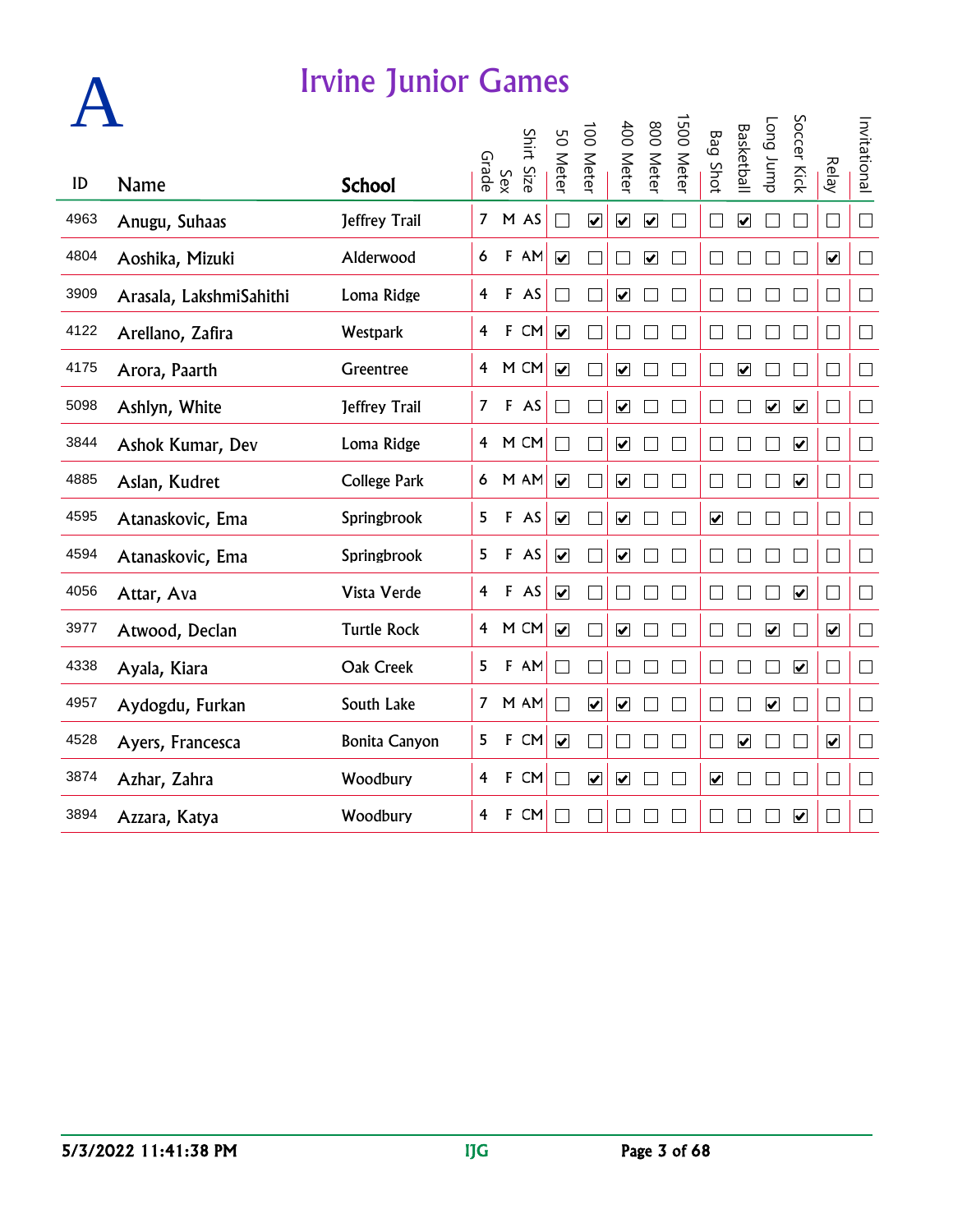## **B**

#### Irvine Junior Games

|      |                       |                        |                         |              | Shirt Size |                      | 100 Meter               | 400 Meter                    | 800 Meter               | 500 Meter |                              | <b>Basketbal</b>        | Long Jump                    | Soccer Kick             |                          | Invitational                |
|------|-----------------------|------------------------|-------------------------|--------------|------------|----------------------|-------------------------|------------------------------|-------------------------|-----------|------------------------------|-------------------------|------------------------------|-------------------------|--------------------------|-----------------------------|
| ID   | <b>Name</b>           | <b>School</b>          | Grade                   | Sex          |            | 50 Meter             |                         |                              |                         |           | <b>Bag Shot</b>              |                         |                              |                         | <b>Relay</b>             |                             |
| 5068 | Ba, Oliver            | Lakeside               | 8                       |              | M AS       |                      | $\overline{\mathbf{v}}$ |                              |                         |           |                              |                         |                              | $\overline{\mathbf{v}}$ | - 1                      | $\Box$                      |
| 4545 | Bahlaievskyi, Bohdan  | Alderwood              | 5                       |              | M AS       | $\blacktriangledown$ |                         | $\blacktriangledown$         |                         |           | $\blacktriangledown$         |                         |                              |                         | ×                        | $\Box$                      |
| 5079 | Bailey, Ella          | Jeffrey Trail          | 8                       |              | F AS       |                      | $\blacktriangledown$    | $\overline{\mathbf{v}}$      | $\blacktriangledown$    |           |                              |                         | $\overline{\mathbf{v}}$      | $\blacktriangledown$    | - 1                      | $\Box$                      |
| 4315 | Bailey, Landon        | Oak Creek              | 4                       |              | M CM       | $\blacktriangledown$ |                         | $\blacktriangledown$         |                         |           | $\boxed{\checkmark}$         |                         |                              |                         | ×                        | $\Box$                      |
| 4805 | Bakas, Noelle         | <b>Stone Creek</b>     | 6                       |              | F AS       |                      |                         | $\boxed{\blacktriangledown}$ |                         |           | $\boxed{\blacktriangledown}$ |                         |                              |                         | ×                        | $\mathcal{L}_{\mathcal{A}}$ |
| 4091 | Banks, Scarlett       | <b>Meadow Park</b>     | 4                       |              | F CM       |                      |                         | $\overline{\mathbf{v}}$      |                         |           |                              |                         | $\overline{\mathbf{v}}$      |                         | ×                        | $\Box$                      |
| 4576 | Baraty, Vivan         | <b>Turtle Rock</b>     | 5                       |              | M AM       |                      |                         | $\overline{\mathbf{v}}$      |                         |           |                              |                         |                              |                         | ×                        | $\Box$                      |
| 4615 | Barbee, Michael       | Eastwood               | 5                       |              | M CM       |                      | $\blacktriangledown$    |                              | $\blacktriangledown$    |           | $\overline{\mathbf{v}}$      |                         |                              |                         | ×                        | ┓                           |
| 5064 | Barboza, Sebastian    | Lakeside               | 8                       |              | M AS       |                      | $\overline{\mathbf{v}}$ | $\overline{\mathbf{v}}$      |                         |           |                              |                         |                              | $\blacktriangledown$    | $\overline{\phantom{0}}$ | $\Box$                      |
| 4676 | Barnes, Olivia        | <b>Beacon Park</b>     | 6                       |              | F AS       | $\blacktriangledown$ |                         | $\overline{\mathbf{v}}$      |                         |           |                              |                         |                              |                         | $\mathcal{A}$            | $\Box$                      |
| 5173 | Baron, Genevieve      | <b>University Park</b> | 6                       |              | F CM       |                      | $\overline{\mathbf{v}}$ | $\overline{\mathbf{v}}$      |                         |           |                              |                         | $\boxed{\blacktriangledown}$ |                         | $\mathcal{A}$            | $\Box$                      |
| 4279 | Barraza, Victoria     | Springbrook            | 4                       |              | F AS       | $\blacktriangledown$ |                         | $\overline{\mathbf{v}}$      |                         |           | $\boxed{\blacktriangledown}$ |                         |                              |                         |                          |                             |
| 3945 | Bayati, Chloe         | Stonegate              | 4                       |              | F CM       |                      |                         |                              |                         |           |                              | $\overline{\mathbf{v}}$ |                              |                         |                          | $\overline{\phantom{a}}$    |
| 4934 | Bazgir, Tiara         | Eastwood               | 6                       |              | F AS       |                      | $\blacktriangledown$    | $\boxed{\blacktriangledown}$ |                         |           |                              |                         |                              | $\overline{\mathbf{v}}$ |                          |                             |
| 4930 | Bazzani, Clara        | College Park           | 6                       |              | F AS       |                      | $\blacktriangledown$    |                              |                         |           |                              |                         | $\overline{\mathbf{v}}$      |                         | $\overline{\mathbf{v}}$  | $\mathcal{A}$               |
| 4888 | Beaird, Boden         | <b>Beacon Park</b>     | 6                       |              | M AS       |                      | ☑                       |                              | $\overline{\mathbf{v}}$ |           |                              |                         | $\overline{\mathbf{v}}$      |                         |                          |                             |
| 5065 | Bedekar, Lakshmi      | Lakeside               | 8                       |              | F AS       |                      | $\overline{\mathbf{v}}$ | ☑                            |                         |           |                              |                         | $\boxed{\blacktriangledown}$ |                         |                          |                             |
| 3833 | Bedulina, Valeria     | Oak Creek              | $\overline{\mathbf{4}}$ |              | F CM       |                      |                         |                              |                         |           |                              |                         |                              |                         | - 1                      | $\mathbf{I}$                |
| 4792 | Bennett, Ryan         | Brywood                | 6                       |              | $M$ CM     | $\blacktriangledown$ |                         | $\blacktriangledown$         |                         |           |                              | $\overline{\mathbf{v}}$ |                              |                         | $\blacksquare$           | $\Box$                      |
| 4562 | Berg, Anique          | <b>Stone Creek</b>     | 5                       |              | F CM       |                      |                         |                              |                         |           | $\boxed{\blacktriangledown}$ |                         |                              |                         | $\overline{\phantom{0}}$ | $\Box$                      |
| 3942 | Bermudez, Sofia       | Deerfield              | 4                       | $\mathbf{F}$ | CM         |                      |                         | $\overline{\mathbf{v}}$      |                         |           |                              |                         | $\boxed{\blacktriangledown}$ |                         | $\mathcal{A}$            | $\Box$                      |
| 4603 | Berryman, Sydney      | Canyon View            | 5                       | F            | CM         | $\blacktriangledown$ |                         |                              | $\overline{\mathbf{v}}$ |           |                              |                         |                              | $\overline{\mathbf{v}}$ | - 1                      | $\vert \ \ \vert$           |
| 4390 | Bertucci, Abigail     | <b>Meadow Park</b>     | 5                       |              | F AS       | $\blacktriangledown$ |                         | $\boxed{\blacktriangledown}$ |                         |           |                              |                         |                              |                         | $\mathcal{A}$            | $\mathbf{I}$                |
| 4819 | Bezuidenhout, Renthia | Alderwood              | 6                       |              | F AS       |                      | $\blacktriangledown$    |                              | $\overline{\mathbf{v}}$ |           |                              |                         | $\boxed{\blacktriangledown}$ |                         | $\overline{\mathbf{v}}$  | $\mathcal{L}$               |
| 4150 | Bfar, Lily            | <b>Stone Creek</b>     | $\overline{\mathbf{r}}$ | F            | CM         |                      | $\blacktriangledown$    |                              |                         |           |                              | $\overline{\mathbf{v}}$ |                              |                         | - 1                      | $\vert \ \ \vert$           |

5/3/2022 11:41:39 PM IJG Page 4 of 68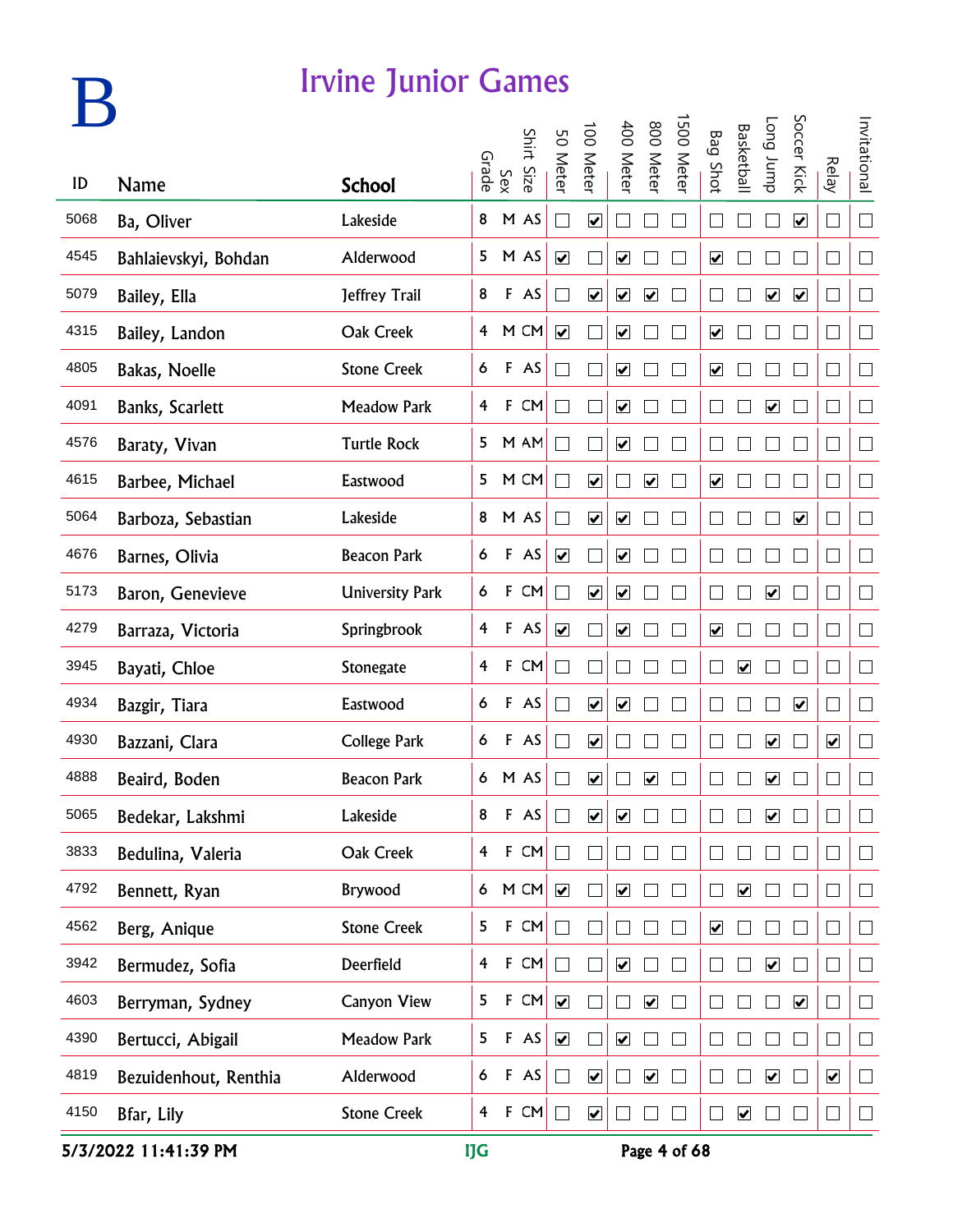

|      |                         |                        |                         |              | Shirt Size | 50 Meter                | 100 Meter               | 400 Meter                    | 008                          | 500 Meter               | <b>Bag Shot</b>      | <b>Basketbal</b>             | dunr buo                     | Soccer Kick             |                         | Invitational                |
|------|-------------------------|------------------------|-------------------------|--------------|------------|-------------------------|-------------------------|------------------------------|------------------------------|-------------------------|----------------------|------------------------------|------------------------------|-------------------------|-------------------------|-----------------------------|
| ID   | <b>Name</b>             | <b>School</b>          |                         | Sex<br>Grade |            |                         |                         |                              | <b>Meter</b>                 |                         |                      |                              |                              |                         | Relay                   |                             |
| 4354 | Bhagwat, Anay           | Oak Creek              | 4                       |              | M CM       | $\mathcal{L}$           |                         | ☑                            |                              |                         | $\mathbf{L}$         | $\boxed{\blacktriangledown}$ |                              |                         | $\Box$                  | $\Box$                      |
| 5044 | Bhakta, Anya            | Rancho                 | 8                       |              | F AS       |                         | $\overline{\mathbf{v}}$ |                              |                              |                         |                      |                              |                              |                         | $\mathbf{r}$            | $\mathbb{R}^n$              |
| 4793 | Bhakta, Kareena         | <b>Bonita Canyon</b>   | 6                       |              | F AS       | $\overline{\mathbf{v}}$ |                         |                              |                              |                         | $\blacktriangledown$ |                              |                              |                         | $\mathbb{L}$            | $\mathcal{L}_{\mathcal{A}}$ |
| 4282 | Bhamidipati, Divya      | <b>College Park</b>    | 4                       | F            | CM         |                         |                         |                              |                              |                         | L                    | $\overline{\mathbf{v}}$      |                              |                         | L                       | $\Box$                      |
| 4766 | Bhat, Aniruddha(Andy)   | <b>Brywood</b>         | 6                       |              | M AS       | $\overline{\mathbf{v}}$ |                         | $\boxed{\blacktriangledown}$ |                              |                         | $\mathbf{L}$         | $\boxed{\blacktriangledown}$ |                              |                         | $\Box$                  | $\Box$                      |
| 4737 | Bhatnagar, Daksh        | Deerfield              | 6                       |              | M AS       | $\mathcal{L}$           | $\overline{\mathbf{v}}$ | $\overline{\mathbf{v}}$      |                              |                         | L                    | $\blacktriangledown$         |                              |                         | ⊔                       | $\Box$                      |
| 4925 | Bhise, Aahana           | Stonegate              | 6                       |              | F AS       |                         | $\overline{\mathbf{v}}$ |                              |                              |                         |                      |                              |                              |                         | $\vert \ \ \vert$       | $\Box$                      |
| 4121 | Bhogra, Aashia          | Portola Springs        | 4                       |              | F AS       | $\overline{\mathbf{v}}$ |                         |                              |                              |                         |                      |                              |                              | $\blacktriangledown$    | $\overline{\mathbf{v}}$ | $\Box$                      |
| 4420 | Bhongirwar, Siddesh     | Deerfield              | 5                       |              | M AM       | $\blacktriangledown$    |                         | $\overline{\mathbf{v}}$      |                              |                         |                      |                              |                              | $\blacktriangledown$    | $\vert \ \ \vert$       | $\Box$                      |
| 4409 | Bhushan, Unsh           | Greentree              | 5                       |              | M CM       | $\overline{\mathbf{v}}$ |                         | $\overline{\mathbf{v}}$      |                              |                         | LĪ                   | $\overline{\mathbf{v}}$      |                              |                         | $\overline{\mathbf{v}}$ | $\Box$                      |
| 4033 | Bhuvaneshwaran, Bhadran | Springbrook            | 4                       |              | M AS       |                         | $\overline{\mathbf{v}}$ | $\overline{\mathbf{v}}$      |                              |                         |                      | $\overline{\mathbf{v}}$      |                              |                         | $\vert \ \ \vert$       | $\Box$                      |
| 3887 | Bi, Sophie              | Eastwood               | 4                       |              | F AS       |                         |                         | $\blacktriangledown$         |                              |                         |                      |                              |                              |                         |                         | $\Box$                      |
| 4741 | Biber, Thea             | Oak Creek              | 6                       |              | F AS       |                         | $\overline{\mathbf{v}}$ | $\blacktriangledown$         |                              |                         |                      |                              |                              | $\blacktriangledown$    | $\mathcal{A}$           | M                           |
| 5023 | Biju, Ria               | Rancho                 | 8                       |              | F AS       |                         | $\overline{\mathbf{v}}$ | $\blacktriangledown$         | $\overline{\mathbf{v}}$      |                         |                      | $\boxed{\blacktriangledown}$ |                              |                         | $\vert \ \ \vert$       | $\Box$                      |
| 4537 | Billings, Hudson        | <b>Turtle Rock</b>     | 5                       |              | M AS       |                         | $\overline{\mathbf{v}}$ | $\boxed{\blacktriangledown}$ |                              |                         |                      |                              |                              |                         | $\overline{\mathbf{v}}$ | $\Box$                      |
| 4467 | Binder, Alexis          | <b>Canyon View</b>     | 5                       | F            | CM         | $\overline{\mathbf{v}}$ |                         |                              | ☑                            |                         |                      | $\boxed{\blacktriangledown}$ |                              |                         |                         | $\Box$                      |
| 5057 | Biron, Cipriana         | Lakeside               | 8                       | $\mathsf F$  | AM         |                         |                         |                              | $\overline{\mathbf{v}}$      | $\overline{\mathbf{v}}$ |                      |                              |                              |                         |                         | $\Box$                      |
| 4853 | Biron, Sebastian        | Oak Creek              | 6                       |              | M AS       | $\Box$                  | $\blacktriangledown$    | $\blacktriangledown$         |                              |                         |                      |                              |                              |                         |                         | $\Box$                      |
| 3846 | Bisnar, Brian           | Westpark               | $\overline{4}$          |              | M CM       | $\Box$                  | $\blacktriangledown$    | $\blacktriangledown$         |                              |                         |                      |                              |                              | $\blacktriangledown$    | $\Box$                  | $\Box$                      |
| 4560 | Bjornsdottir, Ylfa      | Canyon View            | 5                       |              | F CM       | $\blacktriangledown$    |                         |                              | $\boxed{\blacktriangledown}$ |                         | $\Box$               |                              | $\boxed{\blacktriangledown}$ |                         | $\Box$                  | $\Box$                      |
| 3988 | Blackburn, Jennifer     | Meadow Park            | $\overline{\mathbf{r}}$ |              | F CM       | $\Box$                  |                         | $\boxed{\blacktriangledown}$ |                              |                         | $\Box$               |                              |                              | $\overline{\mathbf{v}}$ | $\Box$                  | $\Box$                      |
| 4574 | Bocek, Nicolas          | <b>University Park</b> | 5                       |              | M AS       | $\Box$                  | $\blacktriangledown$    | $\boxed{\blacktriangledown}$ |                              |                         | $\Box$               | $\boxed{\blacktriangledown}$ |                              |                         | $\Box$                  | $\Box$                      |
| 4449 | Bogosh, Chloe           | Canyon View            | 5                       | $\mathsf F$  | CM         | $\Box$                  | $\blacktriangledown$    |                              | $\blacktriangledown$         |                         |                      |                              |                              |                         | П                       | $\Box$                      |
| 5092 | Bogosh, Clark           | Jeffrey Trail          | 8                       |              | M AM       | $\Box$                  |                         |                              |                              |                         |                      |                              |                              |                         |                         | $\blacktriangledown$        |
| 4407 | Bohman, Quinn           | <b>Bonita Canyon</b>   | 5                       |              | M AS       | $\Box$                  | $\blacktriangledown$    | $\blacktriangledown$         |                              |                         | $\Box$               |                              |                              | $\blacktriangledown$    | $\blacktriangledown$    | $\Box$                      |

5/3/2022 11:41:39 PM IJG Page 5 of 68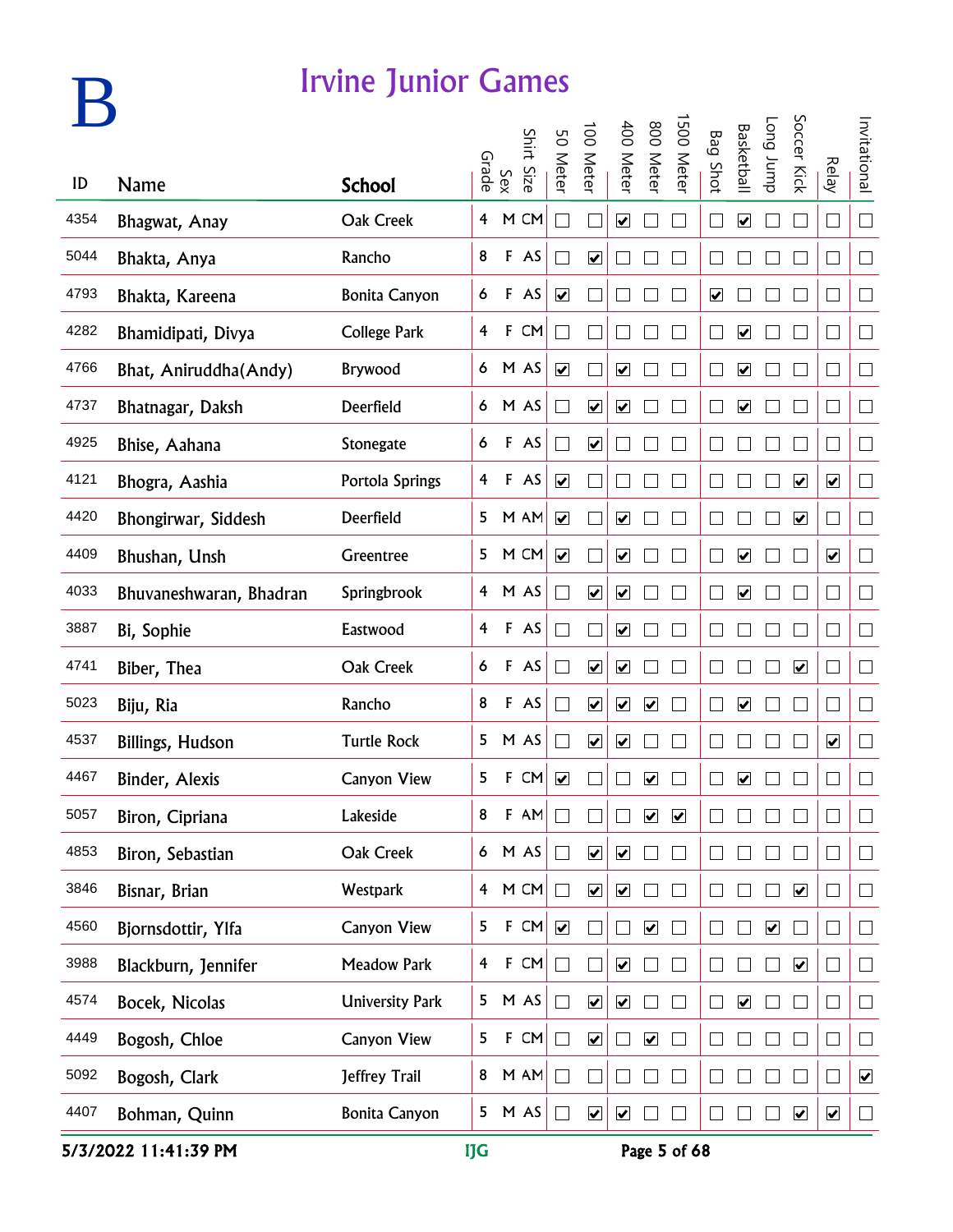## **B**

#### Irvine Junior Games

|      |                        |                        |                         |              |            |                         |                              | 400 Meter                    | 800 Meter               | 500 Meter            |                              | <b>Basketbal</b>             | dunr buo                     | Soccer Kick                  |                         | Invitational         |
|------|------------------------|------------------------|-------------------------|--------------|------------|-------------------------|------------------------------|------------------------------|-------------------------|----------------------|------------------------------|------------------------------|------------------------------|------------------------------|-------------------------|----------------------|
| ID   | <b>Name</b>            | <b>School</b>          | Grade                   | Sex          | Shirt Size | 50 Meter                | 00 Meter                     |                              |                         |                      | <b>Bag Shot</b>              |                              |                              |                              | <b>Relay</b>            |                      |
| 4879 | Bolourchian, Matina    | Culverdale             | 6                       | F            | AS         | $\blacksquare$          | $\overline{\mathbf{v}}$      |                              | $\overline{\mathbf{v}}$ |                      | $\boxed{\blacktriangledown}$ |                              |                              |                              | $\Box$                  | $\Box$               |
| 3845 | Bonkowski, Sloane      | Woodbury               | $\overline{4}$          | $\mathbf{F}$ | CM         | $\mathcal{L}$           | $\blacktriangledown$         | $\blacktriangledown$         |                         |                      |                              |                              |                              | $\blacktriangledown$         | $\Box$                  | $\Box$               |
| 4947 | Bonno, Parker          | Jeffrey Trail          |                         |              | 7 M AS     | $\blacksquare$          |                              | $\blacktriangledown$         |                         | $\blacktriangledown$ |                              |                              | $\overline{\mathbf{v}}$      |                              | $\Box$                  | $\Box$               |
| 4054 | Bonno, Tessa           | Woodbury               | 4                       |              | F CM       | $\blacksquare$          | $\blacktriangledown$         | $\blacktriangledown$         |                         |                      |                              |                              |                              | $\blacktriangledown$         | $\Box$                  | $\Box$               |
| 4073 | Boochee, Ayden         | Greentree              | 5                       |              | M CM       | ٦                       | $\overline{\mathbf{v}}$      |                              |                         |                      |                              | $\overline{\mathbf{v}}$      |                              |                              | $\overline{\mathbf{v}}$ | $\Box$               |
| 4280 | Boomsma, Andrew        | <b>College Park</b>    |                         |              | 4 M CM     | $\blacktriangledown$    |                              | $\overline{\mathbf{v}}$      |                         |                      | $\overline{\mathbf{v}}$      |                              |                              |                              | $\overline{\mathbf{v}}$ | $\Box$               |
| 4893 | Boomsma, Jacob         | <b>College Park</b>    |                         |              | 6 M CM     | ٦                       | $\overline{\mathbf{v}}$      | $\Box$                       | $\overline{\mathbf{v}}$ |                      | $\boxed{\blacktriangledown}$ |                              |                              |                              | $\Box$                  | $\Box$               |
| 5047 | Boualam, Adam          | Rancho                 |                         |              | 8 M AL     | ٦                       |                              | $\blacktriangledown$         | $\overline{\mathbf{v}}$ | $\blacktriangledown$ |                              | $\overline{\mathbf{v}}$      |                              | $\blacktriangledown$         | $\Box$                  | $\Box$               |
| 3991 | Boualam, Hassan        | <b>University Park</b> |                         |              | 4 M CM     | $\blacksquare$          | $\overline{\mathbf{v}}$      | $\blacktriangledown$         |                         |                      |                              |                              | $\overline{\mathbf{v}}$      |                              | $\Box$                  | $\Box$               |
| 4520 | Bowlen, Zoe            | <b>Turtle Rock</b>     | 5                       |              | F AS       | $\blacksquare$          |                              | $\blacktriangledown$         |                         |                      | $\mathbf{L}$                 |                              | $\boxed{\blacktriangledown}$ |                              | $\Box$                  | $\Box$               |
| 4330 | Bracha, Ben            | <b>Meadow Park</b>     |                         |              | 4 M CM     | $\blacksquare$          | $\overline{\mathbf{v}}$      |                              |                         |                      |                              | $\overline{\mathbf{v}}$      |                              |                              | $\Box$                  | $\Box$               |
| 5094 | Brennan, Jordan        | <b>Bonita Canyon</b>   | 5                       |              | M AS       |                         |                              |                              |                         |                      |                              |                              |                              |                              | $\Box$                  | $\blacktriangledown$ |
| 5073 | Bressan, Giovanna      | Lakeside               | 8                       |              | F AS       | $\mathcal{L}$           | $\overline{\mathbf{v}}$      | $\blacktriangledown$         |                         |                      |                              |                              | $\blacktriangledown$         |                              | $\Box$                  | $\Box$               |
| 4785 | Britton, Logan         | <b>Bonita Canyon</b>   | 6                       |              | M AS       | $\overline{\mathbf{v}}$ |                              | $\blacktriangledown$         |                         |                      |                              |                              |                              | $\overline{\mathbf{v}}$      | $\mathbf{L}$            | $\Box$               |
| 4111 | Brody, Kelly           | <b>Meadow Park</b>     | 4                       |              | F AS       |                         | $\overline{\mathbf{v}}$      | $\boxed{\blacktriangledown}$ |                         |                      |                              | $\boxed{\blacktriangledown}$ |                              |                              | $\blacktriangledown$    | $\Box$               |
| 4683 | Brown, Christopher     | <b>Turtle Rock</b>     |                         |              | 6 M AS     |                         |                              | ☑                            |                         |                      |                              |                              | $\boxed{\blacktriangledown}$ |                              | $\blacktriangledown$    | $\Box$               |
| 4293 | Brudner, Dean          | <b>Stone Creek</b>     | 4                       |              | M CM       |                         |                              |                              |                         |                      |                              |                              |                              | $\boxed{\blacktriangledown}$ |                         |                      |
| 4002 | Buchen, James          | Alderwood              | $\overline{4}$          |              | M CM       | П                       | $\blacktriangledown$         | $\blacktriangledown$         |                         |                      |                              |                              |                              |                              | $\overline{\mathbf{v}}$ | $\Box$               |
| 4987 | Buchen, Will           | Rancho                 |                         |              | 7 M AS     | П                       |                              | П                            | $\blacktriangledown$    | $\blacktriangledown$ |                              |                              |                              |                              | $\Box$                  | $\Box$               |
| 4953 | Burch, Henry           | Venado                 |                         |              | 7 M AS     | П                       |                              | П                            | $\overline{\mathbf{v}}$ | $\blacktriangledown$ |                              |                              |                              |                              | $\Box$                  | $\Box$               |
| 4822 | <b>Burnett, Vinton</b> | <b>Beacon Park</b>     | 6                       |              | M AM       | П                       |                              |                              |                         |                      | $\overline{\mathbf{v}}$      |                              |                              |                              | $\Box$                  | $\Box$               |
| 4908 | Burrows, Emma          | <b>University Park</b> | 6                       |              | F AS       | $\Box$                  |                              | $\Box$                       | $\overline{\mathbf{v}}$ |                      |                              |                              |                              |                              | $\Box$                  | $\Box$               |
| 3981 | Burugu, Adhya          | Loma Ridge             | $\overline{\mathbf{f}}$ | $\mathsf F$  | CM         | $\blacksquare$          |                              |                              |                         |                      |                              | $\overline{\mathbf{v}}$      |                              |                              | $\Box$                  | $\vert \ \ \vert$    |
| 4617 | Buskin, Mikhail        | Springbrook            | 5                       |              | M AS       | $\Box$                  | $\blacktriangledown$         |                              | $\overline{\mathbf{v}}$ |                      |                              |                              | $\blacktriangledown$         |                              | $\Box$                  | $\Box$               |
| 3913 | Byrd, Harmony          | Westpark               | 4                       |              | F AS       | $\vert \ \ \vert$       | $\boxed{\blacktriangledown}$ | $\blacktriangledown$         |                         |                      |                              |                              |                              |                              | $\blacktriangledown$    | $\vert \ \ \vert$    |

5/3/2022 11:41:39 PM IJG Page 6 of 68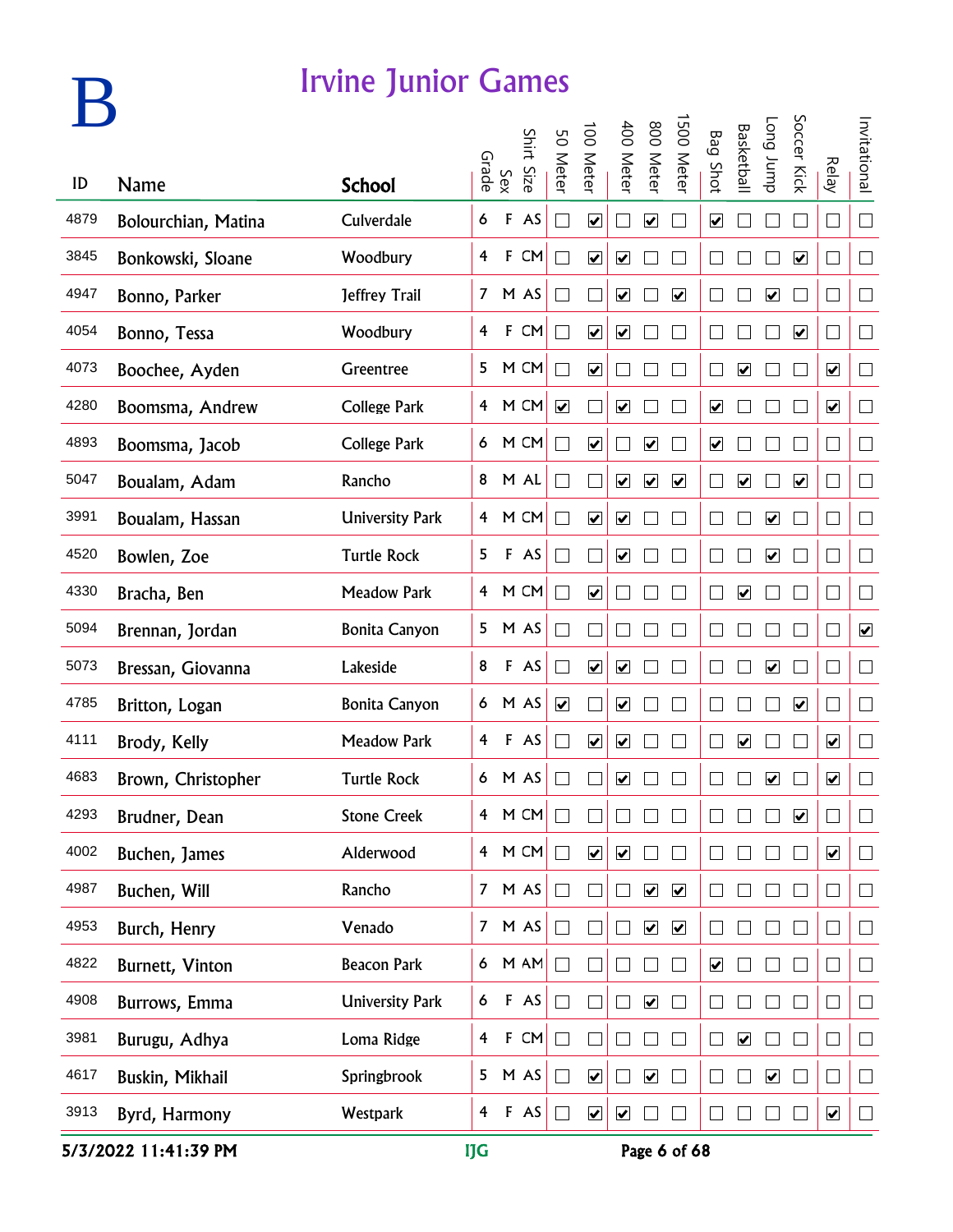|      |                      |                        |                |              | Shirt  |                              | 100 Meter                    | 400 Meter                    | 800 Meter               | 500 Mete |                              | <b>Basketbal</b>     | <b>Long</b> bunp             | Soccer Kick             |                              | Invitational   |
|------|----------------------|------------------------|----------------|--------------|--------|------------------------------|------------------------------|------------------------------|-------------------------|----------|------------------------------|----------------------|------------------------------|-------------------------|------------------------------|----------------|
| ID   | <b>Name</b>          | <b>School</b>          | Grade          | Sex          | : Size | 50 Meter                     |                              |                              |                         |          | <b>Bag Shot</b>              |                      |                              |                         | <b>Relay</b>                 |                |
| 4854 | Campbell, Elinor     | <b>Beacon Park</b>     | 6              | F            | AS     | $\mathcal{L}_{\mathcal{A}}$  | $\overline{\mathbf{v}}$      | $\overline{\mathbf{v}}$      |                         |          |                              |                      |                              |                         | $\Box$                       | $\Box$         |
| 4813 | Campbell, Jaiden     | Alderwood              |                |              | 6 M AS | $\Box$                       | $\blacktriangledown$         |                              | $\blacktriangledown$    |          | $\overline{\mathbf{v}}$      |                      |                              |                         | $\overline{\phantom{a}}$     | $\Box$         |
| 5058 | Campbell, Lily       | <b>Beacon Park</b>     | 8              |              | F AS   | $\Box$                       |                              | $\overline{\mathbf{v}}$      | $\overline{\mathbf{v}}$ |          |                              |                      |                              |                         | $\Box$                       | $\Box$         |
| 4375 | Campbell, Priya      | Loma Ridge             | 5              |              | F AS   | $\blacktriangledown$         |                              |                              |                         |          |                              |                      |                              |                         | $\Box$                       | $\Box$         |
| 4502 | Canepa, Fritz        | <b>Turtle Rock</b>     |                |              | 5 M AS | $\boxed{\blacktriangledown}$ |                              |                              |                         |          |                              |                      | $\overline{\mathbf{v}}$      |                         | $\Box$                       | $\Box$         |
| 4119 | Canez, Sophia        | Plaza Vista            | $\overline{4}$ |              | F AS   | $\mathcal{L}_{\mathcal{A}}$  | $\overline{\mathbf{v}}$      | $\overline{\mathbf{v}}$      |                         |          |                              |                      |                              | $\blacktriangledown$    | Г                            | $\Box$         |
| 4540 | Cano, Noel           | Portola Springs        |                |              | 5 M AS | $\overline{\mathbf{v}}$      |                              | $\blacktriangledown$         |                         |          | Г                            | $\blacktriangledown$ |                              |                         | П                            | $\Box$         |
| 4940 | Cantu, Ari           | <b>Meadow Park</b>     |                |              | 6 M AM | $\mathcal{L}_{\mathcal{A}}$  | $\blacktriangledown$         | $\overline{\mathbf{v}}$      |                         |          | L                            |                      | $\blacktriangledown$         |                         | $\blacktriangledown$         | $\Box$         |
| 4066 | Cao, Brady           | Brywood                |                |              | 4 M CM | $\blacktriangledown$         |                              | $\blacktriangledown$         |                         |          | $\overline{\mathbf{v}}$      |                      |                              |                         | $\Box$                       | $\Box$         |
| 4619 | Cao, Donald          | <b>Turtle Rock</b>     | 5              |              | M AM   | $\Box$                       | $\boxed{\blacktriangledown}$ |                              | $\overline{\mathbf{v}}$ |          | $\boxed{\blacktriangledown}$ |                      |                              |                         | $\boxed{\blacktriangledown}$ | $\Box$         |
| 4976 | Carlson, Alexis      | Lakeside               | $\overline{7}$ |              | F AS   | $\Box$                       | $\overline{\mathbf{v}}$      |                              |                         |          | $\Box$                       |                      | $\boxed{\blacktriangledown}$ |                         | $\Box$                       | $\Box$         |
| 3979 | Carlson, Grace       | <b>Stone Creek</b>     | $\overline{4}$ | $\mathbf{F}$ | CM     | $\overline{\mathbf{v}}$      |                              | $\blacktriangledown$         |                         |          | L                            |                      | $\boxed{\blacktriangledown}$ |                         | $\boxed{\blacktriangledown}$ | $\Box$         |
| 4860 | Carmichael, Charlie  | <b>University Park</b> |                |              | 6 M AS | $\mathcal{L}_{\mathcal{A}}$  | $\blacktriangledown$         |                              | $\overline{\mathbf{v}}$ |          |                              |                      |                              |                         |                              | $\Box$         |
| 4553 | Carmichael, Ella     | <b>University Park</b> | 5              | $\mathbf{F}$ | CM     | $\Box$                       | $\overline{\mathbf{v}}$      | $\overline{\mathbf{v}}$      |                         |          |                              |                      |                              |                         |                              | $\Box$         |
| 4080 | Carmona, Iker        | Plaza Vista            | $\overline{4}$ |              | M CM   | $\Box$                       | $\boxed{\blacktriangledown}$ | $\boxed{\blacktriangledown}$ |                         |          |                              | ☑                    |                              |                         | $\mathbf{r}$                 | $\mathbf{L}$   |
| 4140 | Carrico, Logan       | <b>Stone Creek</b>     |                |              | 4 M AS |                              |                              |                              |                         |          | $\overline{\mathbf{v}}$      |                      |                              |                         |                              | $\Box$         |
| 4721 | Carson, Gavin        | Northwood              | 6              |              | M AS   |                              | ☑                            |                              |                         |          |                              |                      | ☑                            |                         | $\overline{\mathbf{v}}$      | $\sim$         |
| 4377 | Carter, Kyle         | Santiago Hills         | 5              |              | M AS   | $\Box$                       | $\blacktriangledown$         | $\blacktriangledown$         |                         |          |                              |                      |                              |                         |                              | $\Box$         |
| 4025 | Castillo, Kalei      | <b>Bonita Canyon</b>   | $\overline{4}$ |              | F AS   | $\Box$                       |                              |                              |                         |          | $\overline{\mathbf{v}}$      |                      |                              |                         | $\mathcal{A}$                | $\Box$         |
| 4651 | Castro, Dylan        | Woodbury               | 6 <sup>1</sup> |              | M AS   | $\Box$                       |                              | $\boxed{\blacktriangledown}$ |                         |          |                              | $\blacktriangledown$ |                              |                         | $\Box$                       | $\Box$         |
| 3878 | Castro, Jonah        | Woodbury               | $\overline{4}$ |              | M CM   |                              |                              | $\blacktriangledown$         |                         |          |                              |                      | $\overline{\mathbf{v}}$      |                         | $\vert \ \ \vert$            | $\Box$         |
| 4566 | Cazares, Ryan        | Springbrook            | 5              |              | M AS   | $\blacktriangledown$         |                              | $\boxed{\blacktriangledown}$ |                         |          |                              |                      |                              | $\overline{\mathbf{v}}$ | $\vert \ \ \vert$            | $\Box$         |
| 3842 | Cervantes, Alexander | <b>Cypress Village</b> | $\overline{4}$ |              | M CM   | $\Box$                       | $\blacktriangledown$         | $\overline{\mathbf{v}}$      |                         |          |                              |                      | $\overline{\mathbf{v}}$      |                         | $\blacktriangledown$         | $\mathbb{R}^n$ |
| 5045 | Cervantes, Jude      | <b>Beacon Park</b>     | 8              |              | M AM   | $\Box$                       | $\blacktriangledown$         | $\overline{\mathbf{v}}$      |                         |          |                              |                      | $\overline{\mathbf{v}}$      |                         | $\Box$                       | $\Box$         |
| 4288 | Cha, David           | Stonegate              | 4              |              | M CM   |                              | $\Box$                       | $\blacktriangledown$         |                         |          |                              |                      | $\blacktriangledown$         |                         | ⊔                            | $\Box$         |

5/3/2022 11:41:39 PM IJG Page 7 of 68

 $\bigcap$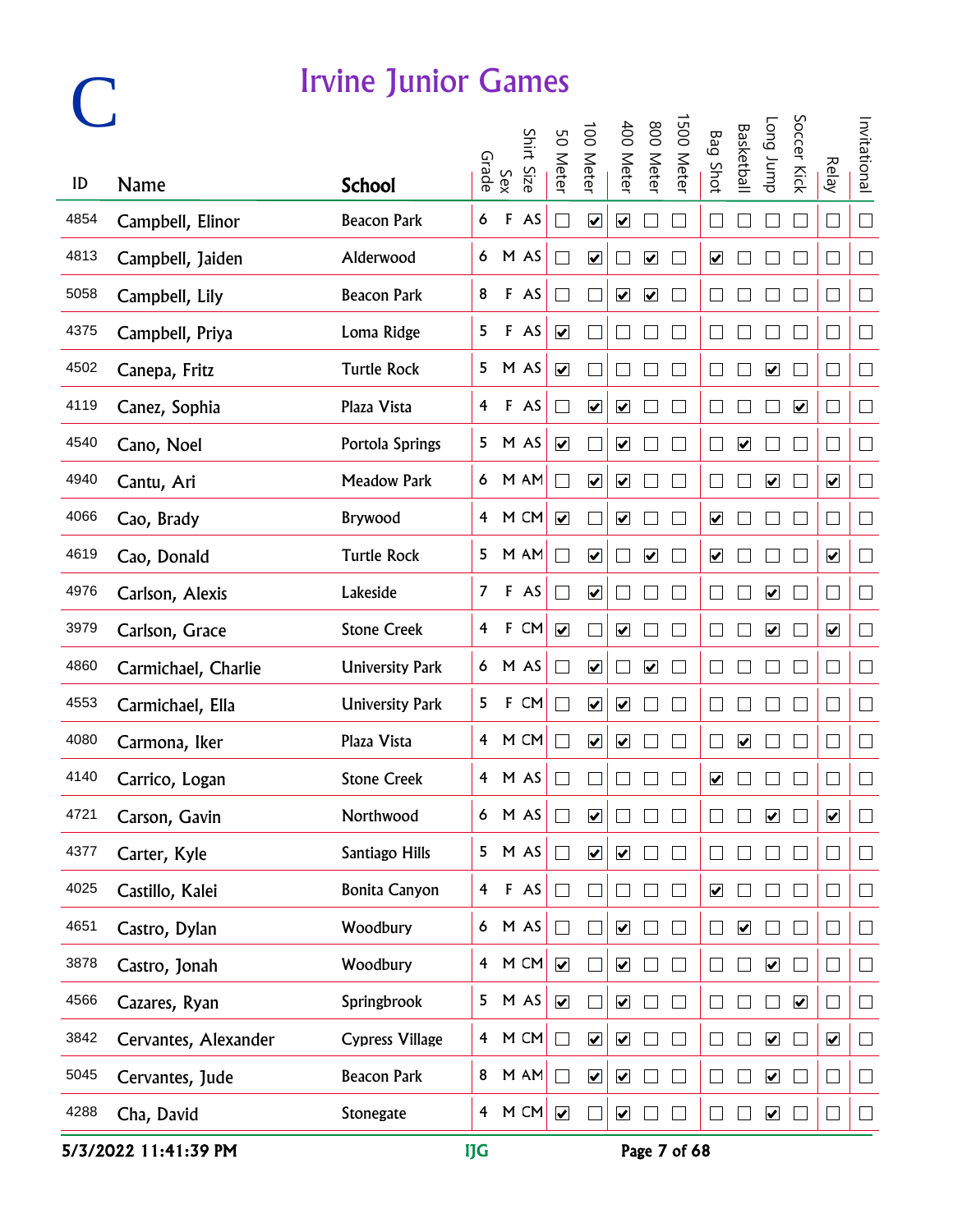|      |                      |                     |                |              | Shirt Size | 50 Meter                    | 100 Meter                    | 400 Meter                    | 800 Meter            | 500 Meter | <b>Bag Shot</b>              | <b>Basketbal</b>             | <b>Long</b> bunp             | Soccer Kick             |                              | Invitational |
|------|----------------------|---------------------|----------------|--------------|------------|-----------------------------|------------------------------|------------------------------|----------------------|-----------|------------------------------|------------------------------|------------------------------|-------------------------|------------------------------|--------------|
| ID   | <b>Name</b>          | <b>School</b>       |                | Sex<br>Grade |            |                             |                              |                              |                      |           |                              |                              |                              |                         | <b>Relay</b>                 |              |
| 4028 | Chan, Kiran          | <b>Cadence Park</b> | 4              |              | M CM       | $\mathbb{R}^2$              | $\overline{\mathbf{v}}$      |                              |                      |           |                              |                              |                              |                         | $\Box$                       | $\Box$       |
| 3835 | Chan, Mia            | <b>College Park</b> | 4              | $\mathsf F$  | CM         | $\blacktriangledown$        |                              | $\blacktriangledown$         |                      |           |                              | $\blacktriangledown$         |                              |                         | $\vert \ \ \vert$            | $\Box$       |
| 4317 | Chandupatla, Riyansh | Eastshore           | 4              |              | M CM       |                             |                              |                              |                      |           |                              |                              |                              | $\blacktriangledown$    | $\Box$                       | $\Box$       |
| 4194 | Chantana, Annabelle  | Brywood             | 5              | $\mathsf F$  | CM         |                             | $\boxed{\blacktriangledown}$ | $\blacktriangledown$         |                      |           |                              |                              | $\overline{\mathbf{v}}$      |                         | $\blacktriangledown$         | $\Box$       |
| 4219 | Chao, Sarah          | Santiago Hills      | 5              |              | F AS       |                             | $\overline{\mathbf{v}}$      | $\overline{\mathbf{v}}$      |                      |           | $\boxed{\blacktriangledown}$ |                              |                              |                         | $\Box$                       | $\Box$       |
| 4807 | Charpentier, Briggs  | Alderwood           | 6              |              | M AS       |                             |                              |                              |                      |           |                              | $\blacktriangledown$         |                              |                         | $\Box$                       | $\Box$       |
| 4359 | Chea, Aaron          | Woodbury            | 5              |              | M AS       | $\overline{\mathbf{v}}$     |                              | $\blacktriangledown$         |                      |           |                              | $\overline{\mathbf{v}}$      |                              |                         | $\mathbb{R}^n$               | $\Box$       |
| 4358 | Chea, Andrew         | Woodbury            | 5              |              | M AS       | $\blacktriangledown$        |                              | $\blacktriangledown$         |                      |           |                              |                              |                              | $\blacktriangledown$    | $\blacktriangledown$         | $\Box$       |
| 4610 | Chen, Anthony        | Deerfield           | 5              |              | M AM       | $\blacktriangledown$        |                              | $\blacktriangledown$         |                      |           |                              |                              |                              | $\blacktriangledown$    | $\Box$                       | $\Box$       |
| 4125 | Chen, Ariel          | Deerfield           | 4              | $\mathsf F$  | CM         | $\Box$                      | $\overline{\mathbf{v}}$      | $\boxed{\blacktriangledown}$ |                      |           |                              |                              | $\boxed{\blacktriangledown}$ |                         | $\boxed{\blacktriangledown}$ | $\Box$       |
| 5043 | Chen, Audrey         | Plaza Vista         | 8              |              | F AS       | $\mathcal{L}_{\mathcal{A}}$ | $\overline{\mathbf{v}}$      | $\overline{\mathbf{v}}$      |                      |           |                              |                              | $\boxed{\blacktriangledown}$ |                         | $\mathcal{L}_{\mathcal{A}}$  | $\Box$       |
| 4916 | Chen, Austin         | Deerfield           |                |              | 6 M AS     | $\Box$                      | $\overline{\mathbf{v}}$      | $\boxed{\blacktriangledown}$ |                      |           |                              |                              |                              | $\blacktriangledown$    | $\blacktriangledown$         | $\Box$       |
| 5160 | Chen, Cara           | Woodbury            | 4              |              | F AS       | $\Box$                      | $\blacktriangledown$         | $\blacktriangledown$         |                      |           |                              |                              |                              |                         | $\Box$                       | $\Box$       |
| 4472 | Chen, Cayley         | Plaza Vista         | 5              |              | F CM       | $\blacktriangledown$        |                              |                              |                      |           |                              |                              | $\blacktriangledown$         |                         | $\Box$                       | $\Box$       |
| 3882 | Chen, Colin          | Woodbury            |                |              | 4 M AS     | $\overline{\mathbf{v}}$     |                              | $\overline{\mathbf{v}}$      |                      |           | $\Box$                       | $\boxed{\blacktriangledown}$ |                              |                         | $\Box$                       | $\Box$       |
| 5048 | Chen, Colin          | Lakeside            |                |              | 8 M AS     |                             | $\overline{\mathbf{v}}$      |                              |                      |           |                              |                              | $\overline{\mathbf{v}}$      | $\overline{\mathbf{v}}$ | L                            | $\Box$       |
| 4350 | Chen, Dora           | Oak Creek           | 5              |              | $F$ AS     |                             | $\overline{\mathbf{v}}$      | $\boxed{\blacktriangledown}$ |                      |           |                              |                              |                              |                         |                              | $\vert$      |
| 4428 | Chen, Ethan          | Brywood             | 5              |              | M CM       | $\Box$                      | $\blacktriangledown$         | $\blacktriangledown$         |                      |           |                              |                              |                              | $\blacktriangledown$    | $\blacktriangledown$         | $\Box$       |
| 4802 | Chen, Katelyn        | Jeffrey Trail       | $\overline{7}$ |              | $F$ AM     | $\Box$                      |                              |                              | $\blacktriangledown$ |           |                              |                              |                              |                         |                              | $\Box$       |
| 4096 | Chen, Kevin          | <b>Turtle Rock</b>  | $\overline{4}$ |              | M CM       | $\Box$                      | $\blacktriangledown$         | $\boxed{\blacktriangledown}$ |                      |           |                              |                              |                              | $\overline{\mathbf{v}}$ | $\overline{\mathbf{v}}$      | $\Box$       |
| 4124 | Chen, Olivia         | College Park        | $\overline{4}$ |              | $F$ AS     | $\blacktriangledown$        |                              | $\boxed{\blacktriangledown}$ |                      |           |                              |                              |                              |                         | Г                            | $\Box$       |
| 4959 | Chen, Rylan          | South Lake          | 7 <sup>7</sup> |              | M AS       | $\Box$                      | $\overline{\mathbf{v}}$      |                              |                      |           |                              |                              |                              |                         | $\Box$                       | $\Box$       |
| 4988 | Chen, Timothy        | Rancho              | 7 <sup>7</sup> |              | M AS       | $\Box$                      | $\blacktriangledown$         | $\blacktriangledown$         | $\blacktriangledown$ |           |                              |                              |                              |                         |                              | $\Box$       |
| 4012 | Chen, Viho           | College Park        | $\overline{4}$ |              | M CM       |                             |                              | $\blacktriangledown$         |                      |           |                              |                              |                              |                         |                              | $\Box$       |
| 4971 | Cheng, Emerson       | Sierra Vista        | 7 <sup>7</sup> |              | M AM       | $\Box$                      | $\overline{\mathbf{v}}$      | $\blacktriangledown$         |                      |           |                              |                              |                              | $\blacktriangledown$    |                              | $\Box$       |

5/3/2022 11:41:39 PM IJG Page 8 of 68

**C**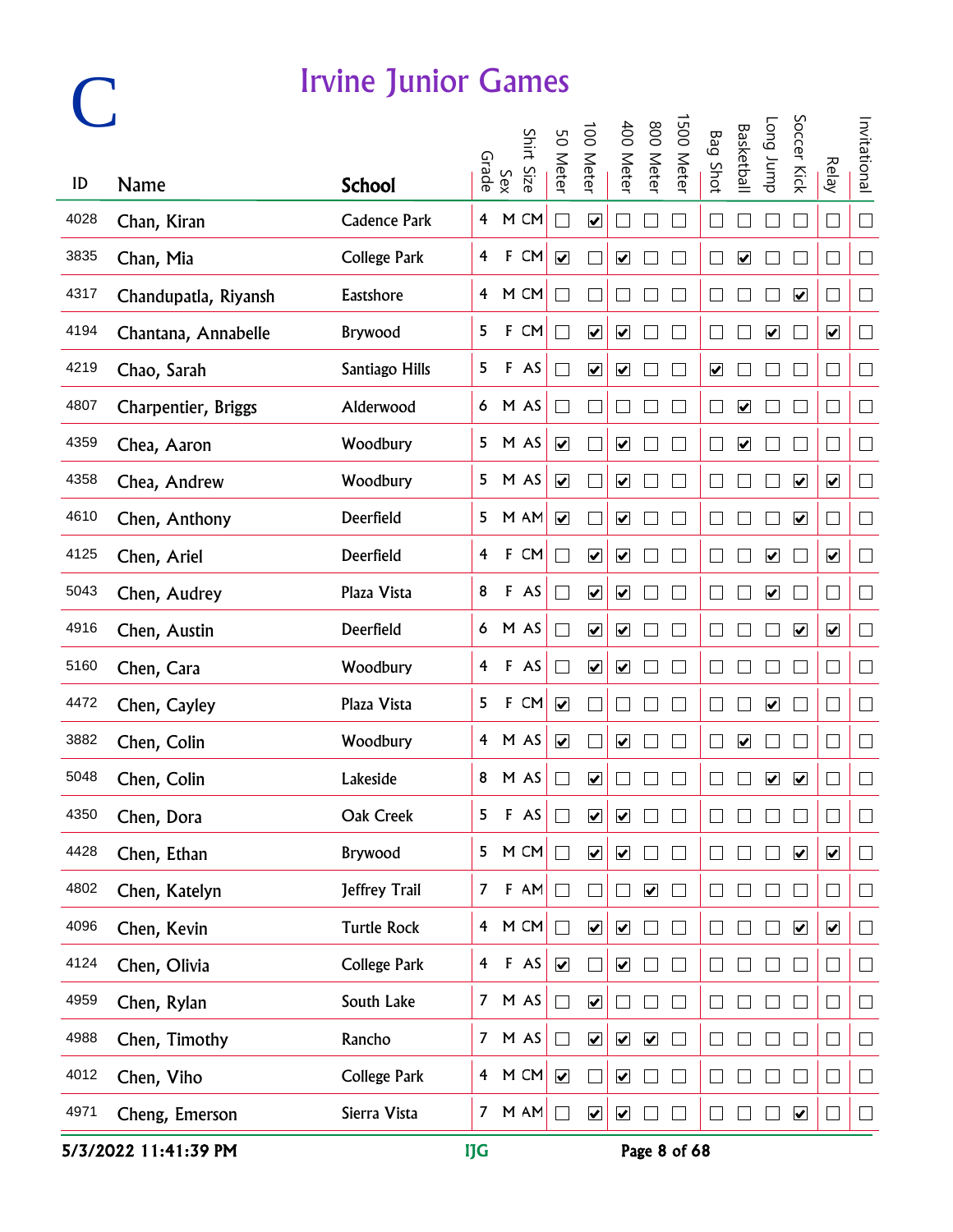|      |                      |                        |                |              | Shirt Size | 50 Meter                     | 100 Meter                    | 400 Meter                    | 800 Meter            | 500 Meter | <b>Bag Shot</b>              | <b>Basketball</b>       | <b>Long</b> bunp             | Soccer Kick             |                              | Invitational |
|------|----------------------|------------------------|----------------|--------------|------------|------------------------------|------------------------------|------------------------------|----------------------|-----------|------------------------------|-------------------------|------------------------------|-------------------------|------------------------------|--------------|
| ID   | Name                 | <b>School</b>          |                | Sex<br>Grade |            |                              |                              |                              |                      |           |                              |                         |                              |                         | <b>Relay</b>                 |              |
| 5101 | Cheng, Peyton        | Santiago Hills         | 5              |              | M AS       | $\overline{\mathbf{v}}$      |                              | $\overline{\mathbf{v}}$      |                      |           |                              |                         | $\overline{\mathbf{v}}$      |                         | $\Box$                       | $\Box$       |
| 4892 | Chew, Alexis         | <b>Stone Creek</b>     | 6              |              | F AS       |                              |                              |                              | $\blacktriangledown$ |           |                              |                         | $\blacktriangledown$         |                         | $\vert \ \ \vert$            | $\Box$       |
| 4114 | Chiang, Aiden        | Irvine Virtual Aca     | $\overline{4}$ |              | M CM       |                              | $\blacktriangledown$         | $\blacktriangledown$         |                      |           |                              |                         | $\overline{\mathbf{v}}$      |                         | $\Box$                       | $\Box$       |
| 4863 | Chigurupati, Saranya | <b>Cypress Village</b> | 6              |              | F AS       | $\blacktriangledown$         |                              | $\blacktriangledown$         |                      |           |                              | $\blacktriangledown$    |                              |                         | $\Box$                       | $\Box$       |
| 4431 | Chin, Allisan        | <b>Bonita Canyon</b>   | 5              |              | F AS       |                              | $\overline{\mathbf{v}}$      | $\boxed{\blacktriangledown}$ |                      |           |                              | ☑                       |                              |                         | $\Box$                       | $\Box$       |
| 5002 | Chin, Noelle         | <b>College Park</b>    | 5              |              | F AS       |                              | $\boxed{\blacktriangledown}$ | $\boxed{\blacktriangledown}$ |                      |           |                              |                         |                              |                         | $\Box$                       | $\Box$       |
| 4634 | Ching, Evelyn        | <b>College Park</b>    | 5              |              | F AS       | $\mathcal{L}_{\mathcal{A}}$  |                              |                              |                      |           | $\overline{\mathbf{v}}$      |                         |                              |                         | $\mathcal{L}_{\mathcal{A}}$  | $\Box$       |
| 4878 | Chiu, Kyle           | Woodbury               | 6              |              | M AS       | $\Box$                       | $\blacktriangledown$         | $\blacktriangledown$         |                      |           |                              |                         | $\blacktriangledown$         |                         | $\mathcal{L}_{\mathcal{A}}$  | $\Box$       |
| 4598 | Cho, Andrew          | <b>Westpark</b>        | 5              |              | M AM       | $\blacktriangledown$         |                              | $\blacktriangledown$         |                      |           | $\Box$                       | $\overline{\mathbf{v}}$ |                              |                         | $\Box$                       | $\Box$       |
| 4857 | Cho, Chloe           | <b>University Park</b> | 6              |              | F AS       | $\boxed{\blacktriangledown}$ |                              | $\blacktriangledown$         |                      |           |                              |                         |                              | $\blacktriangledown$    | $\Box$                       | $\Box$       |
| 5076 | Cho, Connor          | Rancho                 | 8              |              | M AS       |                              | $\overline{\mathbf{v}}$      | $\overline{\mathbf{v}}$      |                      |           |                              |                         | $\boxed{\blacktriangledown}$ |                         | $\Box$                       | $\Box$       |
| 3959 | Cho, Jacob           | Plaza Vista            |                |              | 4 M AS     | $\blacktriangledown$         |                              |                              |                      |           |                              | $\blacktriangledown$    |                              |                         | $\overline{\phantom{a}}$     | $\Box$       |
| 4567 | Cho, Seongwoo        | <b>Cypress Village</b> |                |              | 5 M AS     | $\Box$                       | $\blacktriangledown$         |                              | $\blacktriangledown$ |           |                              |                         |                              | $\blacktriangledown$    | $\blacktriangledown$         | $\Box$       |
| 4410 | Cho, Yeji            | <b>Canyon View</b>     | 5              |              | F AS       | $\Box$                       | $\blacktriangledown$         | $\blacktriangledown$         |                      |           | $\blacktriangledown$         |                         |                              |                         | $\Box$                       | $\Box$       |
| 4565 | Choi, Carter         | <b>Turtle Rock</b>     | 5              |              | M CM       | $\Box$                       | $\overline{\mathbf{v}}$      | $\boxed{\blacktriangledown}$ |                      |           | $\Box$                       |                         |                              | $\overline{\mathbf{v}}$ | $\boxed{\blacktriangledown}$ | $\Box$       |
| 4859 | Choi, Dillon         | Northwood              |                |              | 6 M AS     | $\boxed{\blacktriangledown}$ |                              | $\overline{\mathbf{v}}$      |                      |           | $\boxed{\blacktriangledown}$ |                         |                              |                         | $\Box$                       | $\Box$       |
| 4592 | Chong, Sophia        | <b>College Park</b>    | 5              |              | $F$ AS     | $\overline{\mathbf{v}}$      |                              | $\boxed{\blacktriangledown}$ |                      |           |                              |                         | $\overline{\mathbf{v}}$      |                         |                              |              |
| 4130 | Chou, Brandon        | Woodbury               | $\overline{4}$ |              | M CM       | $\blacktriangledown$         |                              | $\blacktriangledown$         |                      |           | $\blacktriangledown$         |                         |                              |                         | Г                            | $\Box$       |
| 4756 | Choy, Karina         | Deerfield              | 6              |              | F AS       | $\blacktriangledown$         |                              | $\blacktriangledown$         |                      |           |                              | $\blacktriangledown$    |                              |                         | $\blacktriangledown$         | $\Box$       |
| 4147 | Choy, Karlie         | Deerfield              | 4              |              | F CM       | $\blacktriangledown$         |                              | $\overline{\mathbf{v}}$      |                      |           |                              |                         |                              |                         | $\overline{\mathbf{v}}$      | $\Box$       |
| 4106 | Chu, Grace           | Westpark               | $\overline{4}$ |              | F A L      | $\Box$                       |                              |                              |                      |           |                              |                         |                              | $\overline{\mathbf{v}}$ | $\Box$                       | $\Box$       |
| 5111 | Chu, Tiffany         | Jeffrey Trail          | 8              |              | F AS       | $\Box$                       | $\overline{\mathbf{v}}$      | $\boxed{\blacktriangledown}$ |                      |           | $\overline{\mathbf{v}}$      |                         |                              |                         | $\mathbf{r}$                 | $\Box$       |
| 5112 | Chu, Timothy         | Woodbury               | 6              |              | M AS       | $\blacktriangledown$         |                              | $\blacktriangledown$         |                      |           |                              |                         | $\blacktriangledown$         |                         | $\blacktriangledown$         | $\Box$       |
| 4082 | Chuang, Aiden        | Stonegate              | $\overline{4}$ |              | M AS       | $\blacktriangledown$         |                              |                              |                      |           |                              | $\blacktriangledown$    |                              |                         | I.                           | $\Box$       |
| 4783 | Chuang, Kyle         | Bonita Canyon          |                |              | $6$ M AS   | $\Box$                       |                              | $\blacktriangledown$         |                      |           |                              |                         |                              |                         |                              | $\Box$       |

5/3/2022 11:41:39 PM IJG Page 9 of 68

**C**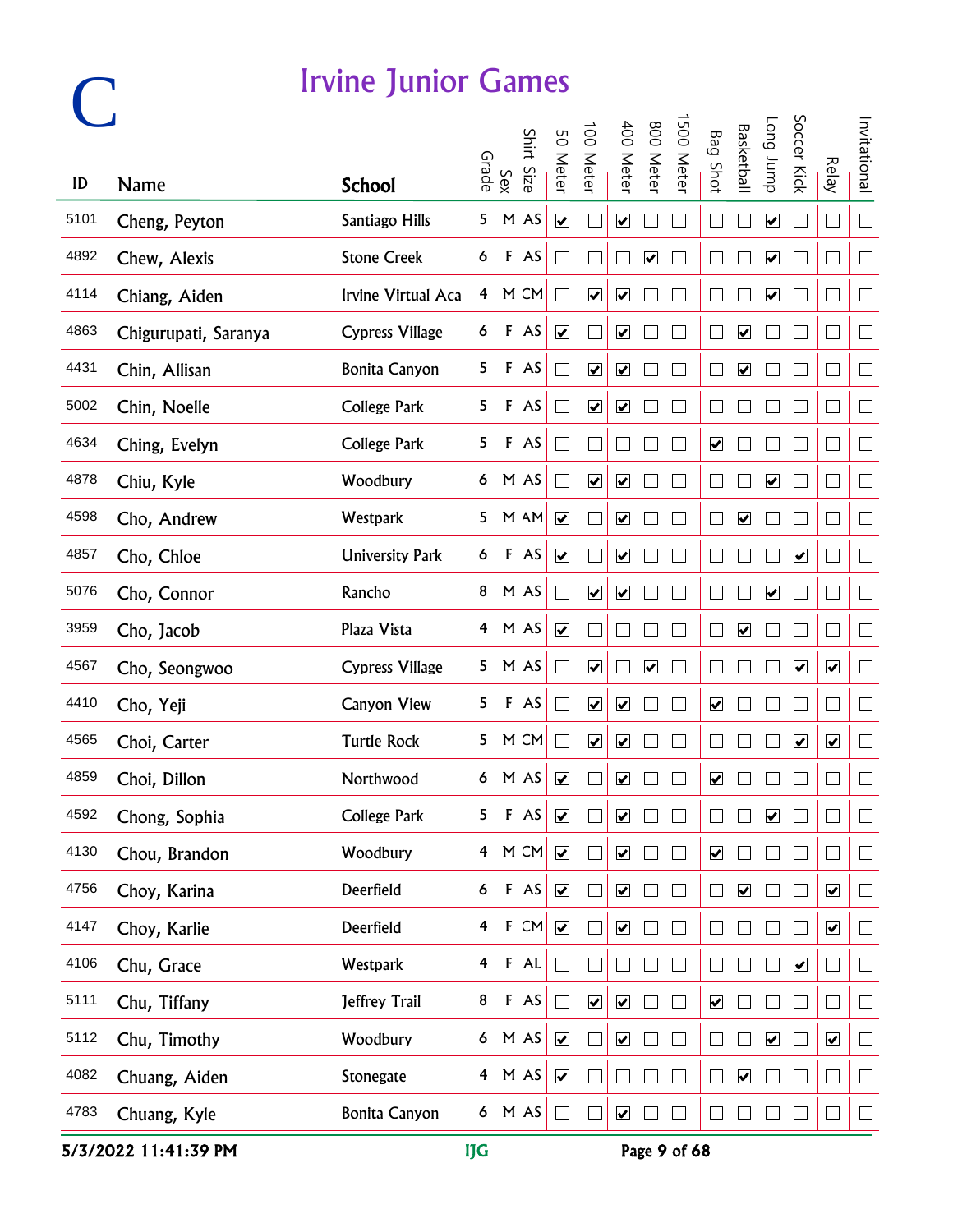## **C**

#### Irvine Junior Games

|      |                    |                        |                         |              | Shirt Size | 50 Meter                     | 100 Meter               | 400 Meter                    | 800 Meter            | 500 Meter            | <b>Bag Shot</b>              | <b>Basketbal</b>                | <b>Long</b> bunp        | Soccer Kick             |                              | Invitational |
|------|--------------------|------------------------|-------------------------|--------------|------------|------------------------------|-------------------------|------------------------------|----------------------|----------------------|------------------------------|---------------------------------|-------------------------|-------------------------|------------------------------|--------------|
| ID   | <b>Name</b>        | <b>School</b>          |                         | Sex<br>Grade |            |                              |                         |                              |                      |                      |                              |                                 |                         |                         | <b>Relay</b>                 |              |
| 4994 | Chui, Amber        | Rancho                 | $\overline{7}$          | $\mathsf F$  | AS         | $\mathcal{L}_{\mathcal{A}}$  | $\overline{\mathbf{v}}$ |                              |                      |                      |                              |                                 | $\overline{\mathbf{v}}$ |                         | $\Box$                       | $\Box$       |
| 4027 | Chui, Fiona        | <b>University Park</b> | 4                       |              | F AS       | $\blacktriangledown$         |                         |                              |                      |                      |                              |                                 | $\blacktriangledown$    |                         | O                            | $\Box$       |
| 4707 | Chun, Aaron        | <b>Turtle Rock</b>     | 6                       |              | M CM       |                              | $\overline{\mathbf{v}}$ | $\blacktriangledown$         |                      |                      |                              |                                 |                         |                         | $\blacktriangledown$         | $\Box$       |
| 5137 | Chun, Sihyun       | Woodbury               | 5                       |              | M AS       |                              |                         | $\blacktriangledown$         |                      |                      |                              |                                 |                         | $\blacktriangledown$    | $\Box$                       | $\Box$       |
| 5147 | Chun, Siyul        | Woodbury               | 6                       |              | M AM       | $\overline{\mathbf{v}}$      |                         | $\overline{\mathbf{v}}$      |                      |                      |                              | $\overline{\blacktriangledown}$ |                         |                         | $\Box$                       | $\Box$       |
| 4258 | Chung, Neil        | <b>Cypress Village</b> | 4                       |              | M AS       | $\blacktriangledown$         |                         | $\blacktriangledown$         |                      |                      |                              | $\overline{\mathbf{v}}$         |                         |                         | $\vert \ \ \vert$            | $\Box$       |
| 4416 | Chyun, Olivia      | Deerfield              | 5                       |              | F CM       | $\blacktriangledown$         |                         | $\blacktriangledown$         |                      |                      |                              |                                 |                         | $\blacktriangledown$    | $\overline{\mathbf{v}}$      | $\Box$       |
| 4244 | Claxton, Charlotte | <b>College Park</b>    | $\overline{\mathbf{f}}$ |              | F AS       | $\overline{\mathbf{v}}$      |                         |                              |                      |                      |                              |                                 |                         | $\blacktriangledown$    | $\mathcal{L}_{\mathcal{A}}$  | $\Box$       |
| 5046 | Coffin, Lennon     | Plaza Vista            | 8                       |              | M AS       | $\mathbb{Z}$                 |                         | $\blacktriangledown$         | $\blacktriangledown$ | $\blacktriangledown$ |                              | $\blacktriangledown$            | $\blacktriangledown$    |                         | $\Box$                       | $\Box$       |
| 4705 | Coker, Lila        | <b>Stone Creek</b>     | 6                       |              | F AS       | $\boxed{\blacktriangledown}$ |                         | $\overline{\mathbf{v}}$      |                      |                      |                              |                                 |                         | $\overline{\mathbf{v}}$ | $\boxed{\blacktriangledown}$ | $\Box$       |
| 4845 | Collins, Joseph    | <b>Beacon Park</b>     | 6 <sup>1</sup>          |              | M AS       |                              | $\overline{\mathbf{v}}$ | $\overline{\mathbf{v}}$      |                      |                      |                              |                                 |                         | $\blacktriangledown$    | $\mathcal{L}_{\mathcal{A}}$  | $\Box$       |
| 4609 | Commissariat, Zara | Brywood                | 5                       |              | F AS       | $\Box$                       |                         |                              | $\blacktriangledown$ |                      | $\boxed{\blacktriangledown}$ |                                 |                         |                         | $\boxed{\blacktriangledown}$ | $\Box$       |
| 4327 | Conejos, Xander    | <b>Cadence Park</b>    |                         |              | 4 M AS     | $\blacktriangledown$         |                         |                              |                      |                      |                              | $\blacktriangledown$            |                         |                         | Г                            | $\Box$       |
| 4901 | Connerton, Sophia  | <b>Stone Creek</b>     | 6                       |              | F AS       | $\blacktriangledown$         |                         |                              |                      |                      |                              |                                 | $\blacktriangledown$    |                         | $\blacktriangledown$         | $\Box$       |
| 4278 | Cordia, Baylon     | Springbrook            | $\overline{4}$          |              | M CM       | $\overline{\mathbf{v}}$      |                         | $\overline{\mathbf{v}}$      |                      |                      |                              |                                 |                         | $\overline{\mathbf{v}}$ | $\Box$                       | $\Box$       |
| 4570 | Coronel, Kinley    | <b>College Park</b>    | 5                       |              | F AS       | $\boxed{\blacktriangledown}$ |                         |                              |                      |                      |                              |                                 | $\overline{\mathbf{v}}$ |                         | $\Box$                       | $\Box$       |
| 4090 | Corzano, Benjamin  | Deerfield              | 4                       |              | M CM       |                              | $\overline{\mathbf{v}}$ | $\boxed{\blacktriangledown}$ |                      |                      |                              |                                 | $\overline{\mathbf{v}}$ |                         |                              |              |
| 3972 | Coskun, Mina       | Alderwood              | $\overline{4}$          |              | F AS       | $\blacktriangledown$         |                         |                              |                      |                      |                              |                                 | $\blacktriangledown$    |                         | $\Box$                       | $\Box$       |
| 4929 | Coykendall, Joey   | Culverdale             | 6                       |              | M AM       | $\Box$                       |                         |                              |                      |                      | $\overline{\mathbf{v}}$      |                                 |                         |                         |                              | $\Box$       |
| 3906 | Cramer, Joseph     | Woodbury               | $\overline{4}$          |              | M CM       | $\Box$                       | $\overline{\mathbf{v}}$ |                              |                      |                      |                              |                                 |                         | $\overline{\mathbf{v}}$ | $\overline{\mathbf{v}}$      | $\Box$       |
| 4951 | Cramer, Preston    | Jeffrey Trail          | 7 <sup>7</sup>          |              | M AS       | $\Box$                       | $\overline{\mathbf{v}}$ |                              |                      |                      |                              |                                 |                         | $\overline{\mathbf{v}}$ | Г                            | $\Box$       |
| 4980 | Crawford, Annie    | Lakeside               | $\overline{7}$          |              | F AS       | $\Box$                       | $\overline{\mathbf{v}}$ |                              |                      |                      |                              | $\overline{\mathbf{v}}$         |                         |                         | П                            | $\Box$       |
| 5158 | Croitoru, Anna     | Woodbury               | 4                       | $\mathsf F$  | CM         | $\blacktriangledown$         |                         | $\blacktriangledown$         |                      |                      | $\blacktriangledown$         |                                 |                         |                         |                              | $\Box$       |
| 4164 | Cronn, Brielle     | Meadow Park            | $\overline{4}$          |              | F AS       | $\blacktriangledown$         |                         | $\blacktriangledown$         |                      |                      | $\overline{\mathbf{v}}$      |                                 |                         |                         | $\blacktriangledown$         | $\Box$       |
| 4868 | Cruz sosa, Henry   | Northwood              |                         |              | 6 M AS     | $\Box$                       | $\overline{\mathbf{v}}$ | $\blacktriangledown$         |                      |                      | $\Box$                       | $\blacktriangledown$            |                         |                         | $\overline{\mathbf{v}}$      | $\Box$       |

5/3/2022 11:41:39 PM IJG Page 10 of 68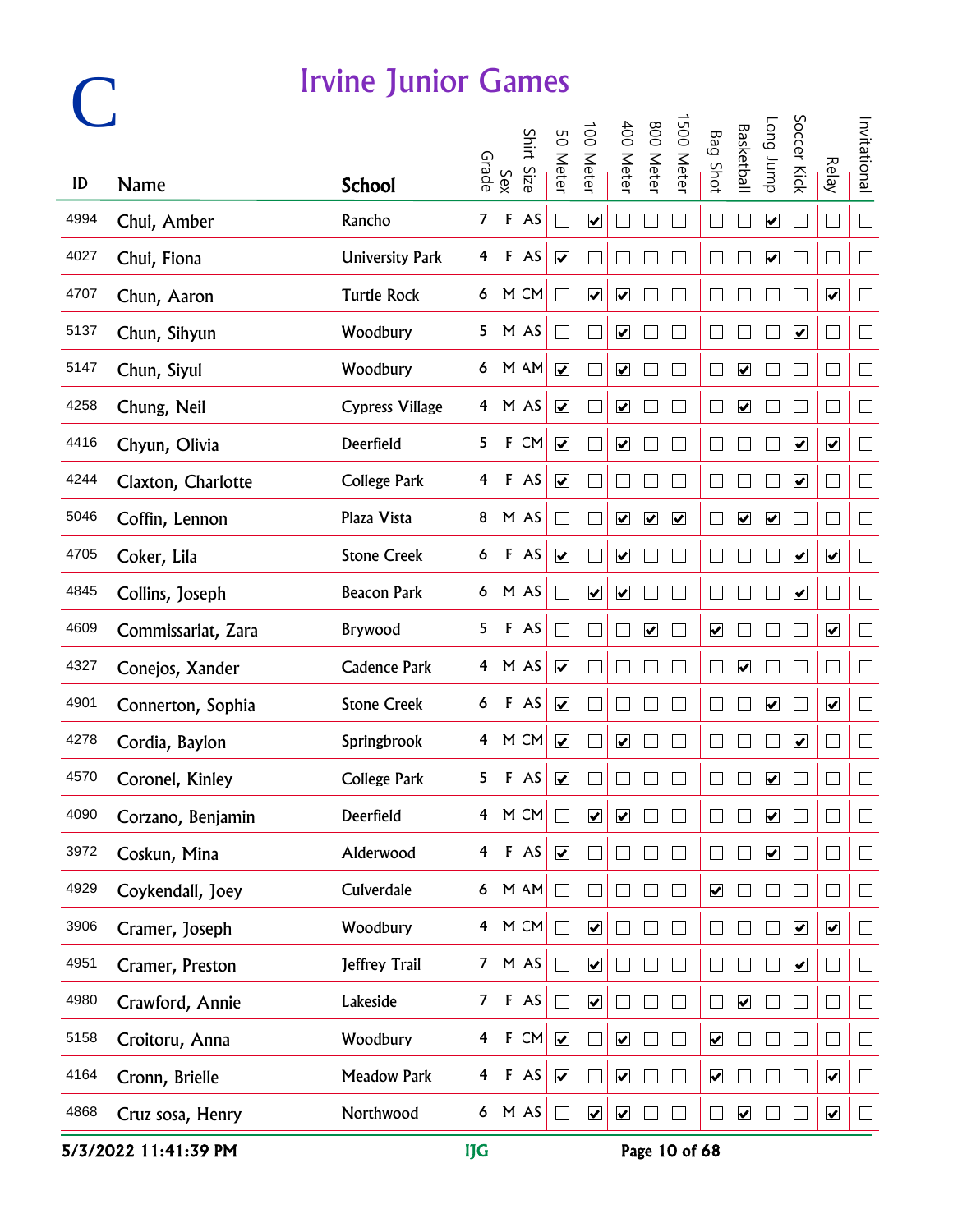|      |                        |                        | Grade          |     | Shirt Size | 50 Meter                    | 100 Meter                       | 400 Meter                    | 800 Meter               | 500 Meter               | <b>Bag Shot</b>         | <b>Basketbal</b>             | dunr buo                     | Soccer Kick             | <b>Relay</b>                | Invitational             |
|------|------------------------|------------------------|----------------|-----|------------|-----------------------------|---------------------------------|------------------------------|-------------------------|-------------------------|-------------------------|------------------------------|------------------------------|-------------------------|-----------------------------|--------------------------|
| ID   | <b>Name</b>            | <b>School</b>          |                | Sex |            |                             |                                 |                              |                         |                         |                         |                              |                              |                         |                             |                          |
| 3947 | Da Cruz, Arthur        | <b>Stone Creek</b>     | $\overline{4}$ |     | M AS       | $\overline{\mathbf{v}}$     |                                 |                              |                         |                         |                         |                              | $\boxed{\blacktriangledown}$ |                         | $\mathcal{L}_{\mathcal{A}}$ | $\Box$                   |
| 4790 | Da cruz, Lucas         | <b>Stone Creek</b>     |                |     | 6 M AS     | $\blacktriangledown$        |                                 | $\blacktriangledown$         |                         |                         | $\Box$                  |                              | $\overline{\mathbf{v}}$      |                         | $\blacktriangledown$        | $\Box$                   |
| 4799 | Dabit, Chloe           | Alderwood              | 6              |     | F AS       | $\blacktriangledown$        |                                 | $\blacktriangledown$         |                         |                         |                         |                              |                              | $\blacktriangledown$    | L                           | $\Box$                   |
| 4242 | Dahan, Leo             | <b>University Park</b> |                |     | 4 M AS     | $\Box$                      | $\blacktriangledown$            | $\overline{\mathbf{v}}$      |                         |                         |                         |                              | $\overline{\mathbf{v}}$      |                         | $\Box$                      | $\Box$                   |
| 5132 | Dai, Jingze            | Cadence Park           | 8              |     | M AM       | $\Box$                      | $\overline{\mathbf{v}}$         | $\boxed{\blacktriangledown}$ |                         | $\overline{\mathbf{v}}$ | $\Box$                  | $\overline{\mathbf{v}}$      | $\blacktriangledown$         |                         | $\Box$                      | $\Box$                   |
| 4045 | Dalabayeva, Ayazhan    | Oak Creek              | $\overline{4}$ |     | $F$ CM     | $\Box$                      | $\overline{\mathbf{v}}$         | $\boxed{\blacktriangledown}$ |                         |                         | $\overline{\mathbf{v}}$ |                              |                              |                         | $\Box$                      | $\Box$                   |
| 4715 | Damko, Ryan            | Santiago Hills         | 6              |     | M AM       | $\mathcal{L}_{\mathcal{A}}$ | $\overline{\mathbf{v}}$         | $\overline{\mathbf{v}}$      |                         |                         |                         |                              |                              | $\blacktriangledown$    | $\Box$                      | $\Box$                   |
| 3841 | Daoud, Nour            | Loma Ridge             | 4              |     | $F$ CM     |                             | $\blacktriangledown$            | $\overline{\mathbf{v}}$      |                         |                         | $\overline{\mathbf{v}}$ |                              |                              |                         | I.                          | $\Box$                   |
| 4969 | Das, Parthiv           | Lakeside               |                |     | 7 M AS     | $\Box$                      | $\overline{\mathbf{v}}$         | $\blacktriangledown$         |                         |                         |                         |                              |                              | $\blacktriangledown$    | $\mathbf{r}$                | $\Box$                   |
| 4152 | Davidson, Quinn        | <b>Stone Creek</b>     | 4              |     | $F$ CM     | $\Box$                      |                                 |                              |                         |                         | L                       |                              | $\overline{\mathbf{v}}$      |                         | $\Box$                      | $\Box$                   |
| 5029 | Davies, Kentaro        | Plaza Vista            | 8              |     | M AM       | $\Box$                      |                                 |                              | $\overline{\mathbf{v}}$ |                         | L                       |                              | $\boxed{\blacktriangledown}$ |                         | ⊏                           | $\Box$                   |
| 4383 | Davies, Tomohiro       | Plaza Vista            | 5              |     | M AM       | $\blacktriangledown$        |                                 | $\blacktriangledown$         |                         |                         |                         |                              | $\boxed{\blacktriangledown}$ |                         | $\mathbf{r}$                | $\Box$                   |
| 3886 | Davis, Addison         | Woodbury               | 4              |     | F CM       | $\blacktriangledown$        |                                 | $\blacktriangledown$         |                         |                         |                         |                              | $\blacktriangledown$         |                         |                             | $\Box$                   |
| 3856 | Davis, Dexter          | Eastwood               | 4              |     | M CM       | $\sim$                      | $\blacktriangledown$            | $\overline{\mathbf{v}}$      |                         |                         |                         |                              |                              | $\blacktriangledown$    |                             | $\Box$                   |
| 4752 | Davis, Parker          | <b>Bonita Canyon</b>   | 6              |     | F AS       |                             |                                 |                              |                         |                         |                         |                              | $\overline{\mathbf{v}}$      |                         |                             | $\Box$                   |
| 3958 | Dayrit, Brent          | Eastwood               | 4              |     | M CM       | $\overline{\mathbf{v}}$     |                                 | ☑                            |                         |                         |                         | ☑                            |                              |                         | ☑                           | $\Box$                   |
| 4706 | de Assis, Henry        | Portola Springs        | 6              |     | M AS       |                             |                                 |                              |                         |                         |                         |                              |                              | $\blacktriangleright$   |                             |                          |
| 4532 | De Guzman, Kyle        | Plaza Vista            | 5              |     | M AS       |                             |                                 |                              |                         |                         |                         | $\blacktriangledown$         |                              |                         | $\mathbf{r}$                | $\Box$                   |
| 4681 | De Leon, Monserrat     | Portola Springs        | 6              |     | F AS       | $\Box$                      | $\blacktriangledown$            | $\overline{\mathbf{v}}$      |                         |                         |                         |                              |                              |                         | $\blacktriangledown$        | $\Box$                   |
| 4079 | Dejdumrongwood, Kaylee | Woodbury               | $\overline{4}$ |     | F AS       | $\Box$                      | $\overline{\blacktriangledown}$ | $\boxed{\blacktriangledown}$ |                         |                         |                         |                              |                              | $\overline{\mathbf{v}}$ | $\vert \ \ \vert$           | $\Box$                   |
| 5143 | Del Toro, Julian       | Eastshore              | 5              |     | M CM       |                             |                                 | $\blacktriangledown$         |                         |                         |                         |                              |                              | $\overline{\mathbf{v}}$ | $\vert \ \ \vert$           | $\Box$                   |
| 4019 | Dela Cruz, Cedrick     | College Park           | $\overline{4}$ |     | M CM       | $\blacktriangledown$        |                                 | $\boxed{\blacktriangledown}$ |                         |                         |                         | $\boxed{\blacktriangledown}$ |                              |                         | $\Box$                      | $\overline{\phantom{a}}$ |
| 4846 | Dela Cruz, Chaskell    | College Park           | 6              |     | M AS       | $\blacktriangledown$        |                                 | $\blacktriangledown$         |                         |                         |                         | $\blacktriangleright$        |                              |                         | $\vert \ \ \vert$           | $\Box$                   |
| 5140 | Demeter, Nickolas      | Loma Ridge             | 5              |     | M AS       | $\blacktriangledown$        |                                 |                              |                         |                         |                         |                              | $\blacktriangledown$         |                         | $\mathbf{r}$                | $\Box$                   |
| 3934 | Dennis, Eli            | Deerfield              | $\overline{4}$ |     | M CM       |                             |                                 | $\blacktriangledown$         |                         |                         |                         |                              |                              | $\overline{\mathbf{v}}$ | $\overline{\mathbf{v}}$     | $\Box$                   |

5/3/2022 11:41:39 PM IJG Page 11 of 68

**D**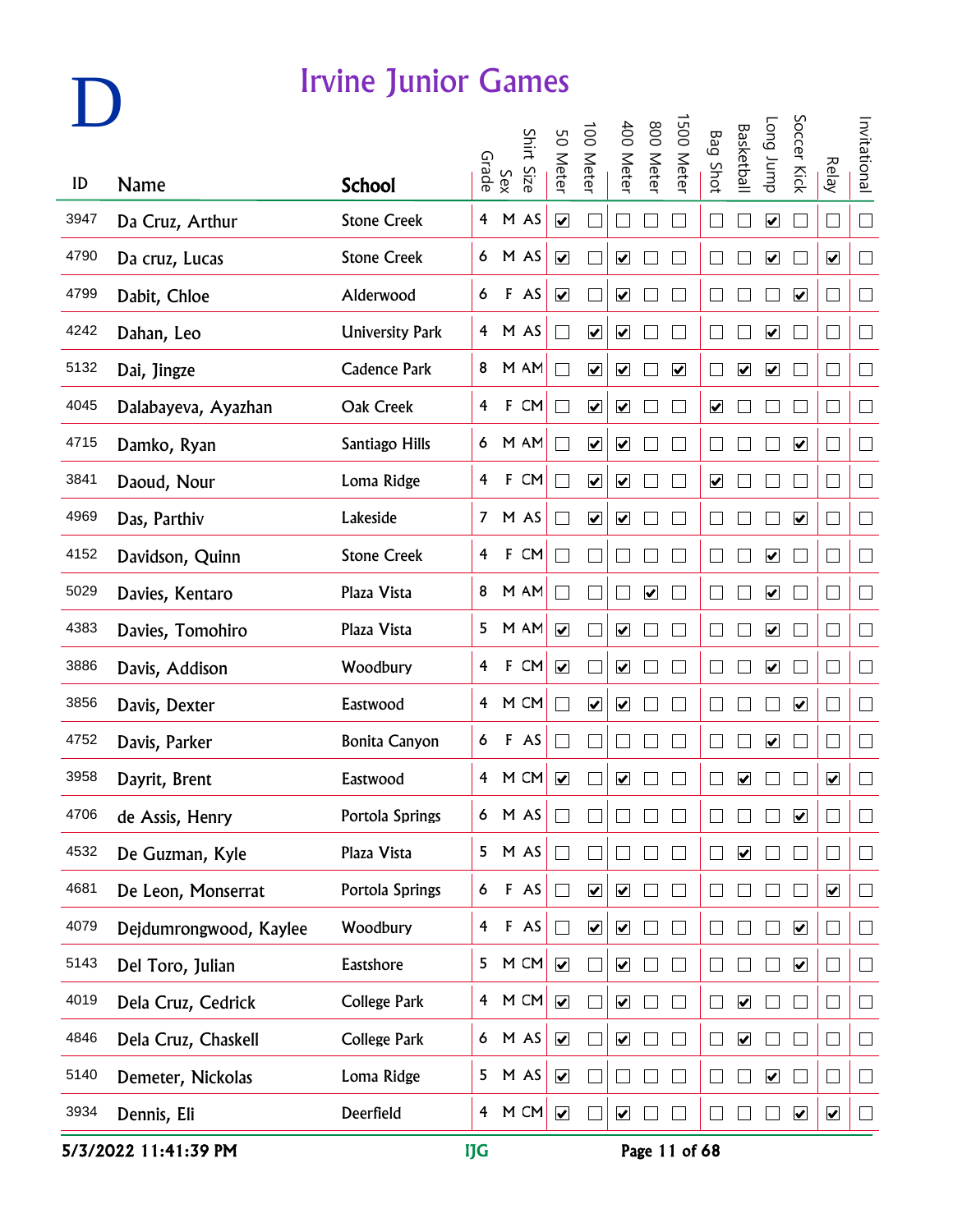| ID   |                   |                        |                | Sex<br>Grade | Shirt Size    | 50 Meter                    | 100 Meter               | 400 Meter                    | 800 Meter               | 500 Meter | <b>Bag Shot</b>              | <b>Basketbal</b>        | <b>Long</b> bunp        | Soccer Kick          | <b>Relay</b>                 | Invitational |
|------|-------------------|------------------------|----------------|--------------|---------------|-----------------------------|-------------------------|------------------------------|-------------------------|-----------|------------------------------|-------------------------|-------------------------|----------------------|------------------------------|--------------|
|      | <b>Name</b>       | <b>School</b>          |                |              |               |                             |                         |                              |                         |           |                              |                         |                         |                      |                              |              |
| 4787 | Dennis, Ezra      | Deerfield              | 6              |              | M AS          | $\mathbb{R}^2$              | $\overline{\mathbf{v}}$ | $\overline{\mathbf{v}}$      |                         |           |                              |                         | $\overline{\mathbf{v}}$ |                      | $\overline{\mathbf{v}}$      | $\Box$       |
| 4684 | Deshpande, Arshia | <b>Cypress Village</b> | 6              |              | F AS          |                             | $\blacktriangledown$    | $\overline{\mathbf{v}}$      |                         |           | $\overline{\mathbf{v}}$      |                         |                         |                      | $\vert \ \ \vert$            | $\Box$       |
| 4264 | Dew, Alex         | <b>University Park</b> | 4              |              | M CM          | $\blacktriangledown$        |                         | $\blacktriangledown$         |                         |           | $\blacktriangledown$         |                         |                         |                      | $\Box$                       | $\Box$       |
| 4195 | Dhanidina, Deven  | Woodbury               | 5              |              | M CM          | $\blacktriangledown$        |                         | $\blacktriangledown$         |                         |           |                              | $\blacktriangledown$    |                         |                      | $\Box$                       | $\Box$       |
| 3859 | Dibble, Zoey      | Woodbury               | 4              |              | F AS          |                             | $\overline{\mathbf{v}}$ | $\overline{\mathbf{v}}$      |                         |           |                              | $\overline{\mathbf{v}}$ |                         |                      | $\overline{\mathbf{v}}$      | $\Box$       |
| 4010 | Ding, Henry       | Eastshore              | $\overline{4}$ |              | M AS          | $\sim$                      |                         |                              |                         |           |                              | $\blacktriangledown$    |                         |                      | $\Box$                       | $\Box$       |
| 4949 | Dissanayake, Ryan | Jeffrey Trail          | 7 <sup>7</sup> |              | M AS          |                             | $\overline{\mathbf{v}}$ |                              | $\blacktriangledown$    |           |                              | $\overline{\mathbf{v}}$ |                         |                      | $\mathcal{L}_{\mathcal{A}}$  | $\Box$       |
| 4978 | Do, Brandon       | Lakeside               | 7 <sup>7</sup> |              | M AS          | $\mathcal{L}_{\mathcal{A}}$ | $\overline{\mathbf{v}}$ | $\overline{\mathbf{v}}$      |                         |           |                              |                         |                         |                      | $\mathcal{L}_{\mathcal{A}}$  | $\Box$       |
| 4905 | Do, Ethan         | Northwood              | 6              |              | M AS          | $\Box$                      | $\overline{\mathbf{v}}$ | $\boxed{\blacktriangledown}$ |                         |           |                              |                         |                         |                      | $\overline{\mathbf{v}}$      | $\Box$       |
| 4898 | Do, Sebastien     | Westpark               | 6              |              | M CM          | $\overline{\mathbf{v}}$     |                         |                              |                         |           | $\Box$                       |                         | $\overline{\mathbf{v}}$ |                      | $\boxed{\blacktriangledown}$ | $\Box$       |
| 4903 | Do, Tommy         | <b>College Park</b>    | 6 <sup>1</sup> |              | M AS          |                             | $\overline{\mathbf{v}}$ | $\overline{\mathbf{v}}$      |                         |           | $\overline{\mathbf{v}}$      |                         |                         |                      | $\mathcal{L}_{\mathcal{A}}$  | $\Box$       |
| 3863 | Doan, Miles       | Woodbury               |                |              | 4 M AS        | $\Box$                      | $\blacktriangledown$    | $\boxed{\blacktriangledown}$ |                         |           | $\boxed{\blacktriangledown}$ |                         |                         |                      | $\overline{\mathbf{v}}$      | $\Box$       |
| 4199 | Dominguez, Ava    | Woodbury               | 5              | $\mathsf F$  | CM            | $\Box$                      |                         |                              | $\overline{\mathbf{v}}$ |           | $\blacktriangledown$         |                         |                         |                      | L                            | $\Box$       |
| 4543 | Doran, Hailey     | Greentree              | 5              |              | $F$ AM        | $\blacktriangledown$        |                         | $\blacktriangledown$         |                         |           |                              |                         |                         | $\blacktriangledown$ | Г                            | $\Box$       |
| 4419 | Dornala, Sathvik  | Deerfield              | 5              |              | M CM          | $\Box$                      | $\overline{\mathbf{v}}$ | $\overline{\mathbf{v}}$      |                         |           |                              |                         | $\overline{\mathbf{v}}$ |                      | $\overline{\mathbf{v}}$      | $\Box$       |
| 4778 | Dossi, Luca       | Deerfield              |                |              | 6 M AM        | $\overline{\mathbf{v}}$     |                         |                              | $\overline{\mathbf{v}}$ |           |                              |                         | $\overline{\mathbf{v}}$ |                      | $\Box$                       | $\Box$       |
| 4975 | Dougherty, Lucy   | Venado                 | 7              |              | $F$ AS        |                             |                         | $\overline{\mathbf{v}}$      |                         |           |                              | $\blacktriangledown$    | $\blacktriangledown$    |                      |                              |              |
| 5150 | Douglas, Kai      | Woodbury               |                |              | 4 M CM $\Box$ |                             |                         |                              |                         |           | $\overline{\mathbf{v}}$      |                         |                         |                      | $\Box$                       | $\Box$       |
| 4134 | Du, Gaga (GE)     | Meadow Park            | $\overline{4}$ |              | F CM          | $\Box$                      | $\blacktriangledown$    |                              |                         |           |                              |                         |                         |                      | $\Box$                       | $\Box$       |
| 5020 | Duenas, Ivanna    | South Lake             | $\bf 8$        |              | $F$ AM        |                             | $\blacktriangledown$    |                              |                         |           |                              |                         |                         |                      | $\Box$                       | $\Box$       |

**D**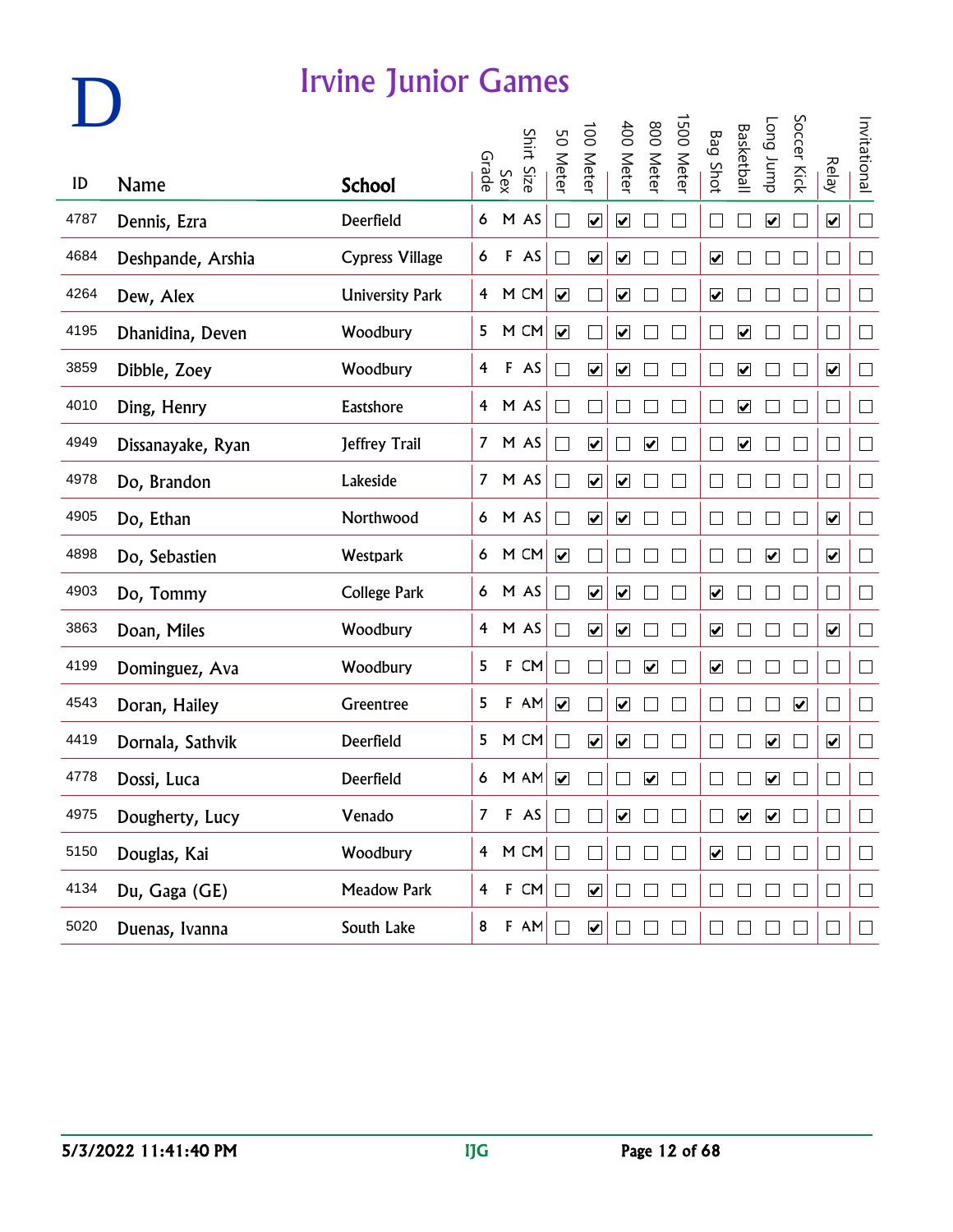

| $\mathbf{V}_{\mathbf{z}}$ |                  |                        |                  | Sex<br>Grade | Shirt Size | 50 Meter                | 100 Meter                    | 400 Meter                    | 008<br><b>Meter</b>          | 500 Meter | <b>Bag Shot</b>      | <b>Basketbal</b>             | Long Jump               | Soccer Kick             |                              | Invitational   |
|---------------------------|------------------|------------------------|------------------|--------------|------------|-------------------------|------------------------------|------------------------------|------------------------------|-----------|----------------------|------------------------------|-------------------------|-------------------------|------------------------------|----------------|
| ID                        | Name             | <b>School</b>          |                  |              |            |                         |                              |                              |                              |           |                      |                              |                         |                         | Relay                        |                |
| 4198                      | Eberhart, Logan  | Eastshore              | 5                |              | M AS       | $\sim$                  | $\overline{\mathbf{v}}$      | ☑                            |                              |           |                      |                              | $\overline{\mathbf{v}}$ |                         | ⊔                            | $\Box$         |
| 4849                      | Ecevit, Bade     | <b>College Park</b>    | 6                |              | F AS       |                         |                              |                              |                              |           | $\blacktriangledown$ |                              |                         |                         | L                            | $\Box$         |
| 4584                      | Edwards, Harper  | <b>College Park</b>    | 5                | F            | CM         | $\blacktriangledown$    |                              |                              |                              |           |                      |                              | $\overline{\mathbf{v}}$ |                         | $\blacktriangledown$         | $\Box$         |
| 3955                      | Edwards, Khylee  | Alderwood              | 4                | F            | CM         |                         | $\boxed{\blacktriangledown}$ | $\boxed{\blacktriangledown}$ |                              |           |                      |                              |                         |                         | $\overline{\mathbf{v}}$      | $\Box$         |
| 5005                      | Edwards, River   | Venado                 | $\mathcal{I}$    |              | M AS       | $\sim$                  | ☑                            | $\boxed{\blacktriangledown}$ |                              |           |                      |                              |                         |                         | $\overline{\mathbf{v}}$      | $\Box$         |
| 3855                      | Eguchi, Kosuke   | Woodbury               | 4                |              | M CM       | $\mathcal{L}$           | $\overline{\mathbf{v}}$      | $\overline{\mathbf{v}}$      |                              |           |                      |                              |                         | $\overline{\mathbf{v}}$ | ⊔                            | $\Box$         |
| 4408                      | Eguchi, Mako     | Santiago Hills         | 5                | F            | CM         | $\overline{\mathbf{v}}$ |                              | $\overline{\mathbf{v}}$      |                              |           |                      |                              |                         | $\blacktriangledown$    | $\mathcal{L}_{\mathcal{A}}$  | $\Box$         |
| 4154                      | Eissa, Adara     | <b>Bonita Canyon</b>   | 4                |              | F AS       |                         | $\blacktriangledown$         | $\blacktriangledown$         |                              |           |                      |                              |                         | $\blacktriangledown$    | $\mathcal{L}_{\mathcal{A}}$  | $\Box$         |
| 4758                      | Eissa, Maya      | <b>Bonita Canyon</b>   | 6                |              | F AS       |                         | $\overline{\mathbf{v}}$      | $\blacktriangledown$         |                              |           | $\mathbf{L}$         |                              | $\overline{\mathbf{v}}$ |                         | $\Box$                       | $\Box$         |
| 4378                      | El Gamal, Maged  | <b>Beacon Park</b>     | 5                |              | M AS       |                         | $\overline{\mathbf{v}}$      | $\boxed{\blacktriangledown}$ |                              |           |                      |                              |                         |                         | $\vert \ \ \vert$            | $\Box$         |
| 4064                      | Elcott, Yousef   | <b>Cypress Village</b> | 4                |              | M AS       |                         | $\overline{\mathbf{v}}$      | $\overline{\mathbf{v}}$      |                              |           |                      |                              |                         | $\overline{\mathbf{v}}$ | $\vert \ \ \vert$            | $\Box$         |
| 4631                      | Elgalad, Yusef   | <b>Cadence Park</b>    | 5                |              | M CM       | $\overline{\mathbf{v}}$ |                              | $\blacktriangledown$         |                              |           |                      |                              |                         | $\blacktriangledown$    | $\vert \ \ \vert$            | $\mathbb{R}^n$ |
| 4398                      | Elias, Jude      | Deerfield              | 5                |              | F AS       | $\blacktriangledown$    |                              | $\blacktriangledown$         |                              |           |                      |                              | $\blacktriangledown$    |                         | $\vert \ \ \vert$            | $\mathbb{R}^n$ |
| 4289                      | Elias, Steve     | <b>University Park</b> | 4                |              | M AM       | $\blacktriangledown$    |                              |                              |                              |           |                      |                              | $\overline{\mathbf{v}}$ |                         | $\vert \ \ \vert$            | $\Box$         |
| 4084                      | Elmas, Efe       | Santiago Hills         | 4                |              | M AS       | $\overline{\mathbf{v}}$ |                              | $\boxed{\blacktriangledown}$ |                              |           |                      |                              |                         | $\overline{\mathbf{v}}$ | $\Box$                       | $\sqcup$       |
| 4295                      | Elseisi, Adam    | Northwood              | 4                |              | M AS       |                         | ☑                            | $\boxed{\blacktriangledown}$ |                              |           |                      |                              |                         |                         |                              | $\Box$         |
| 4059                      | Elsheref, Layla  | Loma Ridge             | 4                | $\mathsf F$  | CM         |                         | $\overline{\mathbf{v}}$      | $\overline{\mathbf{v}}$      |                              |           |                      |                              |                         | $\blacktriangledown$    |                              | $\Box$         |
| 4884                      | Eltanahy, Nour   | Northwood              | 6                |              | F AS       | $\Box$                  | $\blacktriangledown$         | $\blacktriangledown$         |                              |           |                      |                              |                         |                         |                              | $\Box$         |
| 3822                      | Elzahed, Nadia   | Portola Springs        | $\overline{4}$   |              | F AS       | $\blacktriangledown$    |                              | $\blacktriangledown$         |                              |           |                      |                              |                         | $\blacktriangledown$    |                              | $\Box$         |
| 4518                      | Emanuelson, Evan | <b>Canyon View</b>     | 5                |              | M CM       | $\Box$                  |                              | $\boxed{\blacktriangledown}$ |                              |           | $\Box$               | $\boxed{\blacktriangledown}$ |                         |                         | $\Box$                       | $\Box$         |
| 4648                      | Enukonda, Dhriti | <b>Cypress Village</b> | 6                |              | $F$ AM     | $\Box$                  |                              |                              | $\boxed{\blacktriangledown}$ |           | $\Box$               | $\boxed{\blacktriangledown}$ |                         |                         | $\Box$                       | $\Box$         |
| 4729                      | Er, Martin       | <b>Beacon Park</b>     | $\boldsymbol{6}$ |              | M AS       | $\Box$                  |                              |                              |                              |           |                      |                              |                         | $\overline{\mathbf{v}}$ | $\mathcal{L}_{\mathcal{A}}$  | $\Box$         |
| 5038                      | Eren, Kerem      | Lakeside               | 8                |              | $M$ AM     | $\Box$                  |                              |                              |                              |           | $\Box$               | $\blacktriangledown$         |                         |                         | $\mathbb{R}^n$               | $\Box$         |
| 4773                      | Eren, Melike     | <b>Stone Creek</b>     | 6                | $\mathsf F$  | CM         | $\Box$                  |                              |                              |                              |           | $\Box$               | $\blacktriangledown$         |                         |                         | Г                            | $\Box$         |
| 4009                      | Esau, Oksana     | College Park           | $\overline{4}$   |              | $F$ AS     | $\Box$                  |                              | $\Box$                       |                              |           | $\Box$               |                              | $\blacktriangledown$    |                         | $\boxed{\blacktriangledown}$ | $\Box$         |

5/3/2022 11:41:40 PM IJG Page 13 of 68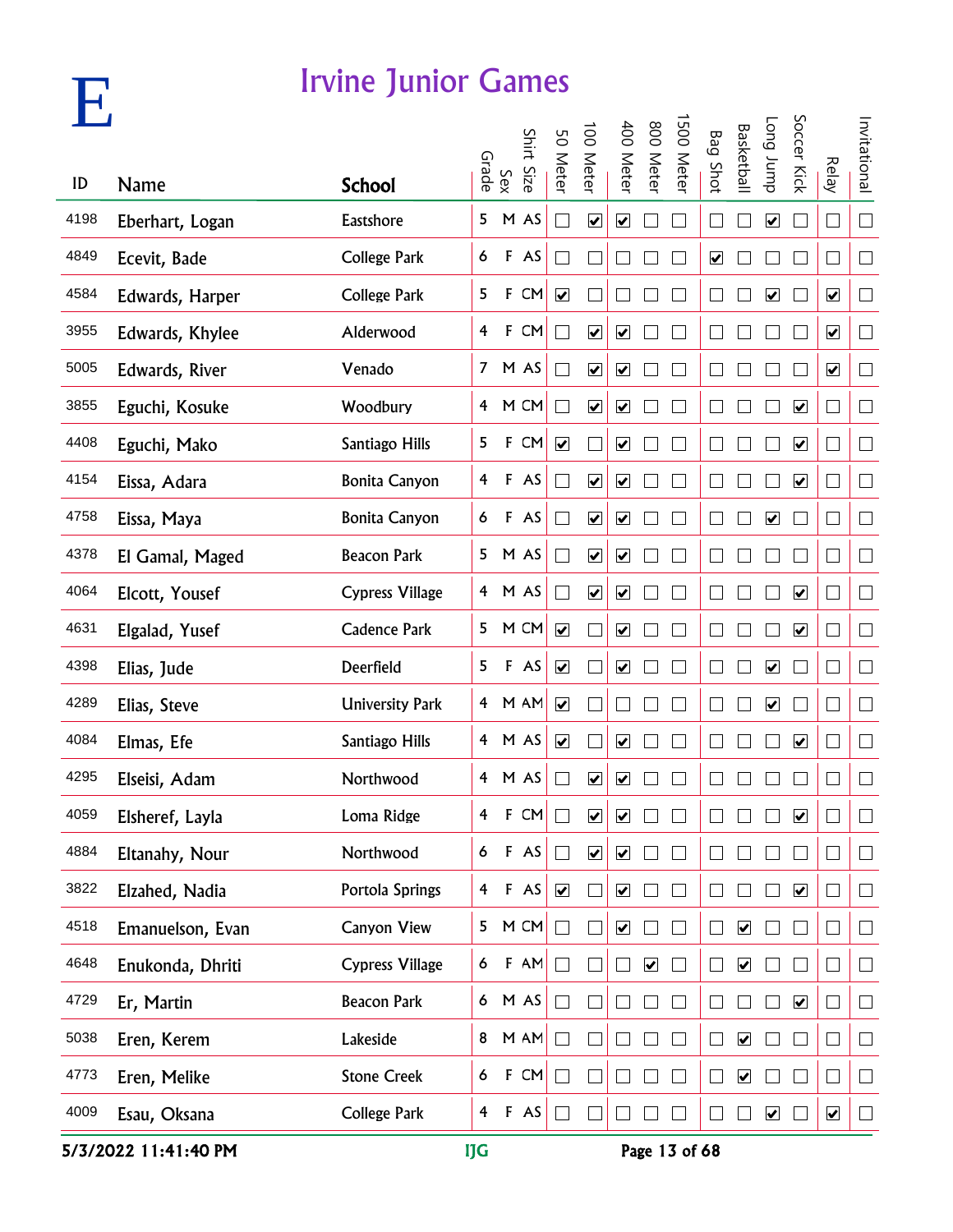|      |                   | <b>Irvine Junior Games</b> |       |     |               |      |                                                                                                      |                          |  |  |                       |       |              |
|------|-------------------|----------------------------|-------|-----|---------------|------|------------------------------------------------------------------------------------------------------|--------------------------|--|--|-----------------------|-------|--------------|
| ID   | <b>Name</b>       | <b>School</b>              | Grade | Sex | Shirt<br>Size |      | Soccer Kick<br>Basketball<br>Bag Shot<br>Boo Meter<br>400 Meter<br>100 Meter<br>50 Meter<br>50 Meter |                          |  |  |                       | Relay | Invitational |
|      |                   |                            |       |     |               |      |                                                                                                      |                          |  |  |                       |       |              |
| 4523 | Eskandari, Kahveh | <b>Bonita Canyon</b>       | 5.    |     | M CM          |      |                                                                                                      |                          |  |  | $\blacktriangleright$ |       |              |
| 4522 | Esparza, Alyssa   | Alderwood                  | 5.    | F   | AS            | امما |                                                                                                      | $\overline{\mathsf{v}'}$ |  |  |                       |       |              |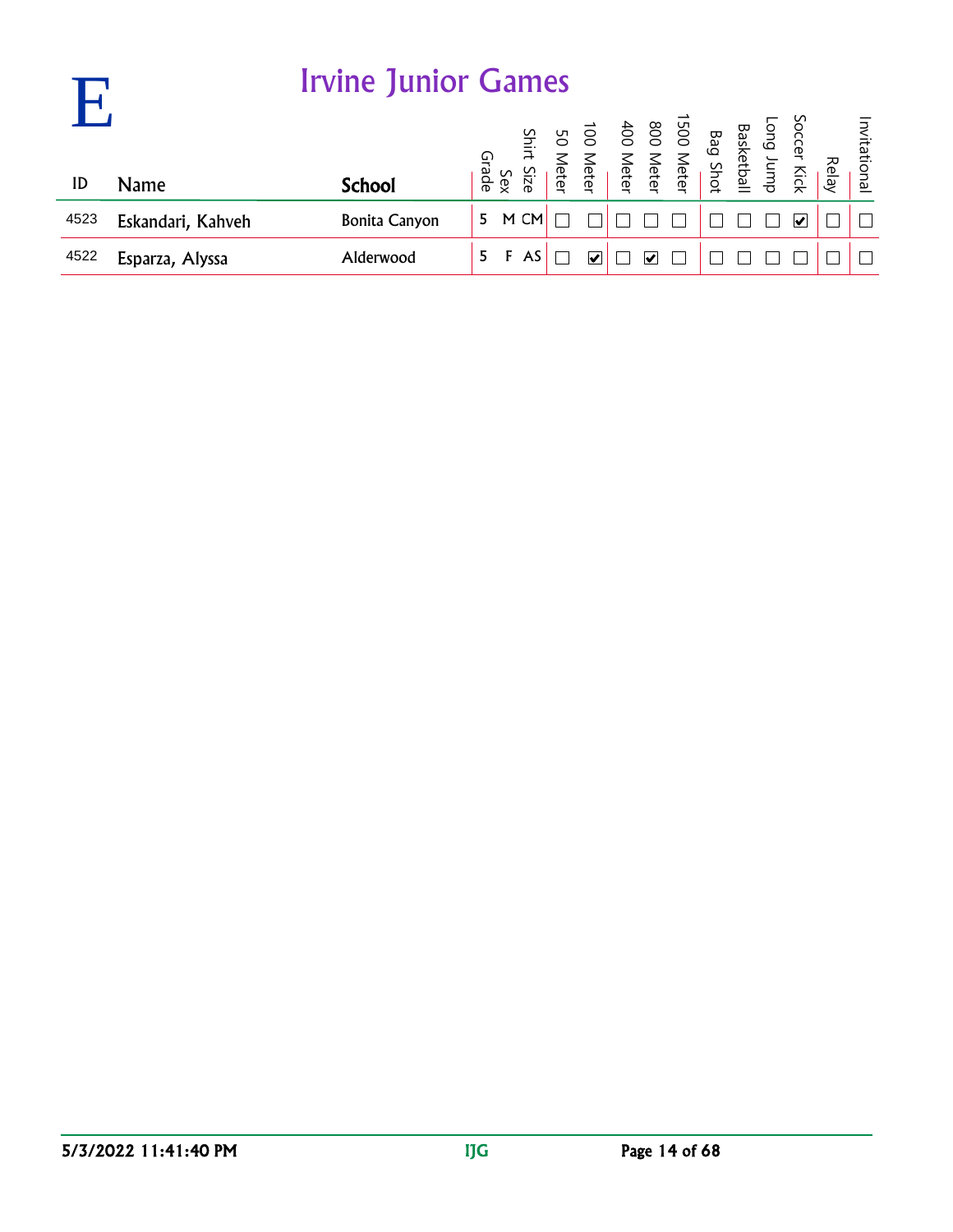

|      |                     |                        |                         |              | Shirt Size | 50 Meter                     | 00 Meter                     | 400 Meter                    | 800 Meter               | 500 Meter               | <b>Bag Shot</b>              | <b>Basketbal</b>        | Long Jump               | Soccer Kick                  |                         | Invitational         |
|------|---------------------|------------------------|-------------------------|--------------|------------|------------------------------|------------------------------|------------------------------|-------------------------|-------------------------|------------------------------|-------------------------|-------------------------|------------------------------|-------------------------|----------------------|
| ID   | <b>Name</b>         | <b>School</b>          | Grade                   | Sex          |            |                              |                              |                              |                         |                         |                              |                         |                         |                              | <b>Relay</b>            |                      |
| 4093 | Fan, Amy            | Santiago Hills         | $\overline{\mathbf{4}}$ | $\mathsf F$  | AS         | $\overline{\mathbf{v}}$      |                              | $\boxed{\blacktriangledown}$ |                         |                         |                              |                         |                         | $\boxed{\blacktriangledown}$ | $\Box$                  | $\Box$               |
| 3867 | Fan, Amy            | Santiago Hills         | $\overline{4}$          |              | F AL       | $\overline{\mathbf{v}}$      |                              | $\blacktriangledown$         |                         |                         |                              | $\overline{\mathbf{v}}$ |                         |                              | $\Box$                  | $\Box$               |
| 4304 | Fang, Zixiao Sean   | <b>Canyon View</b>     |                         |              | 4 M AS     | $\overline{\phantom{0}}$     | $\blacktriangledown$         | $\blacktriangledown$         |                         |                         |                              | $\overline{\mathbf{v}}$ |                         |                              | $\Box$                  | $\Box$               |
| 4406 | Fattman, Annabelle  | Santiago Hills         | 5                       |              | F AS       | $\blacktriangledown$         |                              | $\blacktriangledown$         |                         |                         |                              | $\blacktriangledown$    |                         |                              | $\Box$                  | $\Box$               |
| 4112 | Fattman, Juliette   | Santiago Hills         | $\overline{4}$          | $\mathbf{F}$ | CM         | $\blacktriangledown$         |                              | $\overline{\mathbf{v}}$      |                         |                         |                              |                         |                         | $\boxed{\blacktriangledown}$ | $\Box$                  | $\Box$               |
| 4977 | Fearn, Abigail      | Lakeside               | $\overline{7}$          |              | F AS       | ┓                            | $\overline{\mathbf{v}}$      |                              |                         | $\overline{\mathbf{v}}$ |                              |                         |                         |                              | $\Box$                  | $\Box$               |
| 4516 | Fearn, Emilie       | <b>Stone Creek</b>     | 5                       |              | F CM       | $\overline{\mathbf{v}}$      |                              | $\mathcal{L}_{\mathcal{A}}$  |                         |                         | $\mathbf{L}$                 |                         | $\overline{\mathbf{v}}$ |                              | $\Box$                  | $\Box$               |
| 4515 | Fearn, Joshua       | <b>Stone Creek</b>     |                         |              | 5 M CM     | $\blacktriangledown$         |                              | $\mathcal{L}_{\mathcal{A}}$  |                         |                         |                              |                         |                         | $\overline{\mathbf{v}}$      | $\blacktriangledown$    | $\Box$               |
| 4714 | Fechtner, Mayson    | Portola Springs        | 6                       |              | M CM       | $\blacktriangledown$         |                              | $\overline{\mathbf{v}}$      |                         |                         | L                            |                         |                         | $\blacktriangledown$         | $\Box$                  | $\Box$               |
| 4931 | Ferguson, Mika      | Santiago Hills         | 6                       |              | F AS       | $\boxed{\blacktriangledown}$ |                              | $\blacktriangledown$         |                         |                         |                              |                         |                         |                              | $\Box$                  | $\Box$               |
| 4761 | Ferrero, Peyton     | <b>Stone Creek</b>     | 6                       |              | F AS       |                              | $\overline{\mathbf{v}}$      |                              | $\overline{\mathbf{v}}$ |                         | $\boxed{\blacktriangledown}$ |                         |                         |                              | $\Box$                  | $\Box$               |
| 4727 | Fields, Christopher | Northwood              | 6                       |              | M AS       | $\overline{\mathbf{v}}$      |                              |                              |                         |                         |                              |                         | $\blacktriangledown$    |                              | $\Box$                  | $\Box$               |
| 4442 | Figueroa, Samantha  | <b>College Park</b>    | 5                       |              | F AM       | $\blacksquare$               |                              | $\overline{\mathbf{v}}$      |                         |                         |                              |                         |                         | $\blacktriangledown$         | $\mathbb{R}^n$          | $\Box$               |
| 4277 | Flaherty, John      | Greentree              |                         |              | 4 M CM     | $\blacktriangledown$         |                              | $\blacktriangledown$         |                         |                         | $\overline{\mathbf{v}}$      |                         |                         |                              | $\Box$                  | $\Box$               |
| 3858 | Fletcher, Alexandra | Woodbury               | 4                       | $\mathbf{F}$ | CM         |                              |                              | $\boxed{\blacktriangledown}$ |                         |                         |                              |                         |                         | ☑                            | $\mathbf{L}$            | $\Box$               |
| 4644 | Fletcher, Preston   | Woodbury               |                         |              | 6 M AS     |                              | $\overline{\mathbf{v}}$      | ☑                            |                         |                         |                              |                         |                         | $\boxed{\blacktriangledown}$ | $\blacktriangledown$    | $\Box$               |
| 4281 | Flynn, Declan       | <b>University Park</b> | $\overline{\mathbf{f}}$ |              | M CM       | $\blacktriangledown$         |                              |                              |                         |                         |                              |                         | ☑                       |                              |                         |                      |
| 4425 | Folmar, Tristan     | <b>Bonita Canyon</b>   | 5                       |              | M AM       |                              |                              |                              |                         |                         | $\overline{\mathbf{v}}$      |                         |                         |                              | $\Box$                  | $\Box$               |
| 4490 | Foote, Anabele      | Alderwood              | 5                       | $\mathbf{F}$ | CM         | $\overline{\mathbf{v}}$      |                              |                              |                         |                         | $\overline{\mathbf{v}}$      |                         |                         |                              | $\Box$                  | $\Box$               |
| 4742 | Foran, Mason        | Deerfield              | 6                       |              | M AS       | $\blacktriangledown$         |                              |                              |                         |                         | $\overline{\mathbf{v}}$      |                         |                         |                              | $\overline{\mathbf{v}}$ | $\Box$               |
| 4663 | Forde, Aiylyn       | Oak Creek              | 6                       |              | F AS       | $\Box$                       | $\boxed{\blacktriangledown}$ | $\overline{\mathbf{v}}$      |                         |                         |                              |                         | $\blacktriangledown$    |                              | $\Box$                  | $\Box$               |
| 5018 | Forde, Garryn       | Lakeside               | 8                       |              | F AS       | П                            | $\overline{\mathbf{v}}$      | $\blacktriangledown$         |                         |                         |                              |                         | $\overline{\mathbf{v}}$ |                              | $\Box$                  | $\Box$               |
| 4223 | Forde, Godden       | Oak Creek              | 5                       |              | M CM       | П                            | $\overline{\mathbf{v}}$      | $\blacktriangledown$         |                         |                         |                              |                         | $\blacktriangledown$    |                              | $\Box$                  | $\Box$               |
| 5090 | Foster, Chase       | South Lake             | 7 <sup>7</sup>          |              | M AS       |                              |                              |                              |                         |                         |                              |                         |                         |                              | $\Box$                  | $\blacktriangledown$ |
| 3950 | Fu, Annabelle       | Alderwood              | 4                       | $\mathsf F$  | CM         |                              |                              |                              |                         |                         | $\boxed{\blacktriangledown}$ |                         |                         |                              | $\Box$                  | $\Box$               |

5/3/2022 11:41:40 PM IJG Page 15 of 68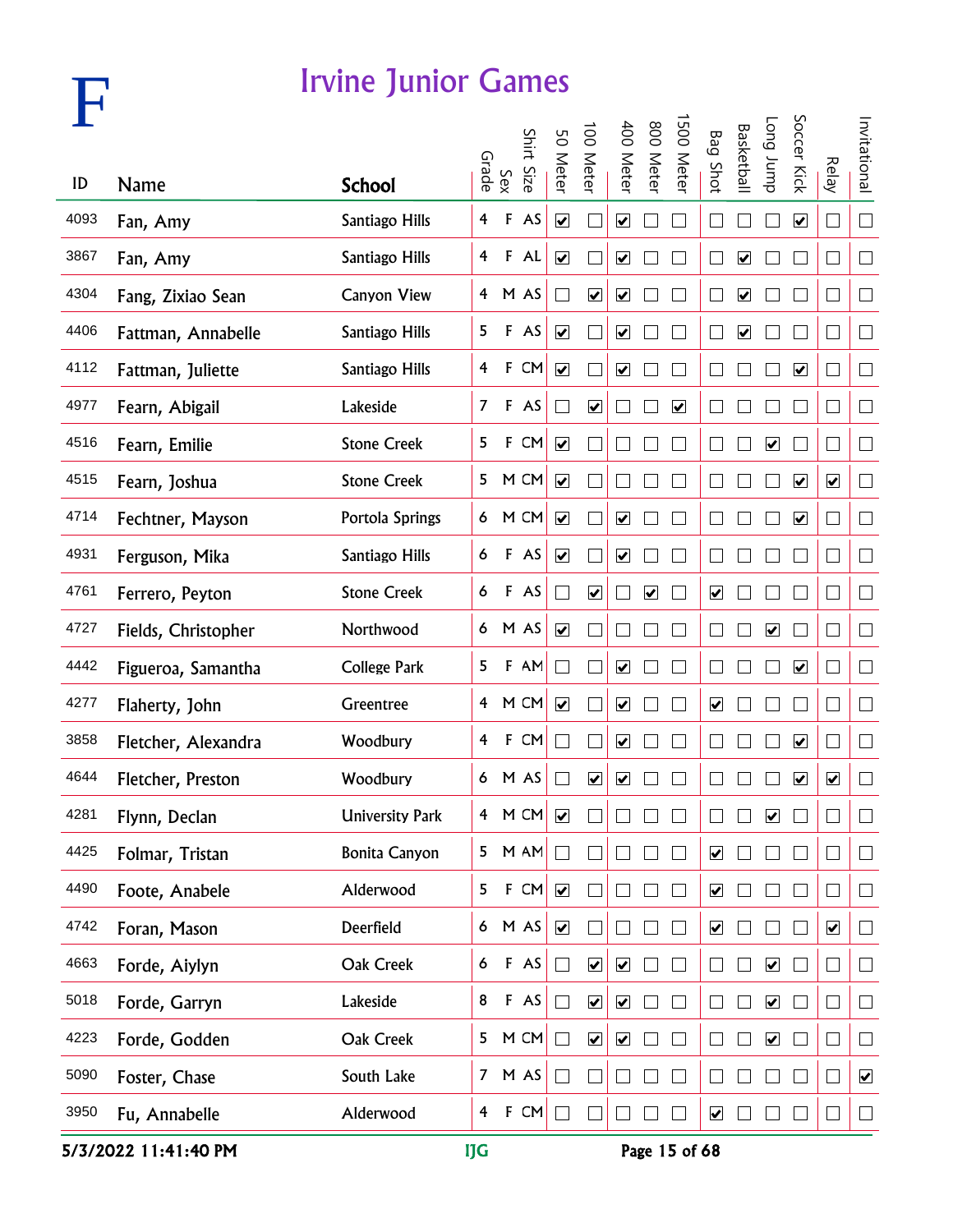|      |                     | Irvine Junior Games    |                |              |            |                         |                         |                              |                                                               |                         |                         |                         |                         |              |
|------|---------------------|------------------------|----------------|--------------|------------|-------------------------|-------------------------|------------------------------|---------------------------------------------------------------|-------------------------|-------------------------|-------------------------|-------------------------|--------------|
| ID   | Name                | <b>School</b>          |                | Sex<br>Grade | Shirt Size |                         |                         |                              | 1500 Meter<br>800 Meter<br>400 Meter<br>100 Meter<br>50 Meter | Bag Shot                | Long Jump<br>Basketball | Soccer Kick             | <b>Relay</b>            | Invitational |
| 4670 | Fuchigami, Elena    | <b>Cypress Village</b> | 6              | F            | AS         | $\blacktriangledown$    |                         | $\overline{\mathbf{v}}$      |                                                               |                         |                         |                         | $\overline{\mathbf{v}}$ | Ē            |
| 5019 | Fuchigami, Kyto     | Jeffrey Trail          | 8              |              | M AM       | <b>I</b>                | $\blacktriangleright$   | $\blacktriangledown$         |                                                               |                         | ⊻                       |                         |                         | $\mathbf{L}$ |
| 4800 | Fukuda, Keila       | <b>Turtle Rock</b>     | 6              | $\mathsf F$  | AS         | Г                       | $\blacktriangledown$    | $\blacktriangledown$         |                                                               |                         |                         | $\blacktriangledown$    |                         | Г            |
| 4302 | Fukushima, Shinjiro | <b>Cypress Village</b> | 4              |              | M CM       |                         | $\overline{\mathbf{v}}$ | $\overline{\mathbf{v}}$      |                                                               |                         |                         | $\overline{\mathbf{v}}$ | $\blacktriangledown$    | Г            |
| 4851 | Fuller, Gabrielle   | Culverdale             | 6              | F            | AS         |                         |                         | $\overline{\mathbf{v}}$      |                                                               | $\overline{\mathbf{v}}$ |                         |                         |                         | $\mathbf{L}$ |
| 4218 | Fullove, Avery      | <b>Turtle Rock</b>     | 5              | F            | CM         | $\overline{\mathbf{v}}$ |                         | $\overline{\mathbf{v}}$      |                                                               |                         | $\overline{\mathbf{v}}$ |                         |                         |              |
| 3993 | Furniss, Charles    | College Park           | $\overline{4}$ |              | M AS       | $\mathbf{I}$            | $\overline{\mathbf{v}}$ | $\boxed{\blacktriangledown}$ |                                                               | $\overline{\mathbf{v}}$ |                         |                         | $\blacktriangledown$    | $\mathbb{R}$ |
| 4123 | Futamura, Hazuki    | Eastwood               | 4              | F            | <b>CM</b>  |                         |                         |                              |                                                               |                         | $\vert \checkmark$      |                         |                         |              |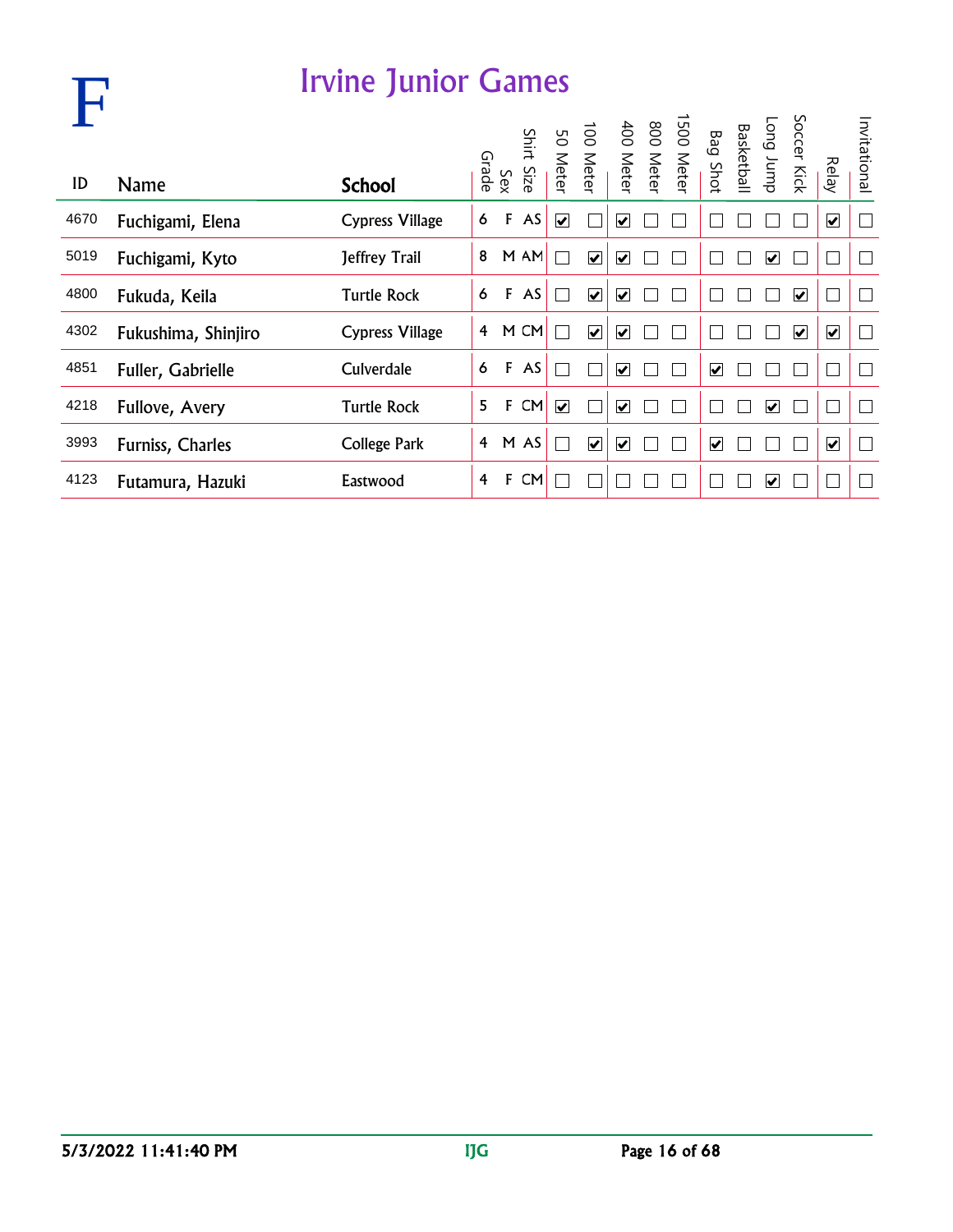# **G**

#### Irvine Junior Games

|      |                        |                        |                |             | Shirt |                              | 100 Meter                    | 400 Meter                    | 008                          | 500 Meter |                         | <b>Basketbal</b>                | dunr buo                     | Soccer Kick             |                              | Invitational |
|------|------------------------|------------------------|----------------|-------------|-------|------------------------------|------------------------------|------------------------------|------------------------------|-----------|-------------------------|---------------------------------|------------------------------|-------------------------|------------------------------|--------------|
| ID   | Name                   | <b>School</b>          | Grade          | Sex         | Size  | 50 Meter                     |                              |                              | Meter                        |           | <b>Bag Shot</b>         |                                 |                              |                         | <b>Relay</b>                 |              |
| 4917 | Gadre, Omkar           | Deerfield              | 6              |             | M CM  |                              |                              |                              | ☑                            |           |                         |                                 |                              | $\overline{\mathbf{v}}$ | $\Box$                       | $\Box$       |
| 4593 | Gagnier, Lauren        | Springbrook            | 5              | F           | CM    |                              | $\overline{\mathbf{v}}$      | $\boxed{\blacktriangledown}$ |                              |           |                         |                                 |                              | $\blacktriangledown$    | $\Box$                       | $\Box$       |
| 4728 | Gallon, Anders         | Eastwood               | 6              |             | M AS  |                              | $\blacktriangledown$         |                              | $\blacktriangledown$         |           |                         |                                 | $\overline{\mathbf{v}}$      |                         | $\Box$                       | $\Box$       |
| 4935 | Galmarini, Ryder       | <b>Stone Creek</b>     | 6              |             | M AS  |                              |                              | $\boxed{\blacktriangledown}$ |                              |           | $\blacktriangledown$    |                                 |                              |                         | $\mathbb{R}^n$               | $\Box$       |
| 4432 | Garcia, Abigail        | Northwood              | 5              |             | F AS  |                              | $\boxed{\blacktriangledown}$ | ☑                            |                              |           |                         |                                 |                              |                         | $\overline{\mathbf{v}}$      | $\sqcup$     |
| 4016 | Garcia, Richard        | Alderwood              | 4              |             | M AS  | $\sim$                       |                              |                              |                              |           | $\overline{\mathbf{v}}$ |                                 |                              |                         | $\Box$                       | $\Box$       |
| 4661 | Gercek, Azra           | Irvine Virtual Aca     | 6              | F           | AS    |                              | $\blacktriangledown$         |                              | $\boxed{\blacktriangledown}$ |           |                         |                                 | $\blacktriangledown$         |                         | $\Box$                       | $\Box$       |
| 3897 | Gercek, Kerem          | Irvine Virtual Aca     | 4              |             | M CM  |                              | $\blacktriangledown$         | $\blacktriangledown$         |                              |           |                         |                                 | $\blacktriangledown$         |                         | $\Box$                       | $\Box$       |
| 4233 | Gergis, Maria          | <b>University Park</b> | 4              | $\mathsf F$ | AS    | $\blacktriangledown$         |                              | $\overline{\mathbf{v}}$      |                              |           |                         |                                 | $\blacktriangledown$         |                         | $\Box$                       | $\Box$       |
| 5148 | German, Charlotte      | Rancho                 | 7              | F           | AM    |                              | $\overline{\mathbf{v}}$      |                              |                              |           |                         |                                 |                              |                         | $\Box$                       | $\Box$       |
| 4430 | Ghoneim, Layan         | Portola Springs        | 5              | F           | AS    |                              | $\boxed{\blacktriangledown}$ | $\overline{\mathbf{v}}$      |                              |           |                         |                                 |                              |                         | $\Box$                       | $\Box$       |
| 4621 | Gittham, Hussain       | <b>College Park</b>    | 5              |             | M AS  | $\blacktriangledown$         |                              | $\boxed{\blacktriangledown}$ |                              |           |                         |                                 |                              | $\overline{\mathbf{v}}$ | $\Box$                       | $\Box$       |
| 4048 | Glasser-Taylor, Reagan | Vista Verde            | 4              |             | F AS  | $\blacktriangledown$         |                              | $\blacktriangledown$         |                              |           |                         | $\blacktriangledown$            |                              |                         | $\Box$                       | $\Box$       |
| 4568 | Glina, Jeffrey         | <b>Stone Creek</b>     | 5              |             | M AS  |                              | $\blacktriangledown$         |                              | $\boxed{\checkmark}$         |           |                         |                                 | $\overline{\mathbf{v}}$      |                         | $\Box$                       | $\Box$       |
| 4829 | Gobran, Jovan          | Portola Springs        | 6              |             | M AS  |                              |                              |                              |                              |           |                         |                                 |                              | $\overline{\mathbf{v}}$ | $\Box$                       | $\Box$       |
| 4161 | Goel, Ariana           | <b>Cypress Village</b> | 4              | F           | CM    |                              | ☑                            | $\boxed{\blacktriangledown}$ |                              |           |                         | $\overline{\blacktriangledown}$ |                              |                         | $\Box$                       | $\Box$       |
| 3839 | Golchin, Sepanta       | Oak Creek              | 4              |             | M AM  | $\boxed{\blacktriangledown}$ |                              | $\overline{\mathbf{v}}$      |                              |           |                         |                                 |                              | $\blacktriangledown$    |                              | $\Box$       |
| 4163 | Gong, Eric             | <b>Bonita Canyon</b>   | $\overline{4}$ |             | M CM  | П                            | $\blacktriangledown$         |                              |                              |           |                         |                                 |                              | $\blacktriangledown$    | $\Box$                       | $\Box$       |
| 4498 | Gong, Vanessa          | Deerfield              | 5              |             | F AS  | $\Box$                       | $\blacktriangledown$         | $\blacktriangledown$         |                              |           | $\blacktriangledown$    |                                 |                              |                         | $\blacktriangledown$         | $\Box$       |
| 4517 | Gonzalez, Nevelle      | <b>University Park</b> | 5              |             | F AS  | $\Box$                       | $\boxed{\blacktriangledown}$ | $\boxed{\blacktriangledown}$ |                              | $\Box$    | $\Box$                  | $\boxed{\blacktriangledown}$    |                              |                         | $\Box$                       | $\Box$       |
| 4875 | Gonzalez, Vincent      | <b>College Park</b>    | 6              |             | M AS  | П                            | $\overline{\mathbf{v}}$      | $\boxed{\blacktriangledown}$ |                              | $\Box$    |                         |                                 | $\boxed{\blacktriangledown}$ |                         | $\boxed{\blacktriangledown}$ | $\Box$       |
| 4162 | Gordon, Lucas          | Plaza Vista            | $\overline{4}$ |             | M AS  | $\boxed{\blacktriangledown}$ |                              |                              |                              |           |                         |                                 | $\boxed{\blacktriangledown}$ |                         | $\overline{\phantom{a}}$     | $\Box$       |
| 4443 | Gorzycki, Jack         | <b>Stone Creek</b>     | 5              |             | M AS  | $\blacktriangledown$         |                              |                              | $\blacktriangledown$         |           | $\blacktriangledown$    |                                 |                              |                         | $\overline{\mathbf{v}}$      | $\Box$       |
| 4171 | Gorzycki, Luci         | <b>Stone Creek</b>     | $\overline{4}$ |             | F CM  | $\Box$                       | $\blacktriangledown$         | $\blacktriangledown$         |                              | П         |                         |                                 | $\blacktriangledown$         |                         | $\Box$                       | $\Box$       |
| 4181 | Gosha, Laila           | Brywood                | $\overline{4}$ |             | F CM  | $\blacktriangledown$         |                              | $\Box$                       |                              | П         |                         |                                 |                              | $\blacktriangledown$    | $\blacktriangledown$         | $\Box$       |

5/3/2022 11:41:40 PM IJG Page 17 of 68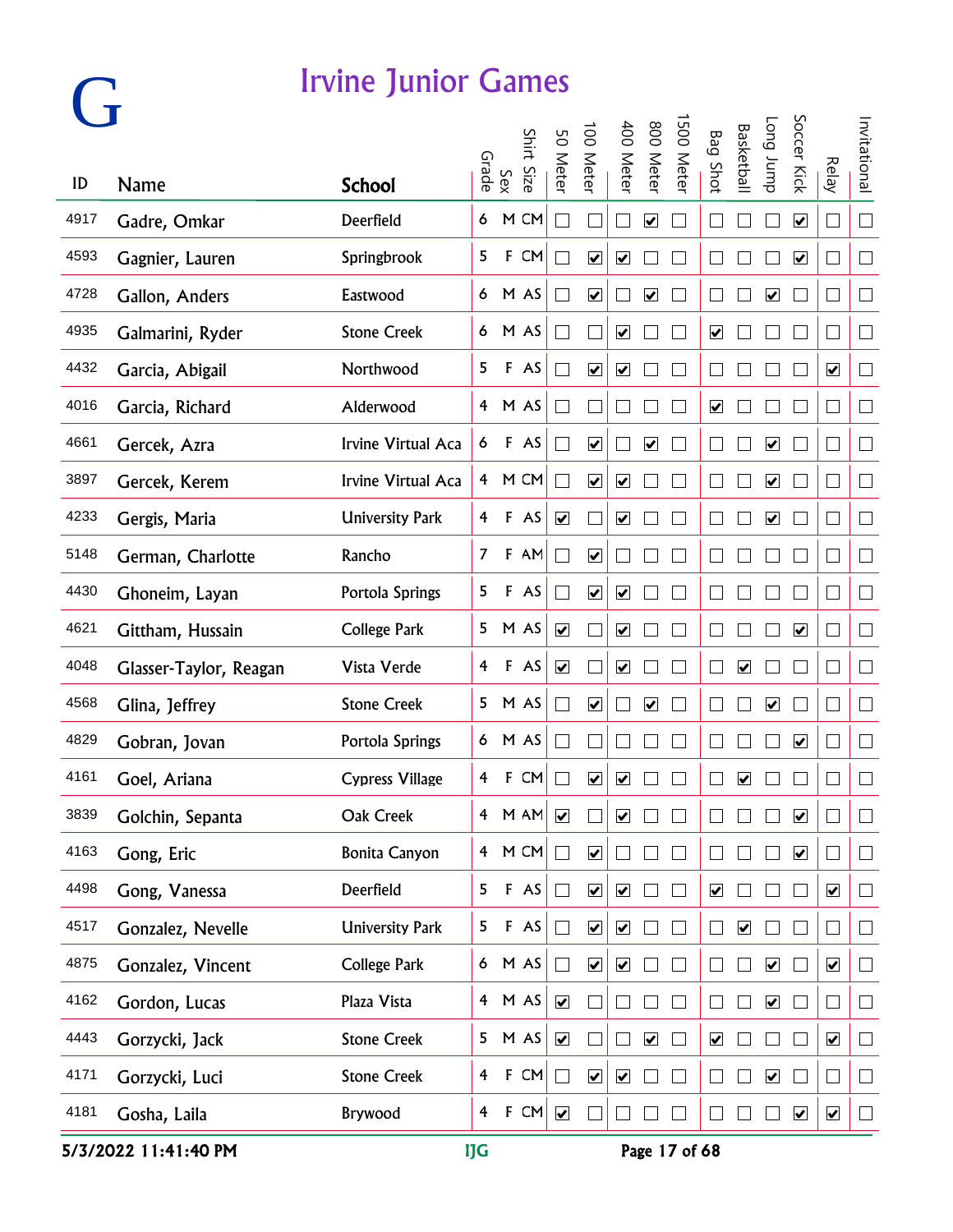| ID   | <b>Name</b>         | <b>School</b>          | Grade          | Sex         | Shirt<br>Size | 50 Meter                    | 100 Meter                    | 400 Meter                    | 800 Meter | 500 Mete | <b>Bag Shot</b>              | <b>Basketbal</b>     | dunr buo                     | Soccer Kick             | <b>Relay</b>                 | Invitational             |
|------|---------------------|------------------------|----------------|-------------|---------------|-----------------------------|------------------------------|------------------------------|-----------|----------|------------------------------|----------------------|------------------------------|-------------------------|------------------------------|--------------------------|
| 4775 | Gosha, Lamar        | Brywood                | 6              |             | M AM          | $\overline{\mathbf{v}}$     |                              |                              |           |          |                              |                      | $\boxed{\blacktriangledown}$ |                         | $\Box$                       | $\Box$                   |
| 4750 | Goyal, Simran       | <b>Bonita Canyon</b>   | 6              |             | F AS          | $\Box$                      |                              | $\blacktriangledown$         |           |          | $\overline{\mathbf{v}}$      |                      |                              |                         | $\overline{\phantom{a}}$     | $\Box$                   |
| 4172 | Graf, Sofia         | Plaza Vista            | 4              | $\mathsf F$ | CM            | $\Box$                      | $\blacktriangledown$         | $\blacktriangledown$         |           |          |                              |                      | $\overline{\mathbf{v}}$      |                         | $\Box$                       | $\Box$                   |
| 4597 | Granados, Lucianna  | <b>College Park</b>    | 5              | $\mathsf F$ | CM            | $\Box$                      |                              |                              |           |          |                              |                      |                              | $\blacktriangledown$    | ∟                            | $\Box$                   |
| 4022 | Green, William      | Santiago Hills         | $\overline{4}$ |             | M CM          | $\Box$                      |                              | $\overline{\mathbf{v}}$      |           |          |                              |                      |                              |                         | $\Box$                       | $\Box$                   |
| 5145 | Grewal, Arhan       | Woodbury               | 5              |             | M AS          | $\mathcal{L}_{\mathcal{A}}$ | $\overline{\mathbf{v}}$      | $\overline{\mathbf{v}}$      |           |          | $\Box$                       | $\blacktriangledown$ |                              |                         | $\Box$                       | $\Box$                   |
| 4590 | Griggs, Heidi       | <b>College Park</b>    | 5              |             | F CM          | $\Box$                      | $\blacktriangledown$         |                              |           |          |                              |                      |                              | $\blacktriangledown$    | I.                           | $\Box$                   |
| 5069 | Griggs, Luke        | Venado                 |                |             | 8 M AS        | $\Box$                      | $\blacktriangledown$         |                              |           |          | L                            |                      | $\blacktriangledown$         |                         |                              | $\Box$                   |
| 3911 | Grover, Ruhin       | Woodbury               | $\overline{4}$ |             | F CM          | $\Box$                      |                              |                              |           |          | L                            |                      | $\overline{\mathbf{v}}$      |                         | I.                           | $\Box$                   |
| 4932 | Grubert, Gavin      | <b>College Park</b>    |                |             | 6 M AS        | $\mathcal{L}_{\mathcal{A}}$ | $\boxed{\blacktriangledown}$ | $\boxed{\blacktriangledown}$ |           |          | $\Box$                       |                      | $\boxed{\blacktriangledown}$ |                         | $\boxed{\blacktriangledown}$ | $\Box$                   |
| 3884 | Gummala, Joel       | Westpark               |                |             | 4 M CM        | $\overline{\mathbf{v}}$     |                              | $\blacktriangledown$         |           |          | L                            |                      |                              | $\overline{\mathbf{v}}$ | Г                            | $\Box$                   |
| 3847 | Gummig, Daniel      | Greentree              | 4              |             | M CM          | $\blacktriangledown$        |                              | $\blacktriangledown$         |           |          |                              |                      | $\boxed{\blacktriangledown}$ |                         | $\mathbf{r}$                 | $\Box$                   |
| 5121 | Gun, Kendalyn       | Loma Ridge             | 4              |             | F CM          | $\blacktriangledown$        |                              |                              |           |          | $\boxed{\blacktriangledown}$ |                      |                              |                         |                              | $\Box$                   |
| 5122 | Gun, Kensington     | Loma Ridge             | 4              |             | F CM          | $\blacktriangledown$        |                              |                              |           |          | $\boxed{\checkmark}$         |                      |                              |                         |                              | $\Box$                   |
| 5134 | Guntupalli, Suhas   | Jeffrey Trail          | 8              |             | M AS          |                             |                              |                              |           |          |                              |                      |                              |                         |                              | $\blacktriangledown$     |
| 4188 | Gupta, Saanvi       | Brywood                | 5              |             | F AS          | $\overline{\mathbf{v}}$     |                              |                              |           |          |                              | ☑                    |                              |                         | ☑                            | $\Box$                   |
| 4214 | Gupta, Yesha        | Stonegate              | 5              |             | F AS          |                             |                              |                              |           |          |                              | ☑                    |                              |                         |                              |                          |
| 4222 | Gurram, Akshara     | <b>Cypress Village</b> | 5              |             | F AM          |                             |                              |                              |           |          |                              |                      |                              |                         | $\vert \ \ \vert$            | $\overline{\phantom{a}}$ |
| 4236 | Gurski, Mateo       | Loma Ridge             |                |             | 4 M AS        | $\blacktriangledown$        |                              | $\blacktriangledown$         |           |          |                              |                      |                              | $\blacktriangledown$    | $\overline{\phantom{a}}$     | $\Box$                   |
| 4890 | Gutierrez, Leonardo | <b>Stone Creek</b>     |                |             | 6 M AS        | $\Box$                      |                              | $\blacktriangledown$         |           |          |                              |                      |                              | $\blacktriangledown$    |                              | $\Box$                   |

**G**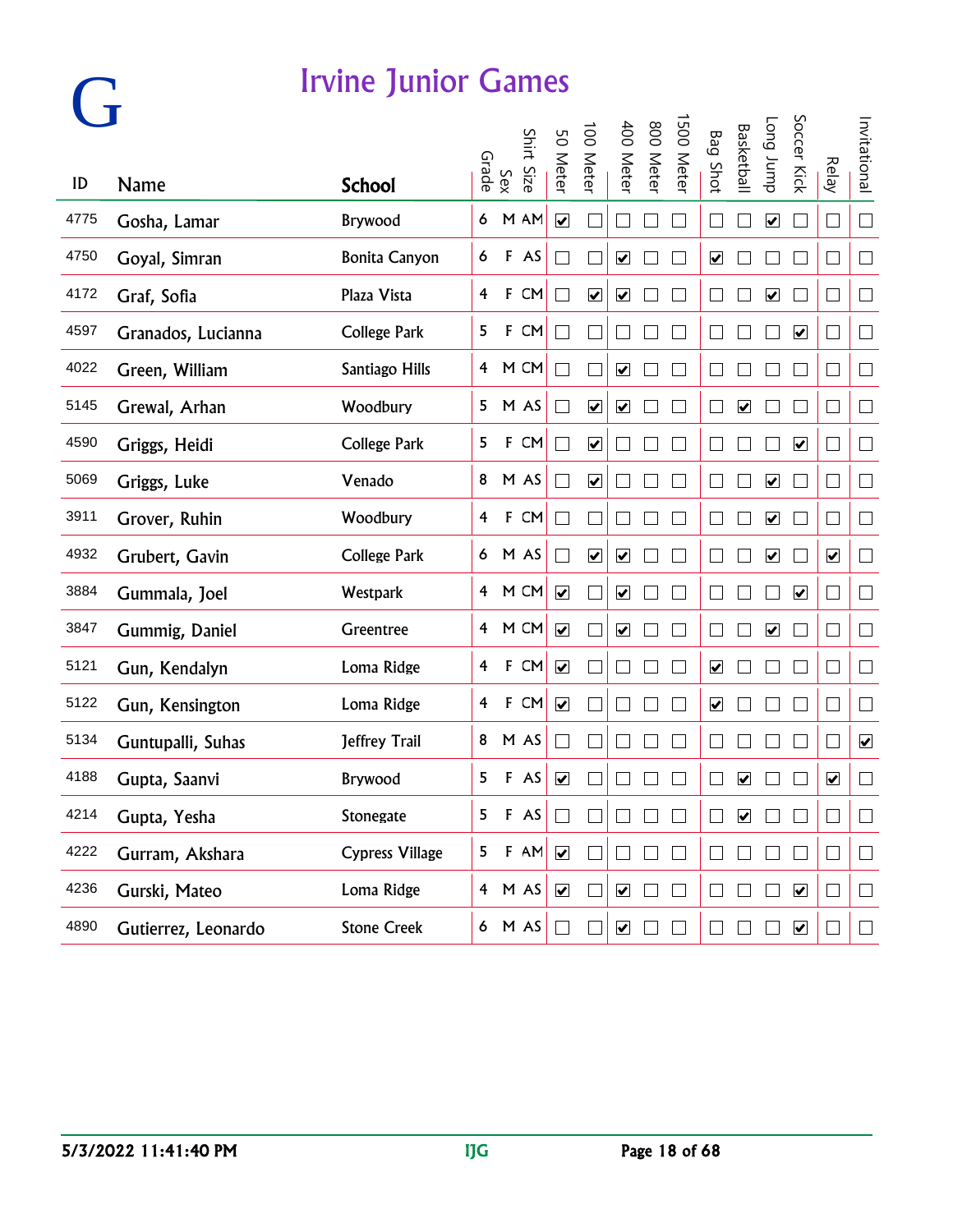|      |                     |                    |                |              | Shirt Size | 50 Meter                 | 100 Meter                       | 400 Meter                    | 800 Meter               | 500 Meter | <b>Bag Shot</b>              | <b>Basketbal</b>        | dunr buo                     | Soccer Kick             |                          | Invitational |
|------|---------------------|--------------------|----------------|--------------|------------|--------------------------|---------------------------------|------------------------------|-------------------------|-----------|------------------------------|-------------------------|------------------------------|-------------------------|--------------------------|--------------|
| ID   | Name                | <b>School</b>      | Grade          | Sex          |            |                          |                                 |                              |                         |           |                              |                         |                              |                         | <b>Relay</b>             |              |
| 4447 | Ha, Benjamin        | Culverdale         | 5              |              | M AS       | ri i                     |                                 |                              |                         |           | ⊏                            | $\blacktriangledown$    |                              |                         | $\Box$                   | $\Box$       |
| 5155 | Ha, Greyson         | Woodbury           | $\overline{4}$ |              | M CM       | $\blacktriangledown$     |                                 | $\blacktriangledown$         |                         |           |                              | $\blacktriangledown$    |                              |                         | $\blacktriangledown$     | $\Box$       |
| 4668 | Ha, Yuri            | Stonegate          | 6              |              | F AM       | $\Box$                   | $\blacktriangledown$            | $\blacktriangledown$         |                         |           |                              | $\blacktriangledown$    |                              |                         | $\Box$                   | $\Box$       |
| 4113 | Hackett, Ryan       | Westpark           | $\overline{4}$ |              | M CM       | $\blacktriangledown$     |                                 |                              |                         |           |                              |                         | $\blacktriangledown$         |                         | $\Box$                   | $\Box$       |
| 4669 | Haghshenas, Daniel  | Oak Creek          |                |              | 6 M AS     | $\overline{\mathbf{v}}$  |                                 |                              | $\overline{\mathbf{v}}$ |           |                              |                         |                              |                         | $\Box$                   | $\Box$       |
| 4401 | Hahn, Claire        | <b>Canyon View</b> | 5              |              | F AS       | $\sim$                   |                                 |                              |                         |           |                              |                         |                              |                         | ⊏                        | $\Box$       |
| 3961 | Halik, Nadia        | Alderwood          | 4              | $\mathsf F$  | CM         | $\overline{\phantom{0}}$ | $\overline{\mathbf{v}}$         |                              |                         |           |                              |                         | $\overline{\mathbf{v}}$      |                         | $\Box$                   | $\Box$       |
| 4809 | Halik, Ziad         | Alderwood          | 6              |              | M AM       | T.                       | ٦                               | $\blacktriangledown$         |                         |           |                              |                         | $\overline{\mathbf{v}}$      |                         |                          | $\Box$       |
| 4713 | Hammann, Addie      | Westpark           | 6              |              | F CM       | $\blacktriangledown$     |                                 | $\blacktriangledown$         |                         |           | L                            |                         | $\overline{\mathbf{v}}$      |                         | L                        | $\Box$       |
| 3850 | Han, Daniel         | Oak Creek          | $\overline{4}$ |              | M CM       | $\overline{\mathcal{L}}$ | $\overline{\blacktriangledown}$ | $\boxed{\blacktriangledown}$ |                         |           | L                            |                         |                              | $\overline{\mathbf{v}}$ | $\Box$                   | $\Box$       |
| 3970 | Han, Jane           | Alderwood          | 4              |              | F AS       | $\Box$                   |                                 |                              |                         |           | $\boxed{\blacktriangledown}$ |                         |                              |                         | ⊏                        | $\Box$       |
| 3849 | Han, Julia          | Oak Creek          | 4              | $\mathbf{F}$ | CM         | $\blacktriangledown$     |                                 | $\blacktriangledown$         |                         |           |                              |                         | $\boxed{\blacktriangledown}$ |                         | L                        | $\Box$       |
| 4360 | Han, Lancelot       | Greentree          | 5              |              | M AM       |                          | $\blacktriangledown$            |                              | $\overline{\mathbf{v}}$ |           | L                            | $\blacktriangledown$    |                              |                         |                          | $\Box$       |
| 4830 | Han, Megan          | Loma Ridge         | 6              |              | F AS       |                          |                                 |                              |                         |           |                              |                         |                              |                         |                          | $\Box$       |
| 4873 | Han, Nathan         | <b>Westpark</b>    | 6              |              | M AM       |                          | $\overline{\mathbf{v}}$         |                              |                         |           |                              |                         |                              |                         | $\overline{\mathbf{v}}$  | $\Box$       |
| 4941 | Hanaoka, Oliver     | Santiago Hills     | 6              |              | M AM       | $\overline{\mathbf{v}}$  |                                 | ☑                            |                         |           |                              | ☑                       |                              |                         |                          | $\Box$       |
| 4689 | Hanlon, Melanie     | Loma Ridge         | 6              |              | F AS       | $\blacktriangledown$     |                                 |                              |                         |           |                              | $\blacktriangledown$    |                              |                         |                          | $\sim$       |
| 4169 | Hansen, Claire      | Westpark           | $\overline{4}$ |              | F CM       | $\blacktriangledown$     |                                 | $\blacktriangledown$         |                         |           |                              |                         |                              | $\blacktriangledown$    | $\blacktriangledown$     | $\Box$       |
| 4767 | Hansen, Kendra      | Westpark           | 6              |              | F CM       | $\blacktriangledown$     |                                 | $\blacktriangledown$         |                         |           |                              |                         |                              | $\blacktriangledown$    | $\overline{\phantom{a}}$ | $\Box$       |
| 4650 | Haosong, Oscar      | Westpark           | 6 <sup>1</sup> |              | M AS       | $\blacktriangledown$     |                                 | $\boxed{\blacktriangledown}$ |                         |           | $\boxed{\blacktriangledown}$ |                         |                              |                         | ⊔                        | $\Box$       |
| 5105 | Hardy, Josiah       | Venado             | 8              |              | M AM       | $\Box$                   |                                 |                              |                         |           | $\mathbf{L}$                 | $\overline{\mathbf{v}}$ | $\blacktriangledown$         |                         | $\vert \ \ \vert$        | $\Box$       |
| 5104 | Hardy, Promise      | College Park       | 6              |              | F AS       | $\Box$                   | $\overline{\mathbf{v}}$         |                              |                         |           |                              |                         |                              |                         | $\overline{\mathbf{v}}$  | $\Box$       |
| 5133 | Harig, Kristi       | Jeffrey Trail      | $\overline{7}$ |              | $F$ AM     | $\Box$                   | $\blacktriangledown$            |                              | $\overline{\mathbf{v}}$ |           |                              |                         | $\blacktriangledown$         |                         | $\vert \ \ \vert$        | $\Box$       |
| 4228 | Harriger, Charlotte | Loma Ridge         | 5              |              | F AS       | $\blacktriangledown$     |                                 |                              |                         |           |                              |                         |                              |                         | $\Box$                   | $\Box$       |
| 5118 | Hartman, Luke       | Alderwood          | 5              |              | M AS       | $\Box$                   | $\overline{\mathbf{v}}$         |                              |                         |           |                              |                         | $\blacktriangledown$         |                         | ⊔                        | $\Box$       |

5/3/2022 11:41:40 PM IJG Page 19 of 68

**H**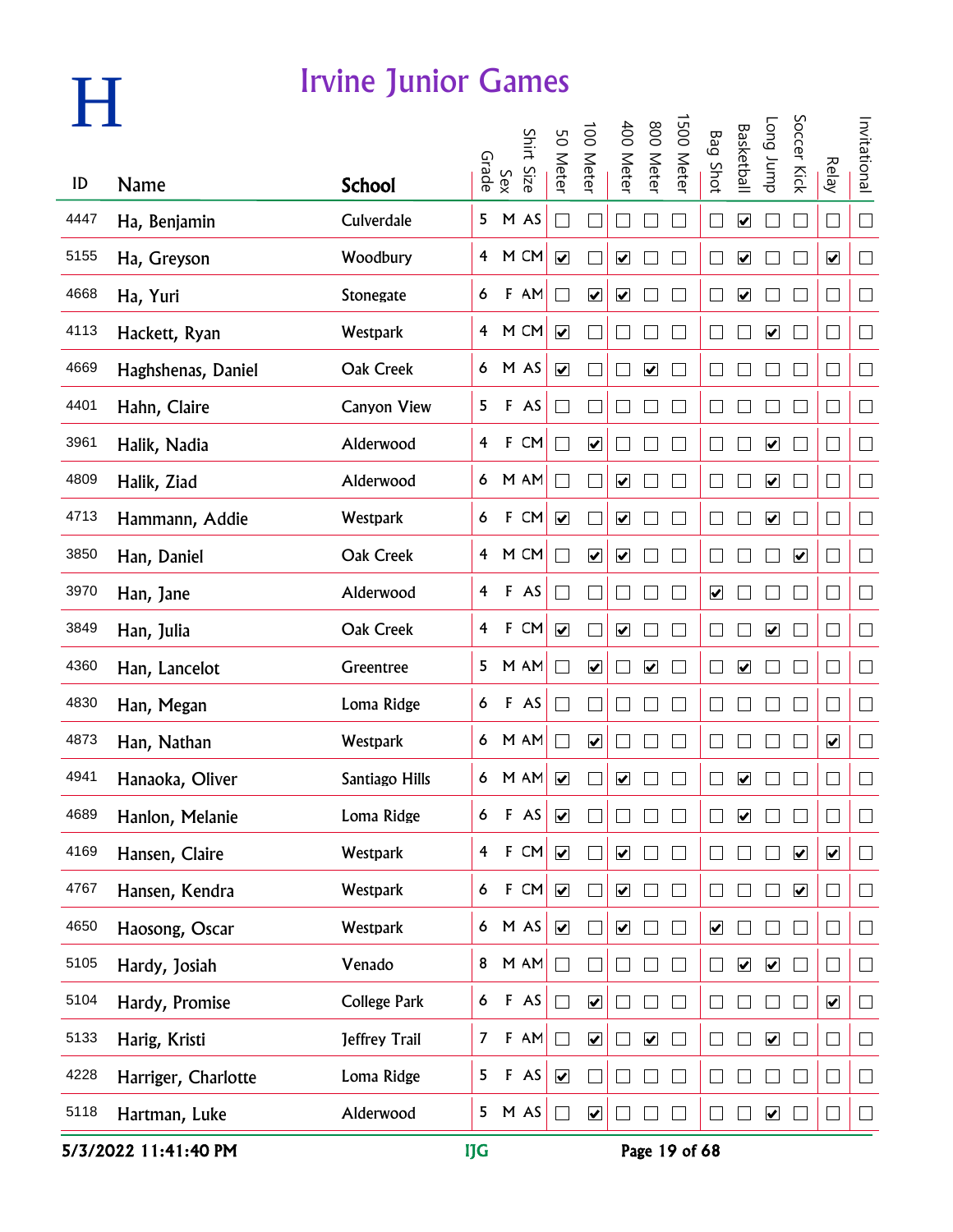|      |                          |                        | Grade                   |             | Shirt Size | 50 Meter                     | 00 Meter                | 400 Meter                    | 800 Meter               | 500 Meter            | <b>Bag Shot</b>              | <b>Basketbal</b>             | <b>Long</b> bupp             | Soccer Kick          |                         | Invitational             |
|------|--------------------------|------------------------|-------------------------|-------------|------------|------------------------------|-------------------------|------------------------------|-------------------------|----------------------|------------------------------|------------------------------|------------------------------|----------------------|-------------------------|--------------------------|
| ID   | <b>Name</b>              | <b>School</b>          |                         | Sex         |            |                              |                         |                              |                         |                      |                              |                              |                              |                      | Relay                   |                          |
| 4649 | Harvey, Elle             | Alderwood              | 6                       | F           | AS         |                              | $\overline{\mathbf{v}}$ |                              | $\overline{\mathbf{v}}$ |                      |                              |                              |                              |                      |                         | $\Box$                   |
| 4738 | Hashimoto, Erik          | <b>Meadow Park</b>     | 6                       |             | M AM       | $\blacktriangledown$         |                         |                              |                         |                      | $\blacktriangledown$         |                              |                              |                      | $\blacktriangledown$    | $\overline{\phantom{a}}$ |
| 4151 | Hayashi, Anri            | Eastwood               | $\overline{4}$          |             | F AS       |                              | $\overline{\mathbf{v}}$ |                              |                         |                      |                              |                              | $\blacktriangledown$         |                      | $\blacktriangledown$    | $\Box$                   |
| 4864 | Hayashida, Ryan          | Springbrook            |                         |             | 6 M AS     |                              | $\overline{\mathbf{v}}$ |                              |                         |                      |                              | $\overline{\mathbf{v}}$      |                              |                      |                         | $\Box$                   |
| 4606 | Hays, Tanner             | College Park           | 5                       |             | M CM       | $\blacktriangledown$         |                         | $\boxed{\blacktriangledown}$ |                         |                      |                              |                              | $\overline{\mathbf{v}}$      |                      | $\overline{\mathbf{v}}$ | $\Box$                   |
| 4178 | He, Mollie               | <b>Cadence Park</b>    | 4                       |             | F AS       |                              | $\overline{\mathbf{v}}$ |                              |                         |                      |                              |                              |                              |                      |                         | $\Box$                   |
| 4177 | He, Mollie               | <b>Cadence Park</b>    | $\overline{4}$          |             | F AS       |                              | $\overline{\mathbf{v}}$ |                              |                         |                      |                              |                              |                              |                      |                         | $\Box$                   |
| 4261 | Helmreich, Aaron Friedma | <b>University Park</b> |                         |             | 4 M AS     | $\overline{\mathbf{v}}$      |                         |                              |                         |                      |                              | $\blacktriangledown$         |                              |                      |                         | $\Box$                   |
| 5157 | Helmy, Andrew            | Woodbury               |                         |             | 4 M CM     |                              | $\overline{\mathbf{v}}$ | $\blacktriangledown$         |                         |                      | $\overline{\mathbf{v}}$      |                              |                              |                      |                         | $\Box$                   |
| 4499 | Hemantha Kumar, Swathi   | Deerfield              | 5                       |             | F AM       |                              |                         | $\boxed{\blacktriangledown}$ |                         |                      |                              |                              |                              |                      |                         | $\Box$                   |
| 4896 | Heneks, Lana             | Santiago Hills         | 6                       |             | F AS       | $\boxed{\blacktriangledown}$ |                         | $\overline{\mathbf{v}}$      |                         |                      | $\overline{\mathbf{v}}$      |                              |                              |                      |                         | $\Box$                   |
| 4396 | Hernandez, Aaron         | Irvine Virtual Aca     | 5                       |             | M AS       |                              |                         |                              |                         |                      |                              |                              |                              |                      |                         | $\Box$                   |
| 4939 | Hernandez, Christian     | Plaza Vista            | 8                       |             | M AM       |                              | $\overline{\mathbf{v}}$ |                              |                         |                      |                              |                              |                              | $\blacktriangledown$ |                         | $\mathbb{R}^n$           |
| 4638 | Hernandez-Hoffman, Adria | Venado                 | 8                       |             | M AS       |                              | $\overline{\mathbf{v}}$ | $\blacktriangledown$         | $\blacktriangledown$    | $\blacktriangledown$ |                              | $\overline{\mathbf{v}}$      |                              |                      | $\blacktriangledown$    | $\Box$                   |
| 4149 | Heumann, Anna            | Deerfield              | 4                       |             | F AS       |                              | $\overline{\mathbf{v}}$ |                              |                         |                      |                              |                              | $\boxed{\blacktriangledown}$ |                      | ☑                       | ∟                        |
| 5179 | Heydari, Sepehr          | Culverdale             | 6                       |             | M AM       |                              |                         | ☑                            |                         |                      |                              |                              | ☑                            |                      |                         |                          |
| 4389 | Higgins, Caleb           | Woodbury               | 5                       |             | M CM       | $\blacktriangledown$         |                         | ☑                            |                         |                      |                              | $\blacktriangledown$         |                              |                      | $\blacktriangledown$    |                          |
| 5056 | Higuchi, Tyler           | Lakeside               | 8                       |             | M AM       |                              |                         | $\overline{\mathbf{v}}$      |                         |                      |                              | $\blacktriangledown$         |                              | $\blacktriangledown$ |                         | $\mathbb{R}^n$           |
| 4760 | Ho, Gabriella            | <b>Beacon Park</b>     | 6                       |             | F AM       | $\blacktriangledown$         |                         | $\overline{\mathbf{v}}$      |                         |                      |                              |                              |                              | $\blacktriangledown$ |                         | $\Box$                   |
| 3966 | Ho, Jessica              | Alderwood              | $\overline{4}$          |             | F AM       | $\blacktriangledown$         |                         |                              |                         |                      |                              | $\boxed{\blacktriangledown}$ |                              |                      |                         | $\Box$                   |
| 3831 | Ho, Maxson               | Woodbury               | $\overline{4}$          |             | M CM       | $\boxed{\blacktriangledown}$ |                         | $\boxed{\blacktriangledown}$ |                         |                      | $\overline{\mathbf{v}}$      |                              |                              |                      |                         | $\Box$                   |
| 4087 | Ho, Taylor               | <b>Meadow Park</b>     | $\overline{\mathbf{f}}$ |             | F CM       | $\blacktriangledown$         |                         |                              |                         |                      |                              |                              | $\blacktriangledown$         |                      |                         | $\Box$                   |
| 4746 | Hoang, Nolan             | Westpark               | 6                       |             | M AS       |                              |                         | $\overline{\mathbf{v}}$      |                         |                      |                              | $\overline{\mathbf{v}}$      |                              |                      |                         | $\Box$                   |
| 4095 | Hoekstra, Ava            | Deerfield              | 4                       | $\mathsf F$ | AS         |                              | $\blacktriangledown$    |                              |                         |                      |                              |                              | $\overline{\mathbf{v}}$      |                      |                         | $\Box$                   |
| 4213 | Hogue, Boston            | Woodbury               | 5                       |             | M AS       | $\blacktriangledown$         |                         | $\blacktriangledown$         |                         |                      | $\boxed{\blacktriangledown}$ |                              |                              |                      |                         | $\Box$                   |

5/3/2022 11:41:40 PM **IJG** Page 20 of 68

**H**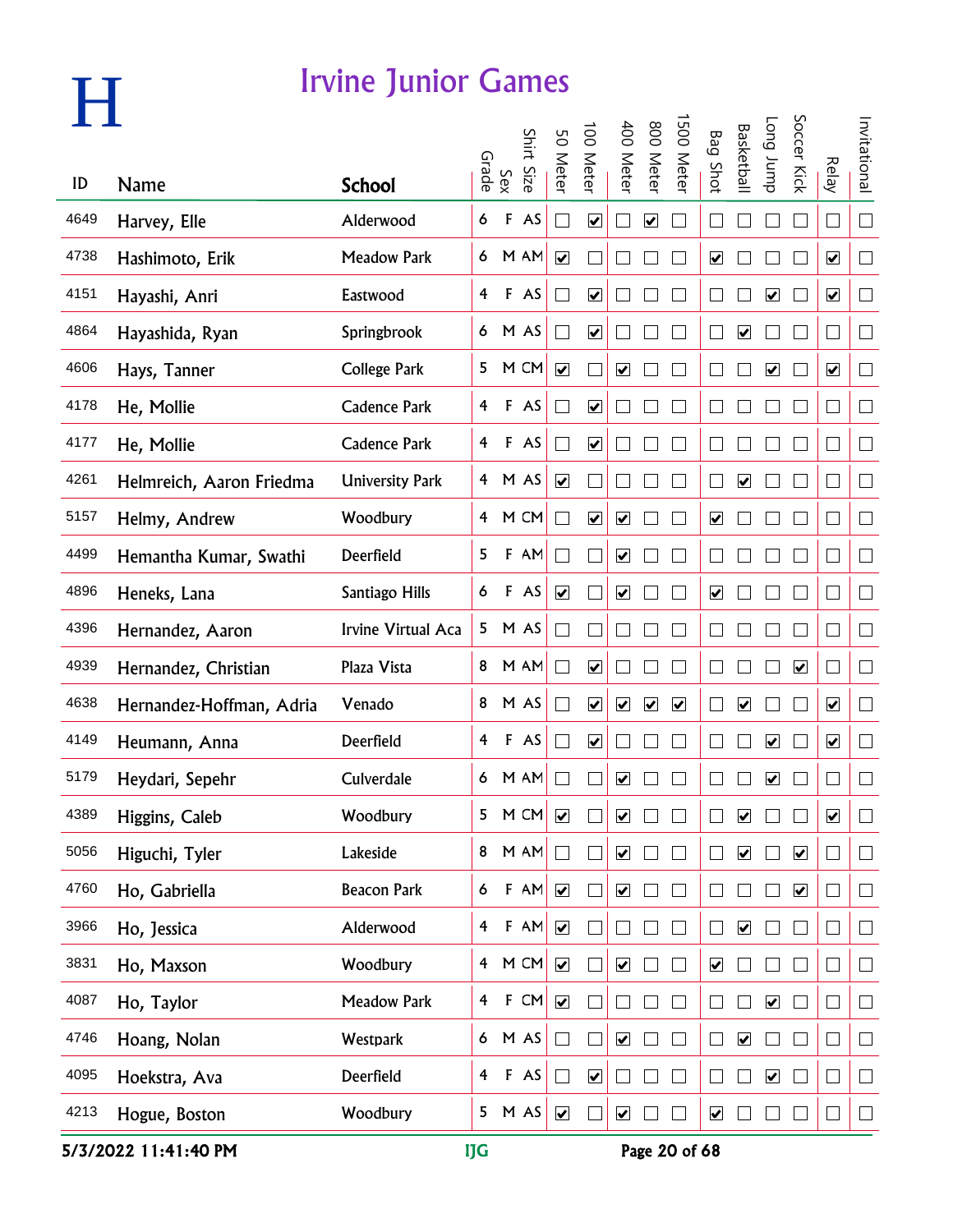|      |                     | <b>Irvine Junior Games</b> |                         |              |            |                         |                         |                              |                              |           |                              |                              |                         |                              |                         |                          |
|------|---------------------|----------------------------|-------------------------|--------------|------------|-------------------------|-------------------------|------------------------------|------------------------------|-----------|------------------------------|------------------------------|-------------------------|------------------------------|-------------------------|--------------------------|
|      |                     |                            |                         | Sex<br>Grade | Shirt Size | 50 Meter                | 100 Meter               | 400 Meter                    | 800 Meter                    | 500 Meter | <b>Bag Shot</b>              | <b>Basketbal</b>             | dunr buo                | Soccer Kick                  | <b>Relay</b>            | Invitational             |
| ID   | Name                | <b>School</b>              |                         |              |            |                         |                         |                              |                              |           |                              |                              |                         |                              |                         |                          |
| 4958 | Holmgren, Chase     | Venado                     |                         |              | 7 M AS     |                         | $\overline{\mathbf{v}}$ |                              |                              |           |                              |                              |                         | $\boxed{\blacktriangledown}$ | $\overline{\mathbf{v}}$ | $\Box$                   |
| 4340 | Hong, Insou         | <b>Cypress Village</b>     |                         |              | 5 M AS     |                         |                         |                              | $\blacktriangledown$         |           |                              | $\boxed{\blacktriangledown}$ |                         |                              |                         | $\Box$                   |
| 4671 | Hong, Yoonsou       | <b>Cypress Village</b>     |                         |              | 6 M AS     | $\blacktriangledown$    |                         |                              |                              |           |                              | $\blacktriangledown$         |                         |                              |                         |                          |
| 5081 | Hood, Michael       | Rancho                     | 8                       |              | M AM       |                         | $\overline{\mathbf{v}}$ | $\blacktriangledown$         |                              |           |                              |                              |                         |                              |                         | ∟                        |
| 4627 | Hood, Michael       | Rancho                     | 8                       |              | M AM       |                         | $\overline{\mathbf{v}}$ | $\overline{\mathbf{v}}$      |                              |           |                              |                              |                         |                              |                         | $\Box$                   |
| 4320 | Hood, Naomi         | <b>Cadence Park</b>        | $\overline{4}$          |              | F CM       |                         | $\overline{\mathbf{v}}$ | $\blacktriangledown$         |                              |           |                              |                              |                         |                              |                         | $\Box$                   |
| 4891 | Horiguchi, Shosei   | College Park               |                         |              | 6 M AS     |                         |                         | $\overline{\mathbf{v}}$      |                              |           |                              |                              | $\overline{\mathbf{v}}$ |                              |                         | $\Box$                   |
| 4381 | Horn, Lola          | <b>Beacon Park</b>         | 5                       |              | F AS       |                         |                         | $\blacktriangledown$         |                              |           |                              |                              |                         | $\blacktriangledown$         |                         | $\Box$                   |
| 4005 | Hosseini, Cyrus     | Alderwood                  |                         |              | 4 M CM     |                         |                         |                              |                              |           |                              |                              |                         | $\blacktriangledown$         |                         | $\Box$                   |
| 4588 | Hou, Brian          | Irvine Virtual Aca         | 5                       |              | M CM       | $\overline{\mathbf{v}}$ |                         | $\boxed{\blacktriangledown}$ |                              |           |                              |                              | $\overline{\mathbf{v}}$ |                              |                         | $\Box$                   |
| 4371 | Howard, Alexi       | Westpark                   | 5                       |              | M CM       |                         | $\overline{\mathbf{v}}$ | $\blacktriangledown$         |                              |           |                              |                              |                         | $\blacktriangledown$         | $\overline{\mathbf{v}}$ | $\Box$                   |
| 4021 | Hsiao, Jayden       | Alderwood                  | $\overline{4}$          |              | M AS       |                         |                         |                              |                              |           | $\blacktriangledown$         |                              |                         |                              |                         | $\Box$                   |
| 4531 | Hsiao, RayChih      | Stonegate                  | 5                       |              | M CM       |                         | $\overline{\mathbf{v}}$ | $\blacktriangledown$         |                              |           |                              |                              |                         | $\blacktriangledown$         |                         | $\overline{\phantom{a}}$ |
| 4105 | Hsieh, Angela       | Westpark                   | $\overline{4}$          |              | F AL       |                         |                         |                              |                              |           |                              |                              |                         | $\blacktriangledown$         |                         | $\Box$                   |
| 4816 | Hsu, Peter          | Alderwood                  | 6                       |              | M AM       |                         | $\blacktriangledown$    | $\overline{\mathbf{v}}$      |                              |           |                              |                              | ☑                       |                              |                         | $\Box$                   |
| 4284 | Hsu, Timothy        | <b>College Park</b>        | $\overline{\mathbf{4}}$ |              | M AS       | $\blacktriangledown$    |                         |                              |                              |           |                              | $\overline{\mathbf{v}}$      |                         |                              |                         | $\overline{\phantom{a}}$ |
| 4501 | Hu, Winston         | <b>Stone Creek</b>         | 5                       |              | M AS       | $\overline{\mathbf{v}}$ |                         | $\boxed{\blacktriangledown}$ |                              |           |                              |                              | $\overline{\mathbf{v}}$ |                              | $\blacktriangledown$    | $\mathbf{L}$             |
| 3879 | Huang, Lucien       | Eastshore                  | $\overline{4}$          |              | M AS       | $\blacktriangledown$    |                         | $\overline{\mathbf{v}}$      |                              |           | ☑                            |                              |                         |                              |                         | $\vert$                  |
| 4089 | Huddleston, Braydon | <b>Meadow Park</b>         | $\overline{4}$          |              | M CM       |                         | $\blacktriangledown$    |                              |                              |           |                              |                              |                         | $\blacktriangledown$         |                         | $\Box$                   |
| 3962 | Huerta, Ryden       | <b>Stone Creek</b>         | 4                       |              | M CM       | $\blacktriangledown$    |                         |                              |                              |           | $\boxed{\blacktriangledown}$ |                              |                         |                              |                         | $\Box$                   |
| 4433 | Huey, Isaac         | Loma Ridge                 | 5                       |              | M CM       |                         | $\overline{\mathbf{v}}$ |                              | $\overline{\mathbf{v}}$      |           |                              |                              |                         | $\overline{\mathbf{v}}$      |                         | $\Box$                   |
| 4369 | Hui, Jacob Choyin   | <b>Turtle Rock</b>         | 5                       |              | M CM       |                         |                         |                              | $\overline{\mathbf{v}}$      |           |                              |                              |                         |                              |                         | $\Box$                   |
| 4356 | Hulbert, Olivia     | Jeffrey Trail              | 8                       |              | F AS       |                         | $\blacktriangledown$    | $\overline{\mathbf{v}}$      |                              |           |                              |                              |                         |                              |                         | $\mathbf{L}$             |
| 3836 | Hussein, Sama       | Oak Creek                  | 4                       | F            | CM         |                         |                         |                              |                              |           |                              |                              |                         | $\blacktriangledown$         |                         | H                        |
| 5144 | Hussonnois, Arthur  | Eastshore                  | 5                       |              | M CM       |                         |                         |                              | $\boxed{\blacktriangledown}$ |           |                              |                              | $\blacktriangledown$    |                              |                         |                          |

5/3/2022 11:41:40 PM **IJG** Page 21 of 68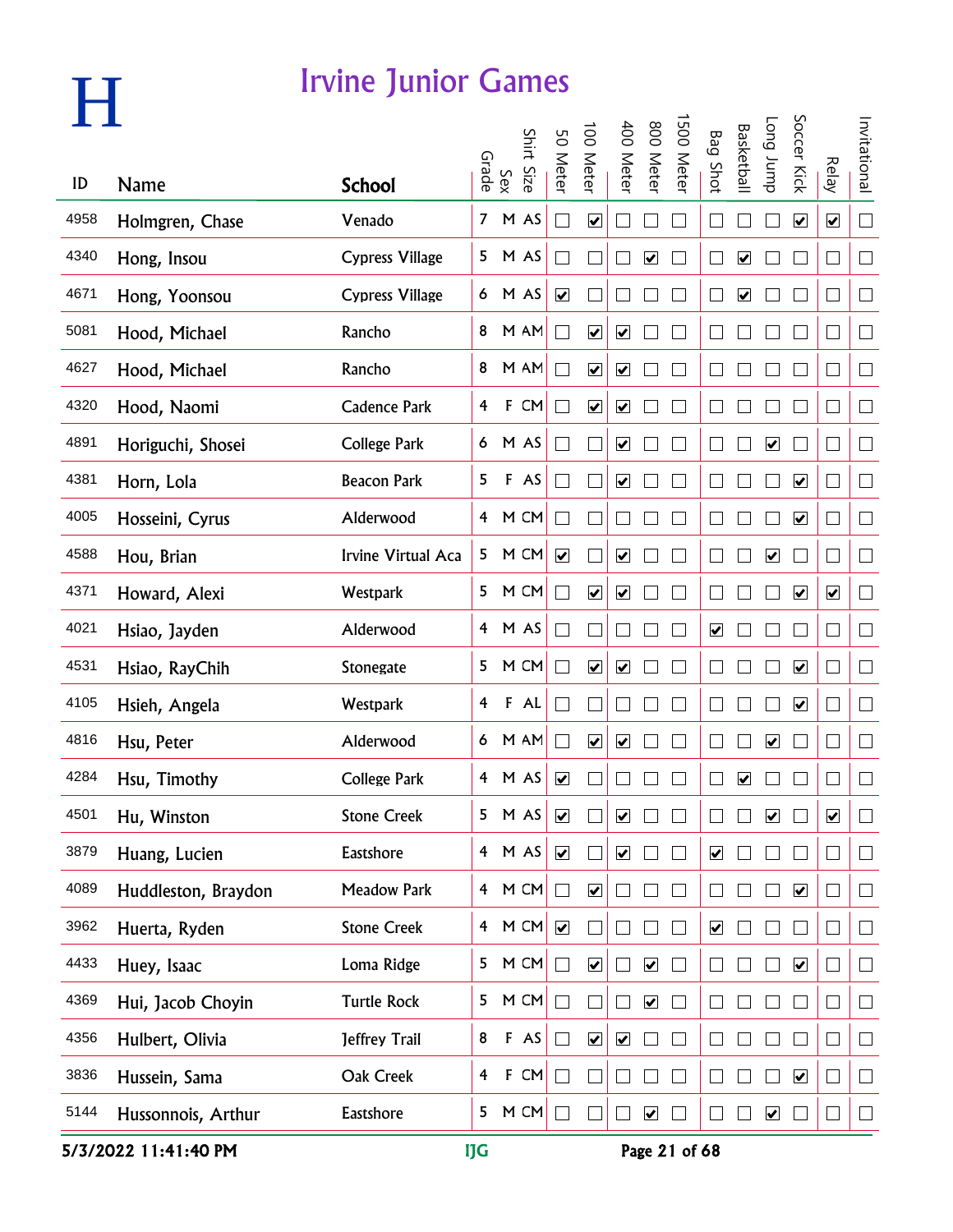| Н    |                | <b>Irvine Junior Games</b> |                |              |       |                         |                      |   |                                                                                                  |   |                      |       |              |
|------|----------------|----------------------------|----------------|--------------|-------|-------------------------|----------------------|---|--------------------------------------------------------------------------------------------------|---|----------------------|-------|--------------|
|      |                |                            |                |              | Shirt |                         |                      |   | Long Jump<br>Basketball<br>Bag Shot<br>Bag Shot<br>SO Meter<br>100 Meter<br>SO Meter<br>SO Meter |   | Soccer Kick          |       | Invitational |
| ID   | <b>Name</b>    | <b>School</b>              |                | Sex<br>Grade | Size  |                         |                      |   |                                                                                                  |   |                      | Relay |              |
| 4549 | Huynh, Cameron | Greentree                  | 5              |              | M AM  | $\overline{\mathbf{v}}$ |                      | ⊽ |                                                                                                  | V |                      | ✔     |              |
| 4057 | Huynh, Colin   | <b>Stonegate</b>           | 4              |              | M CM  | $\overline{\mathbf{v}}$ |                      |   |                                                                                                  | V |                      |       |              |
| 4245 | Huynh, Megan   | <b>Westpark</b>            | $\overline{4}$ | F            | AS    |                         | $\blacktriangledown$ |   |                                                                                                  |   |                      |       |              |
| 4397 | Huynh, Sophie  | Loma Ridge                 | 5              | F            | AS    | $\overline{\mathbf{v}}$ | ⊻                    |   |                                                                                                  |   | $\blacktriangledown$ |       |              |
| 4367 | Hwang, Rhys    | <b>Cypress Village</b>     | 5.             | M            | AS    |                         |                      | V |                                                                                                  |   |                      |       |              |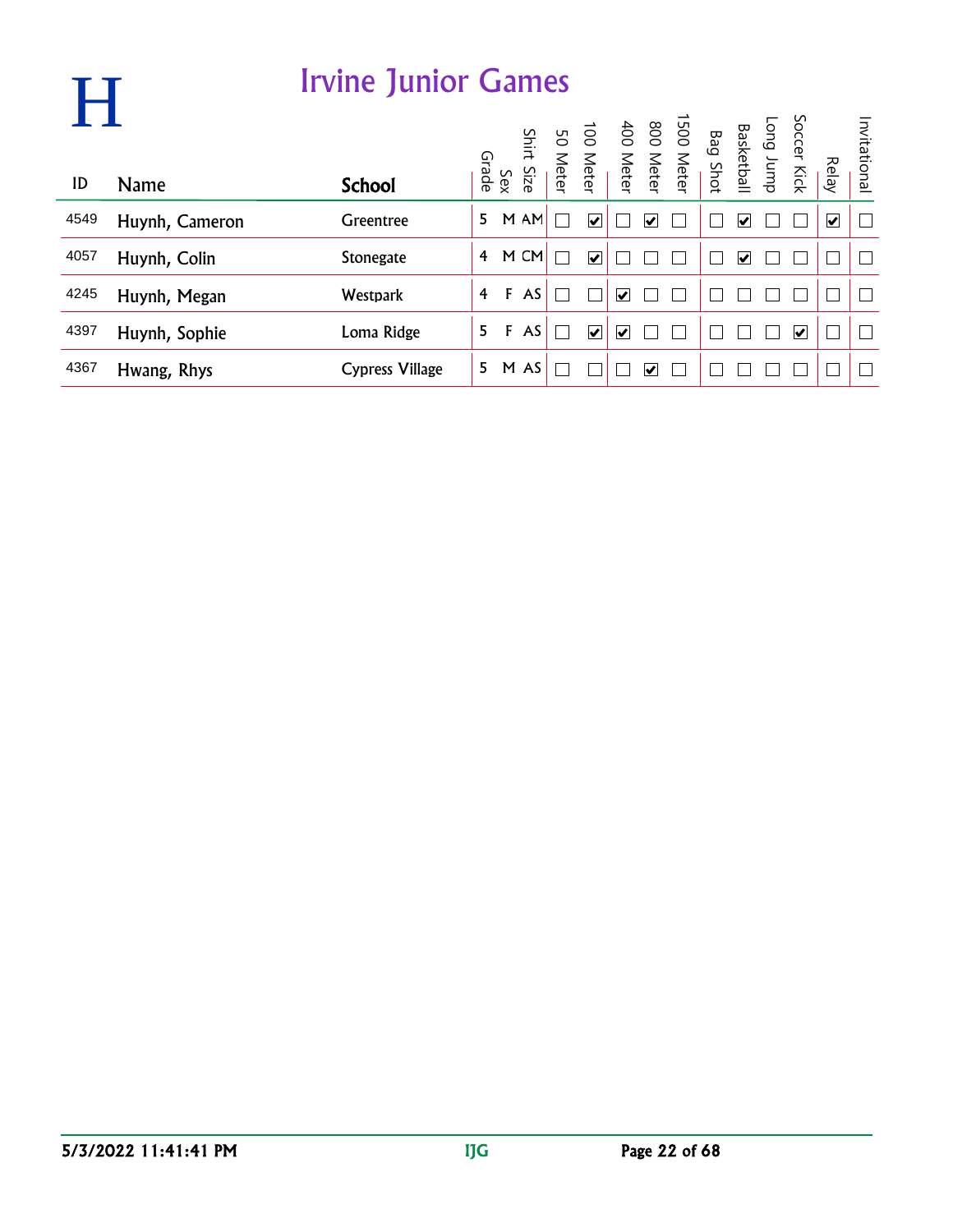|      |                    | <b>Irvine Junior Games</b> |   |              |            |                         |                              |                              |                         |                                                               |                         |                         |                      |                             |                |
|------|--------------------|----------------------------|---|--------------|------------|-------------------------|------------------------------|------------------------------|-------------------------|---------------------------------------------------------------|-------------------------|-------------------------|----------------------|-----------------------------|----------------|
| ID   | Name               | <b>School</b>              |   | Sex<br>Grade | Shirt Size |                         |                              |                              |                         | 1500 Meter<br>800 Meter<br>400 Meter<br>100 Meter<br>50 Meter | <b>Bag Shot</b>         | Long Jump<br>Basketball | Soccer Kick          | <b>Relay</b>                | Invitational   |
| 3997 | Ibrahim, Bushra    | Alderwood                  | 4 |              | M CM       |                         | $\overline{\mathbf{v}}$      | $\overline{\mathbf{v}}$      |                         |                                                               |                         |                         |                      | $\mathcal{L}_{\mathcal{A}}$ | $\Box$         |
|      |                    |                            |   |              |            |                         |                              |                              |                         |                                                               |                         |                         |                      |                             |                |
| 4286 | Ibrahim, Danny     | <b>Cypress Village</b>     | 4 |              | M CM       |                         | $\overline{\mathbf{v}}$      | $\overline{\mathbf{v}}$      |                         |                                                               |                         | $\blacktriangledown$    |                      | $\mathbf{L}$                | I.             |
| 3998 | Ibrahim, Yazeed    | Alderwood                  | 4 |              | M CM       |                         | $\overline{\mathbf{v}}$      | $\overline{\mathbf{v}}$      |                         |                                                               |                         |                         |                      | $\blacktriangledown$        | $\mathbb{R}$   |
| 5114 | iida, James        | Portola Springs            | 6 |              | M AS       |                         | $\overline{\mathbf{v}}$      | $\boxed{\blacktriangledown}$ |                         |                                                               | $\overline{\mathbf{v}}$ |                         |                      | $\blacktriangledown$        | $\Box$         |
| 4132 | Ikeda, Sara        | Plaza Vista                | 4 |              | F AS       | $\overline{\mathbf{v}}$ |                              |                              |                         |                                                               |                         |                         |                      | $\sqcup$                    | $\mathbf{L}$   |
| 4624 | Ilan, Luis         | College Park               | 5 |              | M AS       | $\overline{\mathbf{v}}$ |                              |                              | $\overline{\mathbf{v}}$ |                                                               |                         | $\blacktriangledown$    |                      | $\mathbf{L}$                | Г              |
| 4506 | Imada, Yuzuki      | Plaza Vista                | 5 |              | M CM       | $\overline{\mathbf{v}}$ |                              | $\overline{\mathbf{v}}$      |                         |                                                               |                         |                         | $\blacktriangledown$ | $\mathcal{L}_{\mathcal{A}}$ | $\Box$         |
| 4072 | losua Jr., Luke    | Plaza Vista                | 4 |              | M CM       |                         | $\overline{\mathbf{v}}$      | ⊻                            |                         |                                                               |                         | ☑                       |                      | $\mathbf{L}$                | $\mathbb{R}^n$ |
| 4337 | Isaji-Yao, Kenshin | Eastwood                   | 5 |              | M AS       |                         | $\overline{\mathbf{v}}$      |                              | $\overline{\mathbf{v}}$ |                                                               |                         | $\overline{\mathbf{v}}$ |                      | $\blacktriangledown$        | └              |
| 4168 | Ito, Sebastian     | <b>Stone Creek</b>         | 4 |              | M CM       |                         | $\boxed{\blacktriangledown}$ | ☑                            |                         |                                                               |                         | ☑                       |                      | τŪ                          |                |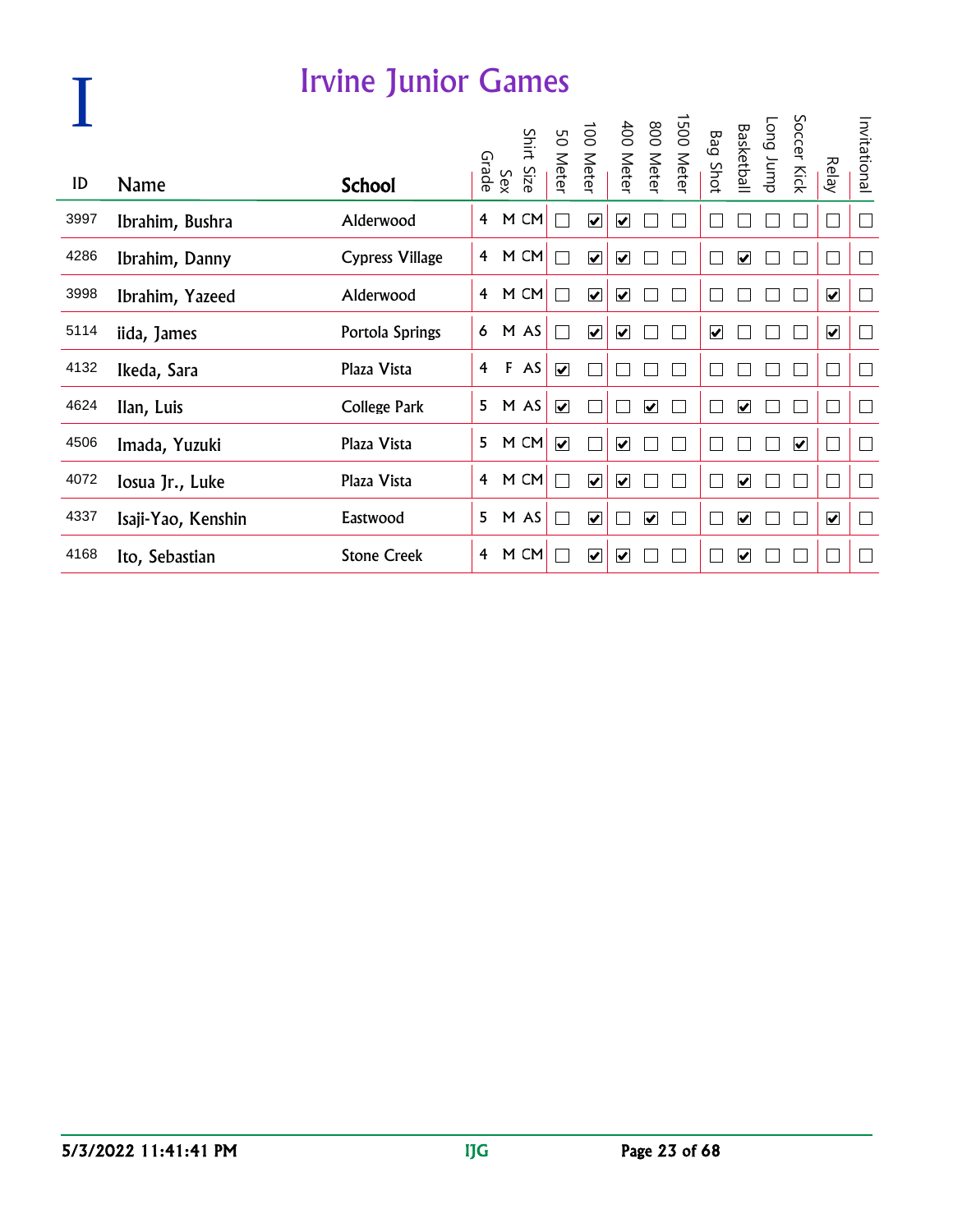|      |                       |                      |                         |             |            |                              | 100 Meter                    | 400 Meter               | 800 Meter                    | 500 Meter |                              | <b>Basketbal</b>        | <b>Long</b> bunp        | Soccer Kick             |                              | Invitational             |
|------|-----------------------|----------------------|-------------------------|-------------|------------|------------------------------|------------------------------|-------------------------|------------------------------|-----------|------------------------------|-------------------------|-------------------------|-------------------------|------------------------------|--------------------------|
| ID   | <b>Name</b>           | <b>School</b>        | Grade                   | Sex         | Shirt Size | 50 Meter                     |                              |                         |                              |           | <b>Bag Shot</b>              |                         |                         |                         | <b>Relay</b>                 |                          |
| 4208 | Jackson, Jace         | Brywood              | 5                       |             | M AS       | $\mathcal{L}$                | $\overline{\mathbf{v}}$      |                         |                              |           | $\overline{\mathbf{v}}$      |                         |                         |                         | $\mathbf{L}$                 | $\Box$                   |
| 4100 | Jacobs, Charlie       | Westpark             | $\overline{4}$          |             | M AS       | $\mathcal{L}_{\mathcal{A}}$  |                              |                         |                              |           |                              |                         |                         | $\blacktriangledown$    |                              | $\Box$                   |
| 4363 | Jambal, Tsetstumur    | Woodbury             | 5                       |             | M CM       | M                            |                              |                         | $\blacktriangledown$         |           |                              |                         |                         | $\blacktriangledown$    | L                            | $\Box$                   |
| 3960 | Janciute, Fausta      | Alderwood            | 4                       |             | F AS       | $\Box$                       |                              | $\blacktriangledown$    |                              |           |                              |                         |                         | $\blacktriangledown$    | ∟                            | $\Box$                   |
| 4235 | Jang, Jun Young       | Eastwood             | $\overline{4}$          |             | M CM       | $\overline{\mathbf{v}}$      |                              | $\overline{\mathbf{v}}$ |                              |           |                              |                         |                         | $\overline{\mathbf{v}}$ | $\blacktriangledown$         | $\Box$                   |
| 3829 | Jarzyna, Jack         | <b>College Park</b>  | 4 <sup>1</sup>          |             | M CM       | $\overline{\mathbf{v}}$      |                              |                         |                              |           |                              |                         |                         | $\overline{\mathbf{v}}$ | $\Box$                       | $\Box$                   |
| 4769 | Jaurigue, Eli         | Northwood            |                         |             | 6 M AS     | $\boxed{\blacktriangledown}$ |                              |                         |                              |           |                              | $\blacktriangledown$    |                         |                         | $\overline{\mathbf{v}}$      | $\Box$                   |
| 3978 | Jaurigue, Zoe         | Northwood            | 4                       |             | F AS       | $\mathcal{L}$                |                              |                         |                              |           | $\blacktriangleright$        |                         |                         |                         |                              | $\Box$                   |
| 4141 | Jelinek, Samantha     | <b>Meadow Park</b>   | 4                       |             | F AS       | $\mathbb{Z}$                 | $\overline{\mathbf{v}}$      |                         |                              |           |                              |                         | $\blacktriangledown$    |                         | $\overline{\mathbf{v}}$      | $\Box$                   |
| 4847 | Jennings, Boston      | <b>Bonita Canyon</b> | 6                       |             | M CM       | $\sim$                       | $\boxed{\blacktriangledown}$ |                         | $\boxed{\blacktriangledown}$ |           | $\Box$                       | $\overline{\mathbf{v}}$ |                         |                         | $\boxed{\blacktriangledown}$ | $\Box$                   |
| 3975 | Jennings, Christopher | Alderwood            | $\overline{4}$          |             | M AM       | $\sim$                       |                              | $\overline{\mathbf{v}}$ |                              |           | $\boxed{\blacktriangledown}$ |                         |                         |                         | ⊏                            | $\Box$                   |
| 4542 | Jennings, Solana      | <b>Bonita Canyon</b> | 5                       | $\mathsf F$ | CM         | $\sim$                       | $\overline{\mathbf{v}}$      |                         | $\blacktriangledown$         |           |                              |                         | $\overline{\mathbf{v}}$ |                         | $\mathbf{L}$                 | $\Box$                   |
| 4697 | Jeon, Theo            | Loma Ridge           | 6                       |             | M AS       | $\mathcal{L}$                |                              |                         |                              |           | $\boxed{\checkmark}$         |                         |                         |                         |                              | $\mathbb{R}^n$           |
| 5167 | Jiao, Maximus         | Stonegate            | 4                       |             | F AS       | $\sim$                       | $\blacktriangledown$         | $\overline{\mathbf{v}}$ |                              |           |                              |                         |                         | $\blacktriangledown$    |                              | $\Box$                   |
| 5168 | Jiao, Neo             | Stonegate            | 6                       |             | M AS       | $\overline{\mathbf{v}}$      |                              |                         | $\boxed{\blacktriangledown}$ |           |                              |                         |                         | ☑                       |                              | $\Box$                   |
| 4536 | Jirab, Masa           | <b>Cadence Park</b>  | 5                       | F           | AS         | $\overline{\mathbf{v}}$      |                              | ☑                       |                              |           |                              | ☑                       |                         |                         |                              | $\Box$                   |
| 4102 | Jo, Abigail           | Loma Ridge           | 4                       |             | F AS       |                              |                              |                         |                              |           |                              |                         | ☑                       |                         |                              | $\overline{\phantom{a}}$ |
| 4227 | Jo, Ryan              | Brywood              | 5                       |             | M AS       | $\Box$                       | $\blacktriangledown$         |                         | $\overline{\mathbf{v}}$      |           |                              |                         |                         | $\blacktriangledown$    | $\blacktriangledown$         | $\Box$                   |
| 4165 | Johansen, Kylie       | <b>Meadow Park</b>   | $\overline{\mathbf{4}}$ |             | F AS       | $\Box$                       | $\blacktriangledown$         | $\blacktriangledown$    |                              |           |                              |                         | $\blacktriangledown$    |                         | $\Box$                       | $\Box$                   |
| 4923 | Jones, Kaylee         | Culverdale           | 6                       |             | F AS       | $\blacktriangledown$         |                              | $\blacktriangledown$    |                              |           |                              |                         |                         | $\blacktriangledown$    | $\Box$                       | $\Box$                   |
| 4673 | Josenhans, Aaron      | Santiago Hills       | 6 <sup>1</sup>          |             | M AS       | $\boxed{\blacktriangledown}$ |                              | $\blacktriangledown$    |                              |           | $\mathbf{L}$                 | ☑                       |                         |                         | ⊔                            | $\Box$                   |
| 4461 | Joshi, Sattu          | Plaza Vista          | 5                       |             | M AS       | $\Box$                       | $\overline{\mathbf{v}}$      | $\overline{\mathbf{v}}$ |                              |           | $\Box$                       | ☑                       |                         |                         | $\Box$                       | $\Box$                   |
| 5028 | Joshi, Shashwat       | South Lake           | 8                       |             | M AL       | $\Box$                       | $\blacktriangledown$         |                         |                              |           | $\mathbf{L}$                 | $\blacktriangledown$    | $\blacktriangledown$    |                         | $\vert \ \ \vert$            | $\Box$                   |
| 4380 | Joshi, Syon           | <b>Meadow Park</b>   | 5                       |             | M CM       | $\Box$                       |                              |                         |                              |           |                              |                         |                         |                         | $\Box$                       | $\Box$                   |
| 5053 | Jrab, Majed           | Jeffrey Trail        | 8                       |             | M AM       | $\Box$                       | $\blacktriangledown$         | $\blacktriangledown$    |                              |           | ∟                            | $\overline{\mathbf{v}}$ |                         | $\overline{\mathbf{v}}$ | $\Box$                       | $\Box$                   |

5/3/2022 11:41:41 PM IJG Page 24 of 68

**J**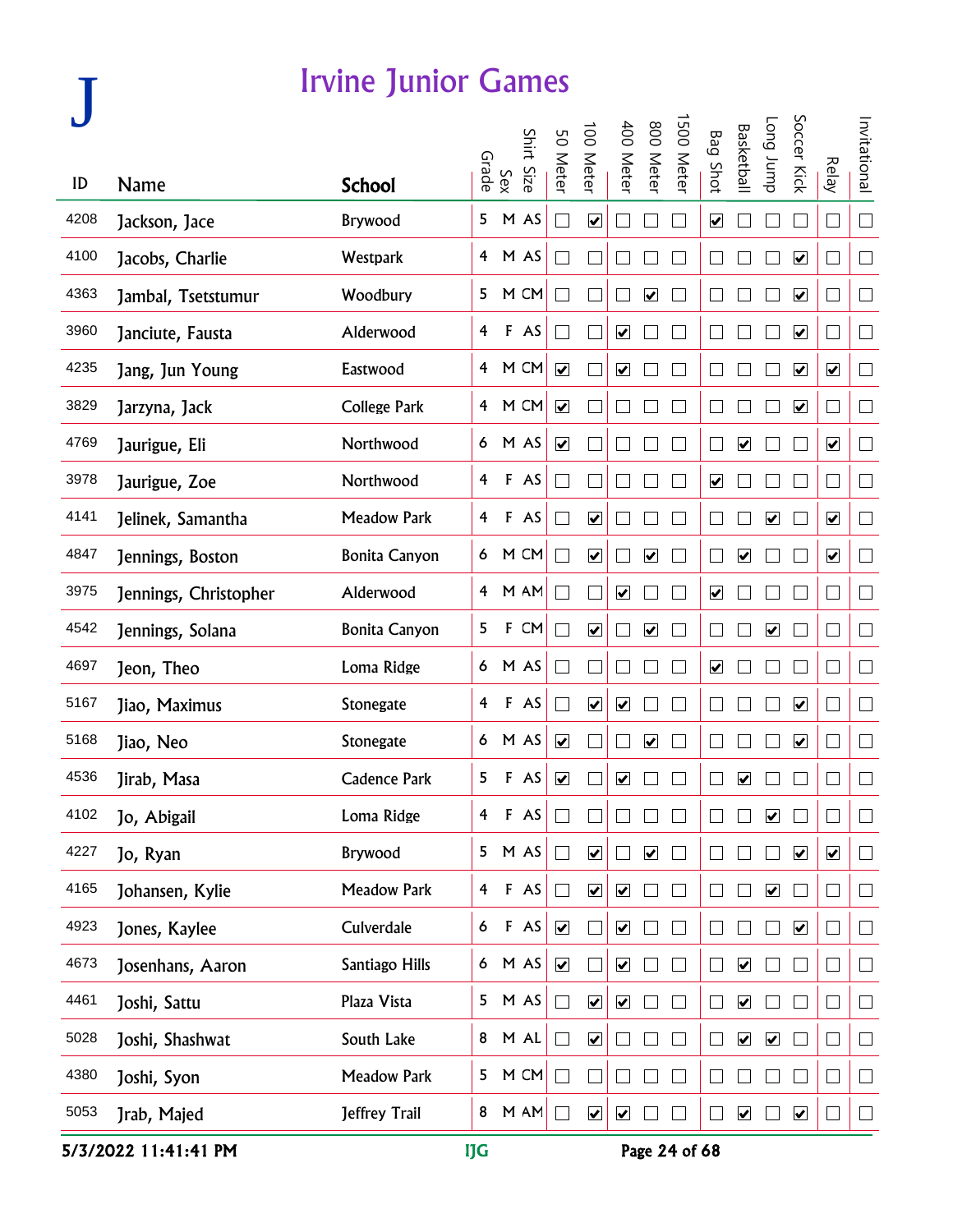|      |                  | <b>Irvine Junior Games</b> |       |     |            |               |                                                                                                                                 |  |                         |  |       |              |
|------|------------------|----------------------------|-------|-----|------------|---------------|---------------------------------------------------------------------------------------------------------------------------------|--|-------------------------|--|-------|--------------|
|      |                  |                            | Grade |     | Shirt Size |               | Soccer Kick<br>Basketball<br>Bag Shot<br>Basketball<br>Basketball<br>Bor Meter<br>400 Meter<br>50 Meter<br>50 Meter<br>50 Meter |  |                         |  |       | Invitational |
| ID   | Name             | <b>School</b>              |       | Sex |            |               |                                                                                                                                 |  |                         |  | Relay |              |
| 4512 | Jung, Emily      | <b>Canyon View</b>         | 5.    |     | AS         | V             | ∣✔                                                                                                                              |  | $\overline{\mathbf{v}}$ |  |       |              |
| 4454 | Jung, Subin Kate | <b>Canyon View</b>         | 5.    | F   | AS         | $\mathbf{v}'$ | ∣✔                                                                                                                              |  | ₩                       |  |       |              |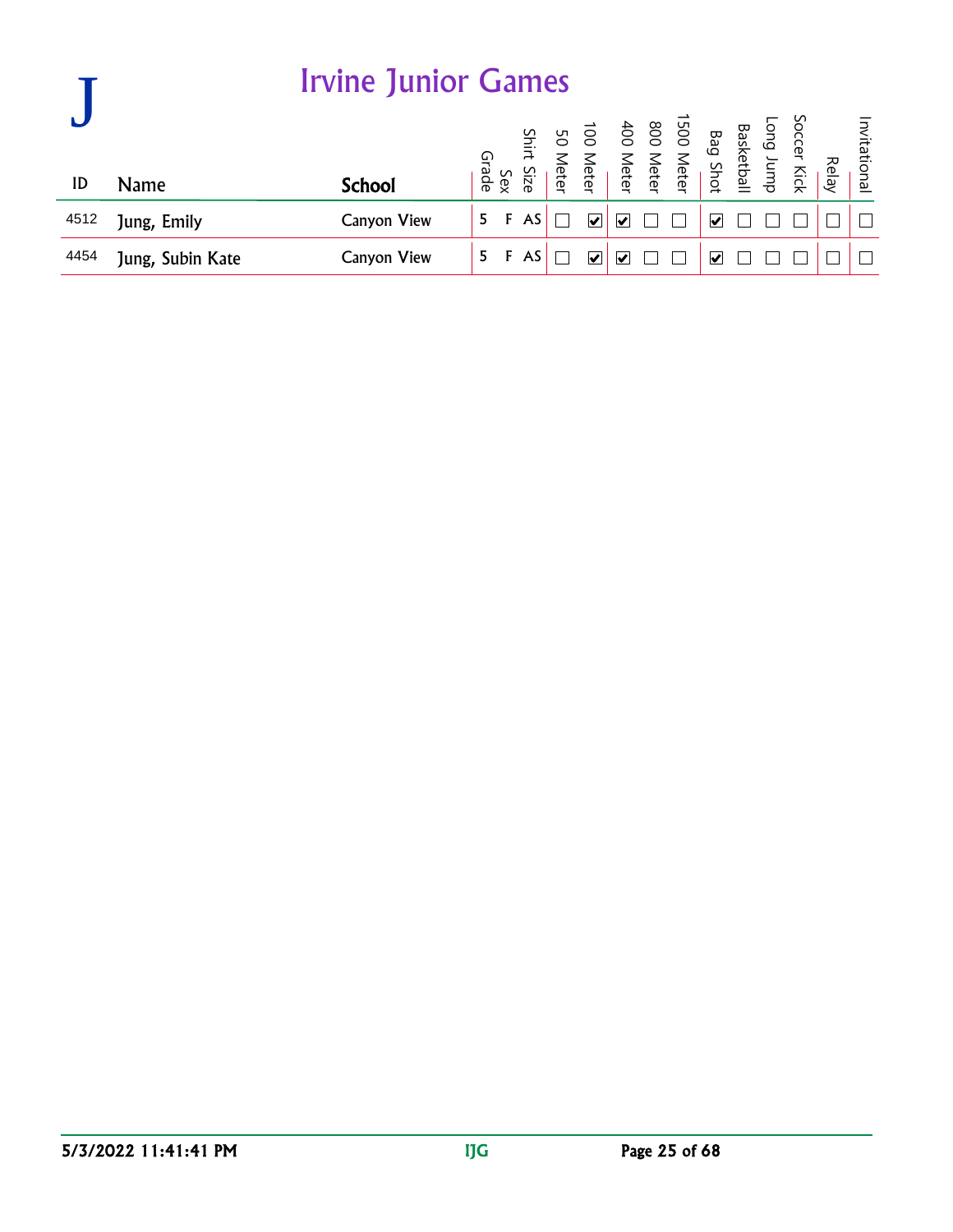

|      |                        |                        |                |              | Shirt  |                              | 100 Meter                    | 400 Meter                    | 800 Meter                    | 500 Meter               |                         | <b>Basketbal</b>        | dunr buo                | Soccer Kick             |                          | Invitational             |
|------|------------------------|------------------------|----------------|--------------|--------|------------------------------|------------------------------|------------------------------|------------------------------|-------------------------|-------------------------|-------------------------|-------------------------|-------------------------|--------------------------|--------------------------|
| ID   | <b>Name</b>            | <b>School</b>          |                | Sex<br>Grade | Size   | 50 Meter                     |                              |                              |                              |                         | <b>Bag Shot</b>         |                         |                         |                         | <b>Relay</b>             |                          |
| 4961 | Kadakia, Arnav         | Sierra Vista           | 7 <sup>7</sup> |              | M AS   | $\sim$                       | $\boxed{\blacktriangledown}$ | $\overline{\mathbf{v}}$      | $\boxed{\blacktriangledown}$ |                         |                         |                         | $\blacktriangledown$    | $\overline{\mathbf{v}}$ | $\Box$                   | $\Box$                   |
| 4071 | Kahana, Coral          | <b>Bonita Canyon</b>   | 4              |              | F CM   |                              | $\blacktriangledown$         | $\blacktriangledown$         |                              |                         |                         |                         | $\blacktriangledown$    |                         | $\Box$                   |                          |
| 4657 | Kakande, Akram         | Woodbury               | 6              |              | M AL   |                              |                              | $\blacktriangledown$         |                              |                         |                         | $\blacktriangledown$    |                         |                         | $\Box$                   |                          |
| 4215 | Kakande, Aydin         | Woodbury               | 5              |              | M AL   |                              | $\blacktriangledown$         | $\blacktriangledown$         |                              |                         |                         | $\blacktriangledown$    |                         |                         | $\Box$                   |                          |
| 5161 | Kalantari, Arad        | Woodbury               | $\overline{4}$ |              | M CM   |                              | $\overline{\mathbf{v}}$      | $\boxed{\blacktriangledown}$ |                              |                         |                         |                         |                         | $\overline{\mathbf{v}}$ | $\Box$                   |                          |
| 3951 | Kalantarian, Kiavash   | Eastshore              | $\overline{4}$ |              | M AM   | $\overline{\mathbf{v}}$      |                              |                              |                              |                         |                         |                         |                         | $\overline{\mathbf{v}}$ | $\Box$                   |                          |
| 4794 | Kalantarian, Sonia     | <b>Stone Creek</b>     | 6              |              | F AS   | $\overline{\mathbf{v}}$      |                              |                              |                              |                         |                         |                         |                         | $\overline{\mathbf{v}}$ | $\overline{\phantom{a}}$ |                          |
| 4488 | Kamal, Muhammed Kashif | Alderwood              | 5              |              | M CM   | $\overline{\mathbf{v}}$      |                              |                              |                              |                         | $\overline{\mathbf{v}}$ |                         |                         |                         | $\Box$                   |                          |
| 4722 | Kambal, Sanvi          | Loma Ridge             | 6              |              | F AS   | $\blacktriangledown$         |                              | $\overline{\mathbf{v}}$      |                              |                         |                         |                         |                         |                         | $\Box$                   | П                        |
| 4267 | Kamdar, Anaaisha       | Plaza Vista            | $\overline{4}$ |              | F CM   |                              | $\overline{\mathbf{v}}$      | $\boxed{\blacktriangledown}$ |                              |                         |                         |                         |                         | $\vert \ \ \vert$       | $\Box$                   |                          |
| 3907 | Kane, Babacar          | Woodbury               |                |              | 4 M CM | $\boxed{\blacktriangledown}$ |                              | $\overline{\mathbf{v}}$      |                              |                         |                         | $\overline{\mathbf{v}}$ |                         | $\vert \ \ \vert$       | $\Box$                   |                          |
| 4936 | Kang, Cole             | <b>Cypress Village</b> | 6              |              | M CM   |                              | $\blacktriangledown$         |                              | $\overline{\mathbf{v}}$      |                         |                         |                         | $\blacktriangledown$    | $\vert \ \ \vert$       | $\Box$                   |                          |
| 5013 | Kang, Dawon            | Jeffrey Trail          | $\overline{7}$ |              | F AS   | s.                           | $\blacktriangledown$         | $\blacktriangledown$         |                              |                         |                         |                         | $\blacktriangledown$    | $\vert \ \ \vert$       | $\Box$                   |                          |
| 5175 | Kang, Jiyu             | Woodbury               | 5              |              | M CM   | Г                            | $\blacktriangledown$         |                              |                              |                         |                         | $\blacktriangledown$    |                         | I.                      | $\Box$                   |                          |
| 5037 | Kanitkar, Aarya        | Venado                 | 8              |              | F AM   |                              | $\overline{\mathbf{v}}$      | $\boxed{\blacktriangledown}$ |                              | $\overline{\mathbf{v}}$ |                         |                         | $\blacktriangledown$    | $\mathbf{L}$            | $\Box$                   |                          |
| 5009 | Karam, John            | Rancho                 |                |              | 7 M AL | Г                            | ☑                            |                              |                              |                         |                         | ☑                       |                         |                         | $\Box$                   |                          |
| 5152 | Karimi, Artin          | Woodbury               | $\overline{4}$ |              | M CM   | $\Box$                       | $\blacktriangledown$         | $\boxed{\blacktriangledown}$ |                              |                         | ☑                       |                         |                         |                         |                          |                          |
| 4850 | Karthikeyan, Akshay    | <b>Turtle Rock</b>     | 6 <sup>1</sup> |              | M AL   | $\blacktriangledown$         |                              | $\blacktriangledown$         |                              |                         | $\blacktriangledown$    |                         |                         |                         | $\Box$                   | ┓                        |
| 5040 | Kathiravan, Inban      | Lakeside               | 8              |              | M AS   | $\Box$                       | $\blacktriangledown$         | $\overline{\mathbf{v}}$      | $\blacktriangledown$         | $\blacktriangledown$    |                         | $\blacktriangledown$    | $\blacktriangledown$    |                         | $\Box$                   | $\blacksquare$           |
| 5041 | Kathiravan, Iniyan     | Lakeside               | 8              |              | M AS   | $\Box$                       | $\overline{\mathbf{v}}$      | $\boxed{\blacktriangledown}$ | $\overline{\mathbf{v}}$      | $\overline{\mathbf{v}}$ |                         | $\blacktriangledown$    | $\blacktriangledown$    | П                       | $\Box$                   | $\overline{\phantom{a}}$ |
| 4826 | Katz, Natalie          | <b>Bonita Canyon</b>   | 6              |              | F AS   | $\Box$                       |                              | $\boxed{\blacktriangledown}$ |                              |                         |                         |                         |                         | $\overline{\mathbf{v}}$ | $\Box$                   | ┐                        |
| 4639 | Kau, Andrew            | College Park           | 5 <sup>1</sup> |              | M CM   | $\Box$                       | $\overline{\mathbf{v}}$      |                              |                              |                         |                         |                         | $\overline{\mathbf{v}}$ |                         | $\overline{\mathbf{v}}$  | ┓                        |
| 4044 | Kaur, Gulneer          | <b>Cypress Village</b> | $\overline{4}$ |              | F CM   | $\Box$                       |                              |                              |                              |                         |                         | $\blacktriangledown$    |                         |                         | $\overline{\phantom{a}}$ |                          |
| 4305 | Kazmer, Hudson         | Lakeside               | 8              |              | M AS   | $\Box$                       |                              |                              |                              |                         |                         |                         |                         | $\blacktriangledown$    | $\Box$                   |                          |
| 4448 | Ke, Ethan              | Plaza Vista            |                |              | 5 M CM | $\blacktriangledown$         |                              | $\blacktriangledown$         |                              |                         |                         | $\blacktriangledown$    |                         |                         | $\Box$                   |                          |

5/3/2022 11:41:41 PM **IJG** Page 26 of 68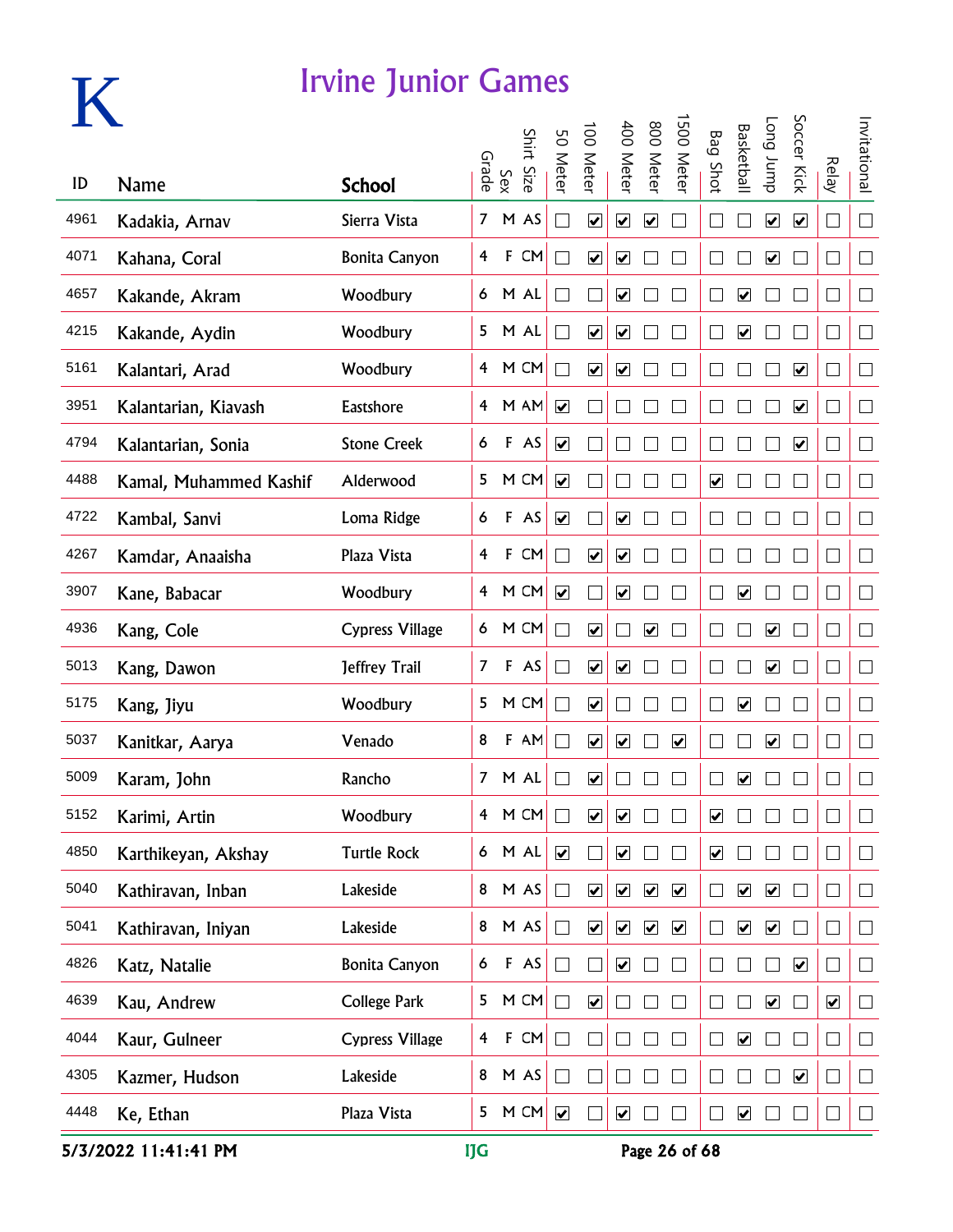

|      |                  |                        |                |              |            |                              |                              |                              |                              |           |                              |                              |                              | Soccer Kick                  |                             |                |
|------|------------------|------------------------|----------------|--------------|------------|------------------------------|------------------------------|------------------------------|------------------------------|-----------|------------------------------|------------------------------|------------------------------|------------------------------|-----------------------------|----------------|
| ID   | Name             | <b>School</b>          |                | Sex<br>Grade | Shirt Size | 50 Meter                     | 100 Meter                    | 400 Meter                    | 800 Meter                    | 500 Meter | <b>Bag Shot</b>              | <b>Basketbal</b>             | dunr buo                     |                              | Relay                       | Invitational   |
| 4810 | Keane, Ronan     | <b>Beacon Park</b>     | 6              |              | M AS       | $\blacksquare$               | $\boxed{\blacktriangledown}$ |                              | ☑                            |           |                              |                              |                              | $\boxed{\blacktriangledown}$ | $\Box$                      | $\Box$         |
| 4400 | Kearns, Brent    | <b>Cypress Village</b> | 5              |              | M CM       | $\blacktriangledown$         |                              | $\boxed{\checkmark}$         |                              |           |                              | $\boxed{\blacktriangledown}$ |                              |                              | $\blacktriangleright$       | $\Box$         |
| 4786 | Kennedy, Alexis  | Portola Springs        | 6              |              | F AS       | $\blacktriangledown$         |                              | $\blacktriangledown$         |                              |           |                              |                              |                              | $\overline{\mathbf{v}}$      | $\blacktriangledown$        | $\Box$         |
| 3931 | Kennedy, Jack    | Portola Springs        | 4              |              | M CM       | $\blacktriangledown$         |                              |                              |                              |           |                              |                              |                              | $\overline{\mathbf{v}}$      | $\overline{\mathbf{v}}$     | $\Box$         |
| 4373 | Kensrue, Lucy    | <b>Canyon View</b>     | 5              | F            | CM         | $\overline{\mathbf{v}}$      |                              | H                            | $\boxed{\blacktriangledown}$ |           |                              |                              | $\boxed{\blacktriangledown}$ |                              | $\Box$                      | $\Box$         |
| 4698 | Kensrue, Piper   | <b>Canyon View</b>     | 6              |              | F AS       | $\blacksquare$               | $\boxed{\blacktriangledown}$ | $\boxed{\blacktriangledown}$ |                              |           | $\overline{\mathbf{v}}$      |                              |                              |                              | $\Box$                      | $\Box$         |
| 3924 | Keo-Harmon, Lea  | <b>Meadow Park</b>     | 4              |              | F AS       | $\blacksquare$               | $\boxed{\blacktriangledown}$ | $\blacktriangledown$         |                              |           |                              | $\boxed{\blacktriangledown}$ |                              |                              | $\Box$                      | $\mathbb{R}^n$ |
| 5017 | Keren, Omer      | Lakeside               | 8              |              | M AS       | $\blacksquare$               | $\blacktriangledown$         |                              |                              |           |                              |                              | $\blacktriangledown$         |                              | $\Box$                      | $\mathcal{L}$  |
| 3891 | Keren, Yair      | Eastshore              | $\overline{4}$ |              | M CM       | $\overline{\mathbf{v}}$      |                              |                              |                              |           |                              |                              |                              |                              | $\Box$                      | $\Box$         |
| 4495 | Keyhea, Isaiah   | <b>Westpark</b>        | 5              |              | M AS       | $\boxed{\blacktriangledown}$ |                              | $\overline{\mathbf{v}}$      |                              |           | L                            |                              | $\boxed{\blacktriangledown}$ |                              | $\overline{\mathbf{v}}$     | $\Box$         |
| 4345 | Khalil, Tamara   | Woodbury               | 5              | $\mathsf F$  | CM         | $\blacksquare$               |                              | $\overline{\mathbf{v}}$      |                              |           | $\boxed{\blacktriangledown}$ |                              |                              |                              | $\Box$                      | $\Box$         |
| 4159 | Khetan, Parth    | Deerfield              | 4              |              | M CM       |                              | $\boxed{\blacktriangledown}$ | $\boxed{\blacktriangledown}$ |                              |           |                              | $\boxed{\blacktriangledown}$ |                              |                              | $\Box$                      | $\Box$         |
| 4041 | Khosravi, Bardia | Stonegate              | 4              |              | M CM       |                              | $\boxed{\blacktriangledown}$ |                              |                              |           |                              |                              |                              |                              | $\Box$                      | $\Box$         |
| 4701 | Ki, Seunghyo     | Portola Springs        | 6              |              | M AS       |                              |                              |                              | $\boxed{\blacktriangledown}$ |           |                              |                              |                              |                              | $\Box$                      | $\Box$         |
| 4720 | Kiem, Teddy      | Alderwood              | 6              |              | M AS       |                              |                              | $\boxed{\blacktriangledown}$ |                              |           |                              |                              |                              |                              | $\Box$                      | $\sqcup$       |
| 5030 | Kiem, Trent      | Rancho                 | 8              |              | M AS       |                              |                              | ☑                            |                              |           |                              |                              |                              |                              | $\mathcal{L}_{\mathcal{A}}$ | $\Box$         |
| 4391 | Kiem, Zoe        | Alderwood              | 5              | F            | CM         |                              |                              | $\boxed{\blacktriangledown}$ |                              |           |                              |                              |                              |                              | $\blacktriangledown$        |                |
| 4415 | Kim, Aiden       | <b>Westpark</b>        | 5              |              | M AS       | $\Box$                       | $\overline{\mathbf{v}}$      | $\blacktriangledown$         |                              |           |                              | $\blacktriangledown$         |                              |                              | $\overline{\mathbf{v}}$     | $\Box$         |
| 4699 | KIM, AUDREY      | Santiago Hills         | 6              |              | F AM       | ᄀ                            | $\overline{\mathbf{v}}$      |                              | $\blacktriangledown$         |           |                              |                              |                              | $\blacktriangledown$         | $\Box$                      | $\Box$         |
| 4814 | Kim, Celina      | <b>Turtle Rock</b>     | 6              |              | F AM       | $\overline{\mathbf{v}}$      |                              | $\blacktriangledown$         |                              |           | $\Box$                       | $\boxed{\blacktriangledown}$ |                              |                              | $\Box$                      | $\Box$         |
| 4157 | Kim, Charlotte   | <b>Turtle Rock</b>     | $\overline{4}$ |              | F AS       | $\Box$                       | $\boxed{\blacktriangledown}$ | $\boxed{\blacktriangledown}$ |                              |           |                              |                              | $\boxed{\blacktriangledown}$ |                              | $\overline{\mathbf{v}}$     | $\Box$         |
| 4675 | Kim, Clive       | Santiago Hills         | $\epsilon$     |              | M AS       | $\blacktriangledown$         |                              |                              |                              |           |                              |                              | $\boxed{\blacktriangledown}$ |                              | $\Box$                      | $\Box$         |
| 3987 | Kim, Emmalyn     | Stonegate              | $\overline{4}$ |              | F AS       | $\blacktriangledown$         |                              |                              |                              |           |                              |                              |                              | $\blacktriangledown$         | $\Box$                      | $\Box$         |
| 4530 | Kim, Eunwoo      | Woodbury               | 5              |              | M CM       | $\blacktriangledown$         |                              | $\blacktriangledown$         |                              |           |                              | $\overline{\mathbf{v}}$      |                              |                              | $\Box$                      | $\Box$         |
| 5146 | Kim, Jeannie     | Woodbury               | 5              |              | F CM       | П                            |                              | $\blacktriangledown$         |                              |           | $\blacktriangledown$         |                              |                              |                              | $\Box$                      | $\Box$         |

5/3/2022 11:41:41 PM IJG Page 27 of 68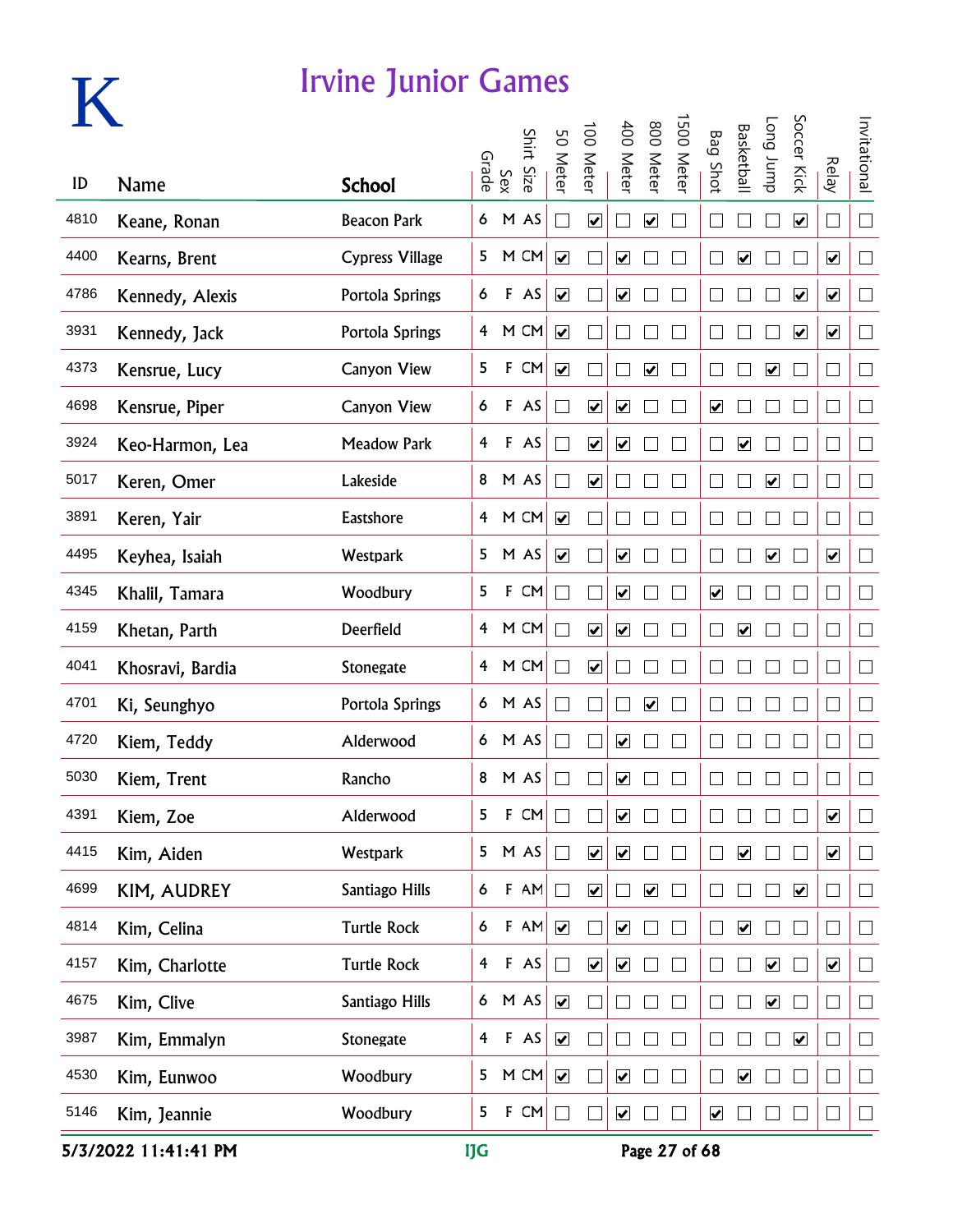

|      |                     |                      |                |              |            |                              | 100 Meter                    | 400 Meter                    | 800 Meter            | 500 Mete |                              | <b>Basketbal</b>             | Long Jump               | Soccer Kick             |                              | Invitational |
|------|---------------------|----------------------|----------------|--------------|------------|------------------------------|------------------------------|------------------------------|----------------------|----------|------------------------------|------------------------------|-------------------------|-------------------------|------------------------------|--------------|
| ID   | <b>Name</b>         | <b>School</b>        |                | Sex<br>Grade | Shirt Size | 50 Meter                     |                              |                              |                      |          | <b>Bag Shot</b>              |                              |                         |                         | <b>Relay</b>                 |              |
| 4092 | Kim, Jonah          | <b>Meadow Park</b>   | $\overline{4}$ |              | M CM       |                              |                              | $\overline{\mathbf{v}}$      |                      |          | $\boxed{\blacktriangledown}$ |                              |                         |                         | $\mathcal{L}_{\mathcal{A}}$  | $\Box$       |
| 4210 | Kim, Luke           | Woodbury             | 5              |              | M AS       |                              |                              | $\blacktriangledown$         |                      |          |                              |                              |                         | $\blacktriangledown$    | $\overline{\phantom{a}}$     | $\Box$       |
| 4972 | Kim, Michael        | Rancho               | $\overline{7}$ |              | M AM       |                              |                              |                              |                      |          |                              | $\blacktriangledown$         |                         |                         | $\Box$                       | $\Box$       |
| 4097 | Kim, Natalie        | Deerfield            | 4              | $\mathsf F$  | CM         |                              |                              |                              |                      |          |                              |                              |                         |                         | $\mathbf{r}$                 | $\Box$       |
| 4548 | Kim, Olivia         | <b>Bonita Canyon</b> | 5              |              | F AS       | $\overline{\mathbf{v}}$      |                              | $\overline{\mathbf{v}}$      |                      |          |                              |                              |                         | $\overline{\mathbf{v}}$ | $\overline{\mathbf{v}}$      | $\Box$       |
| 4979 | Kim, Seaena         | Rancho               | $\overline{7}$ |              | F AM       |                              | $\boxed{\blacktriangledown}$ | $\overline{\mathbf{v}}$      |                      |          |                              | $\blacktriangledown$         |                         | $\overline{\mathbf{v}}$ | $\vert \ \ \vert$            | $\Box$       |
| 3953 | Kim, Sean Jr.       | Alderwood            | $\overline{4}$ |              | M CM       | $\blacktriangledown$         |                              |                              |                      |          |                              |                              | $\overline{\mathbf{v}}$ |                         | $\mathcal{L}_{\mathcal{A}}$  | $\Box$       |
| 3990 | Kim, Serene         | <b>Turtle Rock</b>   | 4              | $\mathsf F$  | CM         | $\overline{\mathbf{v}}$      |                              |                              |                      |          |                              |                              |                         |                         | $\mathcal{L}_{\mathcal{A}}$  | $\Box$       |
| 4685 | Kim, Sylvie         | Stonegate            | 6              |              | F AS       |                              | $\overline{\mathbf{v}}$      | $\overline{\mathbf{v}}$      |                      |          |                              |                              |                         |                         | $\Box$                       | $\Box$       |
| 4858 | Kim, Timothy        | <b>Turtle Rock</b>   | 6              |              | M AS       | $\boxed{\blacktriangledown}$ |                              | $\overline{\mathbf{v}}$      |                      |          |                              |                              |                         |                         | $\boxed{\blacktriangledown}$ | $\Box$       |
| 4886 | Kim, Zephaniah      | Deerfield            | 6              |              | M AM       |                              | $\overline{\mathbf{v}}$      |                              |                      |          |                              |                              | $\overline{\mathbf{v}}$ |                         | $\overline{\mathbf{v}}$      | $\Box$       |
| 3920 | Kirubakaran, Neytri | <b>Stone Creek</b>   | 4              | $\mathsf F$  | CM         | Г                            | $\overline{\mathbf{v}}$      |                              |                      |          | $\boxed{\blacktriangledown}$ |                              |                         |                         | $\blacktriangledown$         | $\Box$       |
| 5128 | Kling, Bradley      | Sierra Vista         | 8              |              | M AM       | $\Box$                       | $\overline{\mathbf{v}}$      | $\blacktriangledown$         |                      |          |                              |                              |                         |                         | $\Box$                       | $\Box$       |
| 4937 | Knerr, Jocelyn      | <b>College Park</b>  | 6              |              | $F$ AM     | $\blacktriangledown$         |                              |                              |                      |          | $\boxed{\blacktriangledown}$ |                              |                         |                         | $\Box$                       | $\Box$       |
| 4599 | Ko, Ryan            | Westpark             | 5              |              | M AS       | $\Box$                       | $\blacktriangledown$         | $\blacktriangledown$         |                      |          | $\Box$                       | $\boxed{\blacktriangledown}$ |                         |                         | $\Box$                       | $\Box$       |
| 4572 | Kohler, Alex        | Springbrook          | 5              |              | M CM       | $\overline{\mathbf{v}}$      |                              | $\overline{\mathbf{v}}$      |                      |          | $\blacktriangledown$         |                              |                         |                         |                              | $\Box$       |
| 4997 | Kojima, Hiroto      | Lakeside             | 7              |              | M AM       |                              | $\overline{\mathbf{v}}$      | $\overline{\mathbf{v}}$      | $\boxed{\checkmark}$ |          |                              |                              | $\overline{\mathbf{v}}$ | $\overline{\mathbf{v}}$ |                              |              |
| 4604 | Kolapalli, Rhea     | Deerfield            | 5              |              | F A L      | $\blacktriangledown$         |                              |                              |                      |          |                              |                              |                         | $\blacktriangledown$    |                              | $\Box$       |
| 4292 | Kolapalli, Zoya     | Deerfield            | 4              |              | $F$ AM     | $\overline{\mathbf{v}}$      |                              |                              |                      |          | $\overline{\mathbf{v}}$      |                              |                         |                         |                              | $\Box$       |
| 5170 | Kollesoff, Zac      | Woodbury             | 6              |              | M CM       | $\overline{\mathbf{v}}$      |                              | $\boxed{\blacktriangledown}$ |                      |          |                              |                              |                         | $\overline{\mathbf{v}}$ | $\boxed{\blacktriangledown}$ | $\Box$       |
| 4275 | Kolli, Ashwath      | <b>Turtle Rock</b>   | $\overline{4}$ |              | M AS       | $\Box$                       | $\overline{\mathbf{v}}$      | $\boxed{\blacktriangledown}$ |                      |          |                              |                              |                         | $\overline{\mathbf{v}}$ | Г                            | $\Box$       |
| 4429 | Kolluru, Shreyas    | <b>Stone Creek</b>   | 5              |              | M AS       | $\Box$                       | $\overline{\mathbf{v}}$      |                              |                      |          |                              |                              |                         | $\overline{\mathbf{v}}$ |                              | $\Box$       |
| 4126 | Kopczynski, Beckett | Deerfield            | $\overline{4}$ |              | M AS       | $\blacktriangledown$         |                              | $\blacktriangledown$         |                      |          |                              |                              |                         | $\blacktriangledown$    | $\blacktriangledown$         | $\Box$       |
| 4438 | Kosuru, Vijju       | <b>Bonita Canyon</b> | 5              |              | F AS       | $\Box$                       | $\blacktriangledown$         |                              |                      |          | $\overline{\mathbf{v}}$      |                              |                         |                         |                              | $\Box$       |
| 4465 | Kotabagi, Arush     | Oak Creek            | 5              |              | M AN       | $\blacktriangledown$         |                              | $\blacktriangledown$         |                      |          | $\overline{\mathbf{v}}$      |                              |                         |                         |                              | $\Box$       |

5/3/2022 11:41:41 PM IJG Page 28 of 68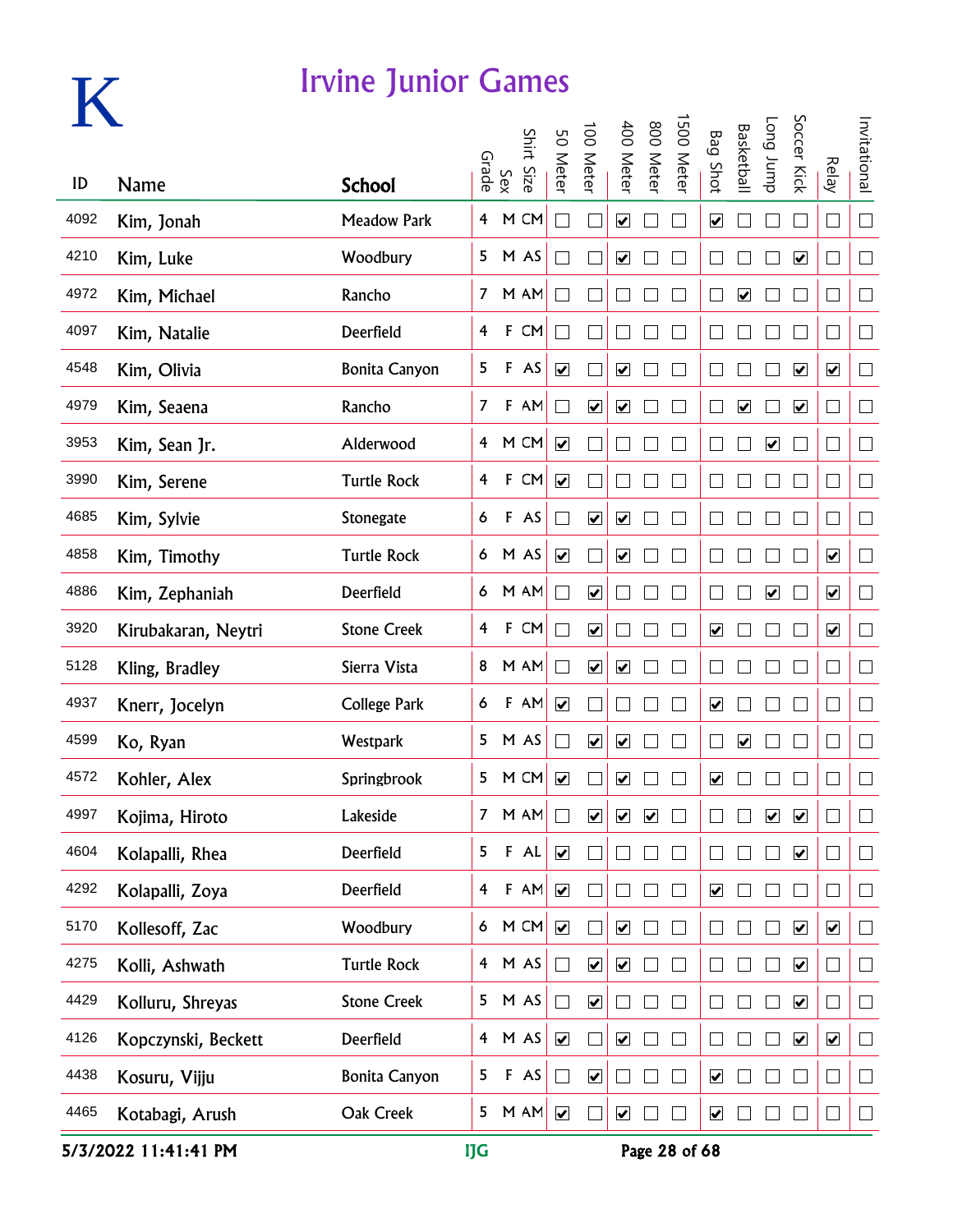

|      |                           |                     | Grade |     | Shirt Size | SO<br><b>Meter</b>      | $\overline{0}0$<br><b>Meter</b> | 400<br><b>Meter</b>     | 008<br><b>Meter</b>     | 005<br><b>Meter</b> | Bag                  | <b>Basketbal</b>        | dunr buo             | Soccer Kick                  | <b>Relay</b>                | Invitational                |
|------|---------------------------|---------------------|-------|-----|------------|-------------------------|---------------------------------|-------------------------|-------------------------|---------------------|----------------------|-------------------------|----------------------|------------------------------|-----------------------------|-----------------------------|
| ID   | Name                      | <b>School</b>       |       | Sex |            |                         |                                 |                         |                         |                     | Shot                 |                         |                      |                              |                             |                             |
| 3853 | Kriengprarthana, Dylan Ma | Loma Ridge          | 4     |     | M CM       |                         |                                 |                         |                         |                     |                      | ☑                       |                      |                              | $\overline{\phantom{a}}$    | $\Box$                      |
| 3910 | Krishnankutty, Devang     | <b>College Park</b> | 4     |     | M AS       |                         |                                 |                         |                         |                     |                      | $\overline{\mathbf{v}}$ |                      |                              | $\overline{\phantom{a}}$    | $\Box$                      |
| 4011 | Kuang, Ava                | <b>College Park</b> | 4     | F   | <b>CM</b>  |                         |                                 |                         |                         |                     |                      | $\overline{\mathbf{v}}$ |                      |                              | $\mathbf{r}$                | $\mathbb{R}^n$              |
| 4838 | Kulkarni, Arul            | Cypress Village     | 6     |     | M AS       |                         | $\overline{\mathbf{v}}$         | $\overline{\mathbf{v}}$ |                         |                     |                      |                         |                      | $\overline{\mathbf{v}}$      | $\overline{\mathbf{v}}$     | П                           |
| 4837 | Kulkarni, Nikita          | Cypress Village     | 6     |     | F AS       |                         | $\overline{\mathbf{v}}$         | ☑                       |                         |                     |                      |                         |                      | $\overline{\mathbf{v}}$      | $\overline{\mathbf{v}}$     | $\mathcal{L}_{\mathcal{A}}$ |
| 3857 | Kumar, Armaan             | Woodbury            | 4     |     | M CM       | $\overline{\mathbf{v}}$ |                                 | $\overline{\mathbf{v}}$ |                         |                     |                      |                         |                      | $\blacktriangledown$         | П                           | $\Box$                      |
| 4643 | Kumar, Diya               | Woodbury            | 6     | F   | AS         |                         | $\overline{\mathbf{v}}$         | $\boxed{\checkmark}$    |                         |                     |                      |                         |                      | $\blacktriangleright$        | $\Box$                      | Г                           |
| 3899 | Kumar, Mehul              | Springbrook         | 4     |     | M AS       |                         | $\overline{\mathbf{v}}$         | $\overline{\mathbf{v}}$ |                         |                     |                      | $\overline{\mathbf{v}}$ |                      |                              | $\mathbf{L}$                | $\Box$                      |
| 4614 | Kuo, Bella                | College Park        | 5     | F   | <b>CM</b>  |                         | $\overline{\mathbf{v}}$         | $\overline{\mathbf{v}}$ |                         |                     | $\blacktriangledown$ |                         |                      |                              | $\mathbf{r}$                | $\Box$                      |
| 4915 | Kuppili, Akhilesh         | Loma Ridge          | 6     |     | M AS       |                         | $\overline{\mathbf{v}}$         |                         | $\overline{\mathbf{v}}$ |                     |                      |                         |                      | $\boxed{\blacktriangledown}$ | $\Box$                      | $\mathcal{L}_{\mathcal{A}}$ |
| 4640 | Kurdi-Gallinger, Ali      | Woodbury            | 6     |     | M AS       |                         | $\overline{\mathbf{v}}$         |                         | $\overline{\mathbf{v}}$ |                     |                      |                         | $\blacktriangledown$ |                              | $\Box$                      | $\Box$                      |
| 4605 | Kuromoto, Brady           | Eastshore           | 5     |     | M CM       |                         |                                 |                         | $\overline{\mathbf{v}}$ |                     |                      |                         |                      |                              | $\mathcal{L}_{\mathcal{A}}$ | П                           |
| 4042 | Kutada, Vikranth          | <b>Stonegate</b>    | 4     |     | M CM       | $\overline{\mathbf{v}}$ |                                 |                         |                         |                     |                      | V                       |                      |                              |                             |                             |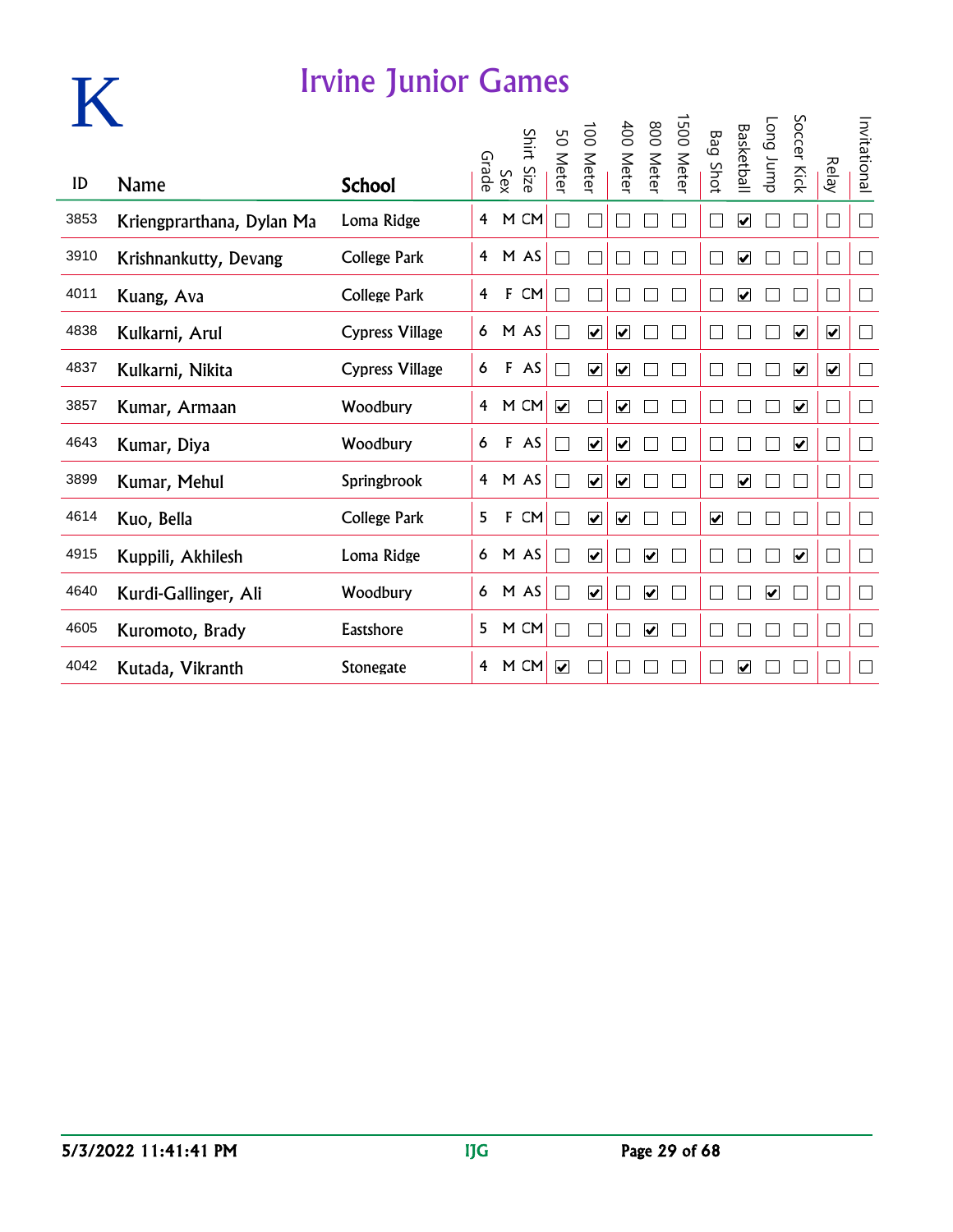|      |                    | <b>Irvine Junior Games</b> |                         |              |            |                             |                         |                              |                              |            |                              |                         |                      |                         |                             |                      |
|------|--------------------|----------------------------|-------------------------|--------------|------------|-----------------------------|-------------------------|------------------------------|------------------------------|------------|------------------------------|-------------------------|----------------------|-------------------------|-----------------------------|----------------------|
|      |                    |                            |                         | Sex<br>Srade | Shirt Size | 50 Meter                    | 100 Meter               | 400 Meter                    | 800 Meter                    | 1500 Meter | <b>Bag Shot</b>              | Basketbal               | Tong Jump            | Soccer Kick             | <b>Relay</b>                | Invitational         |
| ID   | <b>Name</b>        | <b>School</b>              |                         |              |            |                             |                         |                              |                              |            |                              |                         |                      |                         |                             |                      |
| 4187 | LaBonge, Emily     | Woodbury                   | 5                       | $\mathsf F$  | AS         | $\overline{\mathbf{v}}$     |                         |                              |                              |            |                              |                         |                      | $\overline{\mathbf{v}}$ | $\vert \ \ \vert$           | $\Box$               |
| 4820 | Lache, Alex        | <b>Stone Creek</b>         |                         |              | 6 M AS     | $\sim$                      | $\overline{\mathbf{v}}$ | $\blacktriangledown$         |                              |            |                              |                         |                      | $\blacktriangledown$    | $\blacktriangledown$        | $\Box$               |
| 4866 | Lafaele, Patrick   | <b>Bonita Canyon</b>       | 5                       |              | M AS       |                             |                         |                              |                              |            |                              |                         |                      |                         | $\overline{\phantom{a}}$    | $\blacktriangledown$ |
| 4192 | Lam, Ethan         | Woodbury                   | 5                       |              | M AS       | $\Box$                      | $\blacktriangledown$    | $\blacktriangledown$         |                              |            | $\blacktriangledown$         |                         |                      |                         | $\blacktriangledown$        | $\Box$               |
| 4301 | Lam, Reagan        | Eastwood                   | 4                       |              | F AS       | $\Box$                      |                         | $\overline{\mathbf{v}}$      |                              |            | $\boxed{\blacktriangledown}$ |                         |                      |                         | ∟                           | $\Box$               |
| 4202 | Lam, Ryan          | Woodbury                   | 5                       |              | M CM       | $\Box$                      | $\overline{\mathbf{v}}$ | $\overline{\mathbf{v}}$      |                              |            | $\boxed{\blacktriangledown}$ |                         |                      |                         | $\overline{\mathbf{v}}$     | $\Box$               |
| 4918 | Lam, Taylor        | Brywood                    | 6                       | $\mathsf F$  | AS         | $\sim$                      | $\overline{\mathbf{v}}$ | $\overline{\mathbf{v}}$      |                              |            | $\boxed{\blacktriangledown}$ |                         |                      |                         | $\Box$                      | $\Box$               |
| 4166 | Lamb, Luc          | Plaza Vista                | $\overline{4}$          |              | M AS       | $\Box$                      | $\blacktriangledown$    |                              |                              |            | $\blacktriangledown$         |                         |                      |                         | ⊔                           | $\Box$               |
| 4254 | Lam-Lo, Adalyn     | <b>Stone Creek</b>         | 4                       | F            | CM         | $\mathcal{L}_{\mathcal{A}}$ | $\Box$                  | $\blacktriangledown$         |                              |            | $\Box$                       | $\blacktriangledown$    |                      |                         | $\Box$                      | $\Box$               |
| 4368 | Lang, Chloe        | Oak Creek                  | 5                       |              | F AS       | $\overline{\mathbf{v}}$     |                         |                              |                              |            | $\boxed{\blacktriangledown}$ |                         |                      |                         | $\Box$                      | $\Box$               |
| 4791 | Langley, William   | Portola Springs            | 6                       |              | M AS       |                             |                         |                              | $\boxed{\blacktriangledown}$ |            |                              |                         |                      |                         | $\overline{\mathbf{v}}$     | $\Box$               |
| 5106 | Lansigan, Bea      | <b>College Park</b>        | $\overline{\mathbf{f}}$ |              | F CM       |                             | $\overline{\mathbf{v}}$ |                              |                              |            |                              | $\overline{\mathbf{v}}$ |                      |                         | $\overline{\mathbf{v}}$     | $\Box$               |
| 4306 | Lao, Hayley        | <b>Cypress Village</b>     | $\overline{4}$          |              | F CM       | $\blacktriangledown$        |                         |                              |                              |            |                              |                         | $\blacktriangledown$ |                         | $\blacktriangledown$        | $\Box$               |
| 4103 | Lao, Nathan        | Santiago Hills             | $\overline{4}$          |              | M CM       |                             | $\blacktriangledown$    | $\blacktriangledown$         |                              |            |                              | ☑                       |                      |                         | $\Box$                      | $\Box$               |
| 4473 | Lara, Sophie       | Alderwood                  | 5                       |              | F AS       | $\overline{\mathbf{v}}$     |                         |                              |                              |            |                              |                         |                      |                         |                             | $\Box$               |
| 4839 | Larijani, Shima    | Alderwood                  | 6                       |              | F AS       |                             |                         |                              |                              |            |                              |                         | ☑                    |                         |                             |                      |
| 3823 | Larin, Nikita      | Oak Creek                  | $\overline{4}$          |              | M CM       | $\Box$                      | $\overline{\mathbf{v}}$ | $\boxed{\blacktriangledown}$ |                              |            |                              |                         |                      |                         | $\Box$                      | $\Box$               |
| 3948 | Larson, Luke       | <b>Meadow Park</b>         | $\overline{4}$          |              | M AS       | $\Box$                      | $\blacktriangledown$    |                              |                              |            |                              |                         |                      | $\blacktriangledown$    | $\mathcal{L}_{\mathcal{A}}$ | $\Box$               |
| 4035 | LaSota, Jackson    | Loma Ridge                 | $\overline{4}$          |              | M AS       | $\blacktriangledown$        |                         |                              |                              |            |                              |                         |                      | $\blacktriangledown$    | $\Box$                      | $\Box$               |
| 4412 | Latchman, Nicholas | Canyon View                | 5                       |              | M AS       | $\Box$                      |                         |                              |                              |            |                              |                         |                      | $\blacktriangledown$    | $\Box$                      | $\Box$               |
| 3892 | Lau, Andrew        | <b>Turtle Rock</b>         | $\overline{4}$          |              | M CM       | $\Box$                      | $\overline{\mathbf{v}}$ | $\boxed{\blacktriangledown}$ |                              |            | $\overline{\mathbf{v}}$      |                         |                      |                         | $\Box$                      | $\Box$               |
| 4108 | Lau, Garrett       | Loma Ridge                 | 4                       |              | M AS       | П                           | $\Box$                  | $\blacktriangledown$         |                              |            | $\Box$                       | $\overline{\mathbf{v}}$ |                      |                         | $\Box$                      | $\Box$               |
| 3939 | Lavarro, Emi       | <b>Beacon Park</b>         | 4                       | $\mathsf F$  | CM         | $\blacktriangledown$        | П                       | $\blacktriangledown$         |                              |            | $\Box$                       | $\blacktriangledown$    |                      |                         | $\Box$                      | $\Box$               |
| 4191 | Le, Loc            | Woodbury                   | 5                       |              | M CM       | П                           | $\Box$                  | $\blacktriangledown$         |                              |            | $\blacktriangledown$         |                         |                      |                         | $\Box$                      | $\Box$               |
| 3877 | Leal, Alessandra   | Eastwood                   | 4                       | $\mathsf F$  | CM         |                             |                         |                              |                              |            | $\overline{\mathbf{v}}$      |                         |                      |                         | $\blacktriangledown$        | $\Box$               |

5/3/2022 11:41:41 PM IJG Page 30 of 68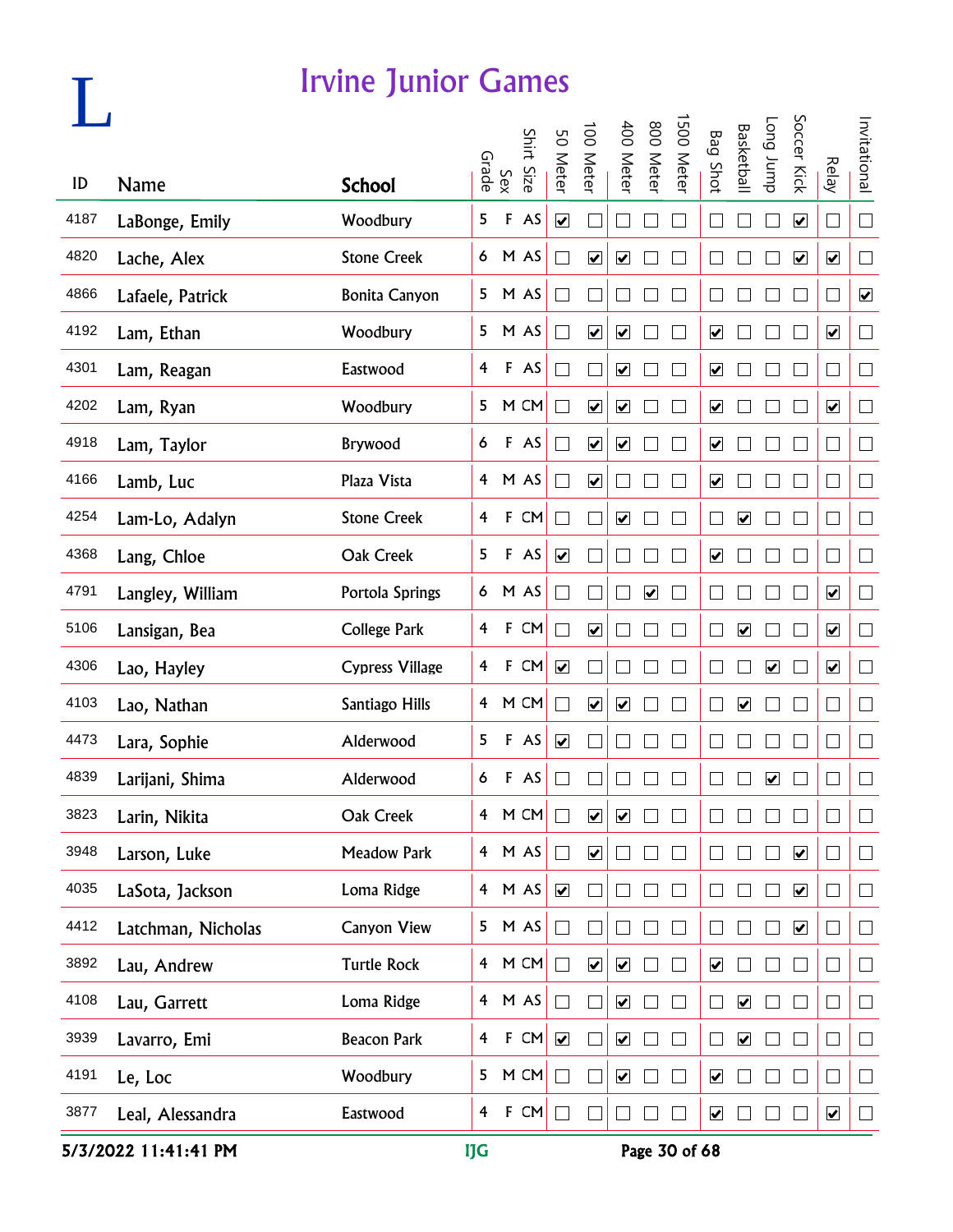|      |                    | <b>Irvine Junior Games</b> |                         |              |            |                         |                         |                              |                         |                      |                              |                         |                         |                      |                         |                             |
|------|--------------------|----------------------------|-------------------------|--------------|------------|-------------------------|-------------------------|------------------------------|-------------------------|----------------------|------------------------------|-------------------------|-------------------------|----------------------|-------------------------|-----------------------------|
|      |                    |                            |                         | Sex<br>Grade | Shirt Size | 50 Meter                | 100 Meter               | 400 Meter                    | 800 Meter               | 1500 Meter           | <b>Bag Shot</b>              | Basketbal               | dunr buo                | Soccer Kick          | <b>Relay</b>            | Invitational                |
| ID   | Name               | <b>School</b>              |                         |              |            |                         |                         |                              |                         |                      |                              |                         |                         |                      |                         |                             |
| 4405 | LeBer, Naya        | Deerfield                  | 5                       | $\mathsf F$  | AS         | $\sim$                  | $\overline{\mathbf{v}}$ | $\boxed{\blacktriangledown}$ |                         |                      |                              |                         |                         |                      | $\overline{\mathbf{v}}$ | $\Box$                      |
| 4956 | LeBlond, Elliott   | Jeffrey Trail              |                         |              | 7 M AS     |                         |                         | $\blacktriangledown$         |                         | $\blacktriangledown$ |                              |                         | $\overline{\mathbf{v}}$ |                      |                         | $\Box$                      |
| 4203 | Lee, Aiden         | <b>Cypress Village</b>     | 5                       |              | M AS       | M                       | $\blacktriangledown$    |                              | $\blacktriangledown$    |                      |                              |                         |                         | $\blacktriangledown$ | $\blacktriangledown$    | $\Box$                      |
| 4469 | Lee, Alwin         | Northwood                  | 5                       |              | M AS       | $\overline{\mathbf{v}}$ |                         |                              |                         |                      |                              |                         |                         | $\blacktriangledown$ | $\Box$                  | $\Box$                      |
| 4795 | Lee, Ari           | Portola Springs            | 6                       |              | F AS       | $\mathbf{L}$            | $\overline{\mathbf{v}}$ |                              | $\overline{\mathbf{v}}$ |                      | $\boxed{\blacktriangledown}$ |                         |                         |                      | $\sqcup$                | $\Box$                      |
| 4602 | Lee, Bella         | <b>Cypress Village</b>     | 5                       |              | F AL       | $\overline{\mathbf{v}}$ |                         | $\overline{\mathbf{v}}$      |                         |                      | $\boxed{\blacktriangledown}$ |                         |                         |                      | $\overline{\mathbf{v}}$ | $\Box$                      |
| 4129 | Lee, Eric          | <b>Beacon Park</b>         | $\overline{4}$          |              | M AS       | $\blacktriangledown$    |                         |                              |                         |                      |                              |                         | $\overline{\mathbf{v}}$ |                      | $\Box$                  | $\Box$                      |
| 4662 | Lee, Eun           | <b>Turtle Rock</b>         | 6                       | F            | AN         | $\blacktriangledown$    |                         |                              |                         |                      |                              |                         | $\overline{\mathbf{v}}$ |                      | $\Box$                  | $\Box$                      |
| 4110 | Lee, Gianna        | Westpark                   | $\overline{4}$          | F            | ${\sf CM}$ | $\Box$                  | $\blacktriangledown$    | $\blacktriangledown$         |                         |                      | $\Box$                       |                         | $\overline{\mathbf{v}}$ |                      | $\overline{\mathbf{v}}$ | $\Box$                      |
| 4436 | Lee, Iris          | Brywood                    | 5                       | $\mathsf F$  | CM         | $\overline{\mathbf{v}}$ | $\Box$                  | $\blacktriangledown$         |                         |                      | $\Box$                       |                         | $\overline{\mathbf{v}}$ |                      | $\overline{\mathbf{v}}$ | $\Box$                      |
| 4018 | Lee, James         | Alderwood                  | 4                       |              | M CM       | $\sqcup$                | $\overline{\mathbf{v}}$ |                              |                         |                      | $\boxed{\blacktriangledown}$ |                         |                         |                      | $\overline{\mathbf{v}}$ | $\Box$                      |
| 4343 | Lee, Jonathan      | Westpark                   | 5                       |              | M AM       |                         |                         |                              |                         |                      | $\boxed{\blacktriangledown}$ |                         |                         |                      |                         | $\Box$                      |
| 4482 | Lee, Joshua        | Alderwood                  | 5                       |              | M AL       |                         |                         |                              |                         |                      |                              |                         |                         | $\blacktriangledown$ |                         | $\mathcal{L}_{\mathcal{A}}$ |
| 4571 | Lee, Junseo (Bona) | Springbrook                | 5                       |              | F CM       |                         | $\blacktriangledown$    |                              |                         |                      | $\blacktriangledown$         |                         |                         |                      | ⊔                       | $\Box$                      |
| 4474 | Lee, Olivia        | Alderwood                  | 5                       |              | F CM       |                         |                         | $\boxed{\blacktriangledown}$ |                         |                      |                              |                         | $\blacktriangledown$    |                      |                         | $\Box$                      |
| 4131 | Lee, Ryan          | <b>Beacon Park</b>         | $\overline{\mathbf{4}}$ |              | M AS       | $\overline{\mathbf{v}}$ |                         | ☑                            |                         |                      |                              | ☑                       |                         |                      |                         |                             |
| 4193 | Lee, Samuel        | Woodbury                   | 5                       |              | M AS       | П                       |                         | $\blacktriangledown$         |                         |                      | $\blacktriangledown$         |                         |                         |                      | $\Box$                  | $\Box$                      |
| 4399 | Lee, Seoyul        | <b>Meadow Park</b>         | 5                       |              | M CM       | $\Box$                  | $\blacktriangledown$    | $\blacktriangledown$         |                         |                      |                              |                         |                         | $\blacktriangledown$ | $\blacktriangledown$    | $\Box$                      |
| 3828 | Lee, Zachary       | Eastwood                   | $\overline{4}$          |              | M CM       | $\Box$                  | $\blacktriangledown$    |                              |                         |                      | $\Box$                       | $\blacktriangledown$    |                         |                      | $\blacktriangledown$    | $\Box$                      |
| 4626 | Leeg, Aaron        | <b>Jeffrey Trail</b>       | 8                       |              | M AM       | $\Box$                  |                         |                              |                         |                      |                              |                         |                         |                      | $\Box$                  | $\blacktriangledown$        |
| 4074 | Lemos, Mason       | Irvine Virtual Aca         | $\overline{4}$          |              | M AS       | $\blacktriangledown$    | $\Box$                  | $\blacktriangledown$         |                         |                      | $\Box$                       | $\overline{\mathbf{v}}$ |                         |                      | $\Box$                  | $\Box$                      |
| 4909 | Lender, Max        | Brywood                    | 6                       |              | M AS       | $\blacktriangledown$    | П                       | $\blacktriangledown$         |                         |                      |                              |                         |                         |                      | $\Box$                  | $\Box$                      |
| 4677 | Lentz, Autum       | Stonegate                  | 6                       |              | F A L      | $\blacktriangledown$    |                         | П                            | $\blacktriangledown$    |                      |                              |                         | $\blacktriangledown$    |                      | $\Box$                  | $\Box$                      |
| 5082 | Leung, Colin       | Lakeside                   | 8                       |              | M AS       | $\Box$                  | $\blacktriangledown$    | $\blacktriangledown$         |                         |                      |                              |                         |                         |                      | $\Box$                  | $\Box$                      |
| 5135 | Leung, Nathan      | Lakeside                   | 8                       |              | M AS       |                         | $\Box$                  | $\blacktriangledown$         | $\overline{\mathbf{v}}$ |                      |                              |                         |                         |                      | $\Box$                  | $\Box$                      |

5/3/2022 11:41:41 PM IJG Page 31 of 68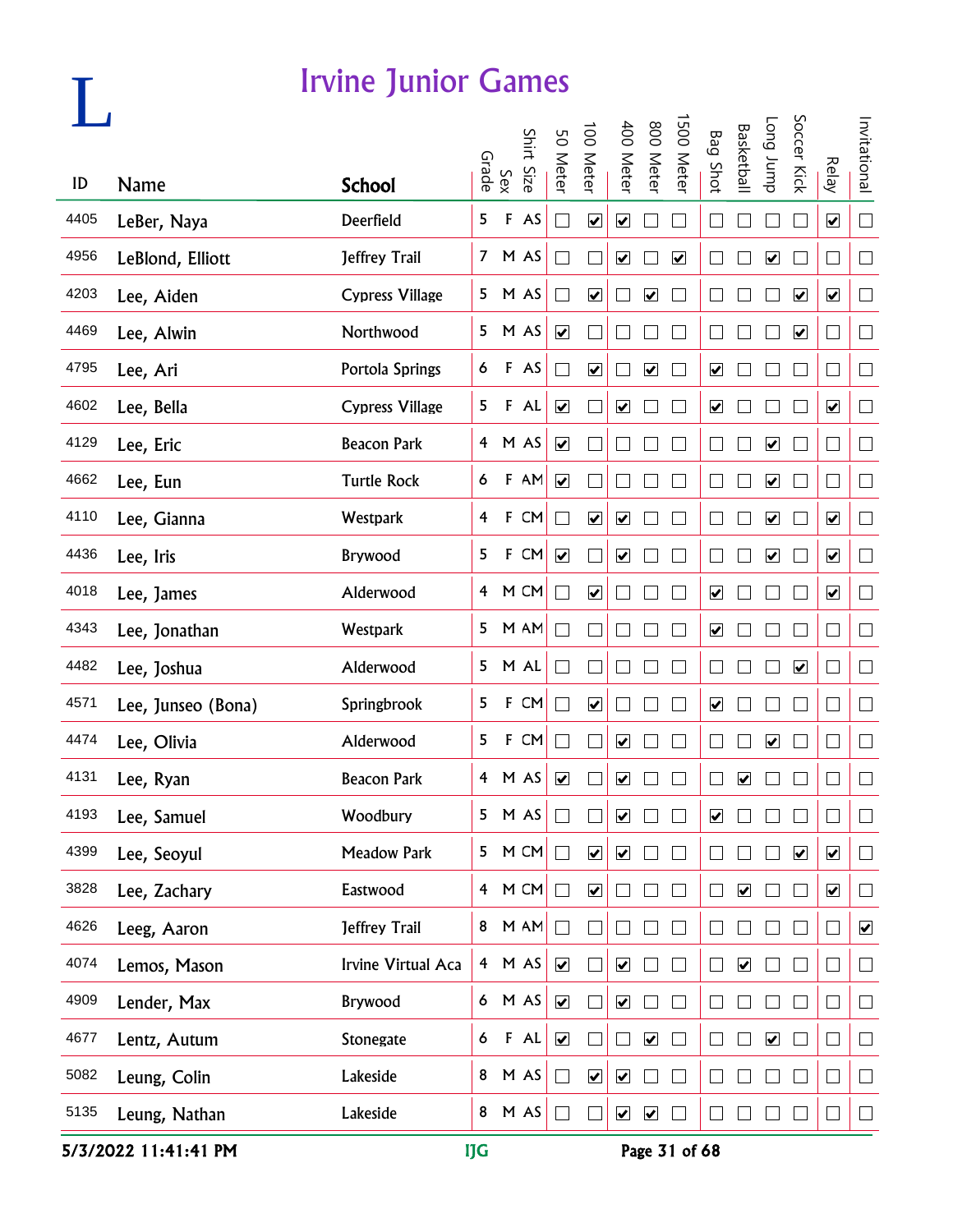### **L**

#### Irvine Junior Games

|      |                    |                      |                |             | Shirt Size | 50 Meter                | 100 Meter                    | 400 Meter                    | 800 Meter                    | 500 Meter               | <b>Bag Shot</b>              | <b>Basketbal</b>        | Long Jump                    | Soccer Kick             |                          | Invitational                |
|------|--------------------|----------------------|----------------|-------------|------------|-------------------------|------------------------------|------------------------------|------------------------------|-------------------------|------------------------------|-------------------------|------------------------------|-------------------------|--------------------------|-----------------------------|
| ID   | <b>Name</b>        | <b>School</b>        | Grade          | Sex         |            |                         |                              |                              |                              |                         |                              |                         |                              |                         | <b>Relay</b>             |                             |
| 4291 | Li, Erin           | Deerfield            | $\overline{4}$ |             | F AS       |                         |                              | $\blacktriangledown$         |                              |                         | $\overline{\mathbf{v}}$      |                         |                              |                         | $\Box$                   | $\Box$                      |
| 4137 | Li, Jason          | Cadence Park         |                |             | 4 M AS     |                         |                              |                              |                              |                         | ×                            | $\blacktriangledown$    |                              |                         | - 1                      | $\Box$                      |
| 4034 | Li, Kanoa          | <b>Bonita Canyon</b> |                |             | 4 M CM     |                         | $\blacktriangledown$         | $\blacktriangledown$         |                              |                         | Ξ                            |                         |                              | $\blacktriangledown$    | $\blacktriangledown$     | $\Box$                      |
| 4459 | Li, Luecheng Max   | Irvine Virtual Aca   | 5 <sub>1</sub> |             | M AS       | $\blacktriangledown$    |                              | $\blacktriangledown$         |                              |                         | ×                            |                         |                              | $\blacktriangledown$    | $\overline{\phantom{0}}$ | $\Box$                      |
| 4217 | Li, Tricia         | Westpark             | 5              |             | F CM       |                         |                              | $\blacktriangledown$         |                              |                         | $\overline{\mathbf{v}}$      |                         |                              |                         | $\Box$                   | $\Box$                      |
| 4687 | Li, Victor         | Westpark             |                |             | 6 M AS     |                         |                              |                              |                              |                         | $\boxed{\blacktriangledown}$ |                         |                              |                         | ×                        | $\Box$                      |
| 5100 | Liang, Hoage       | Venado               | 7 <sup>7</sup> |             | M AL       |                         | $\boxed{\blacktriangledown}$ | $\blacktriangledown$         | $\blacktriangledown$         |                         | ٦                            | $\blacktriangledown$    | $\blacktriangledown$         |                         | $\overline{\phantom{0}}$ | $\Box$                      |
| 4160 | Liggins, Olivia    | <b>Beacon Park</b>   | $\overline{4}$ |             | F CM       |                         |                              | $\blacktriangledown$         |                              |                         |                              |                         |                              | $\blacktriangledown$    |                          | $\Box$                      |
| 4017 | Likhachev, Dmitrii | <b>Meadow Park</b>   | $\overline{4}$ |             | M CM       |                         |                              | $\blacktriangledown$         |                              |                         | ×                            |                         |                              |                         | ┘                        | $\Box$                      |
| 4138 | Lim, Justin        | Woodbury             | $\overline{4}$ |             | M CM       | $\sim$                  |                              |                              |                              |                         | ×                            |                         |                              |                         | $\overline{\phantom{0}}$ | $\Box$                      |
| 4480 | Lima, Sofia        | Alderwood            | 5              |             | F AS       |                         |                              |                              |                              |                         | ×                            | $\overline{\mathbf{v}}$ |                              |                         | $\overline{\phantom{0}}$ | $\Box$                      |
| 3876 | Lin, Giada         | Portola Springs      | $\overline{4}$ |             | F AS       | $\blacktriangledown$    |                              | $\blacktriangledown$         |                              |                         |                              |                         |                              |                         | $\blacktriangledown$     | $\Box$                      |
| 4815 | Lin, Loa           | Alderwood            | 6              |             | F AS       |                         |                              |                              | $\blacktriangledown$         |                         |                              |                         | $\blacktriangledown$         |                         | ×                        | $\mathcal{L}_{\mathcal{A}}$ |
| 4762 | Lin, Mason         | Eastshore            | 6              |             | M AS       | $\blacktriangledown$    |                              |                              |                              |                         |                              |                         |                              |                         | ×                        | $\Box$                      |
| 4796 | Lin, Tessa         | Alderwood            | 6              |             | F AS       | $\blacktriangledown$    |                              |                              |                              |                         |                              |                         |                              | $\overline{\mathbf{v}}$ | $\overline{\mathbf{v}}$  | $\Box$                      |
| 4078 | Ling, Lili         | <b>Canyon View</b>   | 4              |             | F CM       | $\blacktriangledown$    |                              | ☑                            |                              |                         | ☑                            |                         |                              |                         |                          | $\Box$                      |
| 5127 | Lingat, Nathan     | Venado               | 8              |             | M AM       |                         | $\boxed{\blacktriangledown}$ | ☑                            |                              |                         |                              |                         | $\overline{\mathbf{v}}$      |                         |                          |                             |
| 5078 | Lingerfelt, Alex   | <b>Beacon Park</b>   | 8              |             | M AN       |                         | $\overline{\mathbf{v}}$      |                              |                              | $\overline{\mathbf{v}}$ |                              |                         |                              |                         |                          | $\mathcal{L}_{\mathcal{A}}$ |
| 4174 | Lin-Tsai, Justice  | <b>Stone Creek</b>   |                |             | 4 M AS     | $\blacktriangledown$    |                              |                              |                              |                         |                              |                         |                              | $\blacktriangledown$    |                          | $\Box$                      |
| 4772 | Lin-Tsai, Peter    | <b>Stone Creek</b>   | 6              |             | M AS       |                         | $\boxed{\blacktriangledown}$ |                              | $\boxed{\blacktriangledown}$ |                         |                              |                         |                              |                         | $\blacktriangledown$     | $\Box$                      |
| 4497 | Lipeles, Gwyneth   | <b>Cadence Park</b>  | 5              | $\mathsf F$ | CM         | $\Box$                  | $\boxed{\blacktriangledown}$ | $\boxed{\blacktriangledown}$ |                              |                         |                              |                         | $\boxed{\blacktriangledown}$ |                         | $\overline{\phantom{0}}$ | $\Box$                      |
| 4828 | Liu, Abby          | Bonita Canyon        | 6              |             | $F$ AM     | $\Box$                  | $\boxed{\blacktriangledown}$ |                              |                              |                         |                              |                         |                              |                         | $\blacktriangledown$     | $\vert \ \ \vert$           |
| 4711 | Liu, Ben           | Canyon View          | 6              |             | M CM       | $\blacktriangledown$    |                              |                              | $\overline{\mathbf{v}}$      |                         | $\overline{\mathbf{v}}$      |                         |                              |                         | - 1                      | $\vert \ \ \vert$           |
| 5036 | Liu, Brianna       | South Lake           | 8              |             | F AS       |                         | $\blacktriangledown$         | $\blacktriangledown$         |                              |                         |                              |                         |                              | $\blacktriangledown$    | - 1                      | Ш                           |
| 4060 | Liu, Cynthia       | Canyon View          | $\overline{4}$ | $\mathsf F$ | CM         | $\overline{\mathbf{v}}$ |                              | $\blacktriangledown$         |                              |                         |                              |                         |                              |                         | $\overline{\phantom{a}}$ | $\Box$                      |

5/3/2022 11:41:41 PM IJG Page 32 of 68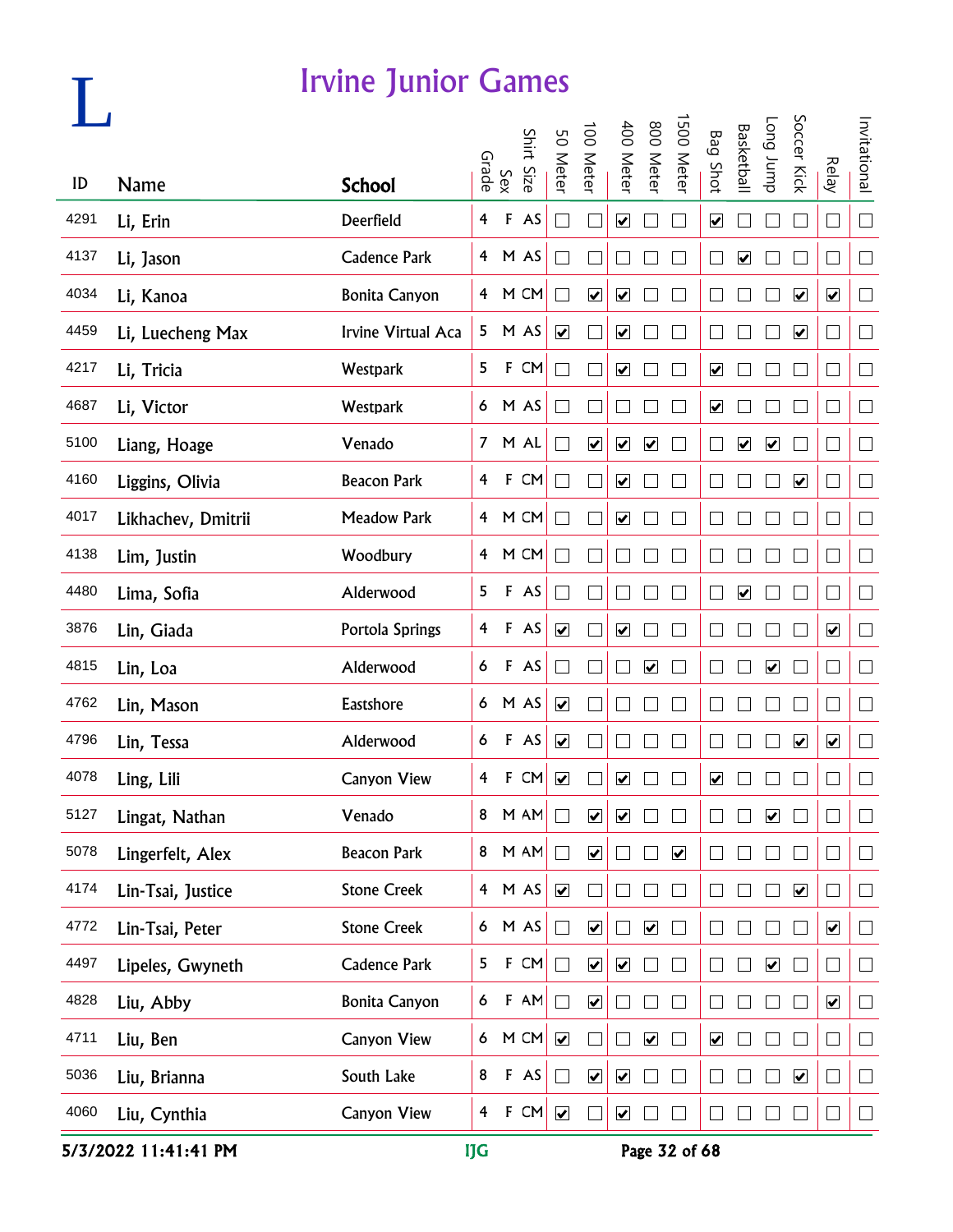|      |                 | <b>Irvine Junior Games</b> |                |              |            |                         |                         |                              |                         |           |                         |                              |                         |                              |                              |                             |
|------|-----------------|----------------------------|----------------|--------------|------------|-------------------------|-------------------------|------------------------------|-------------------------|-----------|-------------------------|------------------------------|-------------------------|------------------------------|------------------------------|-----------------------------|
| ID   | <b>Name</b>     | <b>School</b>              |                | Sex<br>Srade | Shirt Size | 50 Meter                | 100 Meter               | 400 Meter                    | 800 Meter               | 500 Meter | <b>Bag Shot</b>         | Basketball                   | dunr buo                | Soccer Kick                  | <b>Relay</b>                 | Invitational                |
| 4913 | Liu, Weiqi      | Canyon View                | 6              |              | M AM       |                         | $\overline{\mathbf{v}}$ | $\boxed{\blacktriangledown}$ |                         |           | $\overline{\mathbf{v}}$ |                              |                         |                              | $\Box$                       | $\overline{\phantom{a}}$    |
| 4581 | Liu, Xavier     | Irvine Virtual Aca         | 5              |              | M AS       |                         | $\overline{\mathbf{v}}$ | $\blacktriangledown$         |                         |           |                         | $\boxed{\checkmark}$         |                         |                              |                              | $\mathcal{A}$               |
| 4751 | Liu, Zachary    | <b>Cypress Village</b>     | 6              |              | M AM       | $\blacktriangledown$    |                         |                              |                         |           |                         |                              | $\overline{\mathbf{v}}$ |                              | $\blacktriangledown$         | $\overline{\phantom{0}}$    |
| 4745 | Lo, Carter      | Portola Springs            | 6              |              | M AS       | $\blacktriangledown$    |                         | $\boxed{\blacktriangledown}$ |                         |           |                         |                              |                         | $\overline{\mathbf{v}}$      | $\blacktriangledown$         | $\Box$                      |
| 4031 | Lomash, Anika   | Irvine Virtual Aca         | $\overline{4}$ | $\mathbf{F}$ | CM         | $\blacktriangledown$    |                         |                              |                         |           |                         | $\boxed{\blacktriangledown}$ |                         |                              |                              | $\mathcal{A}$               |
| 4032 | Lopez, Bethanie | Culverdale                 | $\overline{4}$ |              | F AS       | $\blacktriangledown$    |                         | $\overline{\mathbf{v}}$      |                         |           |                         |                              |                         | $\boxed{\blacktriangledown}$ |                              | ┘                           |
| 3935 | Lopez, Marcus   | Portola Springs            | $\overline{4}$ |              | M CM       |                         | $\blacktriangledown$    | $\blacktriangledown$         |                         |           |                         | $\boxed{\blacktriangledown}$ |                         |                              | $\overline{\mathbf{v}}$      | $\overline{\phantom{0}}$    |
| 4555 | Lopez, Nathalie | Culverdale                 | 5              |              | F AL       |                         |                         |                              |                         |           |                         |                              |                         | $\blacktriangledown$         |                              | $\overline{\phantom{0}}$    |
| 4519 | Lorance, Noah   | <b>College Park</b>        | 5              |              | M AS       | $\blacktriangledown$    |                         |                              |                         |           | $\blacktriangledown$    |                              |                         |                              | $\overline{\mathbf{v}}$      | ┘                           |
| 4513 | Lorini, Roman   | Alderwood                  | 5              |              | M AS       |                         |                         |                              |                         |           | $\overline{\mathbf{v}}$ |                              |                         |                              | $\Box$                       | $\mathcal{L}_{\mathcal{A}}$ |
| 4421 | Louie, Isabel   | <b>Stone Creek</b>         | 5              | F            | CM         |                         | $\overline{\mathbf{v}}$ | $\overline{\mathbf{v}}$      |                         |           |                         |                              | $\overline{\mathbf{v}}$ |                              | $\boxed{\blacktriangledown}$ |                             |
| 5033 | Louie, Nathan   | Lakeside                   | 8              |              | M AS       |                         | $\blacktriangledown$    |                              |                         |           |                         |                              |                         |                              |                              |                             |
| 4413 | Lounsbury, Bryn | Santiago Hills             | 5              |              | F AS       |                         | $\blacktriangledown$    | $\blacktriangledown$         |                         |           |                         |                              | $\blacktriangledown$    |                              |                              |                             |
| 4652 | Lu, Yijie       | Eastshore                  | 6              |              | M AL       | $\blacktriangledown$    |                         | $\blacktriangledown$         |                         |           | $\blacktriangledown$    |                              |                         |                              |                              |                             |
| 4015 | Luc, Chloe      | <b>Cadence Park</b>        | 4              |              | F AS       | $\blacktriangledown$    |                         |                              |                         |           |                         |                              | ☑                       |                              |                              |                             |
| 4693 | Lulic, Ava      | Westpark                   | 6              |              | F CM       | $\overline{\mathbf{v}}$ |                         | $\overline{\mathbf{v}}$      |                         |           |                         |                              |                         |                              |                              |                             |
| 4355 | Luo, Benjamin   | Westpark                   | 5              |              | M CM       | $\blacktriangledown$    |                         |                              | $\overline{\mathbf{v}}$ |           |                         |                              |                         | $\blacktriangledown$         | $\overline{\mathbf{v}}$      | $\Box$                      |
| 4037 | Lv, Jacquelyn   | Northwood                  | $\overline{4}$ |              | F CM       | $\blacktriangledown$    |                         |                              |                         | П         | $\blacktriangledown$    |                              |                         |                              |                              | $\Box$                      |
| 5156 | Ly, Hayden      | Loma Ridge                 | $\overline{4}$ |              | F CM       |                         | $\blacktriangledown$    |                              |                         |           |                         |                              | $\blacktriangledown$    |                              | $\Box$                       | $\Box$                      |
| 4992 | Ly, Syenna      | Lakeside                   | $\overline{7}$ |              | $F$ AS     |                         | $\blacktriangledown$    |                              |                         |           |                         |                              | $\blacktriangledown$    |                              | $\Box$                       | $\Box$                      |
| 4494 | Lyn, Darren     | Alderwood                  | 5              |              | M AS       |                         |                         |                              |                         |           |                         | $\boxed{\blacktriangledown}$ |                         |                              |                              | $\Box$                      |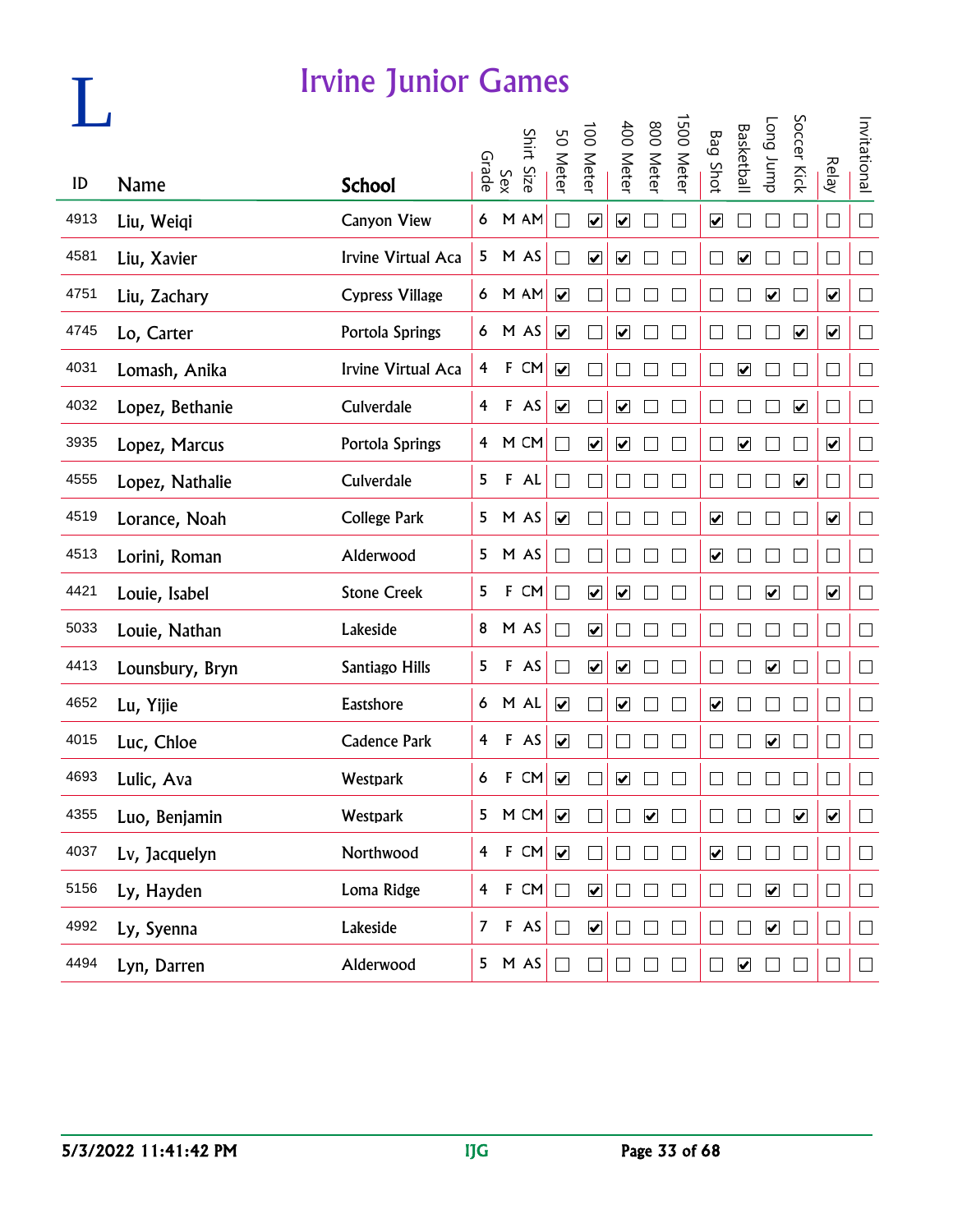# **M**

#### Irvine Junior Games

|      |                        |                     |                |             | Shirt  |                              |                              |                              |                              | 500 Meter            |                              |                         | dunr buo                     | Soccer Kick             |                          |                          |
|------|------------------------|---------------------|----------------|-------------|--------|------------------------------|------------------------------|------------------------------|------------------------------|----------------------|------------------------------|-------------------------|------------------------------|-------------------------|--------------------------|--------------------------|
| ID   | <b>Name</b>            | <b>School</b>       | Grade          | Sex         | Size   | 50 Meter                     | 00 Meter                     | 400 Meter                    | 800 Meter                    |                      | <b>Bag Shot</b>              | <b>Basketbal</b>        |                              |                         | <b>Relay</b>             | Invitational             |
| 4596 | Mabe, Charlie          | <b>Beacon Park</b>  | 5              |             | M AS   | $\mathcal{L}$                | $\boxed{\blacktriangledown}$ |                              |                              |                      | $\boxed{\blacktriangledown}$ |                         |                              |                         | $\Box$                   | $\Box$                   |
| 5042 | Macalino, Nicholas     | Venado              | 8              |             | M AM   |                              | $\blacktriangledown$         |                              |                              |                      |                              |                         | $\blacktriangledown$         |                         | $\blacktriangledown$     | $\Box$                   |
| 3963 | Macklin, Sienna        | Alderwood           | $\overline{4}$ |             | F AS   | $\overline{\mathbf{v}}$      |                              |                              |                              |                      |                              |                         | $\overline{\mathbf{v}}$      |                         | $\Box$                   | $\Box$                   |
| 4004 | Madavi, Matissa        | Alderwood           | 4              |             | F CM   |                              |                              |                              |                              |                      |                              |                         | $\blacktriangledown$         |                         | $\overline{\phantom{a}}$ | $\Box$                   |
| 4046 | Mahan, Aria            | Loma Ridge          | $\overline{4}$ |             | M CM   | $\overline{\mathbf{v}}$      |                              | $\overline{\mathbf{v}}$      |                              |                      |                              | $\overline{\mathbf{v}}$ |                              |                         | $\Box$                   | $\Box$                   |
| 5139 | Maharaj, Bhuvan        | Woodbury            | 5              |             | M CM   | T.                           | $\boxed{\blacktriangledown}$ |                              |                              |                      |                              |                         |                              |                         | $\Box$                   | $\Box$                   |
| 4782 | Mahesh, Pramuk         | Santiago Hills      |                |             | 6 M CM | T.                           | $\blacktriangledown$         |                              | $\boxed{\blacktriangledown}$ |                      |                              |                         |                              | $\overline{\mathbf{v}}$ | $\Box$                   | $\Box$                   |
| 4328 | Mai, Evan              | <b>College Park</b> | $\overline{4}$ |             | M CM   | $\mathcal{L}$                |                              | $\overline{\mathbf{v}}$      |                              |                      |                              |                         |                              | $\blacktriangledown$    | $\Box$                   | $\Box$                   |
| 4453 | Main, Beatrice         | Plaza Vista         | 5              |             | F CM   | $\blacktriangledown$         |                              |                              |                              | $\mathcal{L}$        |                              |                         | $\blacktriangledown$         |                         | $\Box$                   | $\Box$                   |
| 4094 | Maindi, Jacob          | <b>Meadow Park</b>  | 4              |             | M CM   | $\sim$                       | $\overline{\mathbf{v}}$      | $\overline{\mathbf{v}}$      |                              |                      |                              |                         |                              | $\overline{\mathbf{v}}$ | $\overline{\mathbf{v}}$  | $\Box$                   |
| 4902 | Majali, Zein           | Alderwood           | 6              |             | F CM   | $\Box$                       | $\overline{\mathbf{v}}$      |                              |                              | L                    |                              |                         | $\overline{\mathbf{v}}$      |                         | $\Box$                   | $\Box$                   |
| 4836 | Majmudar, Reema        | <b>Canyon View</b>  | 6              |             | F AS   |                              | $\blacktriangledown$         | $\overline{\mathbf{v}}$      |                              |                      | $\boxed{\blacktriangledown}$ |                         |                              |                         | $\Box$                   | $\Box$                   |
| 5087 | Maldonado, Sergio      | Oak Creek           | 6              |             | M AM   |                              |                              |                              |                              |                      |                              |                         |                              |                         | $\Box$                   | $\blacktriangledown$     |
| 4743 | Maliakal, David        | Meadow Park         | 6              |             | M AS   |                              |                              | $\blacktriangledown$         |                              |                      |                              |                         |                              | $\blacktriangledown$    | $\Box$                   | $\Box$                   |
| 3965 | Malik, Amaar           | Alderwood           | $\overline{4}$ |             | M CM   | $\boxed{\blacktriangledown}$ |                              | ☑                            |                              |                      |                              | ☑                       |                              |                         | $\Box$                   | $\overline{\phantom{a}}$ |
| 4479 | Malik, Chloe           | Alderwood           | 5              | $\mathsf F$ | AS     |                              | ☑                            |                              |                              |                      |                              |                         | $\overline{\mathbf{v}}$      |                         | $\overline{\mathbf{v}}$  | $\Box$                   |
| 3964 | Malik, Zain            | Alderwood           | 4              |             | M CM   |                              |                              |                              |                              |                      | ☑                            |                         |                              |                         |                          | $\mathbf{L}$             |
| 4471 | Mallari, Kaden         | <b>College Park</b> | 5              |             | M CM   | П                            | $\overline{\mathbf{v}}$      | $\overline{\mathbf{v}}$      |                              |                      | $\overline{\mathbf{v}}$      |                         |                              |                         | $\overline{\mathbf{v}}$  | $\Box$                   |
| 4006 | Manalo, Dhustin        | Venado              | $\mathcal{I}$  |             | M AM   | $\Box$                       | $\overline{\mathbf{v}}$      |                              |                              |                      |                              |                         |                              |                         | $\overline{\mathbf{v}}$  | $\Box$                   |
| 4468 | Mandal, Arka           | Deerfield           | 5              |             | M AS   | $\Box$                       | $\overline{\mathbf{v}}$      | $\overline{\mathbf{v}}$      |                              |                      |                              |                         | $\boxed{\blacktriangledown}$ |                         | $\overline{\mathbf{v}}$  | $\Box$                   |
| 4226 | Mandey, Allison        | Woodbury            | 5              | F           | CM     | $\overline{\mathbf{v}}$      |                              | $\boxed{\blacktriangledown}$ |                              |                      |                              |                         | $\overline{\mathbf{v}}$      |                         | $\overline{\mathbf{v}}$  | $\Box$                   |
| 5007 | Mangalapalli, SaiTejas | South Lake          | 7 <sup>7</sup> |             | M AS   | $\Box$                       | $\blacktriangledown$         | $\overline{\mathbf{v}}$      | $\blacktriangledown$         | $\blacktriangledown$ |                              |                         |                              |                         | ∟                        | $\Box$                   |
| 4780 | Mangate, Mihir         | Irvine Virtual Aca  | 6              |             | M CM   | $\blacktriangledown$         |                              |                              |                              |                      |                              |                         |                              | $\blacktriangledown$    | $\mathbf{L}$             | $\Box$                   |
| 5108 | Manning, Sydnee        | Alderwood           | $\overline{4}$ |             | F AS   | $\mathcal{L}_{\mathcal{A}}$  |                              |                              |                              |                      |                              | $\blacktriangledown$    |                              |                         | $\Box$                   | $\Box$                   |
| 4418 | Mansonhing, Martin     | Canyon View         | 5              |             | M AS   | $\Box$                       | $\blacktriangledown$         | $\boxed{\blacktriangledown}$ |                              |                      | ☑                            |                         |                              |                         | $\Box$                   | $\Box$                   |

5/3/2022 11:41:42 PM IJG Page 34 of 68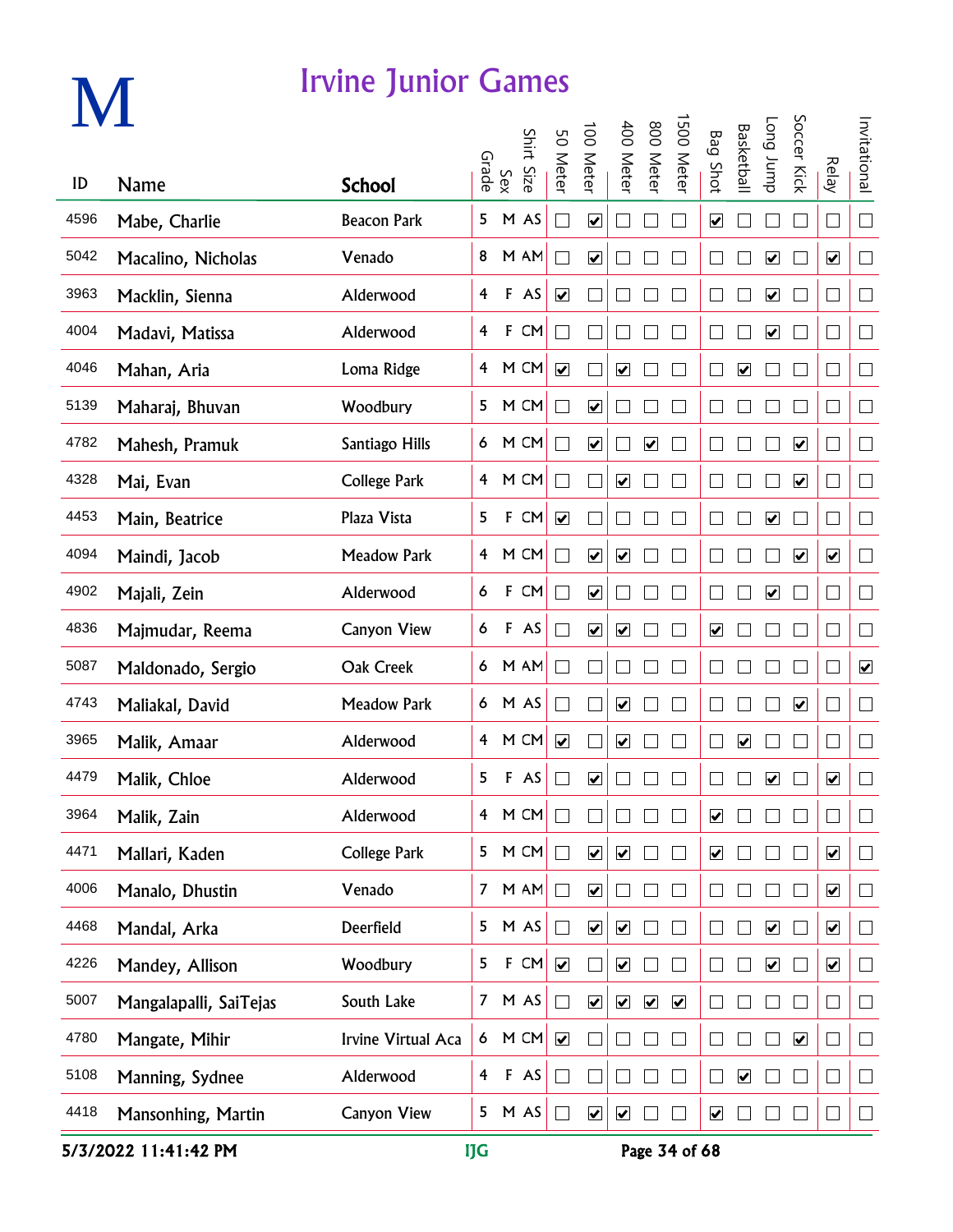|      |                      | Irvine Junior Games  |                |             |            |                             |                              |                              |                         |          |                              |                              |                              |                         |                          |              |
|------|----------------------|----------------------|----------------|-------------|------------|-----------------------------|------------------------------|------------------------------|-------------------------|----------|------------------------------|------------------------------|------------------------------|-------------------------|--------------------------|--------------|
| ID   | Name                 | <b>School</b>        | Grade          | Sex         | Shirt Size | 50 Meter                    | 100 Meter                    | 400 Meter                    | 800 Meter               | 500 Mete | <b>Bag Shot</b>              | Basketbal                    | dunr buo                     | Soccer Kick             | <b>Relay</b>             | Invitational |
| 4388 |                      |                      | 5              |             |            |                             |                              |                              |                         |          |                              |                              |                              |                         |                          | $\Box$       |
|      | Mansour, Yousef      | <b>Canyon View</b>   |                |             | M CM       | $\overline{\mathbf{v}}$     |                              | $\overline{\mathbf{v}}$      |                         |          |                              |                              |                              | $\blacktriangledown$    |                          |              |
| 4798 | Mansouri, Penelope   | Alderwood            | 6              | $\mathsf F$ | AS         | $\blacktriangledown$        |                              | $\blacktriangledown$         |                         |          |                              |                              | $\boxed{\blacktriangledown}$ |                         |                          | $\Box$       |
| 4733 | Mao, Thalia          | <b>College Park</b>  | 6              | $\mathsf F$ | CM         | Ξ                           |                              | $\overline{\mathbf{v}}$      |                         |          |                              |                              | $\overline{\mathbf{v}}$      |                         | ×.                       | $\Box$       |
| 4058 | Maracine, Wyatt Jack | Woodbury             | $\overline{4}$ |             | M AS       | $\mathcal{L}$               | $\blacktriangledown$         |                              |                         |          |                              |                              |                              | $\blacktriangledown$    | $\Box$                   | $\Box$       |
| 4322 | Marchiorlatti, Blake | Vista Verde          | 4              |             | M CM       | $\overline{\mathbf{v}}$     |                              | $\boxed{\blacktriangledown}$ |                         |          |                              |                              | $\overline{\mathbf{v}}$      |                         | $\Box$                   | $\Box$       |
| 4635 | Marchiorlatti, Van   | Vista Verde          | 5              |             | M CM       | Π                           | $\overline{\mathbf{v}}$      |                              | $\overline{\mathbf{v}}$ |          |                              | $\boxed{\blacktriangledown}$ |                              |                         | ×                        | П            |
| 4239 | Marino, Max          | <b>Stone Creek</b>   | 4              |             | M AS       | $\mathcal{L}_{\mathcal{A}}$ |                              |                              |                         |          | $\boxed{\blacktriangledown}$ |                              |                              |                         |                          | П            |
| 3904 | Marinos, Ashley      | Woodbury             | 4              | $\mathsf F$ | CM         | $\blacktriangledown$        |                              | $\overline{\mathbf{v}}$      |                         |          |                              |                              |                              | $\blacktriangledown$    | $\blacktriangledown$     | $\Box$       |
| 3901 | Markus, Grace        | Santiago Hills       | 4              | $\mathsf F$ | AS         | $\overline{\mathbf{v}}$     |                              | $\blacktriangledown$         |                         |          |                              |                              | $\overline{\mathbf{v}}$      |                         | П                        | $\Box$       |
| 4942 | Markus, Zoe          | Sierra Vista         | $\overline{7}$ | F           | AM         | $\Box$                      | $\boxed{\blacktriangledown}$ | $\blacktriangledown$         |                         |          |                              |                              | $\overline{\mathbf{v}}$      |                         | $\Box$                   | $\Box$       |
| 4967 | Martinez, Aleida     | Plaza Vista          | $\overline{7}$ | F           | AS         | $\Box$                      | $\overline{\mathbf{v}}$      | $\blacktriangledown$         |                         |          |                              | $\blacktriangleright$        | $\blacktriangledown$         |                         | П                        | $\Box$       |
| 4455 | Martinez, Francisco  | Plaza Vista          | 5              |             | M AM       | $\sim$                      | $\overline{\mathbf{v}}$      | $\blacktriangledown$         |                         |          |                              | $\blacktriangledown$         |                              |                         |                          | $\Box$       |
| 4952 | Marutyan, Stella     | <b>Beacon Park</b>   | $\overline{7}$ | F           | AM         |                             | $\overline{\mathbf{v}}$      | $\blacktriangledown$         |                         |          |                              |                              |                              | $\blacktriangledown$    |                          | $\Box$       |
| 3930 | Marwaha, Devansh     | Brywood              | 4              |             | M AS       |                             | $\blacktriangledown$         | $\blacktriangledown$         |                         |          |                              |                              |                              | $\blacktriangledown$    |                          | $\Box$       |
| 4081 | Mashayekh, Ashkon    | Woodbury             | 4              |             | M CM       |                             | $\overline{\mathbf{v}}$      |                              |                         |          |                              |                              | $\overline{\mathbf{v}}$      |                         | $\blacktriangledown$     | П            |
| 4250 | Masud, Azam          | Culverdale           |                |             | 4 M AS     | $\Box$                      | $\overline{\phantom{0}}$     |                              |                         |          |                              |                              |                              |                         |                          | $\Box$       |
| 4446 | Matic, Liam          | Eastwood             | 5              |             | M CM       | $\overline{\mathbf{v}}$     |                              |                              |                         |          | $\mathbf{I}$                 | $\blacktriangledown$         |                              |                         | $\overline{\phantom{a}}$ | $\Box$       |
| 4128 | Matlaf, Camille      | <b>Bonita Canyon</b> | 4              |             | F CM       | $\blacktriangledown$        |                              |                              |                         |          | $\boxed{\checkmark}$         |                              |                              |                         | $\blacktriangledown$     | $\Box$       |
| 4563 | Matsuda, Ellie       | <b>Stone Creek</b>   | 5              |             | F AS       | $\blacktriangledown$        |                              |                              |                         |          | H                            | $\blacktriangledown$         |                              |                         | $\blacktriangledown$     | $\Box$       |
| 5070 | Matsuoka, Kai        | South Lake           | 8              |             | F AS       | $\Box$                      | $\boxed{\blacktriangledown}$ | $\blacktriangledown$         |                         | $\Box$   |                              | $\Box$                       | $\blacktriangledown$         |                         | $\vert \ \ \vert$        | $\Box$       |
| 4944 | McCallon, Cassidy    | Sierra Vista         | $\overline{7}$ |             | $F$ AM     | $\Box$                      | $\boxed{\blacktriangledown}$ | $\blacktriangledown$         | $\overline{\mathbf{v}}$ | $\perp$  |                              |                              | $\overline{\phantom{a}}$     | $\overline{\mathbf{v}}$ | $\overline{\phantom{0}}$ | $\Box$       |
| 3830 | McCallon, Kyle       | Brywood              | $\overline{4}$ |             | M CM       | $\Box$                      | $\boxed{\blacktriangledown}$ | $\blacktriangledown$         |                         | $\Box$   |                              |                              | $\mathcal{A}$                | $\blacktriangledown$    | $\blacktriangledown$     | $\Box$       |
| 4450 | McElroy, Cassidy     | <b>Cadence Park</b>  | 5              |             | F CM       | $\overline{\mathbf{v}}$     |                              | $\blacktriangledown$         |                         |          |                              |                              |                              | $\blacktriangledown$    | $\vert \ \ \vert$        | $\Box$       |
| 4451 | McElroy, Colbie      | <b>Cadence Park</b>  | 5              |             | F CM       | $\Box$                      | $\overline{\mathbf{v}}$      | $\blacktriangledown$         |                         |          | $\mathbf{L}$                 |                              |                              | $\blacktriangledown$    | $\Box$                   | $\Box$       |
| 5014 | McGlynn, Kaitlyn     | Jeffrey Trail        | 7              | F           | AM         | $\Box$                      | $\blacktriangledown$         |                              |                         |          | $\Box$                       | $\blacktriangledown$         | $\Box$                       | $\blacktriangledown$    | $\mathcal{A}$            | $\Box$       |

5/3/2022 11:41:42 PM IJG Page 35 of 68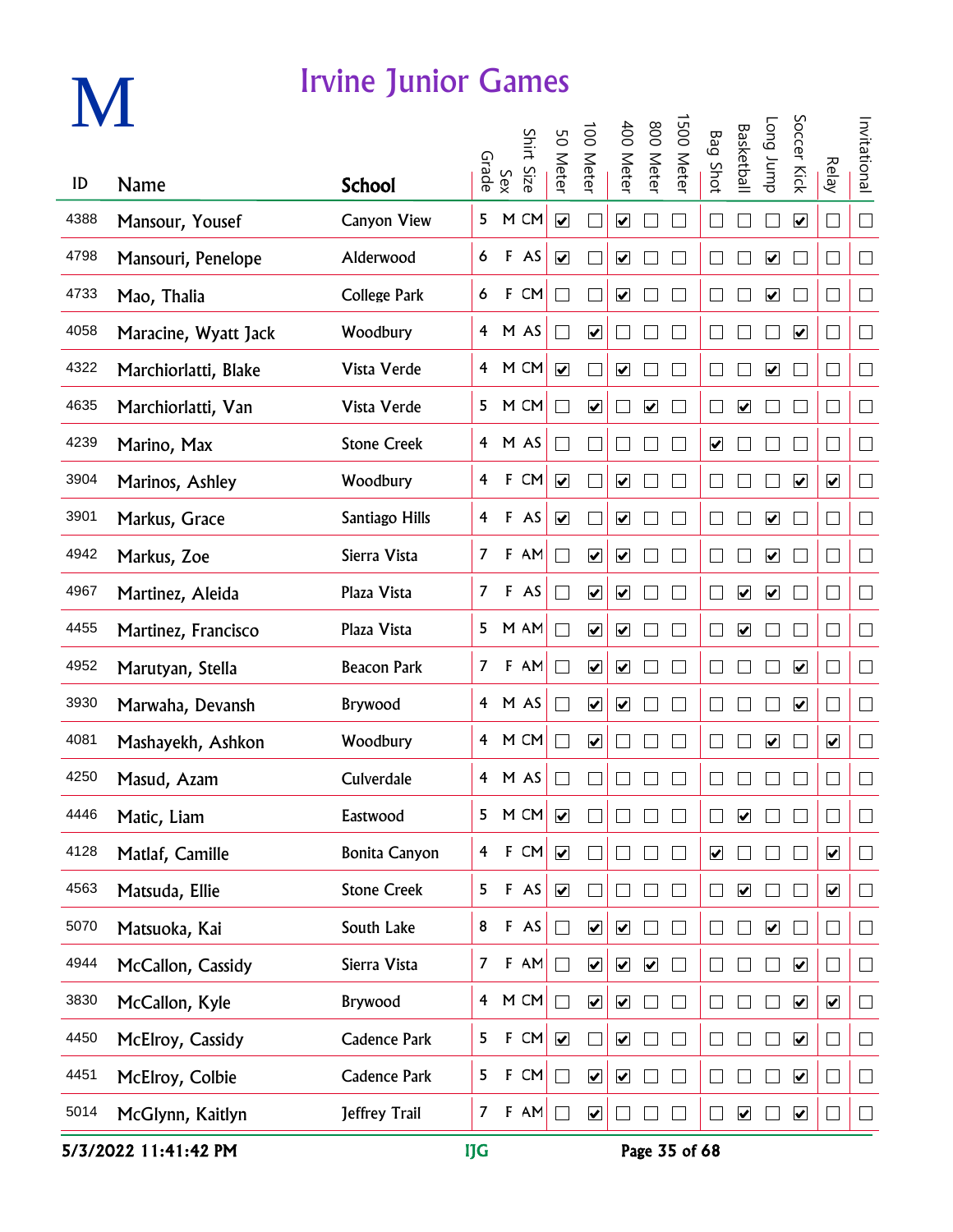# **M**

#### Irvine Junior Games

|      |                       |                        | Grade          |              | Shirt  | 50 Meter                     | 00 Meter                     | 400 Meter               | 800 Meter               | 500 Meter | <b>Bag Shot</b>              | <b>Basketbal</b>        | Long Jump               | Soccer Kick                  | <b>Relay</b>             | Invitational             |
|------|-----------------------|------------------------|----------------|--------------|--------|------------------------------|------------------------------|-------------------------|-------------------------|-----------|------------------------------|-------------------------|-------------------------|------------------------------|--------------------------|--------------------------|
| ID   | Name                  | <b>School</b>          |                | Sex          | Size.  |                              |                              |                         |                         |           |                              |                         |                         |                              |                          |                          |
| 4629 | McGlynn, Klaire       | <b>Canyon View</b>     | 5              | F            | AM     | $\blacksquare$               |                              |                         |                         |           |                              |                         |                         | $\boxed{\blacktriangledown}$ | $\Box$                   | $\Box$                   |
| 4204 | McIntyre, Marina      | Woodbury               | 5              | $\mathbf{F}$ | CM     | $\mathcal{L}_{\mathcal{A}}$  | $\blacktriangledown$         | $\blacktriangledown$    |                         |           |                              |                         |                         |                              | $\mathcal{A}$            | $\Box$                   |
| 4647 | McIntyre, Mason       | Woodbury               |                |              | 6 M AS | $\Box$                       | $\blacktriangledown$         |                         | $\blacktriangledown$    |           |                              |                         | $\overline{\mathbf{v}}$ |                              | $\blacktriangledown$     | $\Box$                   |
| 3944 | Meacham, Cora         | <b>Stone Creek</b>     | $\overline{4}$ |              | F CM   | $\blacktriangledown$         |                              |                         |                         |           | $\overline{\mathbf{v}}$      |                         |                         |                              | $\blacktriangledown$     | $\Box$                   |
| 4960 | Medidha, Joel         | Venado                 |                |              | 7 M AM | $\mathcal{L}_{\mathcal{A}}$  |                              | $\overline{\mathbf{v}}$ |                         |           |                              | $\overline{\mathbf{v}}$ |                         |                              | $\Box$                   | $\Box$                   |
| 5099 | Meloni, Kate          | Culverdale             | 6              |              | F AM   | $\overline{\mathbf{v}}$      |                              | $\blacktriangledown$    |                         |           | $\overline{\mathbf{v}}$      |                         |                         |                              | ×                        | $\Box$                   |
| 4251 | Mendivil, Catalina    | <b>Bonita Canyon</b>   | $\overline{4}$ |              | F AS   | $\blacktriangledown$         |                              | $\Box$                  |                         |           |                              |                         | $\blacktriangledown$    |                              | $\overline{\phantom{0}}$ | $\Box$                   |
| 4023 | Menes, Matthew        | Westpark               |                |              | 4 M CM | $\overline{\mathbf{v}}$      |                              | $\mathcal{L}$           |                         |           |                              |                         |                         | $\blacktriangledown$         | ٦                        | $\Box$                   |
| 4620 | Merrill, Brantson     | Westpark               |                |              | 5 M AS | $\overline{\mathbf{v}}$      |                              | $\blacktriangledown$    |                         |           |                              |                         | $\blacktriangledown$    |                              | $\overline{\phantom{0}}$ | $\Box$                   |
| 3921 | Merritt, Harper       | Deerfield              | 4              | $\mathbf{F}$ | CM     | $\overline{\mathbf{v}}$      |                              | $\blacktriangleright$   |                         |           | $\overline{\mathbf{v}}$      |                         |                         |                              | $\blacktriangledown$     | $\Box$                   |
| 4314 | Mesbah, Raman         | Culverdale             |                |              | 4 M CM | $\Box$                       |                              |                         |                         |           |                              | $\blacktriangledown$    |                         |                              | - 1                      | $\Box$                   |
| 3869 | Messiha, Julia        | Woodbury               | 4              | $\mathbf{F}$ | CM     | $\sim$                       |                              |                         |                         |           | $\boxed{\blacktriangledown}$ |                         |                         |                              | ×                        | $\Box$                   |
| 4981 | Miao, Madyson         | Lakeside               | $\overline{7}$ |              | F AS   |                              |                              | $\blacktriangledown$    | $\overline{\mathbf{v}}$ |           |                              |                         |                         |                              |                          | $\mathcal{L}$            |
| 5016 | Miller, Aidan         | South Lake             | 8              |              | M AM   | $\mathbb{R}^2$               | $\overline{\mathbf{v}}$      | $\blacktriangledown$    |                         |           |                              |                         |                         |                              |                          | $\Box$                   |
| 4764 | Millman, Brandon      | Alderwood              |                |              | 6 M AS | $\mathcal{L}$                |                              |                         |                         |           | $\boxed{\blacktriangledown}$ |                         |                         |                              |                          | $\Box$                   |
| 4724 | Mirigian, Eli         | <b>Canyon View</b>     |                |              | 6 M AS |                              | $\overline{\mathbf{v}}$      |                         | $\overline{\mathbf{v}}$ |           |                              | ☑                       |                         |                              |                          | $\Box$                   |
| 4038 | Mishra, Shavik        | Culverdale             | 4              |              | M AS   | $\sim$                       | $\boxed{\blacktriangledown}$ | ☑                       |                         |           |                              |                         |                         | $\blacktriangleright$        |                          | $\overline{\phantom{a}}$ |
| 4329 | Mitani, Sola          | Woodbury               | $\overline{4}$ |              | F AS   | $\Box$                       | $\overline{\mathbf{v}}$      | $\blacktriangledown$    |                         |           |                              | $\blacktriangledown$    |                         |                              |                          | $\overline{\phantom{a}}$ |
| 4943 | Mittapally, Akash     | Sierra Vista           |                |              | 7 M AS | $\Box$                       | $\overline{\mathbf{v}}$      |                         |                         |           |                              |                         |                         | $\blacktriangledown$         | - 1                      | $\Box$                   |
| 4781 | Miyamoto, Yuki        | <b>Stone Creek</b>     |                |              | 6 M AS | $\overline{\mathbf{v}}$      |                              |                         |                         |           | $\overline{\mathbf{v}}$      |                         |                         |                              | $\blacktriangledown$     | $\Box$                   |
| 4374 | Mizushima, Kotaro     | <b>Cypress Village</b> | 5              |              | M CM   | $\boxed{\blacktriangledown}$ |                              |                         |                         |           |                              |                         |                         | $\overline{\mathbf{v}}$      | $\mathcal{A}$            | $\Box$                   |
| 4366 | Mo, Finley            | Eastwood               | $5 -$          |              | M AS   | $\Box$                       | $\boxed{\blacktriangledown}$ |                         |                         |           |                              |                         |                         |                              | $\overline{\mathbf{v}}$  | $\Box$                   |
| 3941 | Mohamed Ali, Aya      | Eastwood               | $\overline{4}$ | $\mathbf{F}$ | CM     | $\blacktriangledown$         |                              | $\blacktriangledown$    |                         |           |                              | $\overline{\mathbf{v}}$ |                         |                              | $\blacktriangledown$     | $\Box$                   |
| 3854 | Mohammed Ameen, Shams | Woodbury               | $\overline{4}$ | $\mathsf F$  | AS     | $\vert \ \ \vert$            |                              | $\blacktriangledown$    |                         |           | $\overline{\mathbf{v}}$      |                         |                         |                              | - 1                      | $\Box$                   |
| 4848 | Mohamud, Maryan       | <b>University Park</b> | 6              |              | F AS   | $\perp$                      |                              |                         |                         |           |                              |                         |                         | $\blacktriangledown$         | $\sim$                   | $\Box$                   |

5/3/2022 11:41:42 PM IJG Page 36 of 68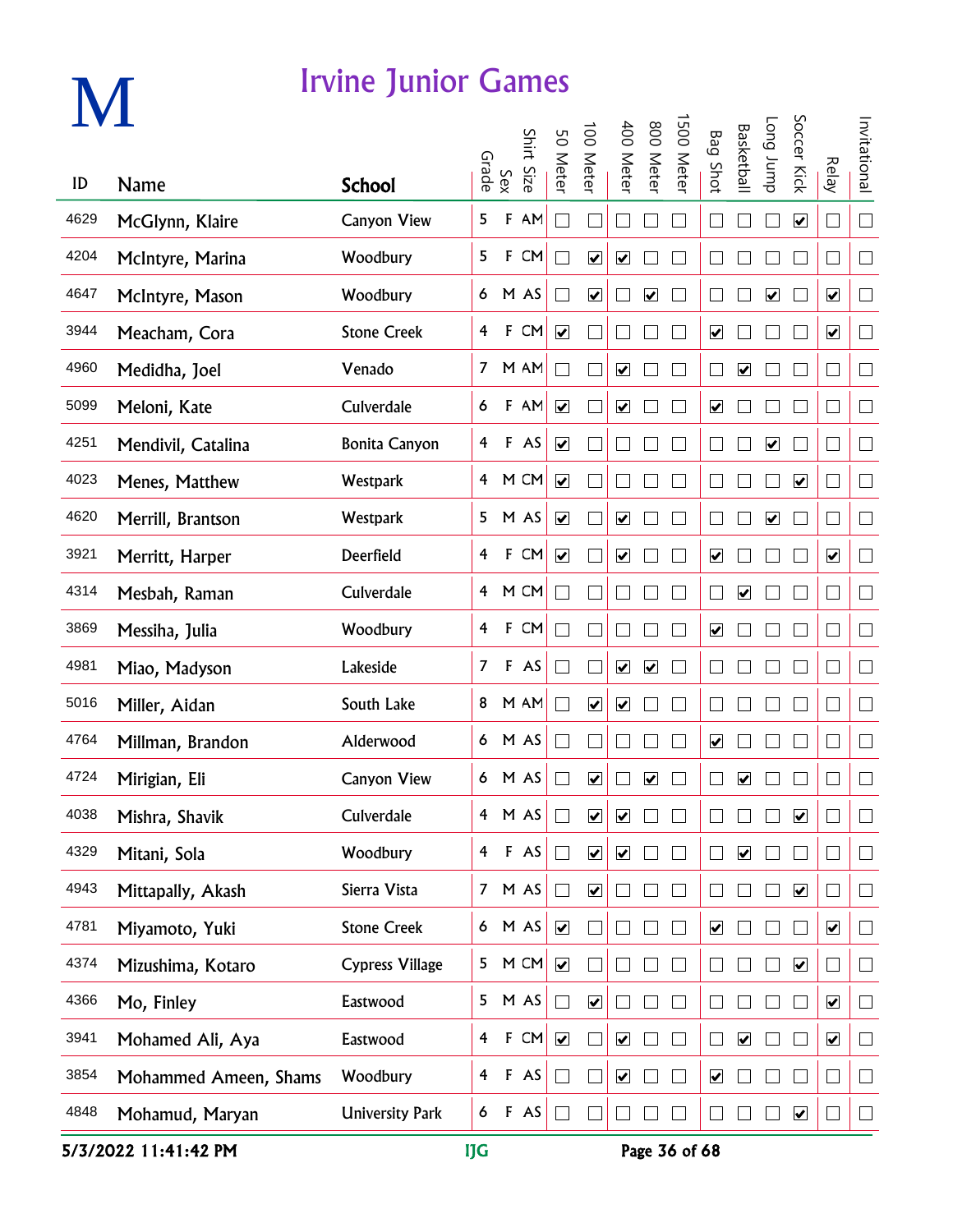# **M**

#### Irvine Junior Games

|      |                       |                        |                         | Sex<br>Grade | Shirt Size | 50 Meter                     | 100 Meter                    | 400 Meter                    | 800 Meter                    | 500 Meter               | <b>Bag Shot</b>              | <b>Basketbal</b>             | dunr buo                     | Soccer Kick             | Relay                    | Invitational |
|------|-----------------------|------------------------|-------------------------|--------------|------------|------------------------------|------------------------------|------------------------------|------------------------------|-------------------------|------------------------------|------------------------------|------------------------------|-------------------------|--------------------------|--------------|
| ID   | <b>Name</b>           | <b>School</b>          |                         |              |            |                              |                              |                              |                              |                         |                              |                              |                              |                         |                          |              |
| 4039 | Mokhtar, Adam         | Loma Ridge             | 4                       |              | M CM       | $\Box$                       | $\boxed{\blacktriangledown}$ | ☑                            |                              |                         |                              |                              |                              | $\blacktriangledown$    | $\overline{\phantom{0}}$ | $\Box$       |
| 4040 | Mokhtar, Yassin       | Loma Ridge             | $\overline{4}$          |              | M CM       | $\Box$                       |                              | $\boxed{\blacktriangledown}$ |                              |                         |                              |                              |                              | $\blacktriangledown$    | $\mathcal{A}$            | $\Box$       |
| 4270 | Molintas, Noah        | Irvine Virtual Aca     | 4                       |              | M CM       | $\blacktriangledown$         |                              | $\overline{\mathbf{v}}$      |                              |                         |                              | $\overline{\mathbf{v}}$      |                              |                         | $\mathcal{A}$            | $\Box$       |
| 4070 | Monge, Savanna        | Greentree              | $\overline{4}$          |              | F AS       | $\blacktriangledown$         |                              |                              |                              |                         |                              | $\overline{\mathbf{v}}$      |                              |                         | $\Box$                   | $\Box$       |
| 4067 | Montanchez, Leah      | Northwood              | 4                       | $\mathsf F$  | CM         | $\overline{\mathbf{v}}$      |                              | $\boxed{\blacktriangledown}$ |                              |                         |                              | ☑                            |                              |                         | $\Box$                   | $\Box$       |
| 4586 | Montanez, Zander      | Plaza Vista            | 5                       |              | M CM       | $\overline{\mathbf{v}}$      |                              | $\overline{\mathbf{v}}$      |                              |                         |                              |                              |                              | $\overline{\mathbf{v}}$ | $\overline{\phantom{a}}$ | $\Box$       |
| 4755 | Moore, Charlton       | <b>Meadow Park</b>     | 6                       |              | M AM       | $\Box$                       | $\boxed{\blacktriangledown}$ |                              |                              |                         |                              |                              |                              | $\blacktriangledown$    | $\blacktriangledown$     | $\Box$       |
| 4346 | Mora, Rafael          | Woodbury               | 5                       |              | M CM       | $\blacktriangledown$         |                              | $\overline{\mathbf{v}}$      |                              |                         |                              | $\blacktriangledown$         |                              |                         | - 1                      | $\Box$       |
| 4115 | Morales, Nico         | <b>Turtle Rock</b>     | $\overline{4}$          |              | M CM       | $\vert \ \ \vert$            |                              | $\boxed{\blacktriangledown}$ |                              |                         |                              |                              |                              | $\blacktriangledown$    | $\overline{\mathbf{v}}$  | $\Box$       |
| 5008 | Morales, Tyler        | Vista Verde            | 7 <sup>7</sup>          |              | M AS       | $\Box$                       |                              | $\blacktriangledown$         | $\boxed{\blacktriangledown}$ |                         |                              |                              |                              |                         | $\mathcal{A}$            | $\Box$       |
| 4922 | Morin, Madeline       | Eastwood               | 6                       |              | F AS       | П                            | $\boxed{\blacktriangledown}$ |                              | $\overline{\mathbf{v}}$      |                         |                              |                              |                              |                         | $\overline{\phantom{0}}$ | $\Box$       |
| 3946 | Morsette, Thanh       | <b>Turtle Rock</b>     | 4                       | $\mathsf F$  | CM         | $\Box$                       |                              |                              |                              |                         |                              | $\boxed{\blacktriangledown}$ |                              |                         | - 1                      | $\Box$       |
| 4139 | Morshedizadeh, Ellie  | <b>Cadence Park</b>    | 4                       | F            | CM         | $\mathcal{L}$                |                              |                              |                              |                         |                              | $\overline{\mathbf{v}}$      |                              |                         |                          | $\Box$       |
| 4475 | Mostofi, Ava          | Alderwood              | 5                       | F            | CM         | $\blacksquare$               |                              | $\overline{\mathbf{v}}$      |                              |                         |                              |                              | $\overline{\mathbf{v}}$      |                         | - 1                      | $\Box$       |
| 4179 | Motaghi, Kian         | <b>Stone Creek</b>     | 4                       |              | M AS       | $\Box$                       |                              |                              |                              |                         |                              | $\boxed{\blacktriangledown}$ |                              |                         | - 1                      | $\Box$       |
| 4414 | Mozaffar, Ayaan       | <b>Turtle Rock</b>     | 5                       |              | M AM       | $\overline{\mathbf{v}}$      |                              | $\boxed{\blacktriangledown}$ |                              |                         |                              | $\overline{\mathbf{v}}$      |                              |                         |                          | $\Box$       |
| 3898 | Muldoon, Nora         | Eastwood               | $\overline{\mathbf{4}}$ | F            | CM         |                              | $\boxed{\blacktriangledown}$ |                              |                              |                         |                              |                              |                              | $\blacktriangleright$   | $\overline{\mathbf{v}}$  | $\Box$       |
| 4920 | Muldoon, Shae         | Eastwood               | 6                       |              | F AS       | $\Box$                       | $\blacktriangledown$         |                              |                              |                         |                              |                              |                              | $\blacktriangledown$    |                          | $\Box$       |
| 4910 | Mun, Jennifer         | <b>Cypress Village</b> | 6                       |              | F AS       | $\blacktriangledown$         |                              |                              |                              |                         |                              |                              | $\blacktriangledown$         |                         |                          | $\Box$       |
| 4759 | Muncy, Hanna          | Santiago Hills         | 6                       |              | F AS       | $\boxed{\blacktriangledown}$ |                              |                              |                              |                         |                              |                              | $\boxed{\blacktriangledown}$ |                         | $\Box$                   | $\Box$       |
| 4013 | Muppavarapu, Aparna   | Deerfield              | $\overline{4}$          | $\mathsf F$  | CM         | $\Box$                       |                              |                              |                              |                         | $\boxed{\blacktriangledown}$ |                              |                              |                         | $\Box$                   | $\Box$       |
| 4014 | Muppavarapu, Harshita | Deerfield              | $\overline{4}$          | $\mathsf F$  | ${\sf CM}$ | $\Box$                       |                              |                              |                              |                         | $\overline{\mathbf{v}}$      |                              |                              |                         |                          | $\Box$       |
| 4747 | Murase, Takaji        | <b>Stone Creek</b>     | 6                       |              | M AS       | $\Box$                       | $\blacktriangledown$         |                              | $\overline{\mathbf{v}}$      |                         |                              |                              | $\blacktriangledown$         |                         | $\blacktriangledown$     | $\Box$       |
| 4127 | Murase, Tokiya        | Eastshore              | $\overline{4}$          |              | M CM       | $\blacktriangledown$         |                              | $\blacktriangledown$         |                              |                         | $\blacktriangledown$         |                              |                              |                         | $\sim$                   | $\Box$       |
| 5049 | Muvvala, Suhrith      | Rancho                 | 8                       |              | M AS       | $\Box$                       |                              | $\blacktriangledown$         | $\blacktriangledown$         | $\overline{\mathbf{v}}$ |                              |                              |                              |                         |                          | $\Box$       |

5/3/2022 11:41:42 PM IJG Page 37 of 68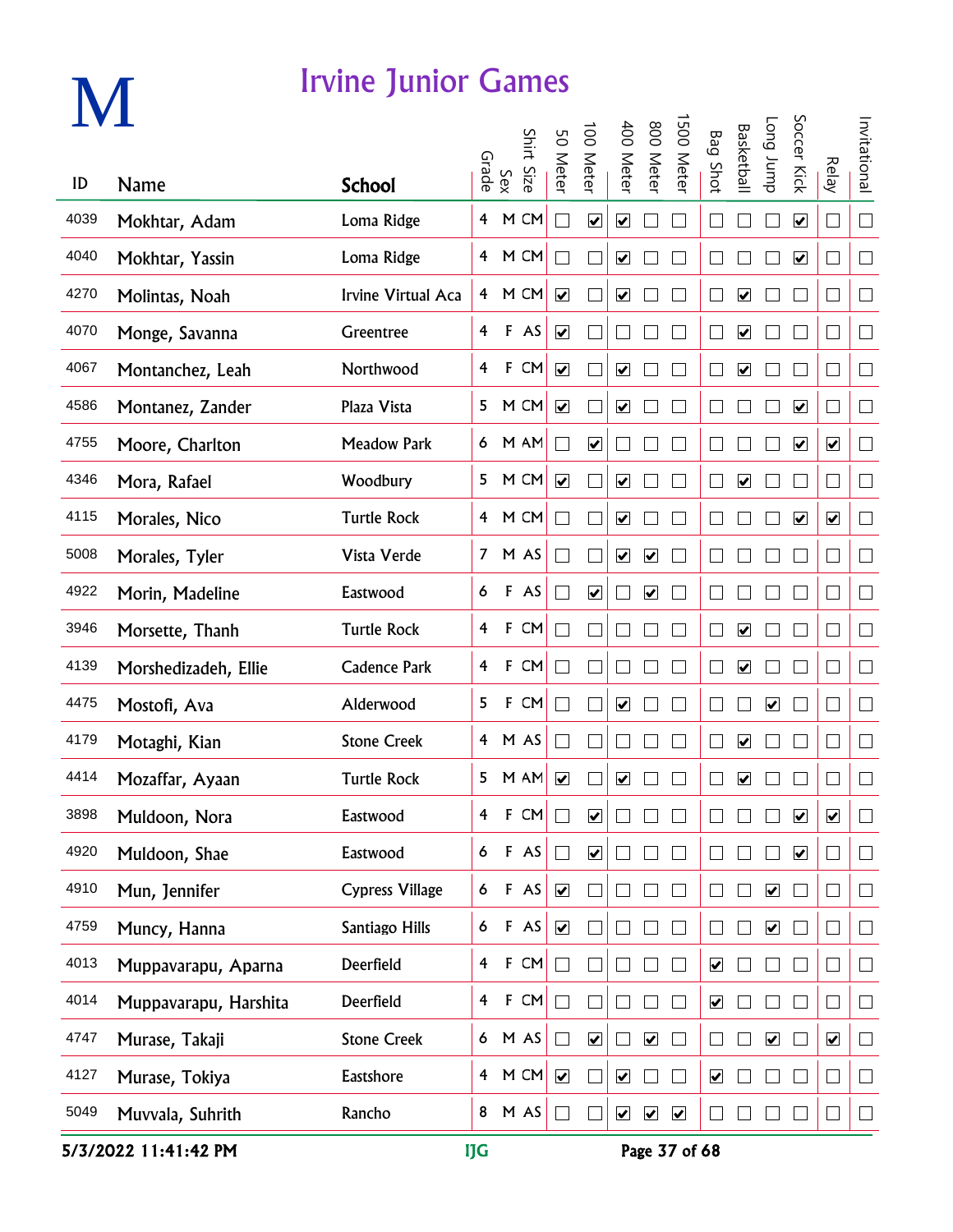|      |               | <b>Irvine Junior Games</b> |       |     |       |          |   |                                                                            |  |  |                            |                         |              |
|------|---------------|----------------------------|-------|-----|-------|----------|---|----------------------------------------------------------------------------|--|--|----------------------------|-------------------------|--------------|
|      |               |                            | Grade |     | Shirt | 50 Meter |   | Long Jump<br>Basketball<br>Bag Shot<br>100 Meter<br>400 Meter<br>100 Meter |  |  | Soccer Kick<br>Soccer Kick | <b>Relay</b>            | Invitational |
| ID   | <b>Name</b>   | <b>School</b>              |       | Sex | Size  |          |   |                                                                            |  |  |                            |                         |              |
| 4983 | Myers, Camryn | Lakeside                   | 7     | F   | AS    |          | V |                                                                            |  |  | $\blacktriangledown'$      |                         |              |
| 3995 | Myers, Tyler  | <b>Stone Creek</b>         | 4     |     | M CM  |          | M |                                                                            |  |  | $\overline{\mathbf{v}}$    | $\overline{\mathbf{v}}$ |              |
| 4945 | Myung, Elena  | South Lake                 | 7     | F   | AS    |          | V | V                                                                          |  |  |                            |                         |              |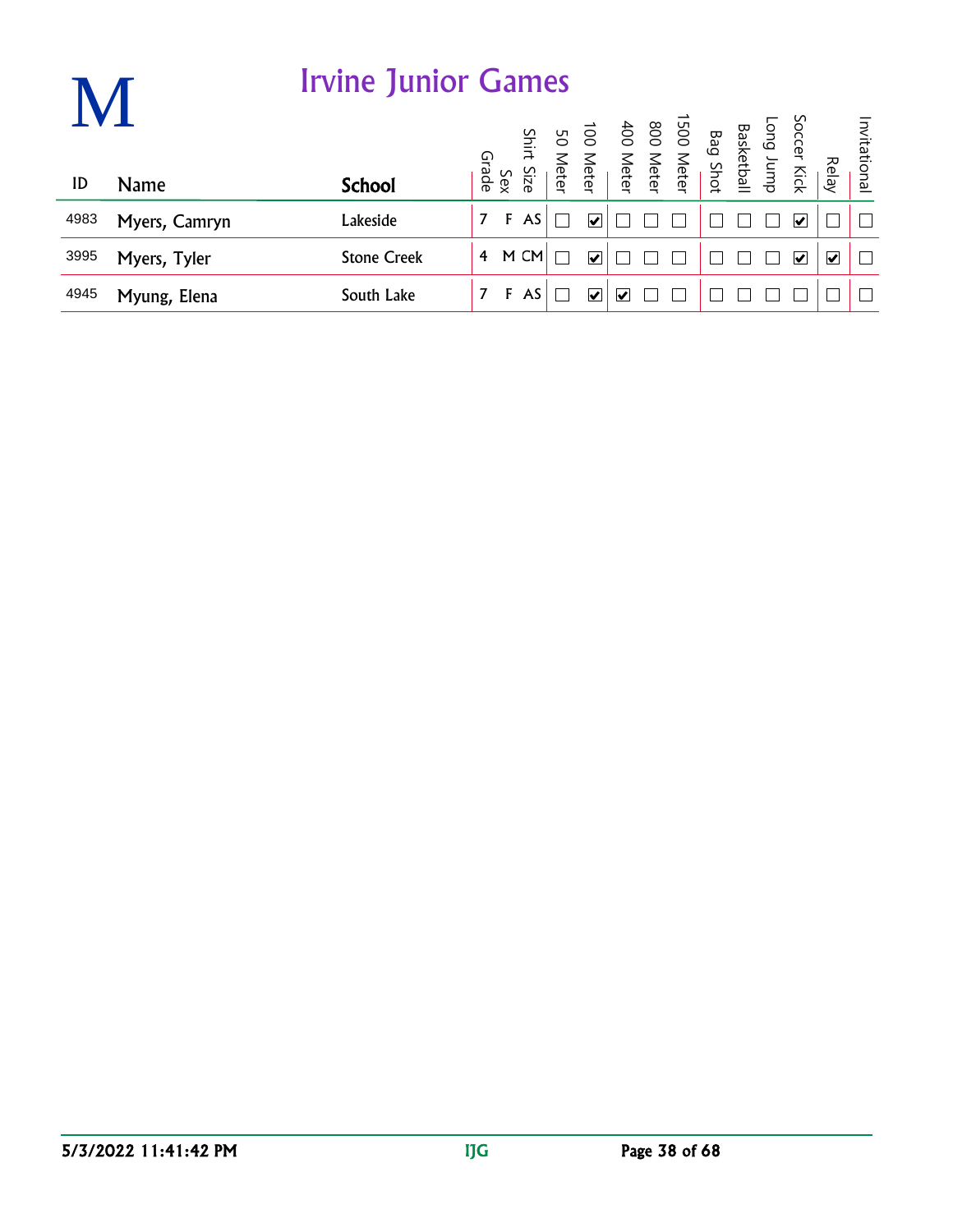|      |                   | <b>Irvine Junior Games</b> |                |              |            |                      |                              |                          |           |            |                              |                              |                         |                         |                              |                      |
|------|-------------------|----------------------------|----------------|--------------|------------|----------------------|------------------------------|--------------------------|-----------|------------|------------------------------|------------------------------|-------------------------|-------------------------|------------------------------|----------------------|
|      |                   |                            |                | Sex<br>Grade | Shirt Size | 50 Meter             | 100 Meter                    | 400 Meter                | 800 Meter | 1500 Meter | <b>Bag Shot</b>              | Basketball                   | dunr buo                | Soccer Kick             | <b>Relay</b>                 | Invitational         |
| ID   | Name              | <b>School</b>              |                |              |            |                      |                              |                          |           |            |                              |                              |                         |                         |                              |                      |
| 4269 | Nabeel, Shamaa    | <b>Canyon View</b>         | 4              | $\mathsf F$  | CM         | $\Box$               | $\boxed{\blacktriangledown}$ | $\overline{\mathbf{v}}$  |           |            |                              |                              | $\blacktriangledown$    |                         | □                            | $\Box$               |
| 4332 | Nadali, Pendar    | <b>College Park</b>        |                |              | 4 M CM     | $\Box$               |                              |                          |           |            |                              | $\blacktriangledown$         |                         |                         |                              | $\Box$               |
| 3870 | Naderi, Sophia    | Woodbury                   | 4              |              | F CM       | $\Box$               | $\blacktriangledown$         | $\blacktriangledown$     |           |            |                              |                              | $\blacktriangledown$    |                         |                              | $\Box$               |
| 3871 | Nahil, Arshaan    | Loma Ridge                 |                |              | 4 M AS     | $\vert \ \ \vert$    | $\blacktriangledown$         | $\blacktriangledown$     |           |            |                              | $\blacktriangledown$         |                         |                         |                              | $\Box$               |
| 5149 | Najafi, Ava       | Woodbury                   | $\overline{4}$ |              | F CM       | $\vert \ \ \vert$    |                              |                          |           |            |                              |                              |                         |                         |                              | $\Box$               |
| 4768 | Nakagawa, Chris   | Westpark                   |                |              | 6 M AM     | $\Box$               | $\overline{\mathbf{v}}$      | $\blacktriangledown$     |           |            |                              | $\boxed{\blacktriangledown}$ |                         |                         |                              | $\Box$               |
| 4158 | Nangia, Jiya      | <b>Turtle Rock</b>         | $\overline{4}$ |              | F AS       | $\blacktriangledown$ |                              | $\mathcal{L}$            |           |            | $\overline{\mathbf{v}}$      |                              |                         |                         | $\boxed{\blacktriangledown}$ | $\Box$               |
| 5015 | Nangia, Josh      | Rancho                     |                |              | 7 M AS     | $\Box$               | $\blacktriangledown$         |                          |           |            |                              |                              |                         |                         | - 1                          | $\Box$               |
| 4135 | Narkar, Roman     | <b>Cadence Park</b>        |                |              | 4 M AS     | $\blacktriangledown$ |                              | $\overline{\phantom{a}}$ |           |            | $\overline{\mathbf{v}}$      |                              |                         |                         | - 1                          | $\Box$               |
| 4654 | Nasir, Taha       | Portola Springs            |                |              | 6 M CM     | $\Box$               | $\boxed{\blacktriangledown}$ | $\blacktriangledown$     |           |            | $\mathbf{I}$                 | $\blacktriangledown$         |                         |                         | $\Box$                       | $\Box$               |
| 3868 | Natividad, Regina | Loma Ridge                 | $\overline{4}$ |              | F CM       | $\vert \ \ \vert$    |                              |                          |           |            | $\overline{\mathbf{v}}$      |                              |                         |                         | - 1                          | $\Box$               |
| 5088 | Naushad, Rizwaan  | Sierra Vista               | 7 <sup>7</sup> |              | M AS       | $\vert \ \ \vert$    |                              |                          |           |            |                              |                              |                         |                         |                              | $\blacktriangledown$ |
| 4948 | Navarro, Annika   | Jeffrey Trail              | 7 <sup>7</sup> |              | F AS       | $\Box$               | $\blacktriangledown$         |                          |           |            |                              |                              |                         |                         |                              | $\Box$               |
| 3943 | Nelson, Matthew   | <b>Meadow Park</b>         |                |              | 4 M AL     | $\blacktriangledown$ |                              | $\blacktriangledown$     |           |            |                              | $\overline{\mathbf{v}}$      |                         |                         | $\sim$                       | $\Box$               |
| 4641 | Nesland, Joey     | Woodbury                   | 6              |              | F AS       | M                    | $\overline{\mathbf{v}}$      | ☑                        |           |            |                              |                              |                         | $\overline{\mathbf{v}}$ | $\overline{\mathbf{v}}$      | $\Box$               |
| 4623 | Newton, Max       | Oak Creek                  | 5              |              | M AS       |                      | ☑                            | ☑                        |           |            |                              |                              |                         |                         |                              | $\mathbb{R}^n$       |
| 4351 | Ng, Hannah        | Loma Ridge                 | 5              |              | F AS       | $\vert \ \ \vert$    |                              | $\blacktriangleright$    |           |            |                              |                              |                         |                         | $\mathcal{A}$                | $\Box$               |
| 4290 | Ngo, Emme         | Deerfield                  | $\overline{4}$ | $\mathsf F$  | AS         | П                    | $\blacktriangledown$         | $\overline{\mathbf{v}}$  |           |            |                              |                              |                         |                         | - 1                          | $\Box$               |
| 3917 | Nguyen, Amelia    | Brywood                    | $\overline{4}$ | $\mathsf F$  | CM         | $\blacktriangledown$ |                              |                          |           |            |                              |                              |                         |                         | $\overline{\mathbf{v}}$      | $\Box$               |
| 3980 | Nguyen, Brandon   | Alderwood                  | $\overline{4}$ |              | M AS       | $\Box$               |                              |                          |           |            |                              | $\boxed{\blacktriangledown}$ |                         |                         | $\overline{\phantom{0}}$     | $\Box$               |
| 4962 | Nguyen, Brian     | South Lake                 | 7 <sup>7</sup> |              | M AS       | $\Box$               | $\boxed{\blacktriangledown}$ |                          |           |            |                              |                              | $\overline{\mathbf{v}}$ |                         | $\overline{\phantom{0}}$     | $\Box$               |
| 4589 | Nguyen, Felix     | <b>Bonita Canyon</b>       | 5              |              | M CM       | П                    |                              |                          |           |            |                              | $\boxed{\blacktriangledown}$ |                         |                         | $\overline{\phantom{0}}$     | $\Box$               |
| 3821 | Nguyen, Kellen    | Loma Ridge                 | $\overline{4}$ |              | M CM       | $\blacktriangledown$ |                              | $\blacktriangledown$     |           |            | $\boxed{\blacktriangledown}$ |                              |                         |                         |                              | $\Box$               |
| 4476 | Nguyen, Lily      | Alderwood                  | 5              |              | F AS       | $\blacktriangledown$ |                              |                          |           |            |                              |                              |                         |                         |                              | $\Box$               |
| 5093 | Nguyen, Nicholas  | Jeffrey Trail              | 8              |              | M \XI      |                      |                              |                          |           |            |                              |                              |                         |                         |                              | $\blacktriangledown$ |

5/3/2022 11:41:42 PM IJG Page 39 of 68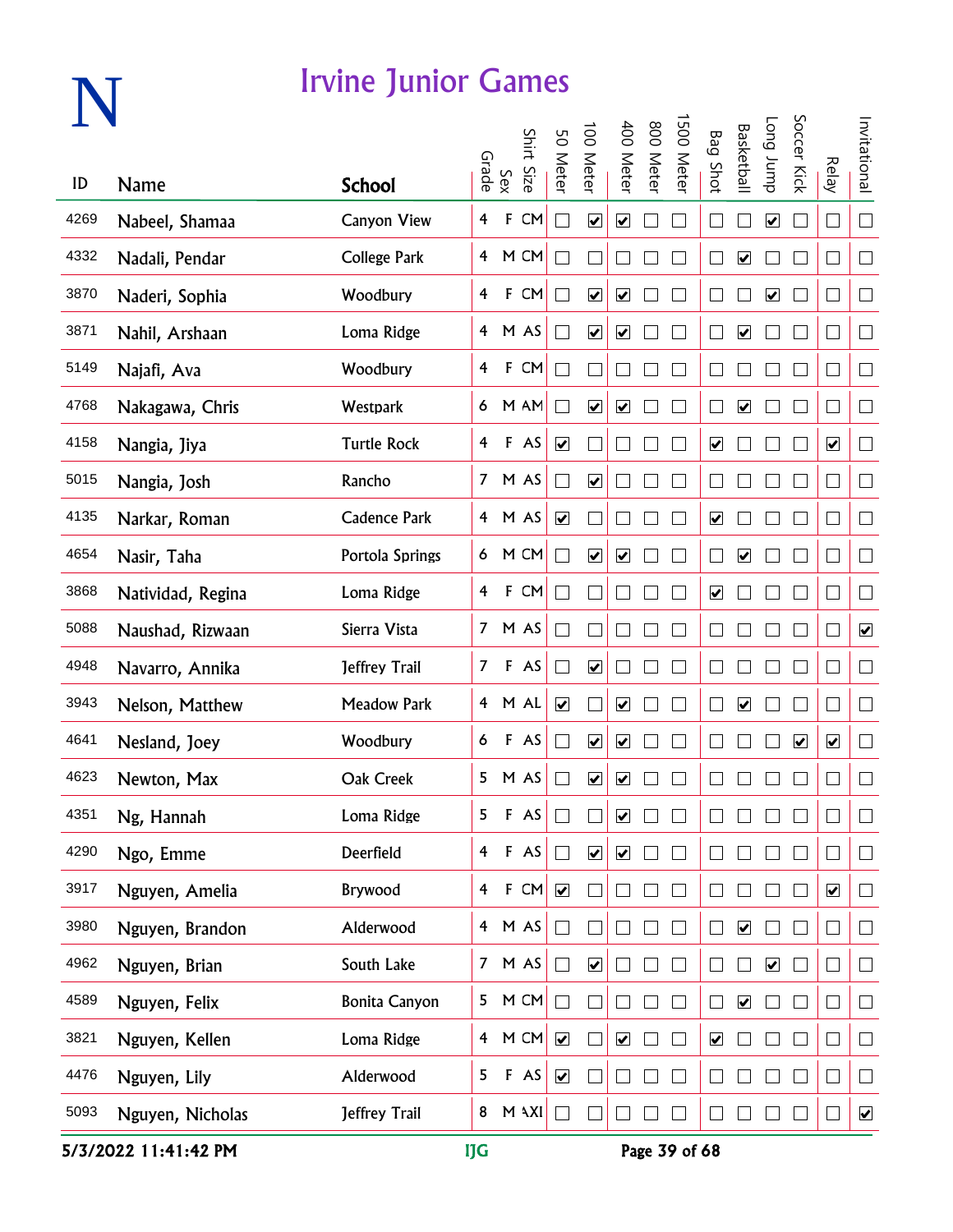|      |                     | <u>Irvine Junior Games</u> |       |     |            |                              |                              |                              |                         |           |                              |                         |                              |                         |                             |                         |
|------|---------------------|----------------------------|-------|-----|------------|------------------------------|------------------------------|------------------------------|-------------------------|-----------|------------------------------|-------------------------|------------------------------|-------------------------|-----------------------------|-------------------------|
| ID   | <b>Name</b>         | <b>School</b>              | Grade | Sex | Shirt Size | 50 Meter                     | 100 Meter                    | 400 Meter                    | 800 Meter               | 500 Meter | <b>Bag Shot</b>              | Basketbal               | dwnr buo                     | Soccer Kick             | <b>Relay</b>                | Invitational            |
| 4492 | Nguyen, Noah        | <b>Beacon Park</b>         | 5     |     | M AS       | $\overline{\mathbf{v}}$      |                              | $\boxed{\blacktriangledown}$ |                         |           |                              | $\overline{\mathbf{v}}$ |                              |                         | □                           | $\Box$                  |
| 4672 | Nguyen, Taryn       | Loma Ridge                 | 6     |     | F CM       |                              |                              |                              | $\overline{\mathbf{v}}$ |           |                              |                         |                              |                         | $\Box$                      | $\Box$                  |
| 4700 | Nhu, Jayden         | Brywood                    | 6     |     | M CM       |                              | $\blacktriangledown$         | $\blacktriangledown$         |                         |           |                              |                         | $\overline{\mathbf{v}}$      |                         | $\Box$                      | $\Box$                  |
| 4336 | Nicholson, Dean     | Woodbury                   | 5     |     | M CM       |                              | $\overline{\mathbf{v}}$      |                              | $\overline{\mathbf{v}}$ |           |                              |                         |                              | $\overline{\mathbf{v}}$ | $\vert \ \ \vert$           | $\vert \ \ \vert$       |
| 4694 | Nilakantan, Krishay | <b>Canyon View</b>         | 6     |     | M AS       |                              |                              |                              |                         |           |                              |                         |                              |                         | ⊔                           | $\vert$                 |
| 5109 | Nipp, Ashton        | Alderwood                  | 5     |     | M AS       |                              |                              | $\overline{\mathbf{v}}$      |                         |           |                              |                         |                              |                         | $\mathcal{L}_{\mathcal{A}}$ | $\Box$                  |
| 4636 | Nipp, Nathan        | Rancho                     | 8     |     | M AM       |                              |                              |                              |                         |           |                              |                         |                              |                         | $\Box$                      | $\overline{\mathbf{v}}$ |
| 4928 | Nishime, Linoa      | <b>Cypress Village</b>     | 6     |     | F AS       | $\blacktriangledown$         |                              |                              |                         |           |                              |                         |                              |                         | $\overline{\mathbf{v}}$     | $\Box$                  |
| 5025 | Nishizaka, Maya     | South Lake                 | 8     |     | F AM       | ┑                            | $\overline{\mathbf{v}}$      | $\overline{\mathbf{v}}$      |                         |           |                              |                         |                              |                         | $\Box$                      | $\Box$                  |
| 4435 | Niu, Zihao          | Santiago Hills             | 5     |     | M AS       | $\boxed{\blacktriangledown}$ |                              | $\boxed{\blacktriangledown}$ |                         |           | $\boxed{\blacktriangledown}$ |                         |                              |                         |                             |                         |
| 4481 | Nokhong, Tee        | Alderwood                  | 5     |     | M AS       |                              | $\overline{\mathbf{v}}$      |                              |                         |           |                              |                         | $\overline{\mathbf{v}}$      |                         | $\Box$                      | $\Box$                  |
| 4538 | Noon, Kyle          | <b>Bonita Canyon</b>       | 5     |     | M AS       |                              |                              |                              |                         |           |                              |                         |                              |                         | $\Box$                      | $\Box$                  |
| 4730 | Noone, Madison      | <b>Canyon View</b>         | 6     |     | F AS       |                              |                              |                              |                         |           | $\boxed{\blacktriangledown}$ |                         |                              |                         | $\Box$                      | $\Box$                  |
| 4529 | Norouzi, Sophia     | <b>Bonita Canyon</b>       | 5     |     | F CM       | $\overline{\mathbf{v}}$      |                              |                              |                         |           |                              |                         | $\boxed{\blacktriangledown}$ |                         | $\blacktriangledown$        | $\Box$                  |
| 4310 | Nowell, Alexander   | <b>Turtle Rock</b>         | 4     |     | M CM       |                              |                              | $\overline{\mathbf{v}}$      |                         |           | $\overline{\mathbf{v}}$      |                         |                              |                         | $\Box$                      | $\Box$                  |
| 5124 | Nuttall, Magnum     | Venado                     | 8     |     | M AS       |                              |                              | ☑                            |                         |           |                              |                         | $\overline{\mathbf{v}}$      |                         | $\Box$                      | $\vert \ \ \vert$       |
| 5125 | Nuttall, Marlowe    | <b>College Park</b>        | 5     |     | F AS       |                              | $\boxed{\blacktriangledown}$ |                              | $\overline{\mathbf{v}}$ |           |                              |                         | $\boxed{\blacktriangledown}$ |                         | $\blacktriangledown$        | $\sim$                  |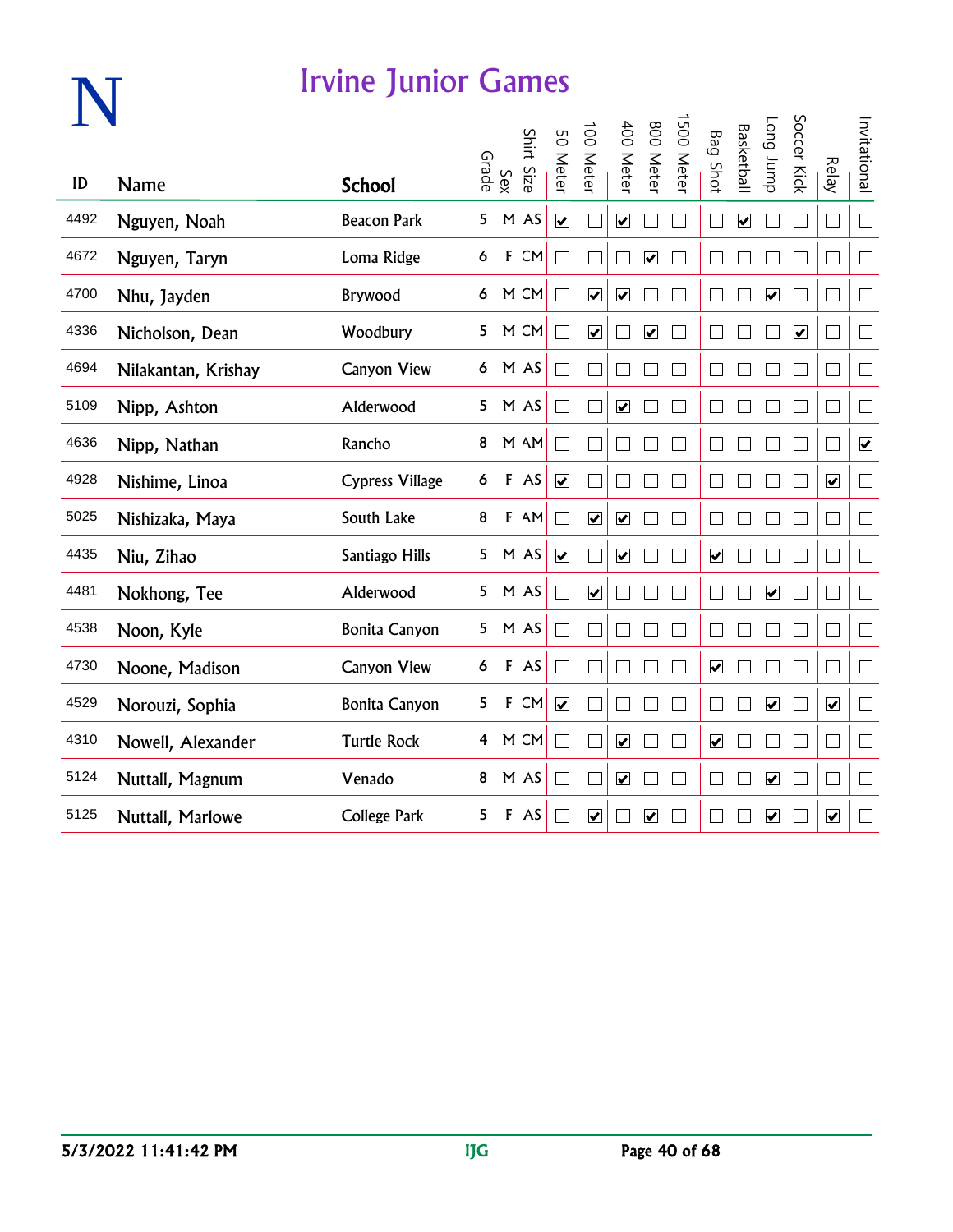|      |                           |                        | Grade | Sex | Shirt Size | 50 Meter                     | 100 Meter               | 400 Meter                    | 800 Meter | 500 Meter | Bag<br>Shot                  | <b>Basketbal</b>        | dunr buo                | Soccer Kick                  | <b>Relay</b>                    | Invitational                |
|------|---------------------------|------------------------|-------|-----|------------|------------------------------|-------------------------|------------------------------|-----------|-----------|------------------------------|-------------------------|-------------------------|------------------------------|---------------------------------|-----------------------------|
| ID   | <b>Name</b>               | <b>School</b>          |       |     |            |                              |                         |                              |           |           |                              |                         |                         |                              |                                 |                             |
| 3852 | Oakes, Kathryn            | <b>Turtle Rock</b>     | 4     | F   | CM         | $\overline{\mathbf{v}}$      |                         | $\overline{\mathbf{v}}$      |           |           |                              |                         | $\overline{\mathbf{v}}$ |                              | П                               | $\Box$                      |
| 4569 | Ocampo, Lucia             | <b>Stone Creek</b>     | 5     |     | F AS       | $\blacktriangledown$         |                         | $\overline{\mathbf{v}}$      |           |           | $\boxed{\blacktriangledown}$ |                         |                         |                              | $\overline{\phantom{a}}$        |                             |
| 5164 | Oclaray, Jameson          | Eastwood               | 4     |     | M CM       | $\blacktriangledown$         |                         |                              |           |           |                              |                         |                         |                              | $\Box$                          | $\Box$                      |
| 4600 | Oh, Tyler                 | Santiago Hills         | 5     |     | M CM       | - 1                          | $\overline{\mathbf{v}}$ | $\overline{\mathbf{v}}$      |           |           |                              | ☑                       |                         |                              | $\mathbb{R}^n$                  | $\Box$                      |
| 5067 | Ohnuki, Yui               | Venado                 | 8     |     | F AM       | $\overline{\phantom{a}}$     | $\overline{\mathbf{v}}$ |                              |           |           |                              |                         |                         |                              | $\mathbf{L}$                    | ⊔                           |
| 4104 | Oi, Nika                  | Plaza Vista            | 4     |     | F CM       | $\overline{\mathbf{v}}$      |                         | $\boxed{\blacktriangledown}$ |           |           |                              |                         | $\overline{\mathbf{v}}$ |                              | $\Box$                          | $\mathcal{L}_{\mathcal{A}}$ |
| 4349 | Oku, Kai                  | Eastshore              | 5     |     | M AS       | $\blacktriangledown$         |                         | $\overline{\mathbf{v}}$      |           |           |                              |                         |                         | $\blacktriangledown$         | $\mathcal{L}_{\mathcal{A}}$     | $\Box$                      |
| 4867 | Okuma, Maxim              | Springbrook            | 6     |     | M CM       | $\blacktriangledown$         |                         |                              |           |           |                              |                         |                         |                              | <b>I</b>                        | $\Box$                      |
| 4143 | Ong Tran, Connor          | <b>Westpark</b>        | 4     |     | M AS       | $\overline{\mathbf{v}}$      |                         | $\overline{\mathbf{v}}$      |           |           |                              | $\overline{\mathbf{v}}$ |                         |                              | $\vert \ \ \vert$               | $\Box$                      |
| 4144 | OngTran, Mackenzie        | Westpark               | 4     |     | F CM       | $\boxed{\blacktriangledown}$ |                         | $\overline{\mathbf{v}}$      |           |           | $\overline{\mathbf{v}}$      |                         |                         |                              | $\vert \ \ \vert$               | $\Box$                      |
| 3957 | Osugi, Devon              | <b>Meadow Park</b>     | 4     |     | M CM       | $\overline{\mathbf{v}}$      |                         | $\boxed{\blacktriangledown}$ |           |           |                              |                         |                         | $\overline{\mathbf{v}}$      | $\blacktriangledown$            | П                           |
| 4309 | Otgonsaikhan, GaridOchirt | Oak Creek              | 4     |     | M CM       |                              | $\overline{\mathbf{v}}$ | $\overline{\mathbf{v}}$      |           |           |                              |                         |                         | $\boxed{\blacktriangledown}$ | $\Box$                          | П                           |
| 4881 | Oura, Shun                | <b>University Park</b> | 6     |     | M AS       | $\blacktriangledown$         |                         | $\overline{\mathbf{v}}$      |           |           |                              |                         |                         | $\overline{\mathbf{v}}$      | $\Box$                          | $\Box$                      |
| 4256 | Oura, Yu                  | <b>University Park</b> | 4     |     | M CM       | $\blacktriangledown$         |                         | $\overline{\mathbf{v}}$      |           |           |                              |                         |                         | $\overline{\mathbf{v}}$      | $\vert \ \ \vert$               | $\Box$                      |
| 3928 | Owada, Mao                | <b>Bonita Canyon</b>   | 4     | F   | CM         | - 1                          | $\overline{\mathbf{v}}$ | $\overline{\mathbf{v}}$      |           |           |                              |                         |                         |                              | $\overline{\mathbf{v}}$         | $\mathbf{L}$                |
| 4784 | Owada, Rika               | <b>Bonita Canyon</b>   | 6     | F   | AS         | $\boxed{\blacktriangledown}$ |                         | $\overline{\mathbf{v}}$      |           |           | $\overline{\mathbf{v}}$      |                         |                         |                              | $\overline{\blacktriangledown}$ | $\mathbb{R}$                |

**O**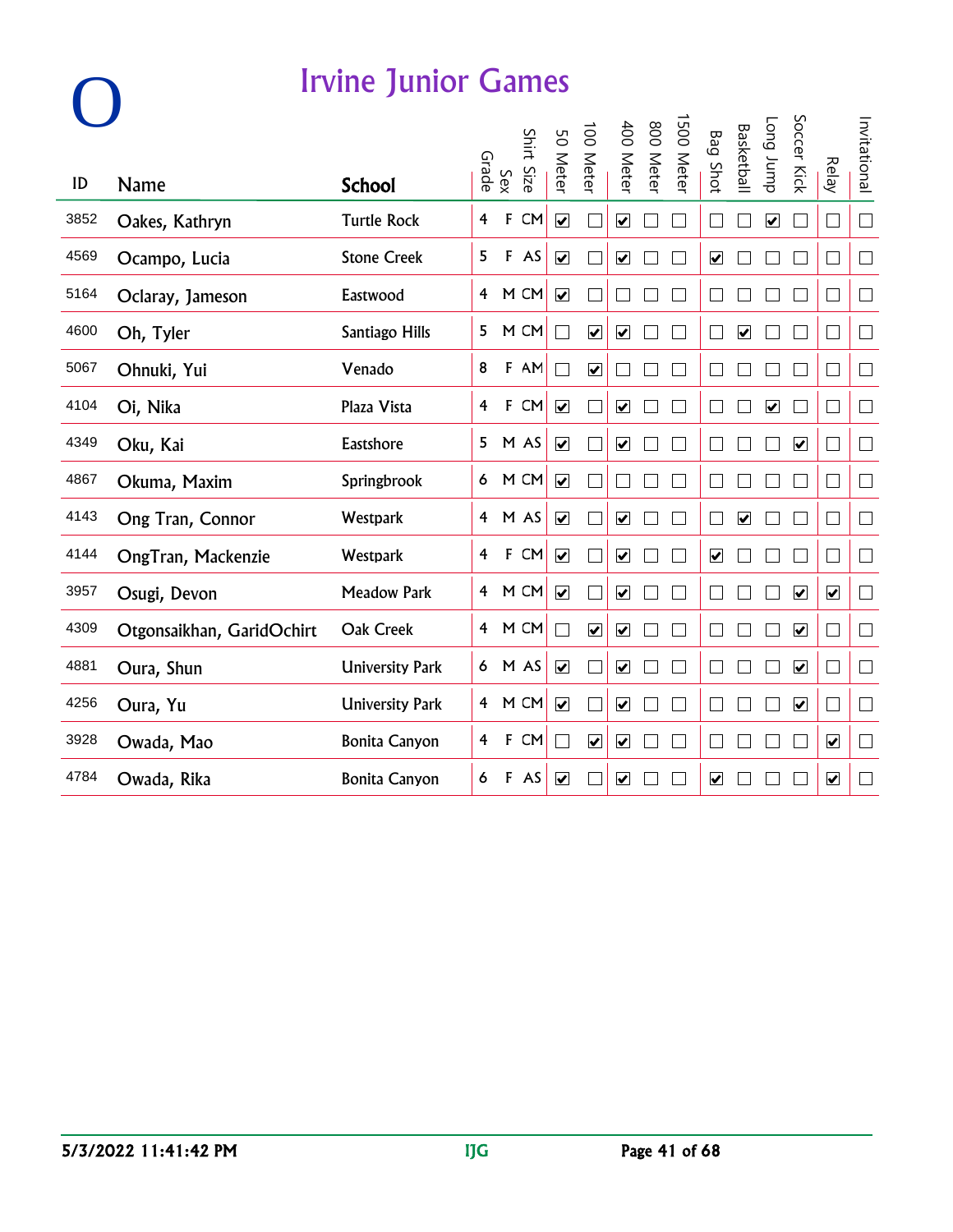

|      |                        |                        |                         | Sex<br>Grade | Shirt Size | 50 Meter                 | 100 Meter               | 400 Meter                    | 800 Meter                    | 500 Meter            | <b>Bag Shot</b>              | <b>Basketbal</b>             | <b>Long</b> bunp             | Soccer Kick             | <b>Relay</b>                | Invitational |
|------|------------------------|------------------------|-------------------------|--------------|------------|--------------------------|-------------------------|------------------------------|------------------------------|----------------------|------------------------------|------------------------------|------------------------------|-------------------------|-----------------------------|--------------|
| ID   | <b>Name</b>            | <b>School</b>          |                         |              |            |                          |                         |                              |                              |                      |                              |                              |                              |                         |                             |              |
| 4776 | Pa, Mateus             | <b>Cypress Village</b> | 6                       |              | M AS       | $\mathcal{L}$            | $\overline{\mathbf{v}}$ |                              |                              |                      | $\Box$                       | $\blacktriangledown$         |                              |                         | $\overline{\mathbf{v}}$     | $\Box$       |
| 4156 | Padmanaban, Kavicharan | Eastshore              | $\overline{4}$          |              | M CM       |                          | $\overline{\mathbf{v}}$ | $\blacktriangledown$         |                              |                      |                              | $\blacktriangledown$         |                              |                         | $\vert \ \ \vert$           | $\Box$       |
| 4731 | Page, Amadeus          | <b>Meadow Park</b>     | 6                       |              | M AM       |                          | $\blacktriangledown$    | $\blacktriangledown$         |                              |                      |                              |                              | $\overline{\mathbf{v}}$      |                         | $\blacktriangledown$        | $\Box$       |
| 5102 | Paidi, Tanmayi         | <b>College Park</b>    | 5                       |              | F AM       |                          | $\overline{\mathbf{v}}$ | $\overline{\mathbf{v}}$      |                              |                      |                              |                              |                              | $\blacktriangledown$    | $\blacktriangledown$        | $\Box$       |
| 4882 | Pal, Eshaan            | <b>Cypress Village</b> | 6                       |              | M AS       |                          | $\overline{\mathbf{v}}$ |                              | $\boxed{\blacktriangledown}$ |                      |                              |                              |                              |                         | ⊔                           | $\Box$       |
| 4030 | Pal, Zoe               | Plaza Vista            | $\overline{\mathbf{f}}$ |              | F CM       | $\overline{\mathbf{v}}$  |                         | $\blacktriangledown$         |                              |                      | $\boxed{\blacktriangledown}$ |                              |                              |                         | $\Box$                      | $\Box$       |
| 3840 | Pan, Ethan             | Brywood                | 4                       |              | M CM       | $\Box$                   | $\blacktriangledown$    | $\boxed{\blacktriangledown}$ |                              |                      |                              | $\overline{\mathbf{v}}$      |                              |                         | $\overline{\mathbf{v}}$     | $\Box$       |
| 4645 | Pandey, Nyla           | <b>Stone Creek</b>     | 6                       |              | F CM       | $\Box$                   | $\blacktriangledown$    |                              |                              |                      |                              |                              | $\blacktriangledown$         |                         | $\mathcal{L}_{\mathcal{A}}$ | $\Box$       |
| 5162 | Paniagua, Christian    | Woodbury               | $\overline{4}$          |              | M CM       | $\blacktriangledown$     |                         | $\blacktriangledown$         |                              |                      | $\boxed{\blacktriangledown}$ |                              |                              |                         | $\Box$                      | $\Box$       |
| 3861 | Panicker, Tanish       | Woodbury               |                         |              | 4 M AS     | $\Box$                   |                         | $\boxed{\blacktriangledown}$ |                              |                      | $\Box$                       | $\overline{\mathbf{v}}$      |                              |                         | $\Box$                      | $\Box$       |
| 3969 | Panson, Cliff          | Alderwood              | $\overline{4}$          |              | M CM       | $\overline{\mathbf{v}}$  |                         | $\blacktriangledown$         |                              |                      |                              | $\blacktriangledown$         |                              |                         | $\Box$                      | $\Box$       |
| 4504 | Panson, Roxton         | Alderwood              | 5                       |              | M CM       | $\overline{\mathbf{v}}$  |                         |                              | $\blacktriangledown$         |                      |                              |                              |                              |                         | $\overline{\phantom{a}}$    | $\Box$       |
| 4842 | Parikh, Aakash         | <b>Stone Creek</b>     |                         |              | 6 M AS     | Г                        |                         | $\blacktriangledown$         |                              |                      | $\blacktriangledown$         |                              |                              |                         | $\Box$                      | $\Box$       |
| 5051 | Parikh, Ankur          | Lakeside               | 8                       |              | M AM       | Г                        |                         | $\blacktriangledown$         |                              | $\blacktriangledown$ |                              |                              | $\overline{\mathbf{v}}$      |                         | $\Box$                      | $\Box$       |
| 4424 | Park, Aidan            | Deerfield              | 5                       |              | M CM       | $\Box$                   |                         |                              |                              |                      |                              |                              |                              |                         | $\Box$                      | $\Box$       |
| 3888 | Park, Andrew           | Woodbury               |                         |              | 4 M AS     |                          | $\overline{\mathbf{v}}$ | $\overline{\mathbf{v}}$      |                              |                      |                              |                              |                              | $\overline{\mathbf{v}}$ | $\Box$                      | $\Box$       |
| 5011 | Park, Cadence          | <b>Cadence Park</b>    | 7                       | F            | AM         |                          | $\overline{\mathbf{v}}$ | $\overline{\mathbf{v}}$      | $\overline{\mathbf{v}}$      |                      |                              | $\boxed{\blacktriangledown}$ |                              | $\blacktriangledown$    |                             |              |
| 4334 | Park, Eleanor          | Loma Ridge             | 5                       | $\mathsf F$  | CM         | $\overline{\phantom{a}}$ | $\blacktriangledown$    |                              | $\blacktriangledown$         |                      |                              |                              |                              | $\blacktriangledown$    |                             | $\Box$       |
| 4303 | Park, Ethan            | <b>College Park</b>    | $\overline{4}$          |              | M CM       | $\Box$                   |                         | $\blacktriangledown$         |                              |                      |                              | $\blacktriangledown$         |                              |                         |                             | $\Box$       |
| 5166 | Park, Ian              | Woodbury               | $\overline{4}$          |              | M CM       | $\Box$                   | $\blacktriangledown$    |                              |                              |                      |                              |                              |                              | $\overline{\mathbf{v}}$ | $\Box$                      | $\Box$       |
| 4552 | Park, Nuri             | Stonegate              | 5                       |              | M CM       |                          |                         | $\boxed{\blacktriangledown}$ |                              |                      |                              | $\overline{\mathbf{v}}$      |                              |                         | Г                           | $\Box$       |
| 3922 | Park, Rachel           | Plaza Vista            | $\overline{\mathbf{4}}$ |              | F AS       | $\Box$                   | $\overline{\mathbf{v}}$ | $\boxed{\blacktriangledown}$ |                              |                      |                              |                              | $\boxed{\blacktriangledown}$ |                         |                             | $\Box$       |
| 4229 | Park, Taehee           | Woodbury               | 5                       |              | M AS       | $\blacktriangledown$     |                         |                              |                              |                      | $\blacktriangledown$         |                              |                              |                         |                             | $\Box$       |
| 4183 | Parker, Anderson       | <b>Stone Creek</b>     | $\overline{4}$          |              | M CM       |                          |                         | $\blacktriangledown$         |                              |                      |                              |                              |                              | $\blacktriangledown$    | $\blacktriangledown$        | $\Box$       |
| 4965 | Parker, Isabelle       | Lakeside               | $\mathcal{I}$           |              | F AL       | $\Box$                   | $\blacktriangledown$    | $\blacktriangledown$         | $\blacktriangledown$         |                      |                              |                              | $\blacktriangledown$         | $\blacktriangledown$    |                             | $\Box$       |

5/3/2022 11:41:42 PM IJG Page 42 of 68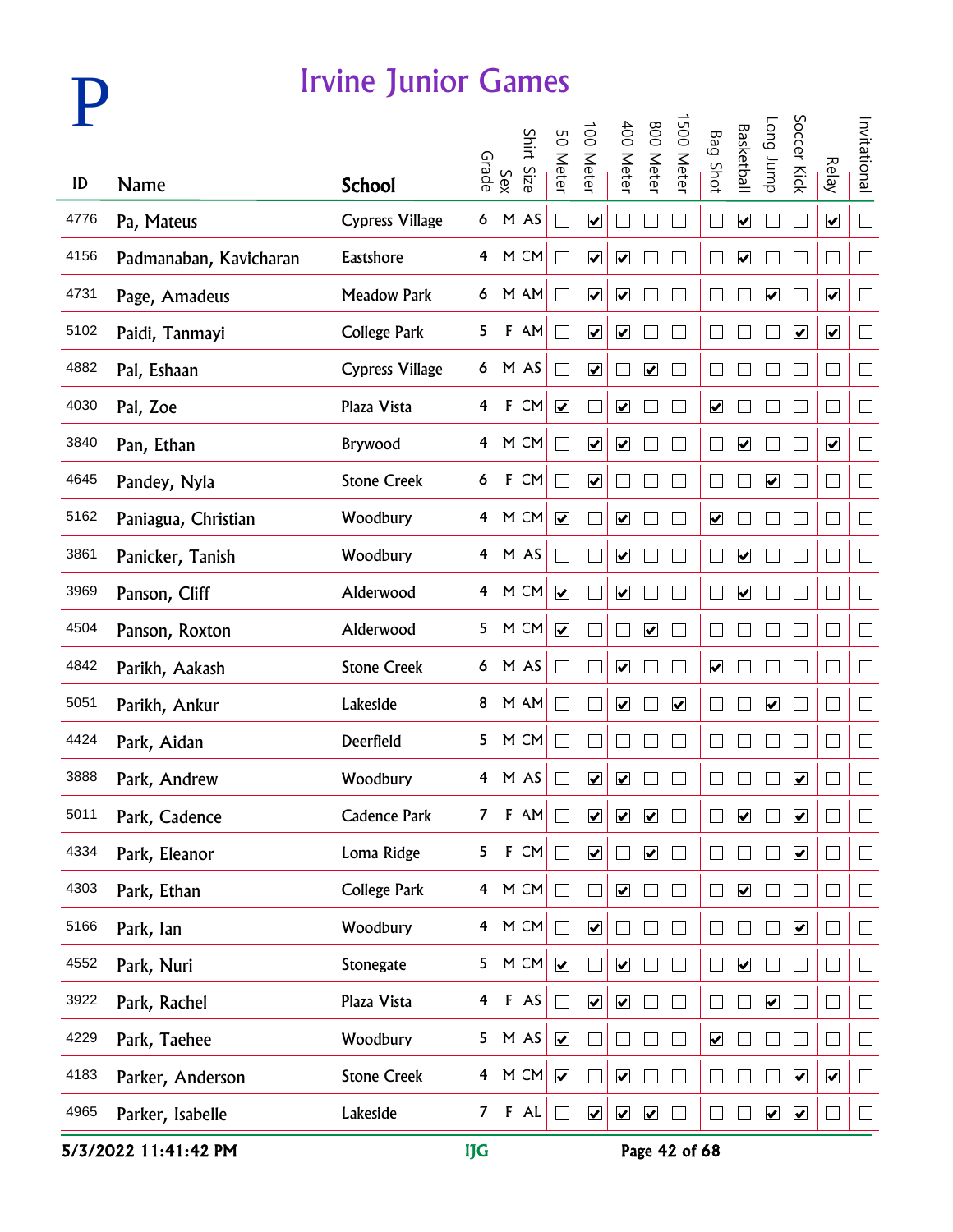

| ID   | <b>Name</b>        |                            |                | Sex<br>Grade | Shirt Size | 50 Meter                    | 100 Meter               | 400 Meter                    | 800 Meter            | 500 Meter | <b>Bag Shot</b>              | <b>Basketbal</b>        | <b>Long</b> bunp             | Soccer Kick             | <b>Relay</b>                | Invitational |
|------|--------------------|----------------------------|----------------|--------------|------------|-----------------------------|-------------------------|------------------------------|----------------------|-----------|------------------------------|-------------------------|------------------------------|-------------------------|-----------------------------|--------------|
| 4503 | Parker, Trey       | <b>School</b><br>Alderwood | 5              |              | M AS       | $\mathbb{R}^2$              |                         | $\overline{\mathbf{v}}$      |                      |           | $\Box$                       | $\blacktriangledown$    |                              |                         | $\Box$                      | $\Box$       |
| 4489 | Parr, Ceana        | Alderwood                  | 5              | $\mathsf F$  | CM         |                             | $\blacktriangledown$    |                              | $\blacktriangledown$ |           |                              |                         | $\blacktriangledown$         |                         | $\blacktriangledown$        | $\Box$       |
| 3952 | Parra, Jade        | Alderwood                  | 4              |              | F AS       |                             |                         |                              |                      |           | $\blacktriangledown$         |                         |                              |                         | $\Box$                      | $\Box$       |
| 5159 | Patel, Ariana      | Woodbury                   | 4              |              | F AS       | $\blacktriangledown$        |                         | $\blacktriangledown$         |                      |           | $\boxed{\blacktriangledown}$ |                         |                              |                         | $\blacktriangledown$        | $\Box$       |
| 4272 | Patel, Krishna     | Deerfield                  | 4              |              | M CM       |                             |                         | $\overline{\mathbf{v}}$      |                      |           |                              |                         |                              | $\overline{\mathbf{v}}$ | $\Box$                      | $\Box$       |
| 4434 | Patel, Leela       | Northwood                  | 5              |              | F AS       |                             |                         | $\blacktriangledown$         |                      |           |                              | $\overline{\mathbf{v}}$ |                              |                         | $\overline{\mathbf{v}}$     | $\Box$       |
| 4326 | Patel, Nitish      | <b>College Park</b>        | $\overline{4}$ |              | M AS       |                             | $\blacktriangledown$    | $\overline{\mathbf{v}}$      |                      |           |                              |                         |                              | $\blacktriangledown$    | $\overline{\mathbf{v}}$     | $\Box$       |
| 4692 | Patel, Shubh       | Westpark                   | 6              |              | M AM       | $\mathcal{L}_{\mathcal{A}}$ |                         | $\blacktriangledown$         |                      |           | $\Box$                       | $\overline{\mathbf{v}}$ |                              |                         | $\mathcal{L}_{\mathcal{A}}$ | $\Box$       |
| 4678 | Patel, Sydney      | Eastshore                  | 6              |              | F AS       | $\Box$                      | $\blacktriangledown$    |                              |                      |           |                              |                         |                              | $\blacktriangledown$    | $\Box$                      | $\Box$       |
| 4889 | Patel, Vishwa      | Deerfield                  | 6 <sup>1</sup> |              | M AS       | $\Box$                      |                         | $\blacktriangledown$         |                      |           | L                            | $\overline{\mathbf{v}}$ |                              |                         | $\Box$                      | $\Box$       |
| 4196 | Patil, Urja        | <b>Cypress Village</b>     | 5              |              | F AS       | $\sim$                      | $\overline{\mathbf{v}}$ | $\overline{\mathbf{v}}$      |                      |           |                              |                         | $\overline{\mathbf{v}}$      |                         | $\overline{\mathbf{v}}$     | $\Box$       |
| 4708 | Paul, Lineysha     | Portola Springs            | 6              |              | F AS       | $\sim$                      | $\blacktriangledown$    | $\boxed{\blacktriangledown}$ |                      |           |                              |                         |                              |                         | $\blacktriangledown$        | $\Box$       |
| 4466 | Paulsen, Ella      | Westpark                   | 5              |              | F AS       | $\Box$                      |                         | $\blacktriangledown$         |                      |           |                              |                         |                              | $\blacktriangledown$    | $\mathbf{r}$                | $\Box$       |
| 4897 | Paxia, Giuseppe    | <b>Turtle Rock</b>         | 6              |              | M CM       | П                           | $\blacktriangledown$    |                              | $\blacktriangledown$ |           |                              |                         |                              | $\blacktriangledown$    | $\blacktriangledown$        | $\Box$       |
| 4283 | Paxia, Sebastian   | <b>Turtle Rock</b>         | $\overline{4}$ |              | M CM       | $\overline{\mathbf{v}}$     |                         | $\overline{\mathbf{v}}$      |                      |           |                              |                         |                              | $\overline{\mathbf{v}}$ | $\overline{\mathbf{v}}$     | $\Box$       |
| 4551 | Payne, Andrew      | Brywood                    |                |              | 5 M AS     |                             | $\overline{\mathbf{v}}$ | $\overline{\mathbf{v}}$      |                      |           |                              |                         |                              | $\overline{\mathbf{v}}$ | L                           | $\Box$       |
| 4861 | Payne, Elle        | <b>Bonita Canyon</b>       | 6              | F            | AS         |                             |                         | $\boxed{\blacktriangledown}$ |                      |           | $\overline{\mathbf{v}}$      |                         |                              |                         |                             |              |
| 4862 | Payne, Lucy        | <b>Bonita Canyon</b>       | 6              |              | $F$ AS     | $\Box$                      |                         |                              | $\blacktriangledown$ |           | $\blacktriangledown$         |                         |                              |                         |                             | $\Box$       |
| 4394 | Payyapilly, Rachel | Deerfield                  | 5              | F            | CM         | $\Box$                      | $\blacktriangledown$    | $\blacktriangledown$         |                      |           |                              |                         | $\blacktriangledown$         |                         | $\blacktriangledown$        | $\Box$       |
| 4556 | Pearson, Addison   | Springbrook                | 5              | F            | CM         | $\Box$                      | $\blacktriangledown$    |                              |                      |           |                              |                         | $\boxed{\blacktriangledown}$ |                         | Г                           | $\Box$       |
| 4557 | Pearson, Brady     | Springbrook                | 5              |              | M CM       |                             |                         |                              |                      |           |                              |                         | $\boxed{\blacktriangledown}$ |                         | Г                           | $\Box$       |
| 4613 | Pearson, Jordyn    | <b>Stone Creek</b>         | 5              |              | F CM       | $\Box$                      | $\overline{\mathbf{v}}$ |                              |                      |           | $\overline{\mathbf{v}}$      |                         |                              |                         |                             | $\Box$       |
| 4996 | Pelayo, Dylan      | Irvine Virtual Aca         | 7 <sup>7</sup> |              | M AS       | $\Box$                      | $\blacktriangledown$    |                              |                      |           |                              |                         |                              | $\blacktriangledown$    |                             | $\Box$       |
| 4393 | Peng, Derin        | <b>Beacon Park</b>         | 5              |              | M CM       |                             |                         | $\blacktriangledown$         |                      |           |                              |                         |                              |                         |                             | $\Box$       |
| 5110 | Peng, Elliott      | Lakeside                   | 7 <sup>7</sup> |              | M AS       |                             |                         | $\blacktriangledown$         | $\blacktriangledown$ |           |                              |                         | $\blacktriangledown$         | $\blacktriangledown$    |                             | $\mathbf{L}$ |

5/3/2022 11:41:42 PM IJG Page 43 of 68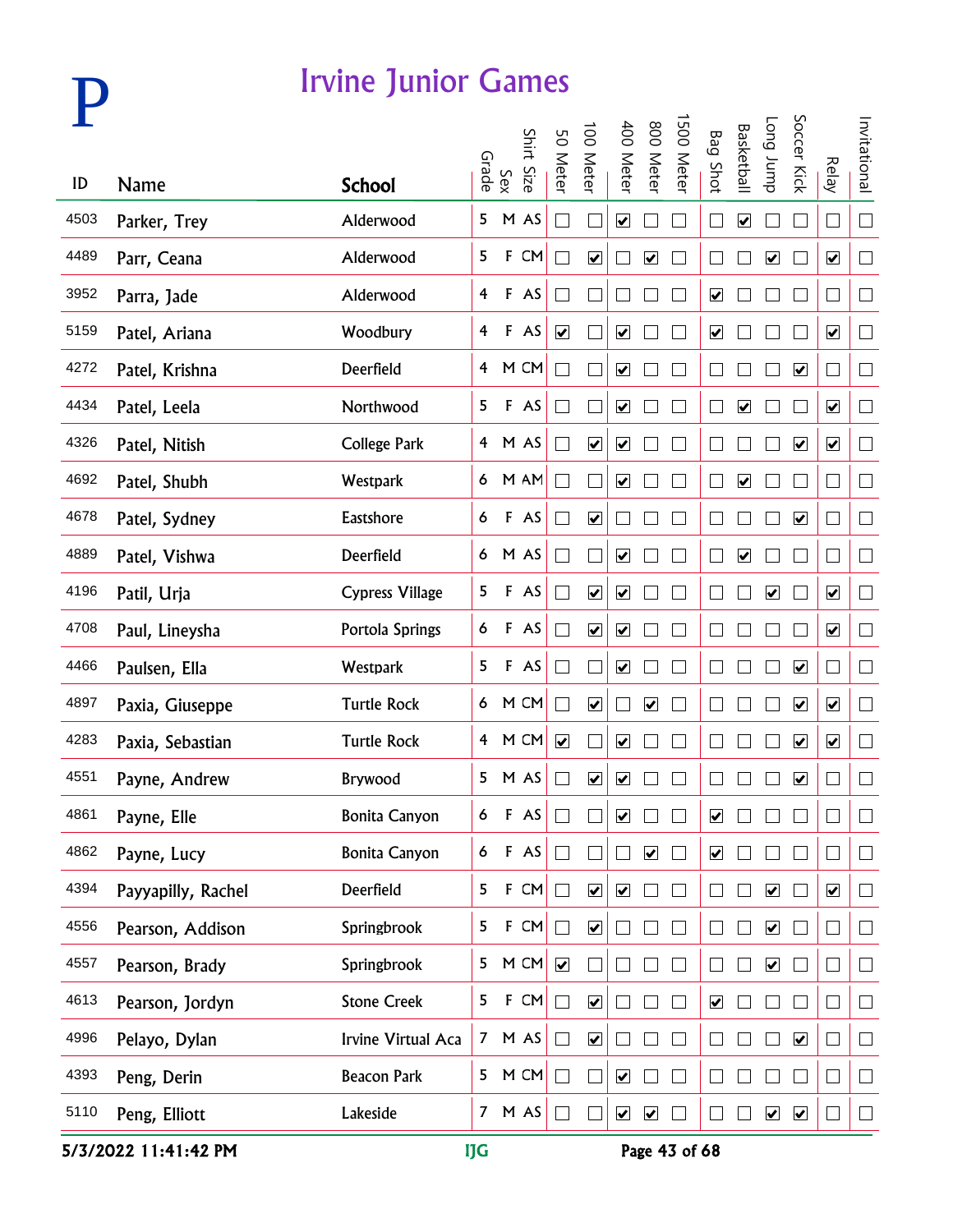

|      |                         |                        |                |              |            |                              | 00 Meter                     | 400 Mete                     | 800 Meter               | 500 Meter                    |                         | <b>Basketbal</b>             | dunr buo                     | Soccer Kick                  |                          | Invitational      |
|------|-------------------------|------------------------|----------------|--------------|------------|------------------------------|------------------------------|------------------------------|-------------------------|------------------------------|-------------------------|------------------------------|------------------------------|------------------------------|--------------------------|-------------------|
| ID   | <b>Name</b>             | <b>School</b>          | Grade          | Sex          | Shirt Size | 50 Meter                     |                              |                              |                         |                              | <b>Bag Shot</b>         |                              |                              |                              | <b>Relay</b>             |                   |
| 3900 | Peoples, Olivia         | Woodbury               | $\overline{4}$ | $\mathsf F$  | CM         | $\overline{\mathbf{v}}$      |                              |                              |                         |                              |                         |                              | $\boxed{\blacktriangledown}$ |                              | $\overline{\mathbf{v}}$  | $\Box$            |
| 4300 | Perez Ortega, Juan Jose | <b>University Park</b> |                |              | 4 M CM     | $\blacktriangledown$         |                              | $\blacktriangledown$         |                         |                              |                         |                              |                              | $\overline{\mathbf{v}}$      | $\Box$                   | $\Box$            |
| 4771 | Perez-Ayarbe, Isaac     | Loma Ridge             |                |              | 6 M AS     | $\overline{\mathbf{v}}$      |                              | $\overline{\mathbf{v}}$      |                         |                              |                         |                              |                              | $\blacktriangledown$         | $\Box$                   | $\Box$            |
| 4173 | Perez-Ayarbe, Katherine | Loma Ridge             | $\overline{4}$ |              | F AS       | $\overline{\mathbf{v}}$      |                              | $\overline{\mathbf{v}}$      |                         |                              |                         |                              | $\overline{\mathbf{v}}$      |                              | $\overline{\phantom{a}}$ | $\Box$            |
| 4964 | Perez-Ayarbe, Nicholas  | Jeffrey Trail          | 7 <sup>7</sup> |              | M AM       | $\mathcal{L}$                | $\overline{\mathbf{v}}$      | $\overline{\mathbf{v}}$      |                         | $\overline{\mathbf{v}}$      |                         |                              |                              |                              | $\Box$                   | $\Box$            |
| 4872 | Perkins, Mac            | Springbrook            |                |              | 6 M AS     | $\overline{\mathbf{v}}$      |                              | $\overline{\mathbf{v}}$      |                         |                              |                         | $\overline{\mathbf{v}}$      |                              |                              | $\overline{\phantom{a}}$ | $\Box$            |
| 4679 | Peterson, Hudson        | Greentree              | 6              |              | F AS       | $\overline{\phantom{a}}$     | $\overline{\mathbf{v}}$      | $\mathcal{L}$                |                         |                              |                         |                              |                              | $\boxed{\blacktriangledown}$ | $\Box$                   | $\Box$            |
| 3940 | Peterson, Hunter        | <b>Beacon Park</b>     | 4              | $\mathbf{F}$ | CM         | $\overline{\mathbf{v}}$      |                              | $\overline{\mathbf{v}}$      |                         |                              |                         | $\overline{\mathbf{v}}$      |                              |                              | $\Box$                   | $\Box$            |
| 4376 | Phadnis, Shreyan        | Plaza Vista            | 5              |              | M CM       | $\blacksquare$               | $\overline{\mathbf{v}}$      | $\overline{\mathbf{v}}$      |                         |                              |                         |                              |                              |                              | $\Box$                   | $\Box$            |
| 4985 | Pham, Tara              | Lakeside               | $\overline{7}$ |              | F AS       | $\blacksquare$               |                              |                              |                         |                              |                         |                              | $\boxed{\blacktriangledown}$ |                              | $\Box$                   | $\Box$            |
| 4370 | Phiri, Aiyana           | <b>Canyon View</b>     | 5              |              | F A L      |                              |                              |                              |                         |                              |                         |                              |                              | $\overline{\mathbf{v}}$      | $\Box$                   | $\Box$            |
| 4827 | Piesik, Nolan           | Vista Verde            | 6              |              | M CM       | $\blacksquare$               | $\overline{\mathbf{v}}$      | $\boxed{\blacktriangledown}$ |                         |                              |                         |                              |                              |                              | $\Box$                   | $\Box$            |
| 5080 | Pillai, Keerthana       | <b>Beacon Park</b>     | 8              |              | F AM       | $\blacksquare$               |                              | $\blacktriangledown$         | $\overline{\mathbf{v}}$ |                              |                         |                              |                              |                              | $\Box$                   | $\mathcal{L}$     |
| 4801 | Pingston, Kyndall       | Alderwood              | 6              |              | F AS       |                              |                              |                              |                         |                              |                         |                              |                              | $\blacktriangledown$         | $\mathbf{L}$             | $\Box$            |
| 4912 | Pires, Mariana          | <b>University Park</b> | 6              |              | F AS       | $\boxed{\blacktriangledown}$ |                              | $\boxed{\blacktriangledown}$ |                         |                              |                         |                              | $\overline{\mathbf{v}}$      |                              | $\overline{\phantom{a}}$ | $\Box$            |
| 4580 | Pirouzian, Sophia       | <b>College Park</b>    | 5              | F            | AM         |                              |                              |                              |                         |                              |                         |                              | $\boxed{\blacktriangledown}$ |                              | $\Box$                   | $\Box$            |
| 4946 | Pisipati, Sumedh        | Venado                 | $\overline{7}$ |              | M AS       |                              |                              | $\overline{\mathbf{v}}$      |                         | $\boxed{\blacktriangledown}$ |                         | $\boxed{\blacktriangledown}$ |                              |                              |                          |                   |
| 5003 | Pokornik, Bren          | Rancho                 | 7 <sup>7</sup> |              | M AS       |                              |                              | $\blacktriangledown$         | $\blacktriangledown$    |                              |                         |                              |                              |                              | $\Box$                   | $\mathcal{L}$     |
| 5178 | Pon, Kloe               | Irvine Virtual Aca     | 4              | F            | CM         | $\Box$                       | $\overline{\mathbf{v}}$      | $\blacktriangledown$         |                         |                              |                         | $\overline{\mathbf{v}}$      |                              |                              | $\Box$                   | $\Box$            |
| 4911 | Porter, Savannah        | College Park           | 6              |              | F AS       | $\blacktriangledown$         |                              |                              |                         |                              | $\overline{\mathbf{v}}$ |                              |                              |                              | $\overline{\mathbf{v}}$  | ⊔                 |
| 4611 | Poveromo, Julia         | Springbrook            | 5              | $\mathsf F$  | AS         | $\Box$                       | $\boxed{\blacktriangledown}$ |                              |                         |                              |                         | $\overline{\mathbf{v}}$      |                              |                              | $\Box$                   | ⊔                 |
| 4496 | Powell, Logan           | Deerfield              | 5              |              | M CM       | $\overline{\mathbf{v}}$      |                              | $\overline{\mathbf{v}}$      |                         |                              |                         |                              |                              | $\overline{\mathbf{v}}$      | $\Box$                   | $\Box$            |
| 4423 | Prakash, Mridhulla      | Northwood              | 5              | $\mathsf F$  | CM         | $\blacktriangledown$         |                              | $\overline{\mathbf{v}}$      |                         |                              |                         |                              |                              | $\overline{\mathbf{v}}$      | $\blacktriangledown$     | $\vert \ \ \vert$ |
| 4274 | Prawira, Wynona         | <b>Cypress Village</b> | 4              | $\mathsf F$  | CM         | $\blacktriangledown$         |                              |                              |                         |                              |                         |                              | $\overline{\mathbf{v}}$      |                              | $\Box$                   | $\Box$            |
| 4579 | Preston, Evelyn         | Cypress Village        | 5              |              | F AS       | $\blacktriangledown$         |                              | $\blacktriangledown$         |                         |                              |                         |                              |                              | $\blacktriangledown$         | L                        | $\Box$            |

5/3/2022 11:41:43 PM **IJG** Page 44 of 68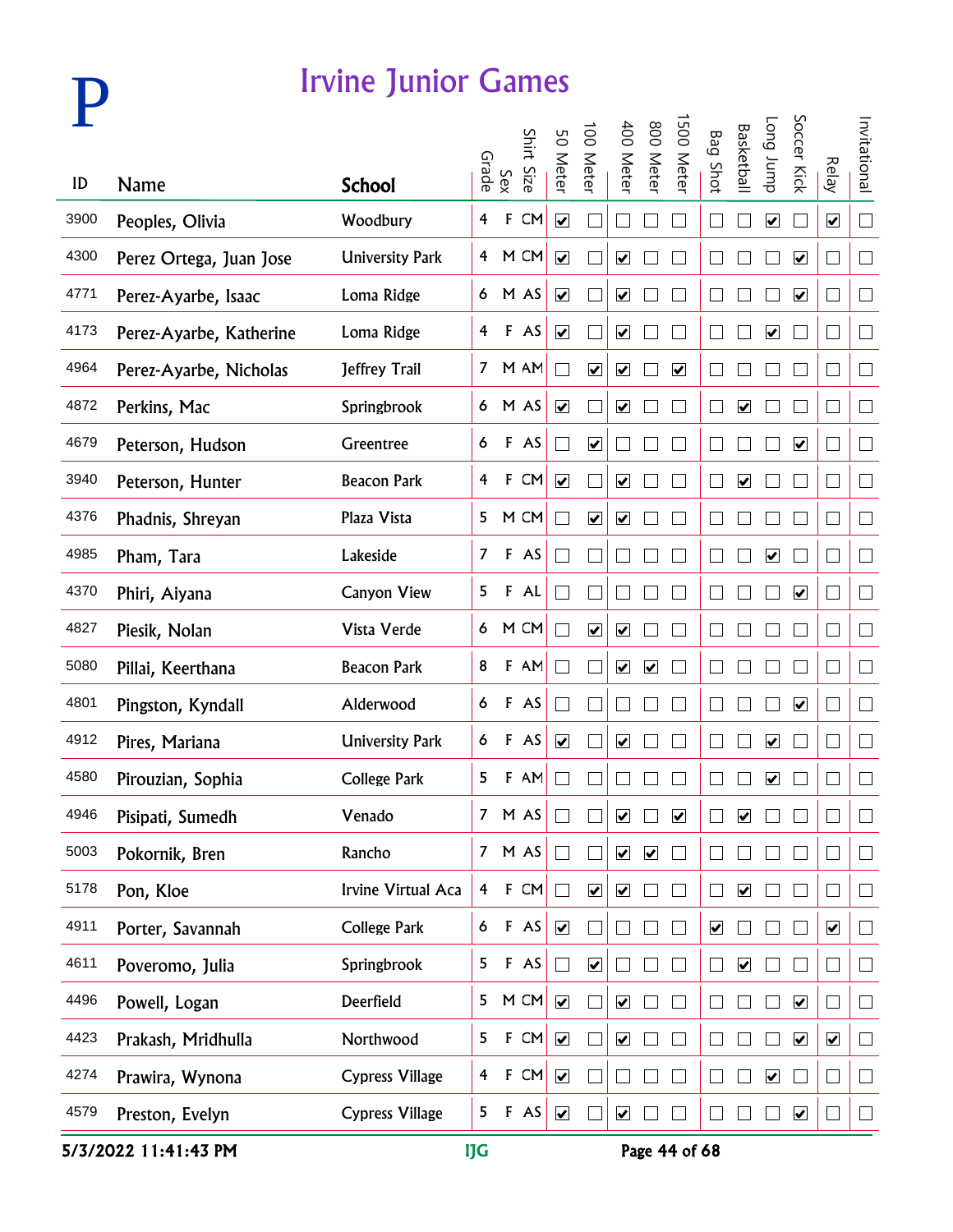|      |                   | <b>Irvine Junior Games</b> |       |     |           |                         |                                 |   |                                                                                                                                    |  |   |                      |       |              |
|------|-------------------|----------------------------|-------|-----|-----------|-------------------------|---------------------------------|---|------------------------------------------------------------------------------------------------------------------------------------|--|---|----------------------|-------|--------------|
|      |                   |                            | Grade |     | Shirt     |                         |                                 |   | Soccer Kick<br>Basketball<br>Bag Shot<br>Basketball<br>Basketball<br>Bor Meter<br>400 Meter<br>100 Meter<br>100 Meter<br>100 Meter |  |   |                      | Relay | Invitational |
| ID   | <b>Name</b>       | <b>School</b>              |       | Sex | Size      |                         |                                 |   |                                                                                                                                    |  |   |                      |       |              |
| 4068 | Pulipati, Snigdha | <b>Westpark</b>            | 4     | F   | CM        | $\overline{\mathbf{v}}$ |                                 | V |                                                                                                                                    |  | V |                      |       |              |
| 4180 | Putra, Danielle   | <b>Bonita Canyon</b>       | 4     | F   | <b>CM</b> |                         |                                 | V |                                                                                                                                    |  | び |                      |       |              |
| 4774 | Putra, Liel       | <b>Bonita Canyon</b>       | 6     | F   | AS        |                         |                                 | V |                                                                                                                                    |  | び |                      |       |              |
| 4200 | Puvvada, Shya     | Woodbury                   | 5     | F   | AS        |                         | $\overline{\blacktriangledown}$ | V |                                                                                                                                    |  |   | $\blacktriangledown$ |       |              |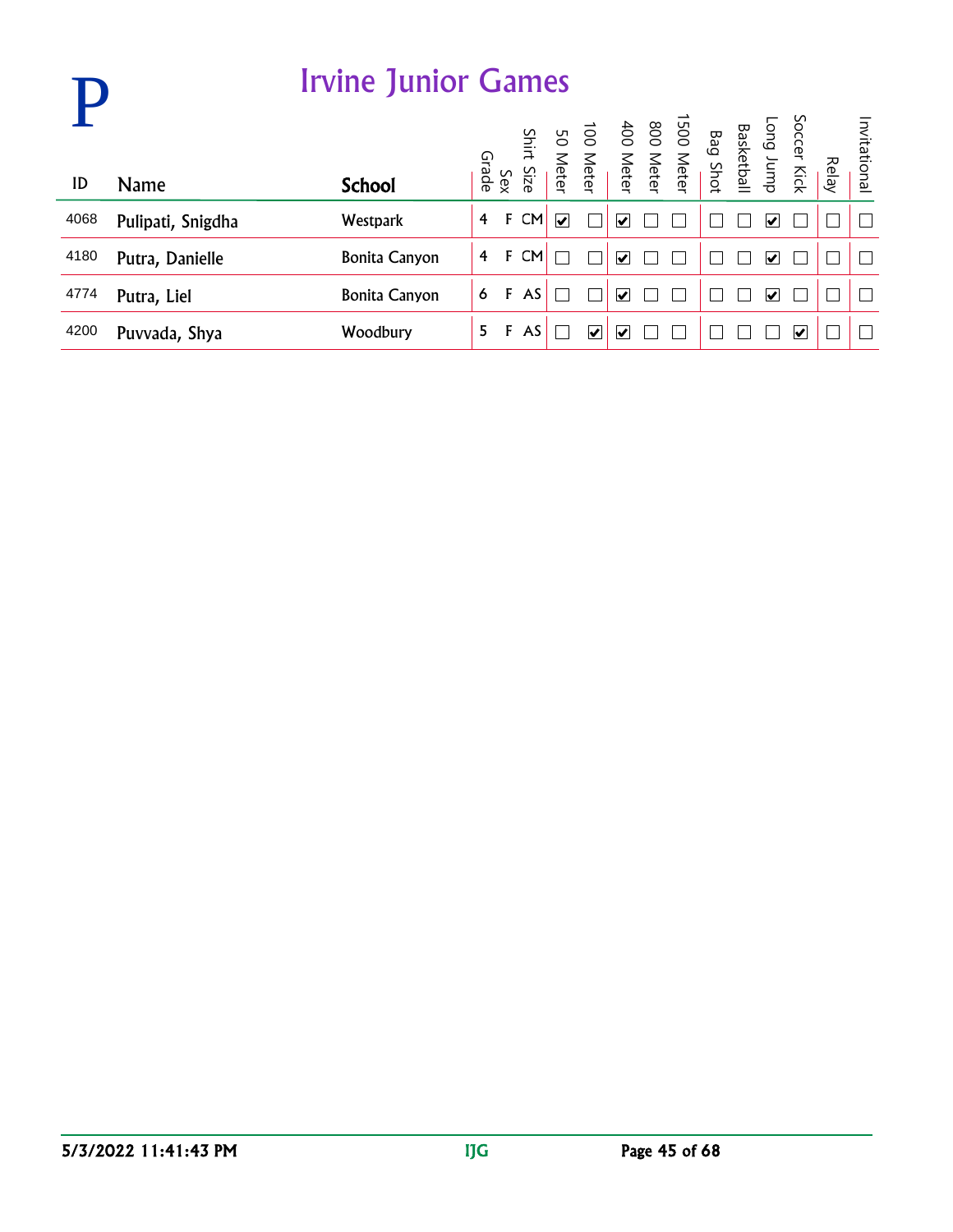|      |                 | <b>Irvine Junior Games</b> |   |              |      |                         |                         |   |                                                                                               |                         |                         |           |                              |              |                      |
|------|-----------------|----------------------------|---|--------------|------|-------------------------|-------------------------|---|-----------------------------------------------------------------------------------------------|-------------------------|-------------------------|-----------|------------------------------|--------------|----------------------|
|      |                 |                            |   |              |      |                         |                         |   | 1500 Meter<br>400 Meter<br>400 Meter<br>100 Meter<br>50 Meter<br>Sinit Size<br>Srade<br>Grade | <b>Bag Shot</b>         | <b>Basketball</b>       | Tong Jump | Soccer Kick                  | <b>Relay</b> | Invitational         |
| ID   | <b>Name</b>     | <b>School</b>              |   |              |      |                         |                         |   |                                                                                               |                         |                         |           |                              |              |                      |
| 4029 | Qazi, Ebod      | College Park               | 4 |              | M CM |                         | $\overline{\mathbf{v}}$ |   |                                                                                               |                         |                         |           | $\boxed{\blacktriangledown}$ |              | Ξ                    |
| 5083 | Qi, Tiger       | Oak Creek                  | 6 |              | M CM |                         |                         |   |                                                                                               |                         |                         |           |                              |              | $\blacktriangledown$ |
| 4107 | Qian, Sharon    | Eastwood                   | 4 | F            | CM   |                         | $\overline{\mathbf{v}}$ |   |                                                                                               |                         |                         |           |                              |              |                      |
| 4116 | Qiao, Camilla   | Westpark                   | 4 | $\mathbf{F}$ | AS   |                         |                         |   |                                                                                               |                         |                         |           | $\overline{\mathbf{v}}$      |              |                      |
| 4704 | Qin, Ford       | <b>Turtle Rock</b>         | 6 |              | M AM | $\overline{\mathbf{v}}$ |                         |   |                                                                                               |                         | $\overline{\mathbf{v}}$ |           |                              |              |                      |
| 4811 | Qu, Nora        | <b>Stonegate</b>           | 6 | $\mathbf{F}$ | AS   | $\overline{\mathbf{v}}$ |                         |   |                                                                                               |                         |                         |           |                              |              | Τ                    |
| 5163 | Quaife, Sofia   | Woodbury                   | 4 |              | F AS | $\overline{\mathbf{v}}$ |                         |   |                                                                                               | $\overline{\mathbf{v}}$ |                         |           |                              |              |                      |
| 4582 | Quronfleh, Noor | <b>College Park</b>        | 5 | F            | CM   |                         | $\blacktriangledown$    | V |                                                                                               | $\overline{\mathbf{v}}$ |                         |           |                              |              |                      |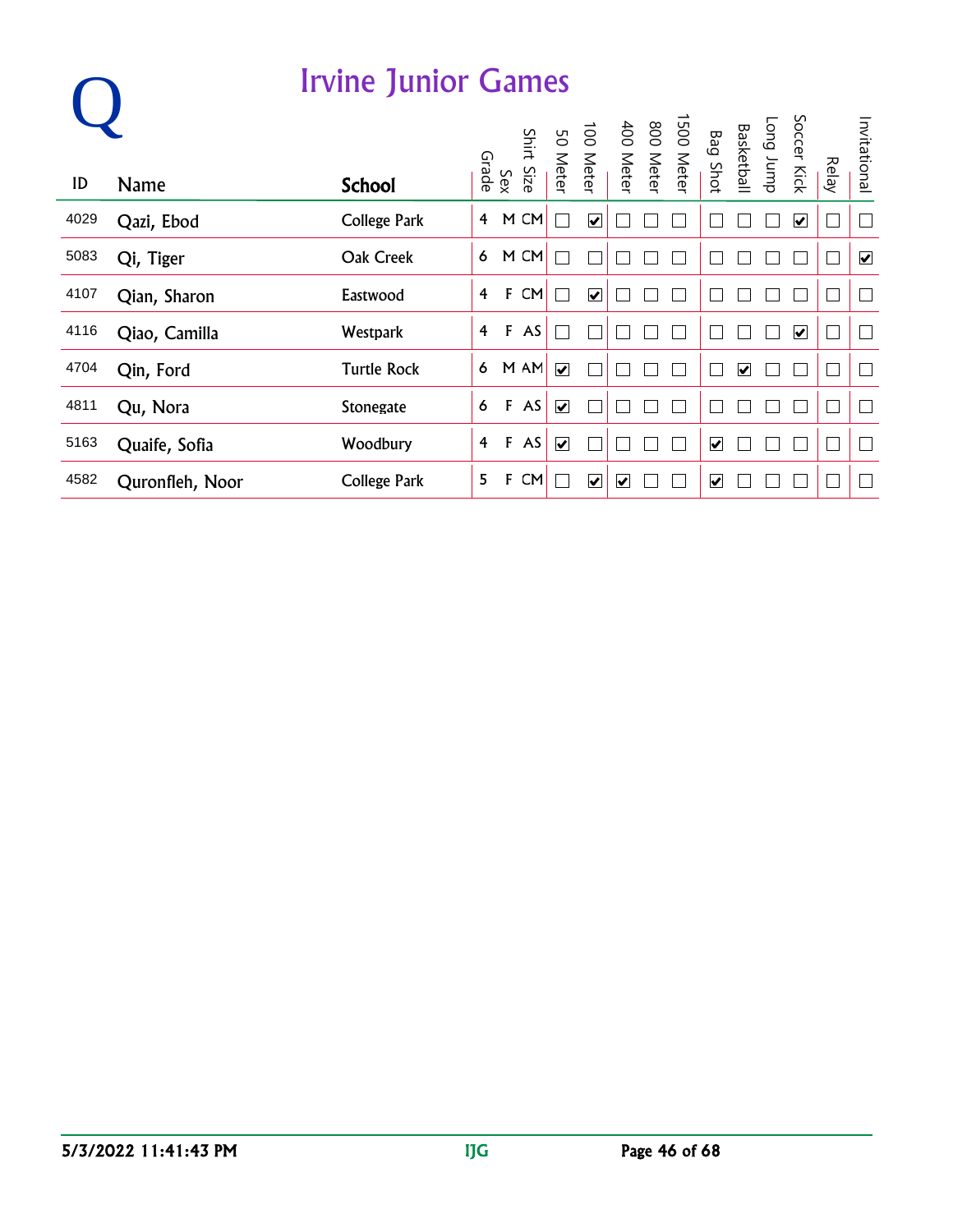

|      |                        |                        |                         |              | Shirt | 50 Meter                     | 100 Meter                    | 400 Meter                    | 008                          | 500 Meter | <b>Bag Shot</b>              | <b>Basketbal</b>             | dunr buo                     | Soccer Kick             |                              | Invitational   |
|------|------------------------|------------------------|-------------------------|--------------|-------|------------------------------|------------------------------|------------------------------|------------------------------|-----------|------------------------------|------------------------------|------------------------------|-------------------------|------------------------------|----------------|
| ID   | Name                   | <b>School</b>          |                         | Sex<br>Grade | Size. |                              |                              |                              | <b>Meter</b>                 |           |                              |                              |                              |                         | Relay                        |                |
| 5136 | Raddatz, Angelina      | <b>Cypress Village</b> | 5                       | F            | AS    | $\mathcal{L}$                | $\overline{\mathbf{v}}$      |                              | ☑                            |           |                              |                              | $\overline{\mathbf{v}}$      |                         | $\mathbf{L}$                 | $\Box$         |
| 4524 | rafi, navid            | Alderwood              | 5                       |              | M AS  |                              |                              |                              |                              |           |                              | $\boxed{\blacktriangledown}$ |                              |                         | $\mathbf{r}$                 | $\mathbb{R}^n$ |
| 5142 | Raghavasugosh, Aarin   | <b>Brywood</b>         | 5                       |              | M AS  | $\overline{\mathbf{v}}$      |                              | $\boxed{\blacktriangledown}$ |                              |           |                              |                              | $\overline{\mathbf{v}}$      |                         | $\blacktriangledown$         | $\Box$         |
| 5126 | Rahimi, Amanda         | South Lake             | $\overline{7}$          |              | F AS  |                              | $\boxed{\blacktriangledown}$ | $\boxed{\blacktriangledown}$ |                              |           |                              |                              | $\overline{\mathbf{v}}$      |                         | $\mathsf{L}$                 | $\Box$         |
| 3834 | Rahman, Efe            | Oak Creek              | 4                       |              | M CM  |                              | $\overline{\mathbf{v}}$      | $\boxed{\blacktriangledown}$ |                              |           |                              |                              |                              | $\overline{\mathbf{v}}$ | L                            | $\Box$         |
| 4339 | Rajasekhar, Adithya    | <b>Turtle Rock</b>     | 5                       |              | M CM  |                              |                              | $\overline{\mathbf{v}}$      |                              |           | $\mathbf{L}$                 | $\boxed{\blacktriangledown}$ |                              |                         | ⊔                            | $\Box$         |
| 4674 | Rajwani, Shane         | <b>College Park</b>    | 6                       |              | M AS  | $\overline{\mathbf{v}}$      |                              | $\overline{\mathbf{v}}$      |                              |           |                              |                              | $\overline{\mathbf{v}}$      |                         | $\vert \ \ \vert$            | $\Box$         |
| 5089 | Ramadan, Abdullah      | Alderwood              | $\overline{4}$          |              | M AS  |                              |                              |                              |                              |           |                              |                              |                              |                         | $\overline{\phantom{a}}$     | $\Box$         |
| 4321 | Ramakrishnan, Shivani  | Brywood                | 4                       | F            | CM    |                              | $\overline{\mathbf{v}}$      | $\overline{\mathbf{v}}$      |                              |           | $\boxed{\blacktriangledown}$ |                              |                              |                         | $\blacktriangledown$         | $\Box$         |
| 4439 | Ramamurthy, Hansika    | <b>Cypress Village</b> | 5                       | F            | AS    |                              | $\overline{\mathbf{v}}$      | $\boxed{\blacktriangledown}$ |                              |           |                              |                              | $\overline{\mathbf{v}}$      |                         | $\overline{\mathbf{v}}$      | $\Box$         |
| 4880 | Raman, Rohan           | <b>Stone Creek</b>     | 6                       |              | M AS  | $\overline{\mathbf{v}}$      |                              | $\overline{\mathbf{v}}$      |                              |           |                              |                              | $\overline{\mathbf{v}}$      |                         | $\vert \ \ \vert$            | $\Box$         |
| 3929 | Ramazani Agheleh, Mary | <b>Stone Creek</b>     | 4                       |              | F AS  |                              | $\overline{\mathbf{v}}$      |                              |                              |           | $\overline{\mathbf{v}}$      |                              |                              |                         | $\boxed{\blacktriangledown}$ | П              |
| 3896 | Rameshbabu, Harish     | <b>Cypress Village</b> | 4                       |              | M CM  |                              | $\overline{\mathbf{v}}$      | $\blacktriangledown$         |                              |           |                              |                              |                              | $\blacktriangledown$    | $\blacktriangledown$         | M              |
| 4486 | Randhawa, Jas          | Alderwood              | 5                       |              | M CM  |                              |                              |                              |                              |           | $\blacktriangledown$         |                              |                              |                         | $\vert \ \ \vert$            | $\Box$         |
| 4493 | Rangarajan, Pranav     | Alderwood              | 5                       |              | M CM  | $\overline{\mathbf{v}}$      |                              |                              | $\boxed{\blacktriangledown}$ |           |                              |                              |                              |                         | $\mathbf{L}$                 | $\Box$         |
| 4307 | Rangel, Briggette      | <b>University Park</b> | 4                       |              | F AS  | $\overline{\mathbf{v}}$      |                              |                              |                              |           |                              |                              |                              | $\blacktriangledown$    |                              | $\Box$         |
| 4527 | Rangi, Mishka          | Alderwood              | 5                       | F            | AS    | $\boxed{\blacktriangledown}$ |                              |                              |                              |           |                              |                              | $\overline{\mathbf{v}}$      |                         |                              | $\Box$         |
| 4740 | Rank, Dexter           | <b>Meadow Park</b>     | 6                       |              | M CM  | $\Box$                       |                              | $\blacktriangledown$         |                              |           | $\blacktriangledown$         |                              |                              |                         |                              | $\Box$         |
| 4120 | Rank, Zoe              | <b>Meadow Park</b>     | $\overline{4}$          |              | F AS  | $\Box$                       |                              |                              |                              |           |                              |                              | $\blacktriangledown$         |                         | $\Box$                       | $\Box$         |
| 4607 | Raskin, Eli            | <b>Beacon Park</b>     | 5                       |              | M CM  |                              |                              | $\overline{\mathbf{v}}$      |                              |           | $\Box$                       |                              | $\boxed{\blacktriangledown}$ |                         | $\Box$                       | $\Box$         |
| 4437 | Raul, Devak            | Plaza Vista            | 5                       |              | M AS  | $\Box$                       | $\overline{\mathbf{v}}$      | $\boxed{\blacktriangledown}$ |                              |           | $\Box$                       | $\boxed{\blacktriangledown}$ |                              |                         | $\Box$                       | $\Box$         |
| 3937 | Raval, Aahana          | <b>Cadence Park</b>    | $\overline{\mathbf{4}}$ |              | F CM  | $\Box$                       | $\overline{\mathbf{v}}$      |                              |                              |           |                              |                              |                              |                         | $\mathcal{L}_{\mathcal{A}}$  | $\Box$         |
| 4313 | Ravari, Shirin         | <b>Cypress Village</b> | $\overline{\mathbf{r}}$ |              | F AS  | $\Box$                       |                              | $\boxed{\blacktriangledown}$ |                              |           |                              |                              |                              |                         | $\blacktriangledown$         | $\Box$         |
| 5141 | Rawat, Shreyas         | Brywood                | 5                       |              | M CM  | $\blacktriangledown$         |                              | $\blacktriangledown$         |                              |           |                              |                              |                              | $\blacktriangledown$    | Г                            | $\Box$         |
| 5151 | Reddy, Purvi           | Eastwood               | 4                       |              | F AS  | $\blacktriangledown$         |                              | $\boxed{\blacktriangledown}$ |                              |           | $\Box$                       |                              |                              | $\blacktriangledown$    | $\blacktriangledown$         | $\Box$         |

5/3/2022 11:41:43 PM IJG Page 47 of 68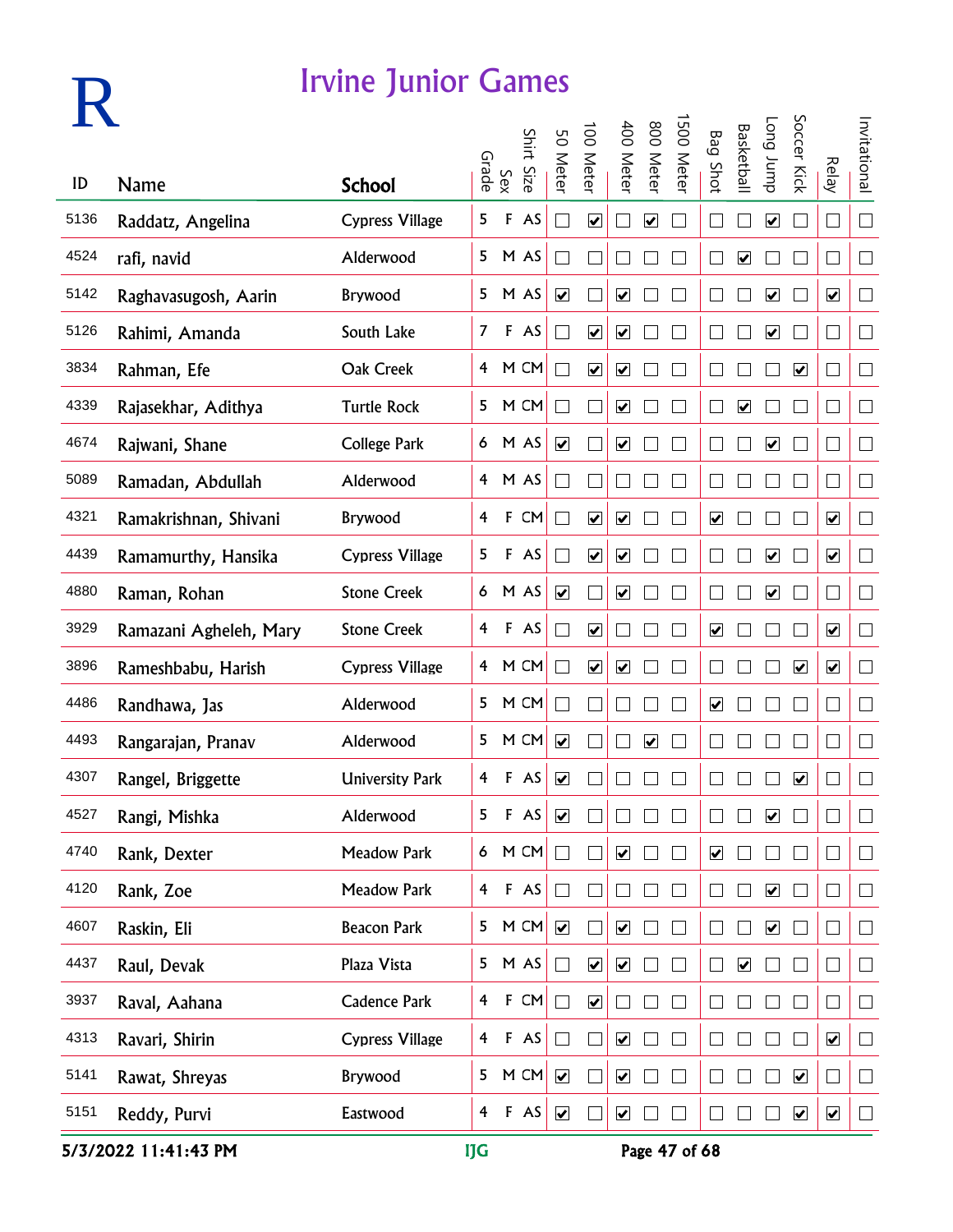

|      |                       |                     |                         |              | Shirt Size | 50 Meter                     | 100 Meter                    | 400 Meter                    | 800 Meter                    | 500 Meter | <b>Bag Shot</b>              | <b>Basketbal</b>        | <b>Long</b> bunp        | Soccer Kick                  |                              | Invitational             |
|------|-----------------------|---------------------|-------------------------|--------------|------------|------------------------------|------------------------------|------------------------------|------------------------------|-----------|------------------------------|-------------------------|-------------------------|------------------------------|------------------------------|--------------------------|
| ID   | <b>Name</b>           | <b>School</b>       |                         | Sex<br>Grade |            |                              |                              |                              |                              |           |                              |                         |                         |                              | <b>Relay</b>                 |                          |
| 4835 | Reddy, Shalin         | Alderwood           | 6                       |              | M AS       |                              |                              |                              | $\overline{\mathbf{v}}$      |           |                              |                         |                         | $\overline{\mathbf{v}}$      | $\overline{\mathbf{v}}$      | $\Box$                   |
| 3967 | Redjaian, Liana       | Alderwood           | 4                       |              | F AS       |                              |                              | $\blacktriangledown$         |                              |           |                              |                         |                         | $\blacktriangledown$         | $\vert \ \ \vert$            | $\Box$                   |
| 4632 | Reilly, Chloe         | Alderwood           | 5                       |              | F AS       |                              |                              |                              |                              |           |                              |                         | $\overline{\mathbf{v}}$ |                              | $\Box$                       | $\Box$                   |
| 3992 | Render, Addie         | <b>Stone Creek</b>  | 4                       | $\mathsf F$  | CM         | $\blacktriangledown$         |                              | $\blacktriangledown$         |                              |           | $\boxed{\blacktriangledown}$ |                         |                         |                              | $\blacktriangledown$         | $\Box$                   |
| 4628 | Reyes, Evelyn         | <b>College Park</b> | 5                       | $\mathsf F$  | CM         |                              |                              | $\overline{\mathbf{v}}$      |                              |           |                              |                         |                         |                              | $\Box$                       | $\Box$                   |
| 4232 | Reyna, Sophia         | Woodbury            | 5                       |              | F CM       |                              | $\boxed{\blacktriangledown}$ | $\boxed{\blacktriangledown}$ |                              |           |                              |                         |                         | $\overline{\mathbf{v}}$      | $\overline{\mathbf{v}}$      | $\Box$                   |
| 4061 | Riley, Finley         | <b>Canyon View</b>  | $\overline{\mathbf{f}}$ | $\mathsf F$  | CM         | $\blacktriangledown$         |                              | $\blacktriangledown$         |                              |           | $\overline{\mathbf{v}}$      |                         |                         |                              | $\mathcal{L}_{\mathcal{A}}$  | $\Box$                   |
| 3912 | Rivas, Anthony        | Brywood             | $\overline{4}$          |              | M CM       | $\Box$                       |                              | $\blacktriangledown$         |                              |           |                              | $\overline{\mathbf{v}}$ |                         |                              | $\mathcal{L}_{\mathcal{A}}$  | $\Box$                   |
| 4691 | Rivera, Lohgan        | Eastshore           | 6                       | $\mathsf F$  | CM         | $\overline{\mathbf{v}}$      |                              |                              |                              |           |                              |                         |                         | $\blacktriangledown$         | $\Box$                       | $\Box$                   |
| 4894 | Rizvi, Iman           | Deerfield           | 6                       |              | F AM       | $\mathcal{L}_{\mathcal{A}}$  |                              |                              |                              |           | $\Box$                       | $\overline{\mathbf{v}}$ |                         |                              | $\boxed{\blacktriangledown}$ | $\Box$                   |
| 4511 | Ro, Sarah             | Plaza Vista         | 5                       |              | F AS       | $\boxed{\blacktriangledown}$ |                              | $\blacktriangledown$         |                              |           |                              |                         |                         |                              | $\Box$                       | $\Box$                   |
| 4658 | Roberts, Aila         | Westpark            | 6                       |              | F AS       | $\sim$                       |                              |                              | $\blacktriangledown$         |           |                              |                         |                         |                              | $\overline{\phantom{a}}$     | $\Box$                   |
| 5050 | Roberts, Audrey       | Lakeside            | 8                       |              | F AS       | $\Box$                       |                              | $\blacktriangledown$         | $\blacktriangledown$         |           |                              |                         | $\blacktriangledown$    |                              | L                            | $\Box$                   |
| 4510 | Rockoff, Wesley       | <b>Meadow Park</b>  | 5                       |              | M CM       | П                            | $\blacktriangledown$         | $\blacktriangledown$         |                              |           | $\blacktriangledown$         |                         |                         |                              | $\blacktriangledown$         | $\Box$                   |
| 4386 | Rodil, Johann         | <b>Turtle Rock</b>  |                         |              | 5 M AS     | $\overline{\mathbf{v}}$      |                              | $\blacktriangledown$         |                              |           | $\Box$                       | $\overline{\mathbf{v}}$ |                         |                              | $\Box$                       | $\Box$                   |
| 4051 | Rodrigues, Blake      | Westpark            |                         |              | 4 M AS     | $\overline{\mathbf{v}}$      |                              | $\overline{\mathbf{v}}$      |                              |           |                              |                         |                         | $\blacktriangledown$         | $\overline{\mathbf{v}}$      | $\Box$                   |
| 4686 | Rodrigues, Dylan      | Westpark            | 6                       |              | M AM       |                              | $\overline{\mathbf{v}}$      | $\boxed{\blacktriangledown}$ |                              |           |                              |                         |                         | $\boxed{\blacktriangledown}$ | $\overline{\mathbf{v}}$      | $\overline{\phantom{a}}$ |
| 5006 | Rodriguez, Daniel     | South Lake          | 7 <sup>7</sup>          |              | MAS        | $\Box$                       | $\blacktriangledown$         |                              |                              |           |                              |                         |                         | $\blacktriangledown$         |                              | $\Box$                   |
| 5085 | Roeske, Rhett         | Sierra Vista        | 7 <sup>7</sup>          |              | M AS       | $\Box$                       |                              |                              |                              |           |                              |                         |                         |                              |                              | $\blacktriangledown$     |
| 3927 | Roh, Alex             | Woodbury            | $\epsilon$              |              | M AM       | $\Box$                       |                              | $\overline{\mathbf{v}}$      |                              |           |                              | $\overline{\mathbf{v}}$ |                         |                              | Г                            | $\Box$                   |
| 4252 | Rojo Egusquiza, Mikel | Brywood             | $\overline{4}$          |              | M CM       | $\overline{\mathbf{v}}$      |                              |                              |                              |           |                              |                         |                         | $\overline{\mathbf{v}}$      | $\Box$                       | $\Box$                   |
| 4993 | Rommelfanger, Davis   | Lakeside            | 7 <sup>7</sup>          |              | M AS       | $\Box$                       | $\overline{\mathbf{v}}$      |                              | $\boxed{\blacktriangledown}$ |           |                              |                         |                         |                              |                              | $\Box$                   |
| 4803 | Ronen, Guy            | Alderwood           | 6                       |              | M CM       | $\Box$                       | $\blacktriangledown$         | $\blacktriangledown$         |                              |           |                              |                         |                         |                              | $\blacktriangledown$         | $\Box$                   |
| 3996 | Rong, Venus           | Deerfield           | 4                       |              | $F$ AS     | $\blacktriangledown$         |                              |                              |                              |           |                              |                         | $\blacktriangledown$    |                              | $\mathbf{r}$                 | $\Box$                   |
| 4299 | Ronquest, Marisa      | Loma Ridge          | $\overline{\mathbf{f}}$ |              | F CM       | $\Box$                       |                              |                              |                              |           |                              |                         |                         | $\blacktriangledown$         |                              | $\Box$                   |

5/3/2022 11:41:43 PM IJG Page 48 of 68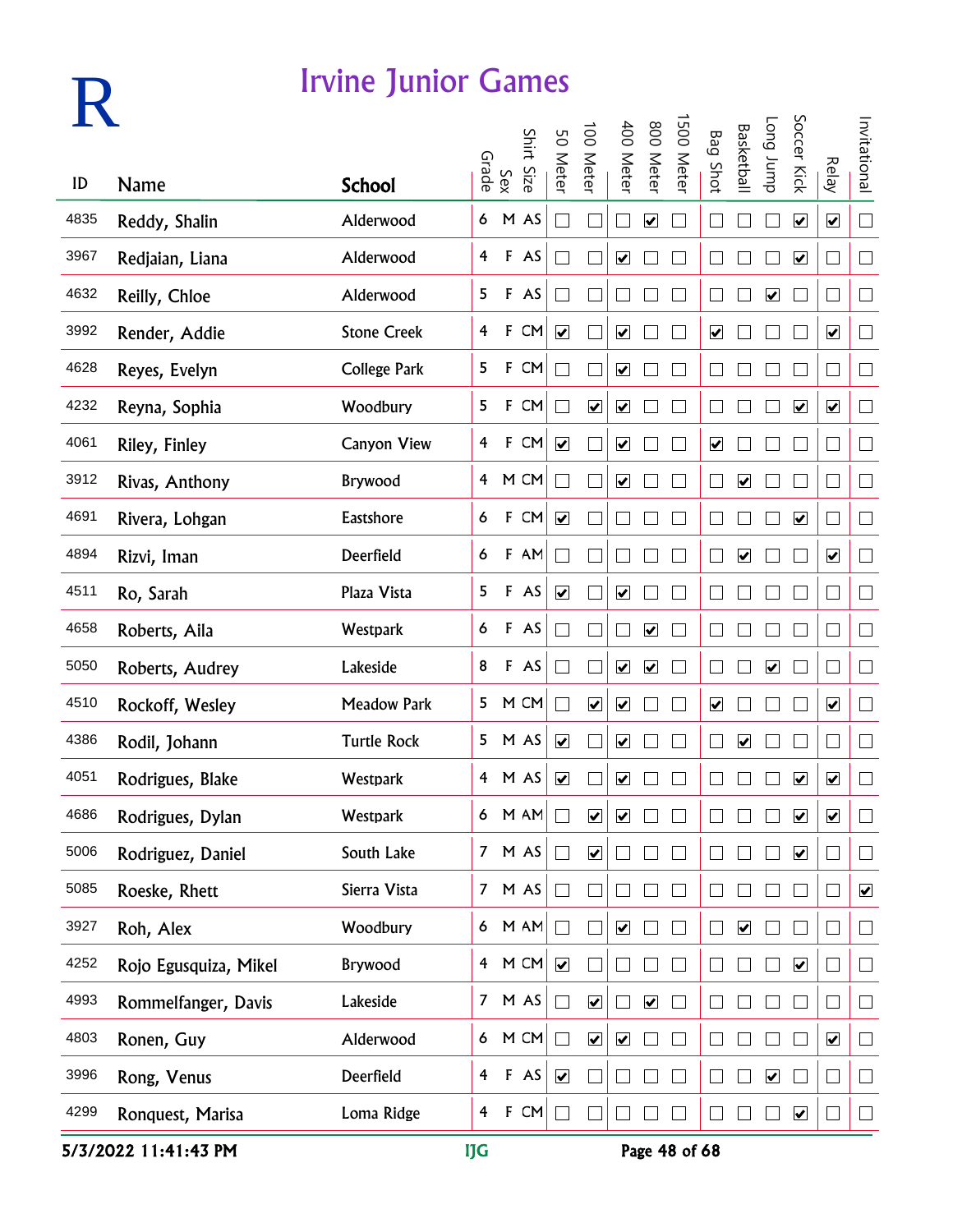|      |                       |                    | Grade          |              | Shirt | 9G<br><b>Meter</b>      | $\overline{5}$<br><b>Meter</b> | 400<br><b>Meter</b>          | 008<br><b>Meter</b>     | <b>500</b><br><b>Meter</b> | Bag<br>Shot | <b>Basketball</b>       | Long Jump               | Soccer Kick             | <b>Relay</b>                    | Invitational             |
|------|-----------------------|--------------------|----------------|--------------|-------|-------------------------|--------------------------------|------------------------------|-------------------------|----------------------------|-------------|-------------------------|-------------------------|-------------------------|---------------------------------|--------------------------|
| ID   | <b>Name</b>           | <b>School</b>      |                | Sex          | Size  |                         |                                |                              |                         |                            |             |                         |                         |                         |                                 |                          |
| 4521 | Rossillo, Dominick    | Greentree          | 5              |              | M AL  |                         |                                |                              |                         |                            |             |                         |                         |                         |                                 |                          |
| 4968 | Rothenberger, Marcus  | Lakeside           | 7              |              | M AS  |                         |                                | ☑                            | $\overline{\mathbf{v}}$ |                            |             |                         |                         | $\blacktriangledown$    |                                 |                          |
| 4224 | Roy, Deeptanava       | <b>Turtle Rock</b> | 5              |              | M AS  |                         |                                |                              |                         |                            |             | $\overline{\mathbf{v}}$ |                         |                         |                                 |                          |
| 4372 | Rubino, Gavin         | Greentree          | 5              |              | M AS  | $\overline{\mathbf{v}}$ |                                | $\overline{\mathbf{v}}$      |                         |                            | ☑           |                         |                         |                         |                                 |                          |
| 5116 | Rudelman, Yahav       | Lakeside           | $\overline{7}$ |              | M AS  |                         | $\overline{\mathbf{v}}$        | ☑                            |                         |                            |             |                         | ☑                       |                         |                                 |                          |
| 4840 | Ruris-Kanegae, Emelia | <b>Stone Creek</b> | 6              | F            | AS    | $\overline{\mathbf{v}}$ |                                |                              |                         |                            |             |                         | $\overline{\mathbf{v}}$ |                         | $\overline{\mathbf{v}}$         | $\overline{\phantom{a}}$ |
| 4452 | Ruud, Carsten         | <b>Beacon Park</b> | 5              |              | M AS  |                         | $\overline{\mathbf{v}}$        | $\overline{\mathbf{v}}$      |                         |                            | ⊻           |                         |                         |                         |                                 |                          |
| 3919 | Ruud, Victoria        | <b>Beacon Park</b> | 4              | $\mathbf{F}$ | CM    |                         | $\overline{\mathbf{v}}$        |                              |                         |                            |             |                         |                         | $\blacktriangledown$    |                                 |                          |
| 4763 | Ryu, Chanhee          | Portola Springs    | 6              |              | M AM  | $\overline{\mathbf{v}}$ |                                | $\boxed{\blacktriangledown}$ |                         |                            |             |                         |                         | $\overline{\mathbf{v}}$ |                                 | $\overline{\phantom{a}}$ |
| 4550 | Ryu, Hyeonwoo         | Woodbury           | 5              |              | M CM  |                         |                                |                              | ☑                       |                            |             | ☑                       |                         |                         |                                 |                          |
| 4753 | Ryu, Kylie            | <b>Stone Creek</b> | 6              | $\mathbf{F}$ | AS    |                         | $\overline{\mathbf{v}}$        |                              |                         |                            |             |                         | ⊽                       |                         | $\overline{\blacktriangledown}$ |                          |

**R**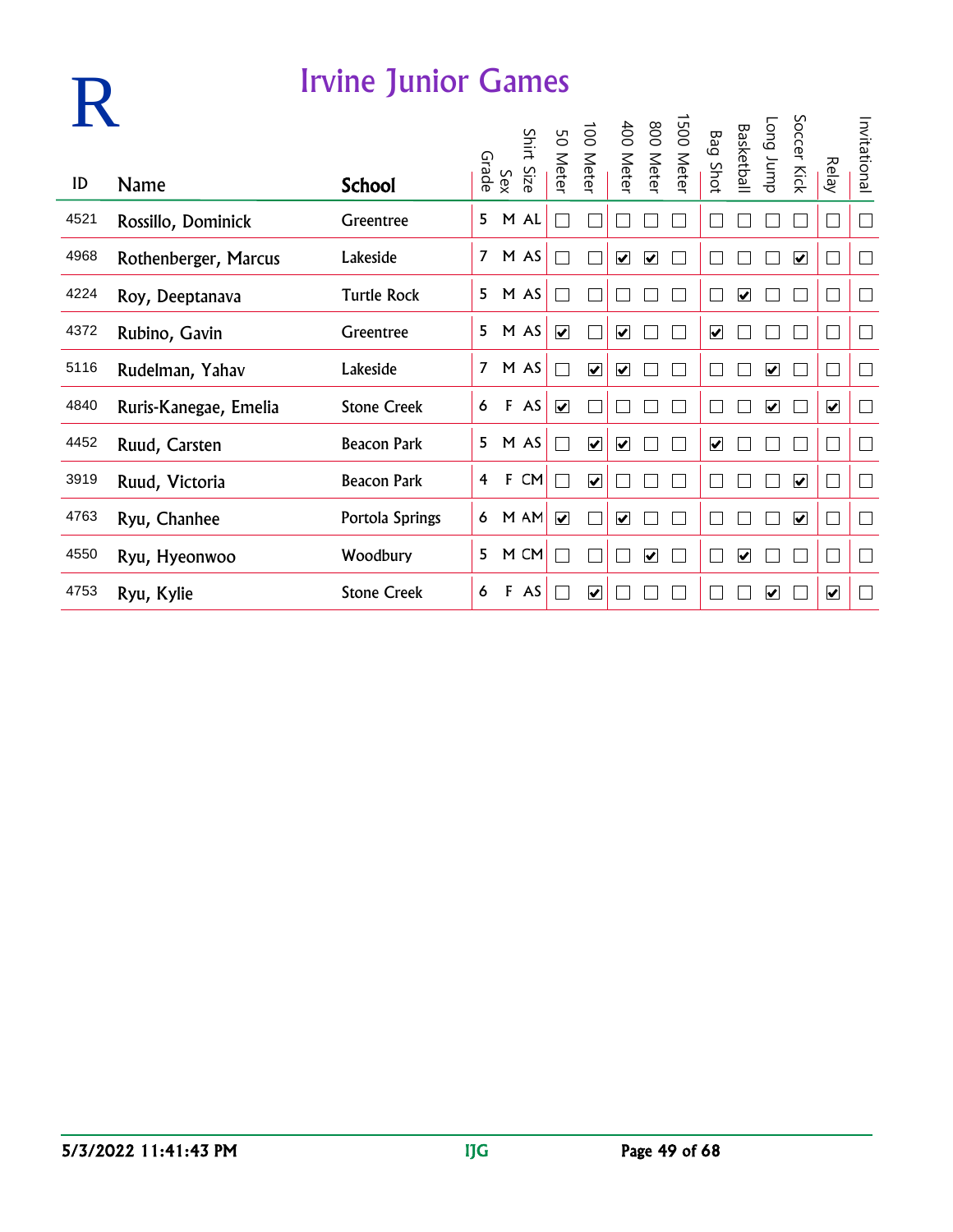|      |                       | <b>Irvine Junior Games</b> |                         |              |                |                         |                              |                              |                         |          |                              |                         |                         |                         |                              |               |
|------|-----------------------|----------------------------|-------------------------|--------------|----------------|-------------------------|------------------------------|------------------------------|-------------------------|----------|------------------------------|-------------------------|-------------------------|-------------------------|------------------------------|---------------|
|      |                       |                            |                         | Sex<br>Grade | Shirt Size     | 50 Meter                | 100 Meter                    | 400 Meter                    | 800 Meter               | 500 Mete | <b>Bag Shot</b>              | Basketbal               | dunr buo                | Soccer Kick             | <b>Relay</b>                 | Invitational  |
| ID   | <b>Name</b>           | <b>School</b>              |                         |              |                |                         |                              |                              |                         |          |                              |                         |                         |                         |                              |               |
| 4865 | Sadeghian, Mia        | <b>Stone Creek</b>         | 6                       | F            | CM             | Π                       | $\overline{\mathbf{v}}$      | $\boxed{\blacktriangledown}$ |                         |          |                              |                         |                         | $\overline{\mathbf{v}}$ | $\overline{\mathbf{v}}$      | $\Box$        |
| 3851 | Saha, Soujonnyo       | Portola Springs            |                         |              | 4 M AS         | $\blacktriangledown$    |                              |                              |                         |          |                              |                         |                         | $\blacktriangledown$    | $\blacktriangledown$         | $\Box$        |
| 3984 | Sahul, Ziva           | Portola Springs            | $\overline{\mathbf{4}}$ |              | F CM           | $\Box$                  | $\blacktriangledown$         | $\blacktriangledown$         |                         |          |                              |                         |                         | $\blacktriangledown$    | $\blacktriangledown$         | $\Box$        |
| 3994 | Sajeev, Sachith       | <b>Stone Creek</b>         |                         |              | 4 M CM         | $\Box$                  |                              | $\overline{\mathbf{v}}$      |                         |          |                              | $\blacktriangledown$    |                         |                         | $\Box$                       | $\Box$        |
| 4007 | Sakioka, Devan        | <b>Bonita Canyon</b>       |                         |              | 4 M CM         | $\overline{\mathbf{v}}$ |                              |                              |                         |          |                              |                         | $\overline{\mathbf{v}}$ |                         | $\overline{\mathbf{v}}$      | $\Box$        |
| 4259 | Salah, Yaqub          | Deerfield                  |                         |              | 4 M AM         | T.                      | $\overline{\mathbf{v}}$      | $\boxed{\blacktriangledown}$ |                         |          |                              |                         | $\overline{\mathbf{v}}$ |                         | $\overline{\mathbf{v}}$      | $\Box$        |
| 5165 | Salgado, Isabela      | Woodbury                   | 6                       |              | F AS           | $\Box$                  | $\blacktriangledown$         |                              | $\overline{\mathbf{v}}$ |          |                              |                         |                         | $\overline{\mathbf{v}}$ | $\overline{\mathbf{v}}$      | $\Box$        |
| 4260 | Samad, Yousuf         | Springbrook                |                         |              | 4 M AS         | $\Box$                  |                              |                              |                         |          |                              | $\blacktriangledown$    |                         |                         | $\sim$                       | $\Box$        |
| 4387 | Samir, Emmanuel       | Eastshore                  |                         |              | 5 M CM         | $\blacktriangledown$    |                              | $\blacktriangledown$         |                         |          |                              |                         |                         | $\blacktriangledown$    | $\vert \ \ \vert$            | $\Box$        |
| 5010 | San Roman, Gianfranco | South Lake                 |                         |              | 7 M AM         | $\mathcal{L}$           | $\boxed{\blacktriangledown}$ | $\boxed{\blacktriangledown}$ |                         |          | $\Box$                       | $\overline{\mathbf{v}}$ |                         | $\overline{\mathbf{v}}$ | $\Box$                       | $\Box$        |
| 4601 | San Roman, Isabella   | Springbrook                | 5                       |              | $F \lambda XI$ | $\overline{\mathbf{v}}$ |                              | $\overline{\mathbf{v}}$      |                         |          |                              |                         |                         | $\overline{\mathbf{v}}$ | $\Box$                       | $\Box$        |
| 4616 | Sanchez, Madison      | Oak Creek                  | 5                       |              | F AS           | $\blacktriangledown$    |                              | $\blacktriangledown$         |                         |          | $\boxed{\blacktriangledown}$ |                         |                         |                         | $\mathbf{r}$                 | $\Box$        |
| 4357 | Santos, Sydney        | Loma Ridge                 | 5                       |              | F AS           | $\Box$                  | $\blacktriangledown$         | $\blacktriangledown$         |                         |          |                              |                         |                         |                         |                              | $\mathcal{L}$ |
| 4723 | Santosh, Yashas       | <b>Meadow Park</b>         |                         |              | 6 M AS         | $\blacktriangledown$    |                              | $\blacktriangledown$         |                         |          |                              |                         |                         | $\blacktriangledown$    |                              | $\Box$        |
| 4717 | Sarafian, Sanam       | <b>Turtle Rock</b>         | 6                       |              | F AS           | $\overline{\mathbf{v}}$ |                              |                              |                         |          | $\overline{\mathbf{v}}$      |                         |                         |                         |                              | $\Box$        |
| 4176 | Sardar, Jassimran     | <b>Bonita Canyon</b>       | 4                       |              | M CM           | $\blacktriangledown$    |                              |                              |                         |          |                              |                         |                         | ☑                       |                              |               |
| 5174 | Sarigumba, Abigail    | South Lake                 | $\overline{7}$          |              | $F$ AS         | $\mathbf{L}$            |                              | $\overline{\mathbf{v}}$      | $\overline{\mathbf{v}}$ |          |                              |                         |                         |                         | $\mathbf{r}$                 | $\Box$        |
| 4855 | Sarkar, Josh          | <b>Bonita Canyon</b>       | $\mathbf{6}$            |              | M CM           | $\Box$                  | $\overline{\mathbf{v}}$      | $\overline{\mathbf{v}}$      |                         |          | $\boxed{\blacktriangledown}$ |                         |                         |                         | $\blacktriangledown$         | $\Box$        |
| 4049 | Satheesh, Sanjana     | Oak Creek                  | $\overline{4}$          |              | F AS           | $\Box$                  | $\overline{\mathbf{v}}$      |                              |                         |          |                              |                         |                         | $\blacktriangledown$    |                              | $\Box$        |
| 5107 | Sato, Flint           | Venado                     | 8                       |              | M AS           | $\Box$                  | $\boxed{\blacktriangledown}$ |                              |                         |          |                              | $\overline{\mathbf{v}}$ |                         |                         | $\boxed{\blacktriangledown}$ | $\Box$        |
| 4797 | Schiavo, Agata        | Alderwood                  | 6                       | F            | AN             | $\Box$                  | $\overline{\mathbf{v}}$      |                              | $\overline{\mathbf{v}}$ |          |                              |                         | $\overline{\mathbf{v}}$ |                         | $\boxed{\blacktriangledown}$ | $\Box$        |
| 4456 | Schjei, Becker        | <b>Meadow Park</b>         | 5                       |              | M CM           | $\Box$                  | $\overline{\mathbf{v}}$      | $\overline{\mathbf{v}}$      |                         |          |                              |                         |                         | $\overline{\mathbf{v}}$ | $\overline{\mathbf{v}}$      | $\Box$        |
| 4748 | Schnepper, Klaire     | <b>Bonita Canyon</b>       | 6                       |              | F AS           | П                       | $\overline{\mathbf{v}}$      |                              |                         |          | $\blacktriangledown$         |                         |                         |                         | $\vert \ \ \vert$            | $\mathcal{L}$ |
| 4427 | Schroeder, Madison    | <b>College Park</b>        | 5                       |              | F AS           | $\blacktriangledown$    |                              | $\overline{\mathbf{v}}$      |                         |          |                              |                         |                         | $\blacktriangledown$    | $\blacktriangledown$         | $\Box$        |
| 5027 | Scott, Juliana        | Irvine Virtual Aca         | 8                       |              | $F$ AM         | $\Box$                  | $\overline{\mathbf{v}}$      | $\blacktriangledown$         | $\blacktriangledown$    |          |                              |                         | $\overline{\mathbf{v}}$ | $\overline{\mathbf{v}}$ |                              | $\Box$        |

5/3/2022 11:41:43 PM IJG Page 50 of 68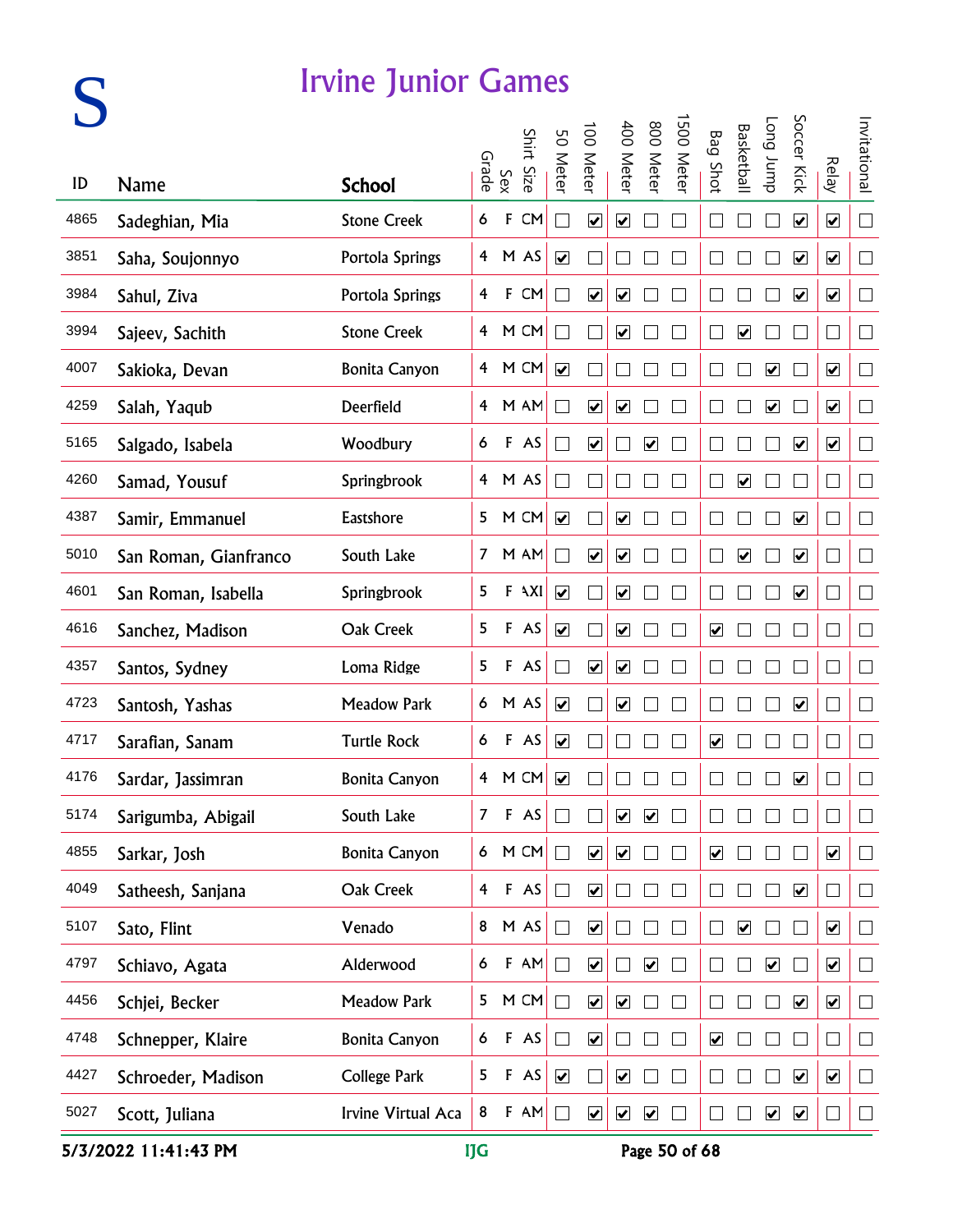# **S**

#### Irvine Junior Games

|      |                         |                        |                |             | Shirt  |                              |                         |                              |           | 500 Mete |                         |                              | dunr buo                | Soccer Kick          |                              |                      |
|------|-------------------------|------------------------|----------------|-------------|--------|------------------------------|-------------------------|------------------------------|-----------|----------|-------------------------|------------------------------|-------------------------|----------------------|------------------------------|----------------------|
| ID   | Name                    | <b>School</b>          | Grade          | Sex         | Size   | 50 Meter                     | 00 Mete                 | 400 Mete                     | 800 Meter |          | <b>Bag Shot</b>         | Basketbal                    |                         |                      | <b>Relay</b>                 | Invitational         |
| 4709 | Scott, Kaylee           | Irvine Virtual Aca     | 6              | $\mathsf F$ | AS     | $\overline{\mathbf{v}}$      |                         | $\overline{\mathbf{v}}$      |           |          |                         |                              |                         |                      | $\mathcal{L}_{\mathcal{A}}$  | $\Box$               |
| 4077 | Scott, Savanna          | Irvine Virtual Aca     | 4              |             | F CM   | $\blacktriangledown$         |                         | $\blacktriangledown$         |           |          |                         |                              | $\blacktriangledown$    |                      | $\overline{\phantom{0}}$     | $\Box$               |
| 5026 | Sears, Johan            | South Lake             | 8              |             | M AL   | $\overline{\phantom{0}}$     | $\blacktriangledown$    | $\blacktriangledown$         |           |          |                         |                              | $\overline{\mathbf{v}}$ |                      | J.                           | $\Box$               |
| 4344 | Senthilkumar, Subhiksha | <b>Cypress Village</b> | 5              |             | F AM   | $\blacktriangledown$         |                         | $\blacktriangledown$         |           |          |                         |                              | $\blacktriangledown$    |                      | $\mathcal{A}$                | $\Box$               |
| 4871 | Seo, Eunchae            | <b>University Park</b> | 6              |             | F AS   |                              | $\overline{\mathbf{v}}$ |                              |           |          |                         |                              |                         | $\blacktriangledown$ | $\overline{\phantom{a}}$     | $\Box$               |
| 4099 | Serdyukov, Max          | Plaza Vista            |                |             | 4 M AS | $\boxed{\blacktriangledown}$ |                         | $\overline{\mathbf{v}}$      |           |          |                         |                              |                         |                      | $\mathcal{L}_{\mathcal{A}}$  | $\Box$               |
| 4817 | Shabdiz, Sophie         | <b>Bonita Canyon</b>   | 6              |             | F CM   | $\overline{\mathbf{v}}$      |                         | $\blacktriangledown$         |           |          |                         | $\blacktriangledown$         |                         |                      | $\overline{\mathbf{v}}$      | $\Box$               |
| 4182 | Shah, Arav              | Alderwood              |                |             | 4 M CM | $\Box$                       |                         | $\blacktriangledown$         |           |          |                         | $\blacktriangledown$         |                         |                      | $\overline{\phantom{0}}$     | $\Box$               |
| 4533 | Shah, Preesha           | Plaza Vista            | 5              |             | F AS   | $\Box$                       | $\blacktriangledown$    | $\blacktriangledown$         |           |          |                         |                              |                         |                      | $\Box$                       | $\Box$               |
| 5086 | Shah, Sameer            | <b>Canyon View</b>     |                |             | 4 M AL | $\Box$                       |                         |                              |           |          |                         |                              |                         |                      | $\Box$                       | $\blacktriangledown$ |
| 4883 | Shah, Sonya             | <b>Cypress Village</b> | 6              |             | F AM   | $\overline{\mathbf{v}}$      |                         |                              |           |          |                         | $\overline{\mathbf{v}}$      |                         |                      | $\Box$                       | $\Box$               |
| 3883 | Shahriary, Arshawn      | Santiago Hills         | 5              |             | M AS   | $\overline{\phantom{a}}$     | $\overline{\mathbf{v}}$ | $\overline{\mathbf{v}}$      |           |          |                         |                              | $\overline{\mathbf{v}}$ |                      | $\Box$                       | $\Box$               |
| 4206 | Shahriary, Kiana        | Santiago Hills         | 5              |             | F AS   | П                            | $\blacktriangledown$    | $\blacktriangledown$         |           |          |                         |                              | $\blacktriangledown$    |                      | $\sim$                       | $\Box$               |
| 4821 | Shaikh, Laila           | Woodbury               | 6              |             | F AS   | П                            | $\overline{\mathbf{v}}$ | $\blacktriangledown$         |           |          | $\blacktriangledown$    |                              |                         |                      | $\blacktriangledown$         | $\Box$               |
| 3826 | Shakiba, Shaya          | Oak Creek              |                |             | 4 M CM | П                            |                         | $\boxed{\blacktriangledown}$ |           |          |                         |                              |                         | $\blacktriangledown$ | П                            | $\Box$               |
| 4379 | Shanadi, Jay            | Greentree              |                |             | 5 M AS | $\overline{\mathbf{v}}$      |                         |                              |           |          |                         |                              |                         | $\blacktriangledown$ |                              | $\Box$               |
| 5097 | Shankar, Maya           | Brywood                | 5              | $\mathsf F$ | AS     | $\blacktriangledown$         |                         |                              |           |          |                         |                              | $\overline{\mathbf{v}}$ |                      |                              | $\mathbf{L}$         |
| 4585 | Shanmugam, Arnav        | Canyon View            | 5              |             | M AS   | $\blacktriangledown$         |                         | $\blacktriangledown$         |           |          |                         |                              |                         | $\blacktriangledown$ |                              | $\Box$               |
| 4583 | Sharma, Shaurya         | Westpark               | 5              |             | M AS   | $\Box$                       | $\overline{\mathbf{v}}$ | $\overline{\mathbf{v}}$      |           |          |                         | $\blacktriangledown$         |                         |                      |                              | $\Box$               |
| 4445 | Sharma, Sirya           | Northwood              | 5              |             | F CM   | $\overline{\mathbf{v}}$      |                         |                              |           |          | $\overline{\mathbf{v}}$ |                              |                         |                      | $\boxed{\blacktriangledown}$ | $\Box$               |
| 4308 | Sharma, Vanij           | <b>Cypress Village</b> |                |             | 4 M AS | $\overline{\mathbf{v}}$      |                         |                              |           |          |                         |                              |                         |                      |                              | $\Box$               |
| 5171 | Shearry, Skylar         | Woodbury               | 5              |             | F CM   | $\overline{\mathbf{v}}$      |                         | $\blacktriangledown$         |           |          | $\overline{\mathbf{v}}$ |                              |                         |                      |                              | $\Box$               |
| 4478 | Sheffield, Cash         | Alderwood              | 5              |             | M CM   | П                            | $\overline{\mathbf{v}}$ | $\blacktriangledown$         |           |          |                         | $\blacktriangledown$         |                         |                      | $\overline{\mathbf{v}}$      | П                    |
| 3880 | Shen, Sean              | Loma Ridge             | $\overline{4}$ |             | M CM   | П                            | $\overline{\mathbf{v}}$ |                              |           |          |                         |                              |                         |                      |                              | $\mathbb{R}^n$       |
| 4297 | Shen, Vera              | Westpark               | $\overline{4}$ |             | $F$ AM | $\blacktriangledown$         |                         | $\blacktriangledown$         |           |          |                         | $\boxed{\blacktriangledown}$ |                         |                      | $\overline{\mathbf{v}}$      |                      |

5/3/2022 11:41:43 PM IJG Page 51 of 68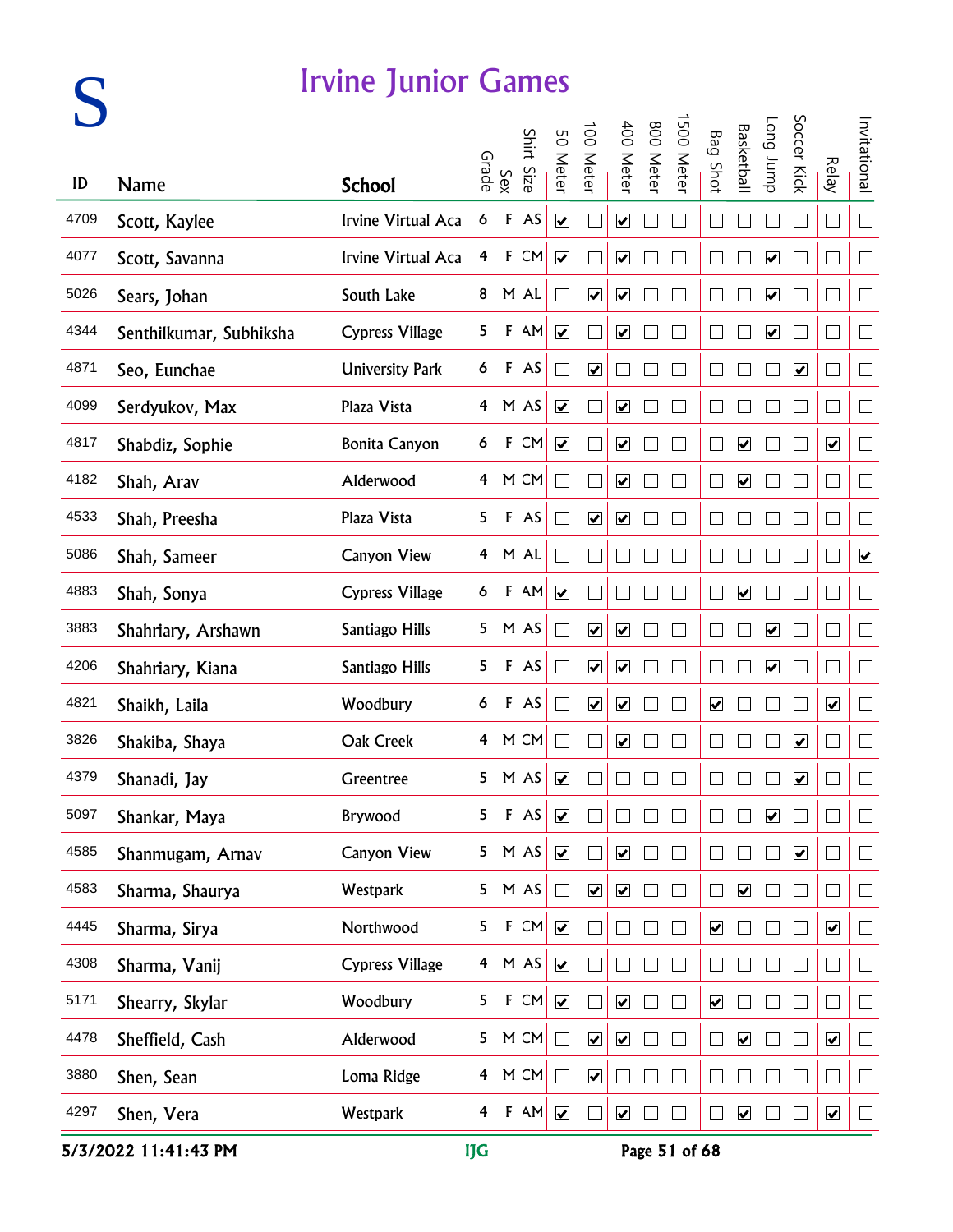|      |                     | <b>Irvine Junior Games</b> |                         |              |            |                             |                                 |                              |                              |           |                              |                              |                              |                         |                             |                          |
|------|---------------------|----------------------------|-------------------------|--------------|------------|-----------------------------|---------------------------------|------------------------------|------------------------------|-----------|------------------------------|------------------------------|------------------------------|-------------------------|-----------------------------|--------------------------|
|      |                     |                            |                         | Sex<br>Srade | Shirt Size | 50 Meter                    | 100 Meter                       | 400 Meter                    | 800 Meter                    | 500 Meter | <b>Bag Shot</b>              | <b>Basketball</b>            | dunr buo                     | Soccer Kick             | <b>Relay</b>                | Invitational             |
| ID   | <b>Name</b>         | <b>School</b>              |                         |              |            |                             |                                 |                              |                              |           |                              |                              |                              |                         |                             |                          |
| 5177 | Shen, Yan           | <b>Bonita Canyon</b>       | $\overline{4}$          |              | M CM       |                             |                                 | $\overline{\mathbf{v}}$      |                              |           |                              |                              |                              |                         | $\Box$                      | $\Box$                   |
| 3825 | Sheng, Claire       | <b>Turtle Rock</b>         | $\overline{\mathbf{f}}$ |              | F CM       | $\blacktriangledown$        |                                 |                              |                              |           | $\Box$                       | $\blacktriangledown$         |                              |                         | $\mathcal{L}_{\mathcal{A}}$ | $\Box$                   |
| 4342 | Sheng, Jon          | <b>Turtle Rock</b>         | 5                       |              | M CM       | $\Box$                      | $\blacktriangledown$            | $\blacktriangledown$         |                              |           |                              |                              |                              | $\blacktriangledown$    | $\Box$                      | $\Box$                   |
| 4417 | Shen-Xu, Brandon    | <b>Turtle Rock</b>         |                         |              | 5 M AS     | $\blacktriangledown$        |                                 | $\overline{\mathbf{v}}$      |                              |           | $\Box$                       | $\blacktriangledown$         |                              |                         | $\blacktriangledown$        | $\Box$                   |
| 4852 | Sheth, Anagha       | Northwood                  | 6                       |              | F AS       | $\Box$                      | $\overline{\mathbf{v}}$         | $\boxed{\blacktriangledown}$ |                              |           |                              | $\overline{\mathbf{v}}$      |                              |                         | $\Box$                      | $\Box$                   |
| 3973 | Sheu, Marcus        | Alderwood                  |                         |              | 4 M CM     | $\Box$                      |                                 |                              |                              |           | $\overline{\mathbf{v}}$      |                              |                              |                         | $\Box$                      | $\Box$                   |
| 4230 | Shiao, Rien         | Eastwood                   | 5                       |              | M CM       | $\blacktriangledown$        |                                 |                              |                              |           |                              |                              |                              | $\overline{\mathbf{v}}$ | $\overline{\mathbf{v}}$     | $\Box$                   |
| 5024 | Shih, Julie         | South Lake                 | 8                       |              | F AM       | $\mathcal{L}_{\mathcal{A}}$ | $\blacktriangledown$            | $\blacktriangledown$         |                              |           |                              |                              | $\blacktriangledown$         | $\blacktriangledown$    | H                           | $\Box$                   |
| 4667 | Shim, Jaden         | Westpark                   |                         |              | 6 M AM     | $\blacktriangledown$        |                                 | $\blacktriangledown$         |                              |           | L                            |                              | $\overline{\mathbf{v}}$      |                         | $\Box$                      | $\Box$                   |
| 4664 | Shim, Jeffrey       | Loma Ridge                 |                         |              | 6 M AS     | $\Box$                      |                                 |                              |                              |           | $\boxed{\blacktriangledown}$ |                              |                              |                         | $\Box$                      | $\Box$                   |
| 4225 | Shim, Olivia        | Loma Ridge                 | 5                       |              | F AS       | $\Box$                      | $\overline{\mathbf{v}}$         |                              | $\overline{\mathbf{v}}$      |           |                              |                              |                              |                         | $\Box$                      | $\Box$                   |
| 4255 | Shimpi, Maithili    | Westpark                   | 4                       |              | F AS       | $\Box$                      | $\overline{\mathbf{v}}$         | $\boxed{\blacktriangledown}$ |                              |           |                              |                              | $\boxed{\blacktriangledown}$ |                         | $\Box$                      | $\Box$                   |
| 3902 | Shinde, Shubhra     | Portola Springs            | 4                       |              | F CM       | $\Box$                      | $\blacktriangledown$            | $\blacktriangledown$         |                              |           |                              |                              | $\blacktriangledown$         |                         | $\blacktriangledown$        | $\Box$                   |
| 4637 | Shiraishi, Kodai    | Venado                     | 8                       |              | M AS       | $\mathbf{L}$                | $\blacktriangledown$            | $\blacktriangledown$         |                              |           |                              |                              | $\overline{\mathbf{v}}$      |                         | L.                          | $\Box$                   |
| 4633 | Short, Emma         | Vista Verde                | 5                       |              | F CM       |                             | $\overline{\mathbf{v}}$         | $\boxed{\blacktriangledown}$ |                              |           |                              |                              |                              | ☑                       |                             | $\Box$                   |
| 4682 | Shridhar, Abhimanyu | Oak Creek                  | 6                       |              | M AS       |                             |                                 |                              |                              |           |                              |                              |                              | ☑                       |                             |                          |
| 4577 | Shroff, Rohan       | Plaza Vista                | 5                       |              | $M$ AM     | $\blacktriangledown$        |                                 |                              | $\overline{\mathbf{v}}$      |           |                              |                              |                              |                         | $\mathbf{r}$                | $\Box$                   |
| 4263 | Shum, Bentley       | Cadence Park               | $\overline{4}$          |              | M CM       | $\blacktriangledown$        |                                 | $\blacktriangledown$         |                              |           | $\boxed{\blacktriangledown}$ |                              |                              |                         |                             | $\Box$                   |
| 4895 | Sia, Hannah         | <b>University Park</b>     | 6                       |              | F AS       | $\blacktriangledown$        |                                 | $\blacktriangledown$         |                              |           |                              | $\blacktriangledown$         |                              |                         | $\vert \ \ \vert$           | $\Box$                   |
| 4544 | Sibersky, Alex      | Oak Creek                  | 5                       |              | M AS       | $\Box$                      | $\overline{\blacktriangledown}$ |                              | $\boxed{\blacktriangledown}$ |           |                              | $\overline{\mathbf{v}}$      |                              |                         | $\Box$                      | $\Box$                   |
| 5077 | Siddiqui, Azad      | Lakeside                   | 8                       |              | M AM       | $\Box$                      | $\overline{\mathbf{v}}$         | $\boxed{\blacktriangledown}$ |                              |           |                              |                              |                              |                         | ⊔                           | $\Box$                   |
| 4955 | Simampo, Emma       | Jeffrey Trail              | $\mathcal{I}$           |              | $F$ AM     | $\Box$                      |                                 | $\blacktriangledown$         | $\blacktriangledown$         |           |                              | $\boxed{\blacktriangledown}$ |                              |                         | $\vert \ \ \vert$           | $\overline{\phantom{a}}$ |
| 3893 | Singh, Arjan        | Loma Ridge                 | $\overline{4}$          |              | M CM       | $\Box$                      | $\overline{\mathbf{v}}$         |                              |                              |           | $\blacktriangledown$         |                              |                              |                         | $\mathbf{r}$                | $\mathcal{L}$            |
| 4725 | Singh, Maheep       | Deerfield                  | 6 <sup>1</sup>          |              | M AS       | $\blacktriangledown$        |                                 | $\overline{\mathbf{v}}$      |                              |           |                              |                              |                              | $\blacktriangledown$    | $\vert \ \ \vert$           | $\Box$                   |
| 4970 | Singh, Rishika      | <b>Beacon Park</b>         | $\mathbf{7}$            |              | F AS       | $\Box$                      | $\overline{\mathbf{v}}$         | $\blacktriangledown$         | $\blacktriangledown$         |           |                              |                              |                              |                         | ⊔                           | $\Box$                   |

5/3/2022 11:41:43 PM IJG Page 52 of 68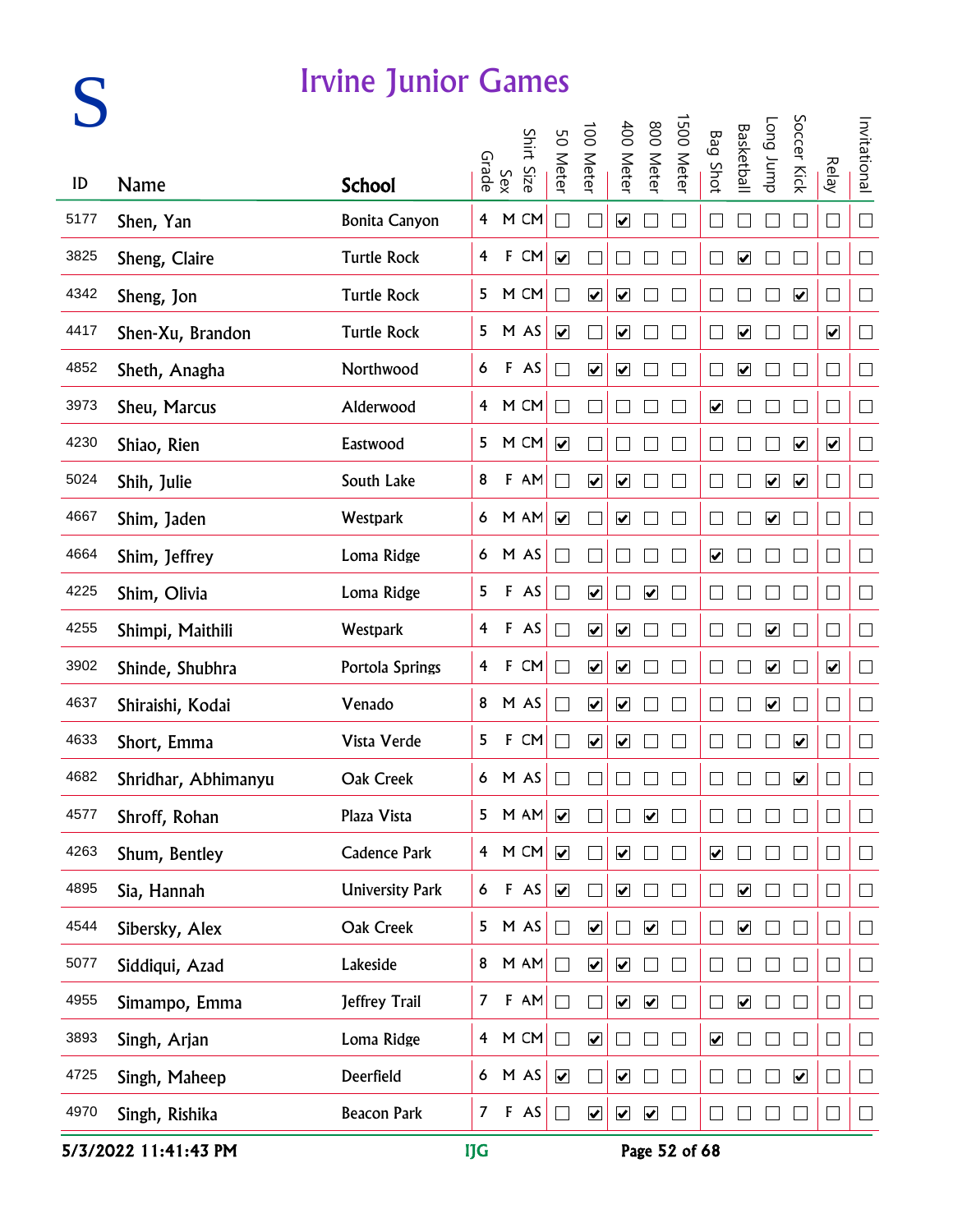|      |                       | <b>Irvine Junior Games</b> |                         |              |                    |                              |                                 |                              |                              |           |                              |                         |                         |                         |                              |                          |
|------|-----------------------|----------------------------|-------------------------|--------------|--------------------|------------------------------|---------------------------------|------------------------------|------------------------------|-----------|------------------------------|-------------------------|-------------------------|-------------------------|------------------------------|--------------------------|
|      |                       |                            |                         | Sex<br>Grade | Shirt Size         | 50 Meter                     | 100 Meter                       | 400 Meter                    | 800 Meter                    | 500 Meter | <b>Bag Shot</b>              | Basketball              | dunr buo                | Soccer Kick             | <b>Relay</b>                 | Invitational             |
| ID   | <b>Name</b>           | <b>School</b>              |                         |              |                    |                              |                                 |                              |                              |           |                              |                         |                         |                         |                              |                          |
| 4491 | Singh, Sonia          | <b>Beacon Park</b>         | 5                       | F            | AS                 | $\mathcal{L}_{\mathcal{A}}$  | $\boxed{\blacktriangledown}$    |                              | $\boxed{\blacktriangledown}$ |           |                              |                         |                         | $\overline{\mathbf{v}}$ | $\Box$                       | $\Box$                   |
| 5004 | Singh, Viraj          | <b>Beacon Park</b>         |                         |              | 7 M AM             | $\Box$                       | $\blacktriangledown$            |                              |                              |           | $\Box$                       |                         | $\overline{\mathbf{v}}$ | $\blacktriangledown$    | П                            | $\Box$                   |
| 4739 | Sivaprakash, Abhijith | Deerfield                  |                         |              | 6 M CM             | $\blacktriangledown$         |                                 | $\blacktriangledown$         |                              |           |                              |                         |                         |                         | $\Box$                       | $\Box$                   |
| 4146 | Smith, Branson        | <b>Meadow Park</b>         |                         |              | 4 M AS             | $\Box$                       |                                 |                              |                              |           | $\Box$                       | $\blacktriangledown$    |                         |                         | $\Box$                       | $\Box$                   |
| 4098 | Smith, Campbell       | <b>Meadow Park</b>         | $\overline{\mathbf{f}}$ |              | $F$ CM             | $\Box$                       | $\overline{\mathbf{v}}$         | $\boxed{\blacktriangledown}$ |                              |           | $\Box$                       | $\overline{\mathbf{v}}$ |                         |                         | $\overline{\mathbf{v}}$      | $\Box$                   |
| 4833 | Smith, Kennedy        | <b>Bonita Canyon</b>       | 6                       |              | F AS               | $\boxed{\blacktriangledown}$ |                                 | $\overline{\mathbf{v}}$      |                              |           | $\Box$                       |                         | $\overline{\mathbf{v}}$ |                         | $\overline{\mathbf{v}}$      | $\Box$                   |
| 4001 | Smith, Sebastian      | <b>Bonita Canyon</b>       |                         |              | 4 M AS             | $\blacktriangledown$         |                                 | $\blacktriangledown$         |                              |           | $\boxed{\blacktriangledown}$ |                         |                         |                         | $\Box$                       | $\Box$                   |
| 4754 | Smith, Wyatt          | <b>Meadow Park</b>         |                         |              | 6 M AS             | $\blacktriangledown$         |                                 |                              |                              |           |                              |                         |                         |                         | $\Box$                       | $\Box$                   |
| 4319 | Smyles, Mason         | <b>Stone Creek</b>         |                         |              | 4 M CM             | $\Box$                       | $\overline{\mathbf{v}}$         | $\blacktriangledown$         |                              |           | $\blacktriangledown$         |                         |                         |                         | $\Box$                       | $\Box$                   |
| 4318 | Smyles, Stryder       | <b>Stone Creek</b>         |                         |              | 4 M CM             | $\Box$                       | $\overline{\blacktriangledown}$ | $\boxed{\blacktriangledown}$ |                              |           | $\boxed{\blacktriangledown}$ |                         |                         |                         | $\boxed{\blacktriangledown}$ | $\Box$                   |
| 4777 | So, Nathan            | <b>Meadow Park</b>         |                         |              | 6 M AS             | $\blacktriangledown$         |                                 |                              |                              |           |                              |                         |                         |                         | $\Box$                       | $\Box$                   |
| 4184 | So, Timothy           | Meadow Park                |                         |              | 4 M AS             | $\Box$                       |                                 |                              |                              |           | L                            | $\blacktriangledown$    |                         |                         | $\Box$                       | $\Box$                   |
| 4047 | Soderman, Orryn       | Vista Verde                |                         |              | 4 M AS             | П                            |                                 |                              |                              |           |                              |                         |                         |                         | $\mathbf{r}$                 | $\Box$                   |
| 4547 | Sodorff, Calen        | <b>Stone Creek</b>         | 5                       |              | M AS               | $\blacktriangledown$         |                                 |                              |                              |           | $\blacktriangledown$         |                         |                         |                         | └                            | $\Box$                   |
| 5060 | Sodorff, Isabella     | Lakeside                   | 8                       |              | F AM               |                              |                                 |                              |                              | ☑         |                              |                         | ☑                       |                         |                              | $\Box$                   |
| 4779 | Sojico, Ryan          | Deerfield                  | 6                       |              | M AS               | L                            | ☑                               |                              |                              |           |                              |                         | ☑                       |                         |                              |                          |
| 5176 | Solaiyappan, Prithvi  | Woodbury                   | 6 <sup>1</sup>          |              | M CM               | $\Box$                       | $\overline{\mathbf{v}}$         |                              | $\overline{\mathbf{v}}$      |           |                              |                         |                         | $\overline{\mathbf{v}}$ |                              | $\Box$                   |
| 4237 | Solorzano, Simon      | <b>Bonita Canyon</b>       | $\overline{4}$          |              | M AS               | $\Box$                       | $\blacktriangledown$            |                              |                              |           |                              |                         |                         |                         | $\blacktriangledown$         | $\Box$                   |
| 3986 | Son, Yoo Joon         | Eastwood                   | $\overline{4}$          |              | M CM               |                              |                                 |                              |                              |           |                              |                         |                         |                         | $\blacktriangledown$         | $\Box$                   |
| 4986 | Song, Helen           | Jeffrey Trail              | $\overline{7}$          |              | $F$ AM             | $\Box$                       | $\overline{\mathbf{v}}$         | $\boxed{\blacktriangledown}$ |                              |           |                              |                         |                         |                         | $\vert \ \ \vert$            | $\Box$                   |
| 5071 | Song, Owen            | Venado                     | 8                       |              | M AM               | $\Box$                       | $\overline{\mathbf{v}}$         |                              |                              |           |                              |                         |                         |                         | $\overline{\mathbf{v}}$      | $\Box$                   |
| 4148 | Song, Siwen           | <b>Stone Creek</b>         | $\overline{\mathbf{4}}$ |              | F AS               | $\overline{\mathbf{v}}$      |                                 |                              |                              |           |                              |                         |                         |                         | $\Box$                       | $\overline{\phantom{a}}$ |
| 4000 | Song, William         | Loma Ridge                 | $\overline{4}$          |              | M CM               | $\Box$                       |                                 | $\overline{\mathbf{v}}$      |                              |           | $\blacktriangledown$         |                         |                         |                         | $\vert \ \ \vert$            | $\mathcal{L}$            |
| 4907 | Sorci, Joseph         | Springbrook                | 6                       |              | M CM               | $\blacktriangledown$         |                                 | $\overline{\mathbf{v}}$      |                              |           |                              | $\blacktriangledown$    |                         |                         | $\Box$                       | $\Box$                   |
| 4906 | Sorci, Thomas         | Springbrook                |                         |              | 6 M CM $\boxed{v}$ |                              |                                 | $\blacktriangledown$         |                              |           |                              | $\blacktriangledown$    |                         |                         | ⊔                            | $\Box$                   |

5/3/2022 11:41:43 PM IJG Page 53 of 68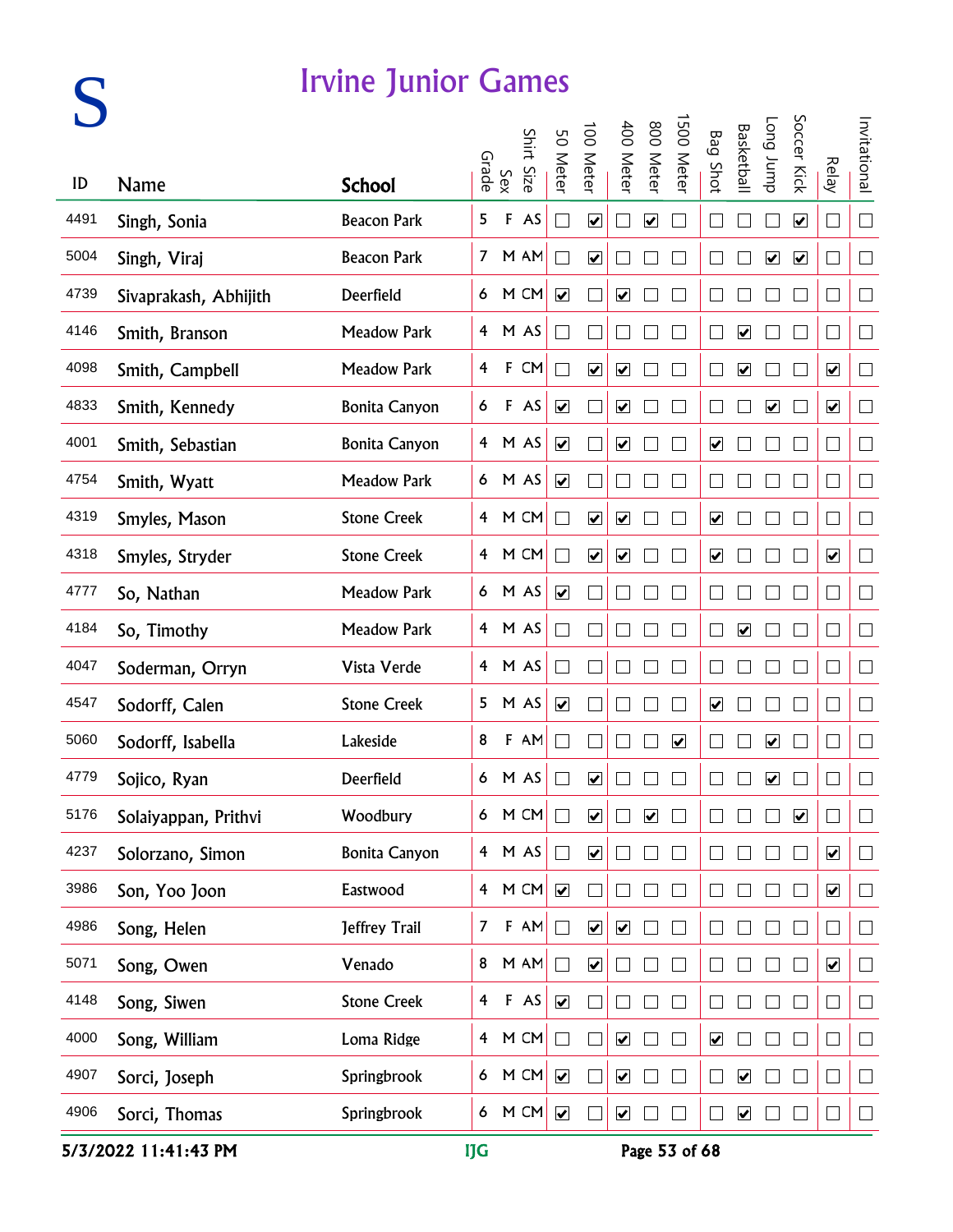|      |                    | <b>Irvine Junior Games</b> |                |              |            |                              |                         |                              |                         |                         |                              |                      |                              |                         |                              |              |
|------|--------------------|----------------------------|----------------|--------------|------------|------------------------------|-------------------------|------------------------------|-------------------------|-------------------------|------------------------------|----------------------|------------------------------|-------------------------|------------------------------|--------------|
|      |                    |                            |                | Sex<br>Grade | Shirt Size | 50 Meter                     | 100 Meter               | 400 Meter                    | 800 Meter               | 500 Meter               | <b>Bag Shot</b>              | <b>Basketbal</b>     | dunr buo                     | Soccer Kick             | <b>Relay</b>                 | Invitational |
| ID   | <b>Name</b>        | <b>School</b>              |                |              |            |                              |                         |                              |                         |                         |                              |                      |                              |                         |                              |              |
| 5031 | Sotnikova, Sofia   | South Lake                 | 8              |              | F AS       |                              |                         |                              |                         | $\overline{\mathbf{v}}$ |                              |                      | $\boxed{\blacktriangledown}$ |                         | $\mathcal{L}_{\mathcal{A}}$  | $\Box$       |
| 4870 | Spannagel, Johnny  | Westpark                   |                |              | 6 M AS     | $\Box$                       | $\blacktriangledown$    | $\blacktriangledown$         |                         |                         |                              |                      |                              | $\blacktriangledown$    | $\blacktriangledown$         | $\Box$       |
| 3916 | Spearman, Brendan  | <b>Bonita Canyon</b>       |                |              | 4 M CM     | $\Box$                       | $\blacktriangledown$    | $\blacktriangledown$         |                         |                         | $\Box$                       | $\blacktriangledown$ |                              |                         | $\blacktriangledown$         | $\Box$       |
| 4052 | Speirs, Audrey     | Greentree                  | $\overline{4}$ |              | F CM       | $\Box$                       |                         | $\overline{\mathbf{v}}$      |                         |                         |                              |                      |                              | $\blacktriangledown$    | $\Box$                       | $\Box$       |
| 4688 | Speirs, Keegan     | Greentree                  |                |              | 6 M AS     | $\Box$                       |                         |                              |                         |                         | $\overline{\mathbf{v}}$      |                      |                              |                         | $\Box$                       | $\Box$       |
| 4561 | SREENIVAS, RIDHI   | <b>Canyon View</b>         | 5              |              | F AS       | $\boxed{\blacktriangledown}$ |                         | $\blacktriangledown$         |                         |                         |                              |                      |                              |                         | $\mathcal{L}_{\mathcal{A}}$  | $\Box$       |
| 4991 | Srikakollu, Akhil  | Lakeside                   |                |              | 7 M AS     | $\overline{\phantom{0}}$     | $\blacktriangledown$    | $\overline{\mathbf{v}}$      |                         |                         |                              |                      | $\overline{\mathbf{v}}$      |                         | $\mathbb{R}^n$               | $\Box$       |
| 4008 | Star, Tanner       | <b>Stone Creek</b>         |                |              | 4 M CM     | $\blacktriangledown$         |                         | $\blacktriangledown$         |                         |                         | $\overline{\mathbf{v}}$      |                      |                              |                         | $\blacktriangledown$         | $\Box$       |
| 4927 | Starke, Emma Blue  | <b>Cypress Village</b>     | 6              |              | F CM       | $\Box$                       | $\overline{\mathbf{v}}$ | $\overline{\mathbf{v}}$      |                         |                         |                              |                      |                              |                         | $\overline{\mathbf{v}}$      | $\Box$       |
| 4312 | Starke, Walker     | <b>Cypress Village</b>     |                |              | 4 M CM     | $\overline{\mathbf{v}}$      |                         |                              |                         |                         | $\Box$                       |                      |                              |                         | $\boxed{\blacktriangledown}$ | $\Box$       |
| 3974 | Stephan, Mila      | Alderwood                  | $\overline{4}$ |              | F AS       | $\Box$                       |                         | $\boxed{\blacktriangledown}$ |                         |                         |                              |                      |                              |                         | $\blacktriangledown$         | $\Box$       |
| 4899 | Steyvers, Eva      | Vista Verde                | 6              |              | F AS       | $\Box$                       |                         |                              | $\blacktriangledown$    |                         |                              |                      |                              |                         | П                            | $\Box$       |
| 4630 | Stone, Delia       | <b>Stone Creek</b>         | 5              |              | F AS       | $\Box$                       | $\blacktriangledown$    |                              |                         |                         | $\boxed{\blacktriangledown}$ |                      |                              |                         | $\blacktriangledown$         | $\Box$       |
| 4240 | Strasma, Ananth    | Springbrook                | $\overline{4}$ |              | M CM       | $\mathbf{L}$                 | $\overline{\mathbf{v}}$ | $\blacktriangledown$         |                         |                         |                              |                      |                              | $\blacktriangledown$    |                              | $\Box$       |
| 4411 | Strausheim, Asher  | <b>Bonita Canyon</b>       |                |              | 5 M AS     |                              | $\overline{\mathbf{v}}$ |                              |                         |                         |                              |                      | $\overline{\mathbf{v}}$      |                         | ☑                            | $\Box$       |
| 3875 | Strehin, Alexander | Eastshore                  | 4              |              | M CM       | L                            | ☑                       | ☑                            |                         |                         |                              |                      | ☑                            |                         |                              |              |
| 4656 | Streletz, Cameron  | Woodbury                   | 6              |              | M AM       | $\Box$                       |                         |                              | $\overline{\mathbf{v}}$ |                         | $\boxed{\blacktriangledown}$ |                      |                              |                         | $\mathbf{r}$                 | $\Box$       |
| 4253 | Su, Mia            | Brywood                    | $\overline{4}$ |              | F CM       | $\Box$                       | $\blacktriangledown$    | $\blacktriangledown$         |                         |                         |                              | $\blacktriangledown$ |                              |                         | $\mathcal{A}$                | $\Box$       |
| 5032 | Subrize, Connor    | Venado                     | 8              |              | M AS       | $\Box$                       | $\blacktriangledown$    | $\blacktriangledown$         | $\blacktriangledown$    |                         | $\mathbf{L}$                 | $\blacktriangledown$ | $\blacktriangledown$         |                         | $\mathcal{A}$                | $\Box$       |
| 3860 | Suits, Mia         | Eastwood                   | $\overline{4}$ |              | $F$ AS     | $\blacktriangledown$         |                         | $\blacktriangledown$         |                         |                         |                              |                      | $\blacktriangledown$         |                         | $\vert \ \ \vert$            | $\Box$       |
| 4500 | Suizu, Toko        | <b>Bonita Canyon</b>       | 5              |              | F AS       | $\boxed{\blacktriangledown}$ |                         |                              |                         |                         |                              |                      | $\overline{\mathbf{v}}$      |                         | $\boxed{\blacktriangledown}$ | $\Box$       |
| 4053 | Sulami, Ilay       | Oak Creek                  | $\overline{4}$ |              | M CM       | $\blacktriangledown$         |                         | $\blacktriangledown$         |                         |                         |                              |                      |                              | $\overline{\mathbf{v}}$ | $\vert \ \ \vert$            | $\Box$       |
| 4364 | Sulami, Yuval      | Oak Creek                  | 5              |              | M CM       | $\blacktriangledown$         |                         | $\blacktriangledown$         |                         |                         |                              |                      | $\blacktriangledown$         |                         | $\Box$                       | $\Box$       |
| 4788 | Suleiman, Rihanna  | <b>Beacon Park</b>         | 6              |              | F AS       | $\blacktriangledown$         |                         | $\blacktriangledown$         |                         |                         | $\mathbb{L}$                 | $\blacktriangledown$ |                              |                         | $\Box$                       | $\Box$       |
| 4189 | Sumida, Anna       | Woodbury                   | 5              |              | F AS       | $\blacktriangledown$         | $\Box$                  | $\blacktriangledown$         |                         |                         |                              |                      | $\boxed{\blacktriangledown}$ |                         | $\overline{\mathbf{v}}$      | $\Box$       |

5/3/2022 11:41:43 PM IJG Page 54 of 68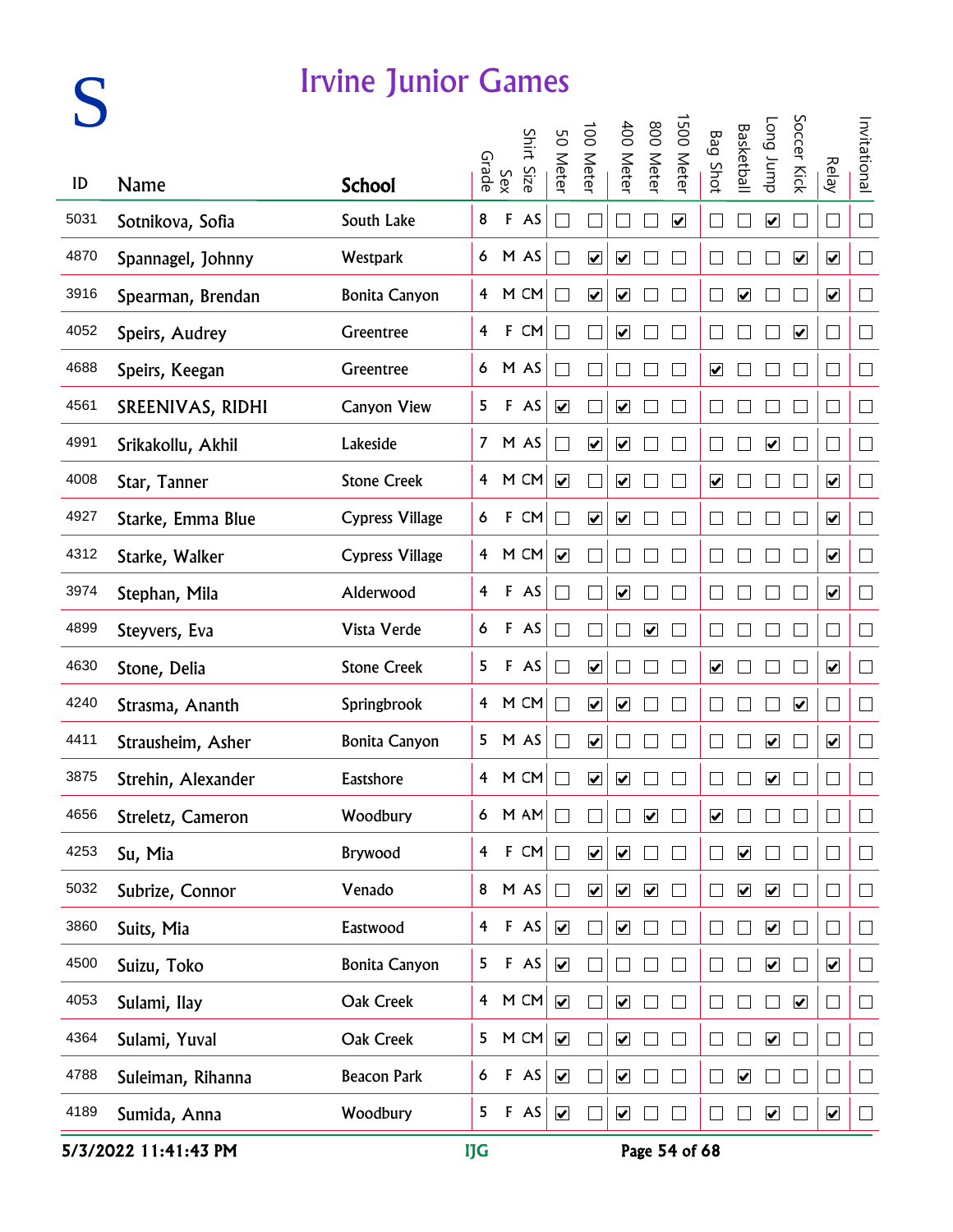|      |                         | <b>Irvine Junior Games</b> |                |     |            |                         |                         |                                                 |   |            |                         |                         |                         |                         |                         |                          |
|------|-------------------------|----------------------------|----------------|-----|------------|-------------------------|-------------------------|-------------------------------------------------|---|------------|-------------------------|-------------------------|-------------------------|-------------------------|-------------------------|--------------------------|
| ID   | <b>Name</b>             | <b>School</b>              | Grade          | Sex | Shirt Size |                         |                         | 800 Meter<br>400 Meter<br>100 Meter<br>50 Meter |   | 1500 Meter | <b>Bag Shot</b>         | Basketball              | dunr buo                | Soccer Kick             | <b>Relay</b>            | Invitational             |
| 4190 | Sumida, Sarah           | Woodbury                   | 5              | F   | AS         |                         | $\overline{\mathbf{v}}$ |                                                 |   |            |                         |                         | $\overline{\mathbf{v}}$ |                         | $\overline{\mathbf{v}}$ | $\mathbb{R}$             |
| 4209 | Sun, Justin             | Brywood                    | 5              |     | M CM       | $\overline{\mathbf{v}}$ |                         |                                                 |   |            | $\overline{\mathbf{v}}$ |                         |                         |                         | $\overline{\mathbf{v}}$ | $\overline{\phantom{a}}$ |
| 3864 | Sun, Siyu               | Woodbury                   | 4              |     | M CM       |                         |                         |                                                 |   |            |                         |                         |                         | $\overline{\mathbf{v}}$ |                         |                          |
| 3925 | Sun, Timothy            | Portola Springs            | 4              |     | M CM       | $\overline{\mathbf{v}}$ |                         | ☑                                               |   |            |                         |                         | $\overline{\mathbf{v}}$ |                         | $\Box$                  | $\Box$                   |
| 4247 | Sung, Kaitlyn           | Eastwood                   | 4              | F   | CM         |                         |                         | $\overline{\mathbf{v}}$                         |   |            |                         |                         | $\blacktriangledown$    |                         | $\Box$                  | $\Box$                   |
| 4382 | Sunil, Bhakti           | <b>Stone Creek</b>         | 5              | F   | AS         |                         | $\overline{\mathbf{v}}$ | $\overline{\mathbf{v}}$                         |   |            |                         | $\overline{\mathbf{v}}$ |                         |                         | $\overline{\mathbf{v}}$ | Г                        |
| 3914 | Suresh Kumar, Siddharth | Oak Creek                  | 4              |     | M CM       | $\overline{\mathbf{v}}$ |                         | $\overline{\mathbf{v}}$                         |   |            |                         | ⊽                       |                         |                         | L                       | $\Box$                   |
| 4735 | Suresh, Lakshmi         | Irvine Virtual Aca         | 6              | F   | AS         |                         | $\overline{\mathbf{v}}$ |                                                 |   |            |                         |                         |                         |                         | I.                      |                          |
| 3848 | Suresh, Shrivrishad     | Stonegate                  | 4              |     | M CM       |                         | $\overline{\mathbf{v}}$ | $\overline{\mathbf{v}}$                         |   |            |                         | $\overline{\mathbf{v}}$ |                         |                         | L                       | $\Box$                   |
| 4266 | Suryoutomo, Edison      | Springbrook                | 4              |     | M CM       |                         |                         | ☑                                               |   |            |                         |                         |                         |                         |                         | $\Box$                   |
| 5012 | Syed, Irfan             | South Lake                 | $\overline{7}$ |     | M AS       |                         | $\overline{\mathbf{v}}$ | $\overline{\mathbf{v}}$                         | V |            |                         | $\overline{\mathbf{v}}$ |                         | ☑                       |                         |                          |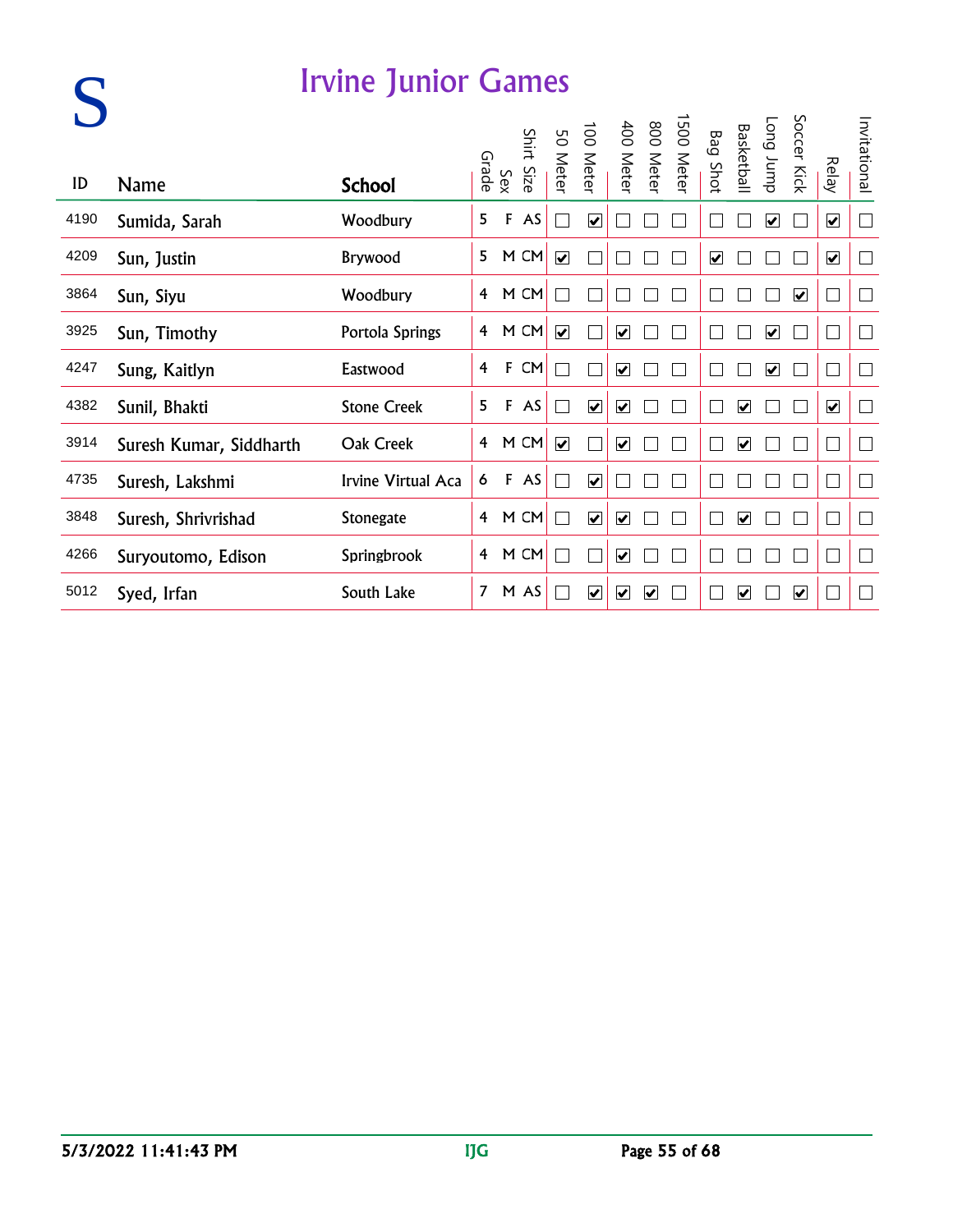## **T**

#### Irvine Junior Games

|      |                      |                        |                         |              | Shirt Size | 50 Meter                     | 100 Meter                    | 400 Meter                    | 800 Meter               | 500 Meter               | <b>Bag Shot</b> | <b>Basketbal</b>             | dunr buo                     | Soccer Kick             |                             | Invitational             |
|------|----------------------|------------------------|-------------------------|--------------|------------|------------------------------|------------------------------|------------------------------|-------------------------|-------------------------|-----------------|------------------------------|------------------------------|-------------------------|-----------------------------|--------------------------|
| ID   | <b>Name</b>          | <b>School</b>          | Grade                   | Sex          |            |                              |                              |                              |                         |                         |                 |                              |                              |                         | <b>Relay</b>                |                          |
| 4296 | Ta, Audrey           | <b>Cypress Village</b> | $\overline{\mathbf{4}}$ | $\mathsf F$  | AS         | $\overline{\mathbf{v}}$      |                              | $\boxed{\blacktriangledown}$ |                         |                         |                 |                              | $\boxed{\blacktriangledown}$ |                         | $\overline{\mathbf{v}}$     | $\Box$                   |
| 5000 | Ta, Owen             | Lakeside               |                         |              | 7 M AM     | $\mathcal{L}$                | $\blacktriangledown$         | $\blacktriangledown$         |                         |                         |                 | $\overline{\mathbf{v}}$      |                              |                         | $\Box$                      | $\Box$                   |
| 3873 | Tabata, Koh          | Woodbury               |                         |              | 4 M CM     | $\overline{\phantom{0}}$     |                              | n.                           |                         |                         |                 | $\overline{\mathbf{v}}$      |                              |                         | $\Box$                      | $\Box$                   |
| 4241 | Takahashi, Haruki    | <b>College Park</b>    |                         |              | 4 M AS     | $\mathbb{R}^2$               | $\blacktriangledown$         | $\blacktriangledown$         |                         |                         |                 | $\blacktriangledown$         |                              |                         | $\blacktriangledown$        | $\Box$                   |
| 4612 | Takahashi, Shonosuke | <b>Bonita Canyon</b>   | 5                       |              | M CM       | $\mathbb{R}^2$               |                              | H                            |                         |                         |                 | $\boxed{\blacktriangledown}$ |                              |                         | $\Box$                      | $\Box$                   |
| 4086 | Takenoue, Kiara      | Westpark               | $\overline{4}$          |              | F AS       | $\blacksquare$               | $\boxed{\blacktriangledown}$ |                              |                         |                         |                 | $\overline{\mathbf{v}}$      |                              |                         | $\overline{\phantom{a}}$    | $\Box$                   |
| 4765 | Talesh, Cyrus        | <b>Bonita Canyon</b>   |                         |              | 6 M AS     | $\overline{\phantom{a}}$     | $\overline{\mathbf{v}}$      | $\Box$                       | $\overline{\mathbf{v}}$ |                         |                 |                              |                              |                         | $\blacktriangledown$        | $\Box$                   |
| 5120 | Tan, Bradley         | <b>Cadence Park</b>    |                         |              | 8 M AS     | ٦                            | $\overline{\mathbf{v}}$      | $\blacktriangledown$         | $\overline{\mathbf{v}}$ |                         | I.              |                              | $\blacktriangledown$         | $\blacktriangledown$    | $\Box$                      | $\Box$                   |
| 4736 | Taner, Suat          | <b>Meadow Park</b>     |                         |              | 6 M AS     | $\blacksquare$               | $\blacktriangledown$         | П                            | $\overline{\mathbf{v}}$ |                         |                 |                              |                              | $\blacktriangledown$    | $\Box$                      | $\Box$                   |
| 4573 | Tang, Aaron          | Northwood              |                         |              | 5 M AS     | $\boxed{\blacktriangledown}$ |                              | $\blacktriangledown$         |                         |                         | $\mathbf{L}$    |                              | $\boxed{\blacktriangledown}$ |                         | $\Box$                      | $\Box$                   |
| 4065 | Tang, Edith          | Loma Ridge             | 4                       | $\mathbf{F}$ | CM         | $\blacksquare$               |                              | $\blacktriangledown$         |                         |                         |                 |                              |                              | $\overline{\mathbf{v}}$ | $\Box$                      | $\Box$                   |
| 4950 | Tang, Nathan         | Jeffrey Trail          |                         |              | 7 M AS     | $\blacksquare$               | $\overline{\mathbf{v}}$      | $\blacktriangledown$         |                         | $\overline{\mathbf{v}}$ |                 |                              | $\blacktriangledown$         | $\overline{\mathbf{v}}$ | $\mathcal{L}_{\mathcal{A}}$ | $\Box$                   |
| 4514 | Tang, Sena           | Alderwood              |                         |              | 5 M AS     | $\overline{\mathbf{v}}$      |                              | $\blacktriangledown$         |                         |                         |                 |                              | $\blacktriangledown$         |                         | $\blacktriangledown$        | $\Box$                   |
| 4539 | Tanikawa, Marco      | Deerfield              |                         |              | 5 M AS     |                              | $\overline{\mathbf{v}}$      | $\blacktriangledown$         |                         |                         |                 |                              |                              | $\blacktriangledown$    | $\mathbf{L}$                | $\Box$                   |
| 4069 | Tannirat, Audrey     | Greentree              | 4                       |              | F CM       | $\blacktriangledown$         |                              | $\boxed{\blacktriangledown}$ |                         |                         |                 |                              |                              | ☑                       | $\Box$                      | $\overline{\phantom{a}}$ |
| 5169 | Tarn, James          | Woodbury               |                         |              | 4 M CM     |                              |                              | ☑                            |                         |                         |                 |                              |                              |                         | $\Box$                      | $\Box$                   |
| 3865 | Taunk, Mishika       | Loma Ridge             | 4                       | $\mathbf{F}$ | CM         | $\blacktriangledown$         |                              | ☑                            |                         |                         |                 |                              | ☑                            |                         |                             |                          |
| 4856 | Temeki, Tyler        | <b>Beacon Park</b>     | 6                       |              | M AS       | $\blacktriangledown$         |                              |                              |                         |                         |                 |                              | $\blacktriangledown$         |                         | $\Box$                      | $\mathcal{L}$            |
| 4591 | Ternate, Ava         | College Park           | 5                       | F            | CM         | $\overline{\phantom{0}}$     |                              |                              |                         |                         |                 |                              |                              | $\blacktriangledown$    | $\mathbf{L}$                | $\Box$                   |
| 4938 | Thakur, Rudra        | <b>Stone Creek</b>     | 6                       |              | M AS       | $\blacktriangledown$         |                              |                              |                         |                         |                 |                              |                              | $\blacktriangledown$    | $\Box$                      | $\Box$                   |
| 4732 | Thangaiah, Prethish  | Northwood              | 6                       |              | M AS       | $\blacktriangledown$         |                              | $\overline{\mathbf{v}}$      |                         |                         |                 | $\overline{\mathbf{v}}$      |                              |                         | $\Box$                      | ⊔                        |
| 5084 | Thetakali, Srihan    | Sierra Vista           | 8                       |              | M AS       | $\Box$                       |                              |                              |                         |                         |                 |                              |                              |                         | ∟                           | $\blacktriangledown$     |
| 4710 | Thota, Nikitha       | Portola Springs        | 6                       |              | F AS       | $\Box$                       | $\blacktriangledown$         | $\boxed{\blacktriangledown}$ |                         |                         |                 |                              |                              |                         | $\blacktriangledown$        | $\vert$                  |
| 5091 | Tigay, Liliana       | Loma Ridge             | 6                       |              | F AS       | $\blacksquare$               |                              |                              |                         |                         |                 |                              |                              |                         | $\Box$                      | $\blacktriangledown$     |
| 4117 | Tinawi, Zayden       | Westpark               | $\overline{4}$          |              | M CM       |                              | $\blacktriangledown$         | $\boxed{\checkmark}$         |                         |                         |                 | $\overline{\mathbf{v}}$      |                              |                         | $\Box$                      | $\Box$                   |

5/3/2022 11:41:43 PM IJG Page 56 of 68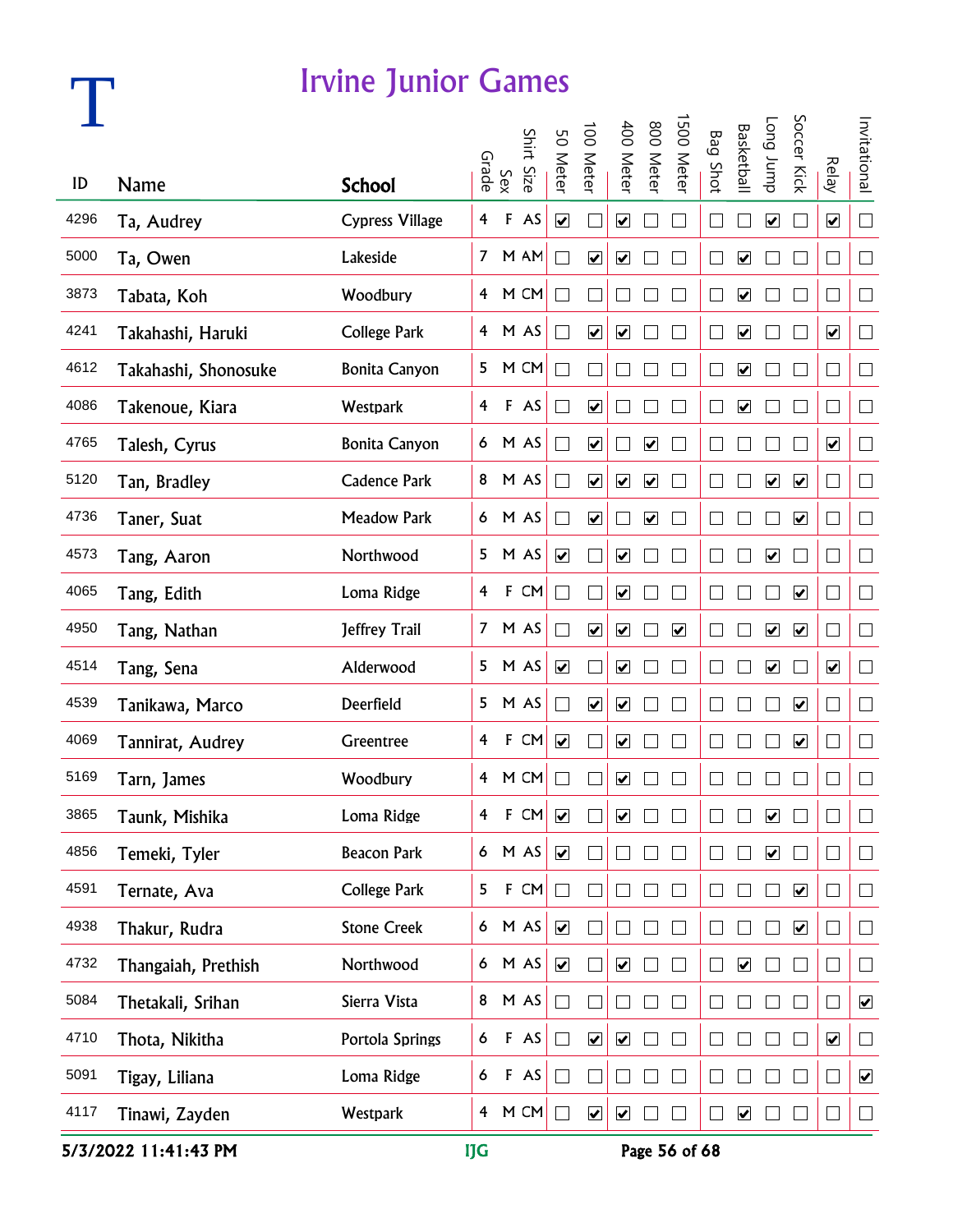## **T**

#### Irvine Junior Games

|      |                   |                        |                         |             | Shirt  | 50 Meter                | 00 Meter                | 400 Meter               | 800 Meter                    | 500 Meter    | <b>Bag Shot</b>              | <b>Basketbal</b>             | dunr buo                     | Soccer Kick          |                              | Invitational             |
|------|-------------------|------------------------|-------------------------|-------------|--------|-------------------------|-------------------------|-------------------------|------------------------------|--------------|------------------------------|------------------------------|------------------------------|----------------------|------------------------------|--------------------------|
| ID   | <b>Name</b>       | <b>School</b>          | Grade                   | Sex         | Size   |                         |                         |                         |                              |              |                              |                              |                              |                      | <b>Relay</b>                 |                          |
| 4246 | Tiwari, Maliha    | <b>Cypress Village</b> | $\overline{\mathbf{4}}$ | $\mathsf F$ | AS     | $\overline{\mathbf{v}}$ |                         | $\overline{\mathbf{v}}$ |                              |              |                              |                              | $\boxed{\blacktriangledown}$ |                      | $\Box$                       | $\Box$                   |
| 4999 | Tiwari, Vaishnavi | Jeffrey Trail          | $\overline{7}$          |             | F AM   |                         | $\blacktriangledown$    | $\overline{\mathbf{v}}$ |                              |              |                              |                              |                              |                      | $\Box$                       | $\Box$                   |
| 5062 | To, Alyssa        | Venado                 | 8                       |             | F AS   |                         | $\blacktriangledown$    | $\overline{\mathbf{v}}$ | $\blacktriangledown$         |              |                              |                              |                              | $\blacktriangledown$ | $\blacktriangledown$         | $\Box$                   |
| 4541 | Tooley, Ellis     | <b>Meadow Park</b>     | 5 <sub>1</sub>          |             | M AS   |                         | $\blacktriangledown$    |                         | $\blacktriangledown$         |              |                              |                              |                              |                      | $\blacktriangledown$         | $\Box$                   |
| 4024 | Topkar, Aarush    | Alderwood              |                         |             | 4 M CM | $\overline{\mathbf{v}}$ |                         | $\overline{\mathbf{v}}$ |                              |              |                              |                              | $\overline{\mathbf{v}}$      |                      | $\Box$                       | $\Box$                   |
| 4926 | Torabi, Hannah    | Irvine Virtual Aca     | 6                       |             | F AS   | $\overline{\mathbf{v}}$ |                         | $\overline{\mathbf{v}}$ |                              |              |                              | $\blacktriangledown$         |                              |                      | $\overline{\phantom{a}}$     | $\Box$                   |
| 5113 | Torry, Jor-El     | Lakeside               |                         |             | 8 M AS |                         |                         |                         |                              |              |                              | $\blacktriangledown$         | $\blacktriangledown$         |                      | $\Box$                       | $\Box$                   |
| 4063 | Tosheng, Sky      | Brywood                | 4                       |             | M CM   | T.                      | $\blacktriangledown$    | $\overline{\mathbf{v}}$ |                              |              |                              | $\blacktriangledown$         |                              |                      | $\blacktriangledown$         | $\Box$                   |
| 4770 | Totonji, Liana    | Deerfield              | 6                       |             | F AS   |                         | $\overline{\mathbf{v}}$ | $\overline{\mathbf{v}}$ |                              |              |                              |                              | $\blacktriangledown$         |                      | $\blacktriangledown$         | $\Box$                   |
| 5117 | Townsend, Kameron | Lakeside               | 8                       |             | M AS   |                         |                         |                         |                              | L            |                              | $\overline{\mathbf{v}}$      |                              |                      | $\Box$                       | $\Box$                   |
| 3890 | Tran, Austin      | Loma Ridge             | 4                       |             | M CM   |                         |                         | $\overline{\mathbf{v}}$ |                              |              |                              |                              | $\overline{\mathbf{v}}$      |                      | $\Box$                       | $\Box$                   |
| 4485 | Tran, Austin      | Alderwood              | 5                       |             | M CM   |                         | $\blacktriangledown$    |                         |                              |              |                              |                              |                              |                      | $\Box$                       | $\Box$                   |
| 4646 | Tran, Emma        | Woodbury               | 6                       |             | F AS   | $\blacktriangledown$    |                         | $\blacktriangleright$   |                              |              | $\boxed{\blacktriangledown}$ |                              |                              |                      | $\blacktriangledown$         | $\Box$                   |
| 3989 | Tran, Mason       | Alderwood              | 4                       |             | M CM   |                         | $\overline{\mathbf{v}}$ | $\overline{\mathbf{v}}$ |                              |              |                              |                              |                              |                      | $\Box$                       | $\Box$                   |
| 4659 | Tran, Zaylen      | Loma Ridge             | 6                       |             | M AS   |                         | ☑                       |                         | $\boxed{\blacktriangledown}$ |              |                              |                              |                              | ☑                    | $\Box$                       | $\overline{\phantom{a}}$ |
| 3895 | Tran, Zennor      | Loma Ridge             | $\overline{4}$          |             | M CM   |                         | ☑                       | ☑                       |                              |              |                              |                              |                              | ☑                    | I.                           | $\Box$                   |
| 4924 | Trivedi, Devan    | Portola Springs        | 6                       |             | M AS   | $\blacktriangledown$    |                         |                         |                              |              | ☑                            |                              |                              |                      | $\boxed{\blacktriangledown}$ | $\mathbb{R}$             |
| 5103 | Troccoli, Niccolo | Vista Verde            | 6 <sup>1</sup>          |             | M AS   | П                       | $\blacktriangledown$    |                         | $\blacktriangledown$         |              |                              |                              | $\blacktriangledown$         |                      | $\Box$                       | $\Box$                   |
| 5095 | Truong, Connor    | <b>Cypress Village</b> | 6                       |             | M AS   | $\blacktriangledown$    |                         | $\blacktriangledown$    |                              |              |                              |                              | $\blacktriangledown$         |                      | $\Box$                       | $\Box$                   |
| 5096 | Truong, Mason     | Cypress Village        | 6                       |             | M AS   | $\Box$                  | $\overline{\mathbf{v}}$ |                         | $\blacktriangledown$         | $\mathbf{L}$ |                              |                              |                              |                      | $\Box$                       | $\Box$                   |
| 4841 | Tsai, Anita       | Bonita Canyon          | 6                       |             | F AS   | $\Box$                  | $\overline{\mathbf{v}}$ |                         |                              |              |                              |                              |                              |                      | $\Box$                       | $\Box$                   |
| 4238 | Tsai, Benjamin    | Westpark               | $\overline{4}$          |             | M AS   | $\Box$                  |                         |                         |                              |              |                              | $\boxed{\blacktriangledown}$ |                              |                      | $\overline{\mathbf{v}}$      | $\Box$                   |
| 4234 | Tsai, Jayden      | Canyon View            | $\overline{4}$          |             | M AS   | $\blacktriangledown$    |                         | $\blacktriangledown$    |                              |              |                              | $\boxed{\checkmark}$         |                              |                      | $\blacktriangledown$         | $\vert$                  |
| 4973 | Tsai, Lily        | Lakeside               | $\overline{7}$          |             | F AS   | m.                      |                         | $\blacktriangledown$    |                              |              |                              | $\blacktriangledown$         | $\blacktriangledown$         |                      | $\Box$                       | $\Box$                   |
| 3971 | Tsai, Maddox      | Alderwood              | $\overline{4}$          |             | M CM   | $\Box$                  | $\blacktriangledown$    | $\overline{\mathbf{v}}$ |                              |              | $\overline{\mathbf{v}}$      |                              |                              |                      | $\overline{\mathbf{v}}$      | $\Box$                   |

5/3/2022 11:41:43 PM IJG Page 57 of 68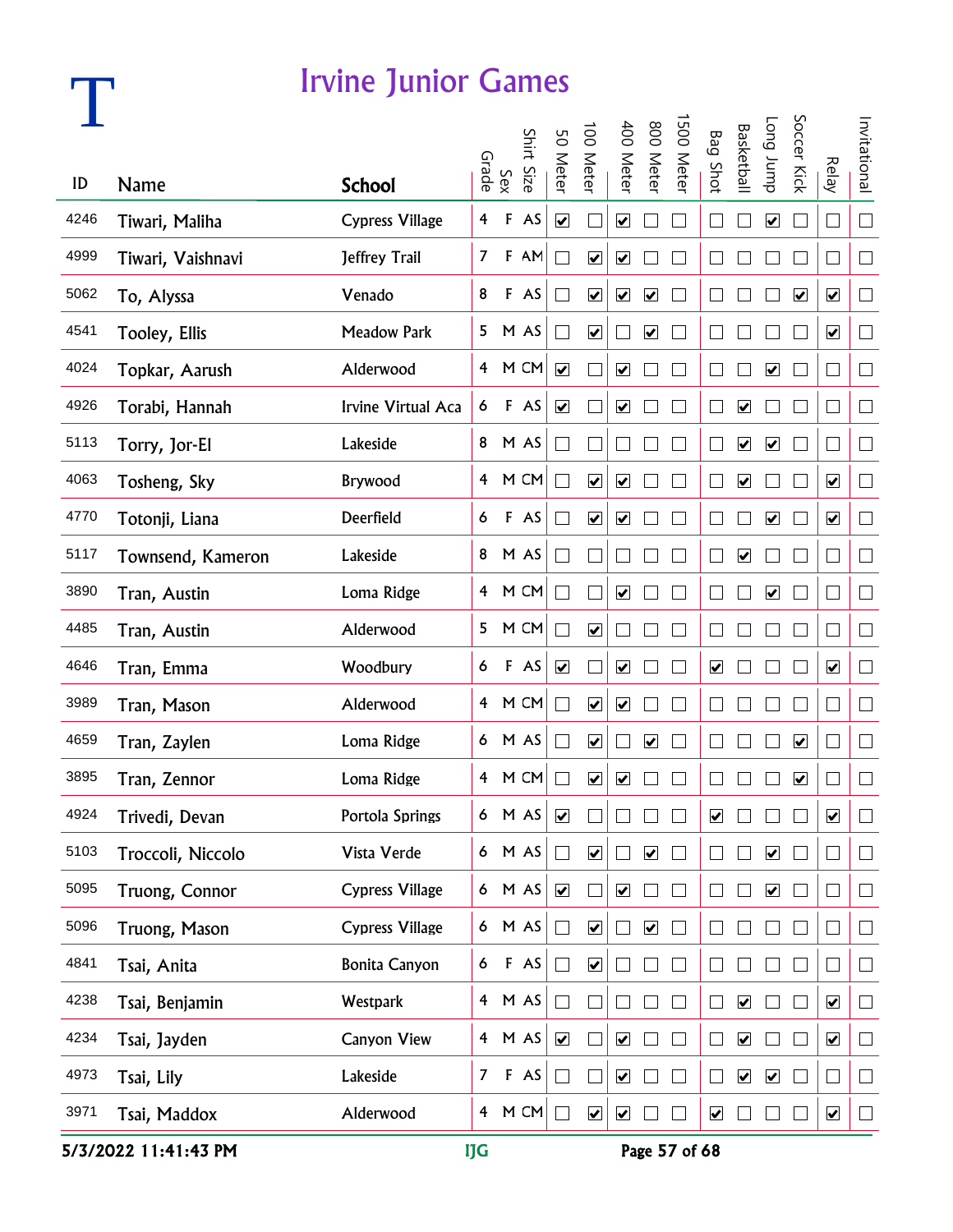|      |                 | <b>Irvine Junior Games</b> |   |              |           |                         |                         |                         |                                                                                                  |                                 |   |                         |                         |              |
|------|-----------------|----------------------------|---|--------------|-----------|-------------------------|-------------------------|-------------------------|--------------------------------------------------------------------------------------------------|---------------------------------|---|-------------------------|-------------------------|--------------|
|      |                 |                            |   | Sex<br>Grade | Shirt     |                         |                         |                         | Long Jump<br>Basketball<br>Bag Shot<br>Bag Shot<br>SO Meter<br>100 Meter<br>30 Meter<br>SO Meter |                                 |   | Soccer Kick             |                         | Invitational |
| ID   | <b>Name</b>     | <b>School</b>              |   |              | Size      |                         |                         |                         |                                                                                                  |                                 |   |                         | Relay                   |              |
| 4402 | Tseng, Angeline | Loma Ridge                 | 5 | F            | CM        | $\overline{\mathbf{v}}$ |                         | $\overline{\mathbf{v}}$ |                                                                                                  |                                 |   |                         |                         |              |
| 4155 | Tumbaga, Joey   | College Park               | 4 | F            | <b>CM</b> |                         |                         | $\blacktriangledown$    |                                                                                                  | $\overline{\blacktriangledown}$ |   |                         | $\overline{\mathbf{v}}$ | $\Box$       |
| 4384 | Tuncel, Timur   | <b>Beacon Park</b>         | 5 |              | M CM      |                         | $\overline{\mathbf{v}}$ | $\blacktriangledown$    |                                                                                                  |                                 |   | $\overline{\mathbf{v}}$ |                         |              |
| 5074 | Tupper, Kaden   | Lakeside                   | 8 |              | M AM      |                         | ⊽                       |                         |                                                                                                  |                                 |   | ⊽                       |                         |              |
| 4458 | Turner, Bentley | Deerfield                  | 5 |              | M CM      |                         | $\overline{\mathbf{v}}$ | V                       |                                                                                                  |                                 | V |                         | ☑                       |              |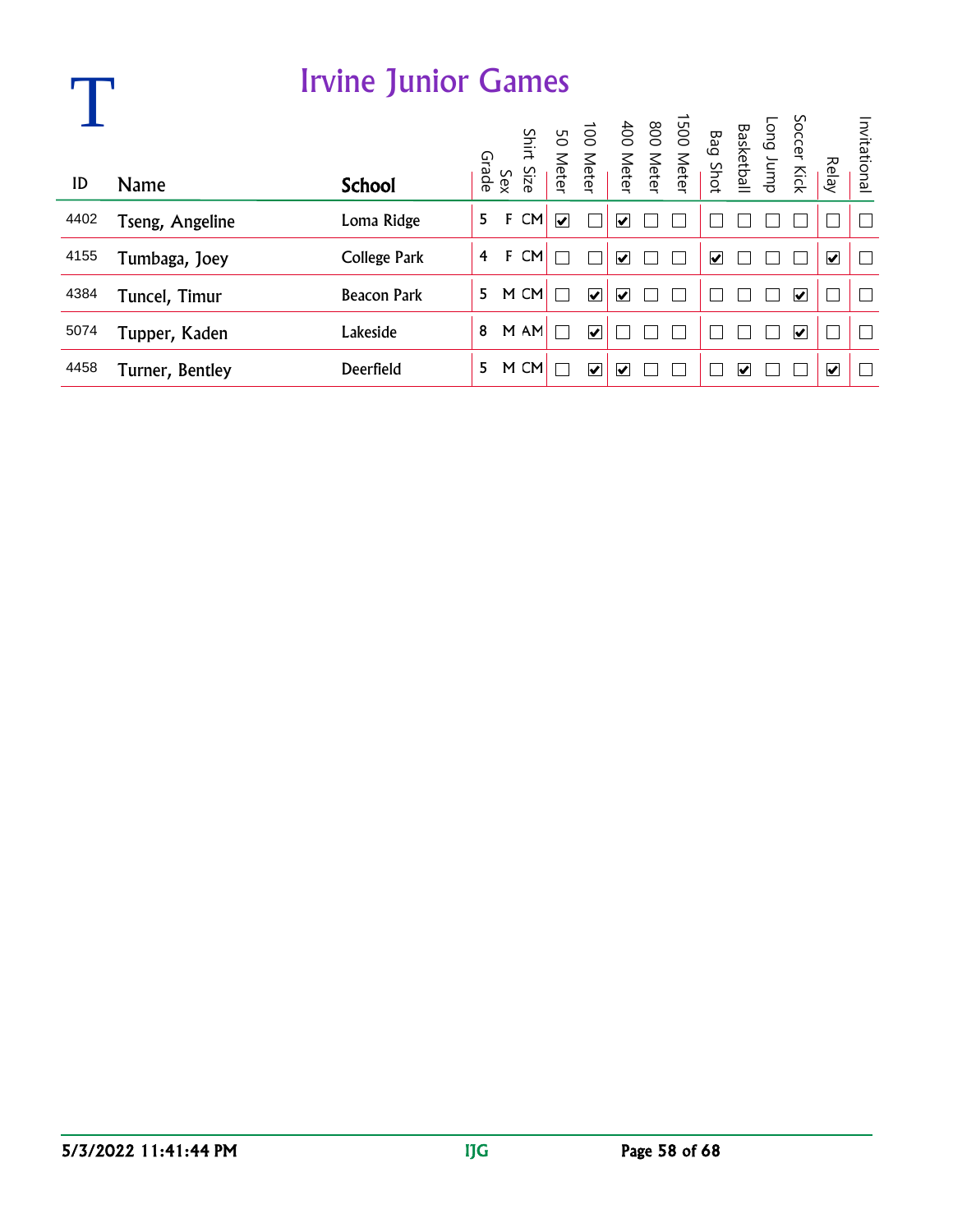|      |                      | <b>Irvine Junior Games</b> |       |     |            |                                                                                                                    |                         |  |  |  |       |              |
|------|----------------------|----------------------------|-------|-----|------------|--------------------------------------------------------------------------------------------------------------------|-------------------------|--|--|--|-------|--------------|
| ID   | <b>Name</b>          | <b>School</b>              | Grade | Sex | Shirt Size | Soccer Kick<br>Basketball<br>Bag Shot<br>Basketball<br>Basketball<br>Bo Meter<br>100 Meter<br>50 Meter<br>50 Meter |                         |  |  |  | Relay | Invitational |
| 3915 | Unver, Alya          | Oak Creek                  | 4     | F   | <b>CM</b>  | $\overline{\mathbf{v}}$                                                                                            | $\overline{\mathsf{v}}$ |  |  |  |       |              |
| 4403 | Uttamchandani, Inara | Plaza Vista                | 5.    |     | CM         | V                                                                                                                  | ₩                       |  |  |  |       |              |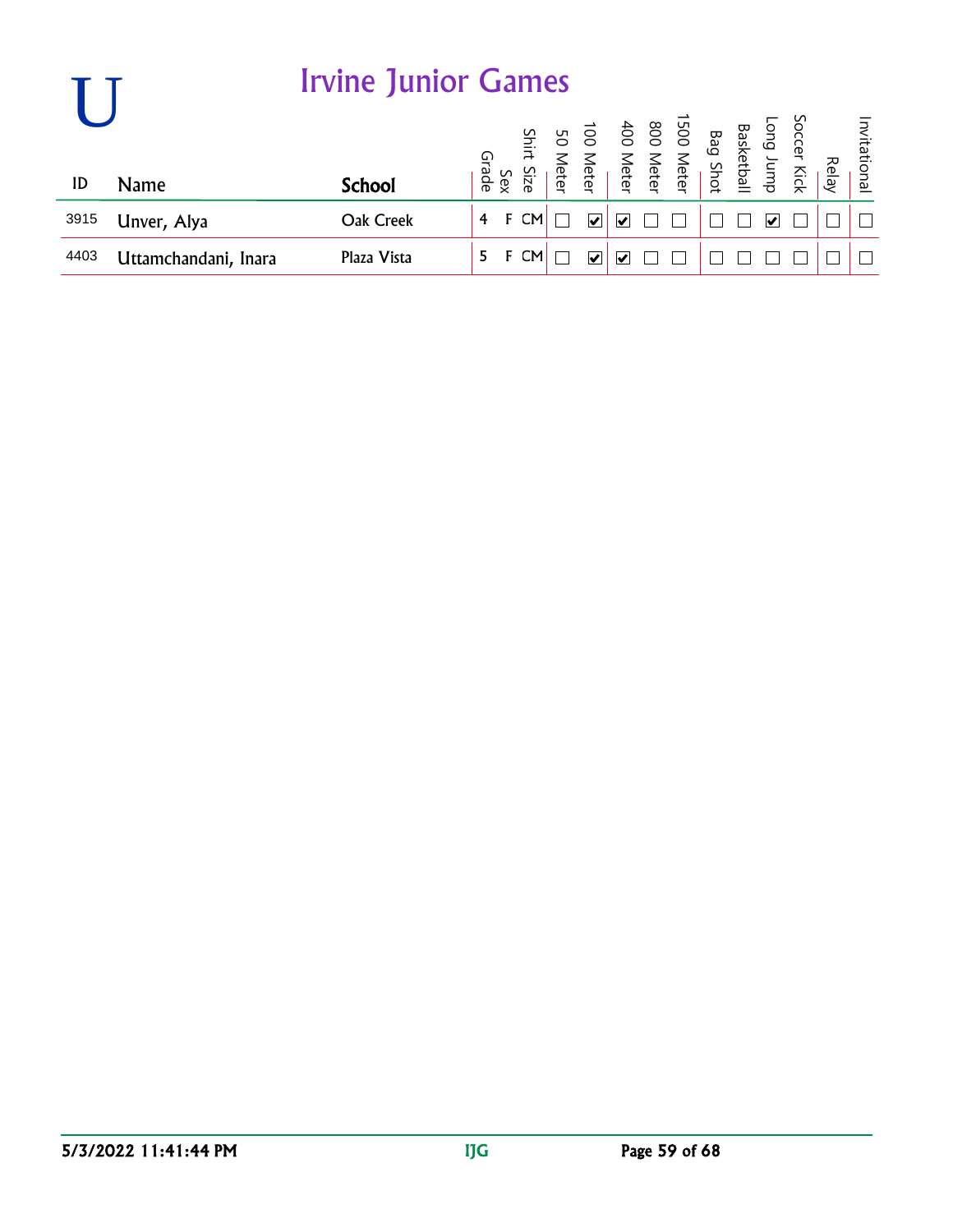

|      |                        |                        |                |              | Shirt  | 50 Meter                     | 00 Mete                      | 400 Mete                     | 800 Meter            | 500 Mete             | <b>Bag Shot</b>              | Basketbal            | Long Jump                    | Soccer Kick          |                             | Invitational             |
|------|------------------------|------------------------|----------------|--------------|--------|------------------------------|------------------------------|------------------------------|----------------------|----------------------|------------------------------|----------------------|------------------------------|----------------------|-----------------------------|--------------------------|
| ID   | <b>Name</b>            | <b>School</b>          | Grade          | Sex          | Size   |                              |                              |                              |                      |                      |                              |                      |                              |                      | <b>Relay</b>                |                          |
| 4197 | Valdez, Gisele         | Loma Ridge             | 5              | $\mathsf F$  | AS     | $\Box$                       |                              |                              |                      |                      |                              |                      |                              |                      | $\mathcal{L}_{\mathcal{A}}$ | $\Box$                   |
| 5131 | Valencia, Adan         | Lakeside               | 7 <sup>7</sup> |              | M AM   |                              | $\boxed{\blacktriangledown}$ | $\blacktriangledown$         | $\blacktriangledown$ | $\blacktriangledown$ |                              | $\blacktriangledown$ | $\blacktriangledown$         |                      | $\overline{\phantom{0}}$    | $\Box$                   |
| 3954 | Valmiki, Shashank      | <b>Cadence Park</b>    | $\overline{4}$ |              | M CM   | $\blacktriangledown$         |                              |                              |                      |                      |                              | $\blacktriangledown$ |                              |                      | J.                          | $\Box$                   |
| 3983 | Van Dyke, Gavin        | Alderwood              | $\overline{4}$ |              | M CM   | $\blacktriangledown$         |                              | $\blacktriangledown$         |                      |                      |                              |                      |                              |                      | $\mathcal{A}$               | $\Box$                   |
| 4507 | VanDerMeid, Dylan      | Alderwood              | 5              |              | M CM   | $\Box$                       | $\boxed{\blacktriangledown}$ |                              |                      |                      |                              |                      |                              |                      | $\overline{\mathbf{v}}$     | $\Box$                   |
| 4211 | Vanderweerd, Abigail   | Woodbury               | 5              |              | F AS   | $\boxed{\blacktriangledown}$ |                              |                              | $\blacktriangledown$ |                      | $\overline{\mathbf{v}}$      |                      |                              |                      | $\mathcal{A}$               | $\Box$                   |
| 3838 | Vanichsarn, Augustin   | Oak Creek              |                |              | 4 M AS | $\Box$                       |                              |                              |                      |                      |                              |                      |                              | $\blacktriangledown$ |                             | $\Box$                   |
| 4392 | Varanasi, Siddharth    | Deerfield              | 5              |              | M CM   | $\Box$                       |                              | $\blacktriangledown$         |                      |                      |                              |                      |                              | $\blacktriangledown$ | $\overline{\phantom{0}}$    | $\Box$                   |
| 4546 | Varatharaj, Nishayvini | Greentree              | 5              |              | F CM   | $\Box$                       | $\blacktriangledown$         |                              |                      |                      |                              |                      |                              | $\blacktriangledown$ | $\overline{\phantom{a}}$    | $\Box$                   |
| 4333 | Varma, Sajan           | Woodbury               | 5              |              | M CM   | $\overline{\mathbf{v}}$      |                              | $\overline{\mathbf{v}}$      |                      |                      |                              |                      | $\overline{\mathbf{v}}$      |                      | $\Box$                      | $\Box$                   |
| 4877 | Vasquez, Marko         | <b>College Park</b>    | 6              |              | M AS   | $\boxed{\blacktriangledown}$ |                              | $\overline{\mathbf{v}}$      |                      |                      |                              |                      | $\boxed{\blacktriangledown}$ |                      | П                           | $\Box$                   |
| 4331 | Vasquez, Melissa       | <b>College Park</b>    | $\overline{4}$ | $\mathbf{F}$ | CM     | $\Box$                       | $\overline{\mathbf{v}}$      | $\blacktriangledown$         |                      |                      | $\boxed{\blacktriangledown}$ |                      |                              |                      | $\blacktriangledown$        | $\Box$                   |
| 4221 | Vedder, Gray           | Loma Ridge             | 5 <sub>5</sub> |              | M AS   | П                            | $\overline{\mathbf{v}}$      | $\blacktriangledown$         |                      |                      |                              | $\blacktriangledown$ |                              |                      | $\sim$                      | $\Box$                   |
| 4984 | Velarde, Diana         | Lakeside               | 7 <sup>7</sup> |              | F AS   | П                            | $\blacktriangledown$         |                              |                      |                      |                              |                      |                              |                      | $\Box$                      | $\Box$                   |
| 4043 | Velez, Grayson         | Greentree              |                |              | 4 M CM | $\overline{\mathbf{v}}$      |                              |                              |                      |                      |                              |                      |                              | $\blacktriangledown$ | П                           | $\Box$                   |
| 4271 | Velhal, Arnav          | Springbrook            |                |              | 4 M CM |                              |                              | $\boxed{\blacktriangledown}$ |                      |                      |                              |                      |                              |                      |                             | $\Box$                   |
| 3933 | Vemuri, Shishir        | Deerfield              | $\overline{4}$ |              | M AS   |                              | $\boxed{\blacktriangledown}$ |                              |                      |                      |                              |                      |                              | $\blacktriangledown$ |                             | $\mathbf{L}$             |
| 4109 | Vengco, Justin         | Stonegate              |                |              | 4 M AS | $\overline{\mathbf{v}}$      |                              | $\blacktriangledown$         |                      |                      |                              | $\blacktriangledown$ |                              |                      |                             | $\Box$                   |
| 4824 | Verma, Akshay          | Canyon View            | 6 <sup>1</sup> |              | M CM   | $\Box$                       | $\overline{\mathbf{v}}$      | $\blacktriangledown$         |                      |                      |                              |                      |                              | $\blacktriangledown$ |                             | $\Box$                   |
| 4823 | Verma, Saurav          | Canyon View            | $\epsilon$     |              | M AS   | $\Box$                       | $\overline{\mathbf{v}}$      | $\boxed{\blacktriangledown}$ |                      |                      |                              |                      |                              | $\blacktriangledown$ | - 1                         | $\Box$                   |
| 4921 | Viau, Lucas            | <b>Stone Creek</b>     | 6              |              | M CM   | $\Box$                       | $\overline{\mathbf{v}}$      |                              |                      |                      |                              |                      | $\boxed{\blacktriangledown}$ |                      |                             | $\Box$                   |
| 4998 | Vijayakumar, Prajith   | Lakeside               | 7 <sup>7</sup> |              | M AS   | П                            | $\overline{\mathbf{v}}$      | $\blacktriangledown$         |                      |                      |                              |                      |                              |                      |                             | $\Box$                   |
| 4265 | Vijiyendran, Sanjana   | <b>Cypress Village</b> | 4              |              | F CM   | $\blacktriangledown$         |                              |                              |                      |                      |                              |                      | $\blacktriangledown$         |                      | $\overline{\mathbf{v}}$     | П                        |
| 4243 | Villadelgado, Ellie    | <b>Bonita Canyon</b>   | 4              |              | $F$ CM | $\blacktriangledown$         |                              |                              |                      |                      |                              |                      |                              |                      | $\blacktriangledown$        | H                        |
| 4642 | Virdee, Kiran          | Cypress Village        |                |              | 6 M AM | $\blacktriangledown$         |                              |                              |                      |                      |                              |                      |                              | $\blacktriangledown$ | $\overline{\mathbf{v}}$     | $\overline{\phantom{a}}$ |

5/3/2022 11:41:44 PM **IJG** Page 60 of 68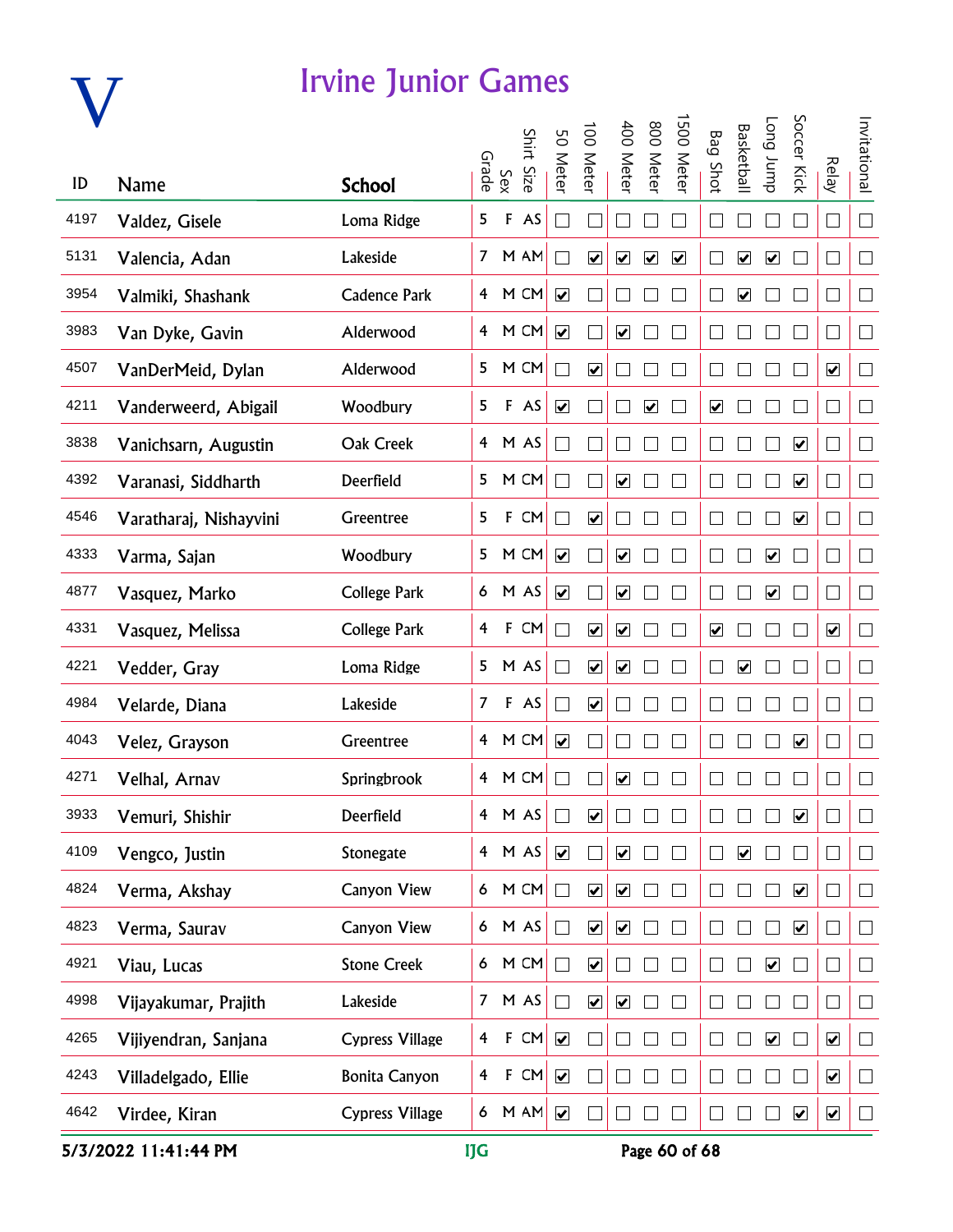### **V**

#### Irvine Junior Games

| ID   | Name                       | <b>School</b>          | Grade          | Sex         | Shirt<br>Size | 50 Meter                | $\overline{001}$<br><b>Meter</b> | 400 Meter                    | 008<br>Meter | ∸<br>005<br><b>Meter</b> | Bag<br>I Shot           | <b>Basketball</b>       | dunr buo                     | Soccer Kick             | <b>Relay</b>            | Invitational |
|------|----------------------------|------------------------|----------------|-------------|---------------|-------------------------|----------------------------------|------------------------------|--------------|--------------------------|-------------------------|-------------------------|------------------------------|-------------------------|-------------------------|--------------|
| 4695 | Vishwanath, Ronak          | <b>Cypress Village</b> | 6              |             | M AS          |                         | $\overline{\mathbf{v}}$          | $\boxed{\blacktriangledown}$ |              |                          |                         |                         |                              | $\overline{\mathbf{v}}$ |                         | Τ            |
| 4696 | Vishwanath, Roshna         | <b>Cypress Village</b> | 6              | $\mathsf F$ | ${\sf CM}$    |                         |                                  |                              |              |                          |                         |                         |                              |                         |                         |              |
| 4806 | Vislobokov, Lev            | Alderwood              | 6              |             | M AS          |                         | $\overline{\mathbf{v}}$          | $\overline{\mathbf{v}}$      |              |                          |                         | $\overline{\mathbf{v}}$ |                              |                         | $\overline{\mathbf{v}}$ | $\Box$       |
| 4534 | Viswanathan, Shivani       | <b>Cadence Park</b>    | 5              |             | F AS          | $\mathcal{L}$           | $\overline{\mathbf{v}}$          | $\overline{\mathbf{v}}$      |              |                          |                         |                         |                              |                         | $\Box$                  |              |
| 4703 | Viswanathan, Shravankarthi | Eastwood               | 6              |             | M AS          |                         | $\overline{\mathbf{v}}$          | $\boxed{\blacktriangledown}$ |              |                          |                         |                         | $\boxed{\blacktriangledown}$ |                         |                         |              |
| 4990 | Viswanathan, Shriya        | <b>Cadence Park</b>    | $\overline{7}$ |             | F AS          |                         | $\overline{\mathbf{v}}$          | $\boxed{\blacktriangledown}$ |              |                          |                         |                         |                              |                         |                         |              |
| 4088 | Vlasova, Zlata             | <b>Meadow Park</b>     | $\overline{4}$ |             | F CM          | $\blacktriangledown$    |                                  |                              |              |                          | $\overline{\mathbf{v}}$ |                         |                              |                         |                         | Ξ            |
| 4262 | Voight, Jacob              | <b>Meadow Park</b>     | 4              |             | M CM          | $\overline{\mathbf{v}}$ |                                  | $\overline{\mathbf{v}}$      |              |                          |                         |                         |                              | $\overline{\mathbf{v}}$ | $\overline{\mathbf{v}}$ |              |
| 4666 | von Schonfeldt, Liam       | Stonegate              | 6              |             | M AS          | $\overline{\mathbf{v}}$ |                                  | $\overline{\mathbf{v}}$      |              |                          |                         |                         | $\overline{\mathbf{v}}$      |                         | L                       |              |
| 4575 | Voysey, Maria              | Plaza Vista            | 5              |             | $F$ AM        | $\overline{\mathbf{v}}$ |                                  | $\overline{\mathbf{v}}$      |              |                          |                         |                         |                              | $\overline{\mathbf{v}}$ | $\mathbf{L}$            |              |
| 4298 | Vu, Colin                  | <b>College Park</b>    | 4              |             | M CM          |                         |                                  | $\overline{\mathbf{v}}$      |              |                          |                         |                         |                              | $\overline{\mathbf{v}}$ |                         |              |
| 4680 | Vu, Katelyn                | <b>Beacon Park</b>     | 6              |             | F AS          |                         | $\overline{\mathbf{v}}$          | $\boxed{\blacktriangledown}$ |              |                          |                         |                         |                              |                         |                         |              |
| 5130 | Vu, Mason                  | Sierra Vista           | 8              |             | M AM          |                         | $\overline{\mathbf{v}}$          | $\overline{\mathbf{v}}$      |              |                          |                         |                         | $\overline{\mathbf{v}}$      | $\blacktriangledown$    | Г                       | Ξ            |
| 4285 | Vukkalkar, Harshil         | Irvine Virtual Aca     | $\overline{4}$ |             | M CM          | $\overline{\mathbf{v}}$ |                                  |                              |              |                          |                         |                         |                              |                         |                         |              |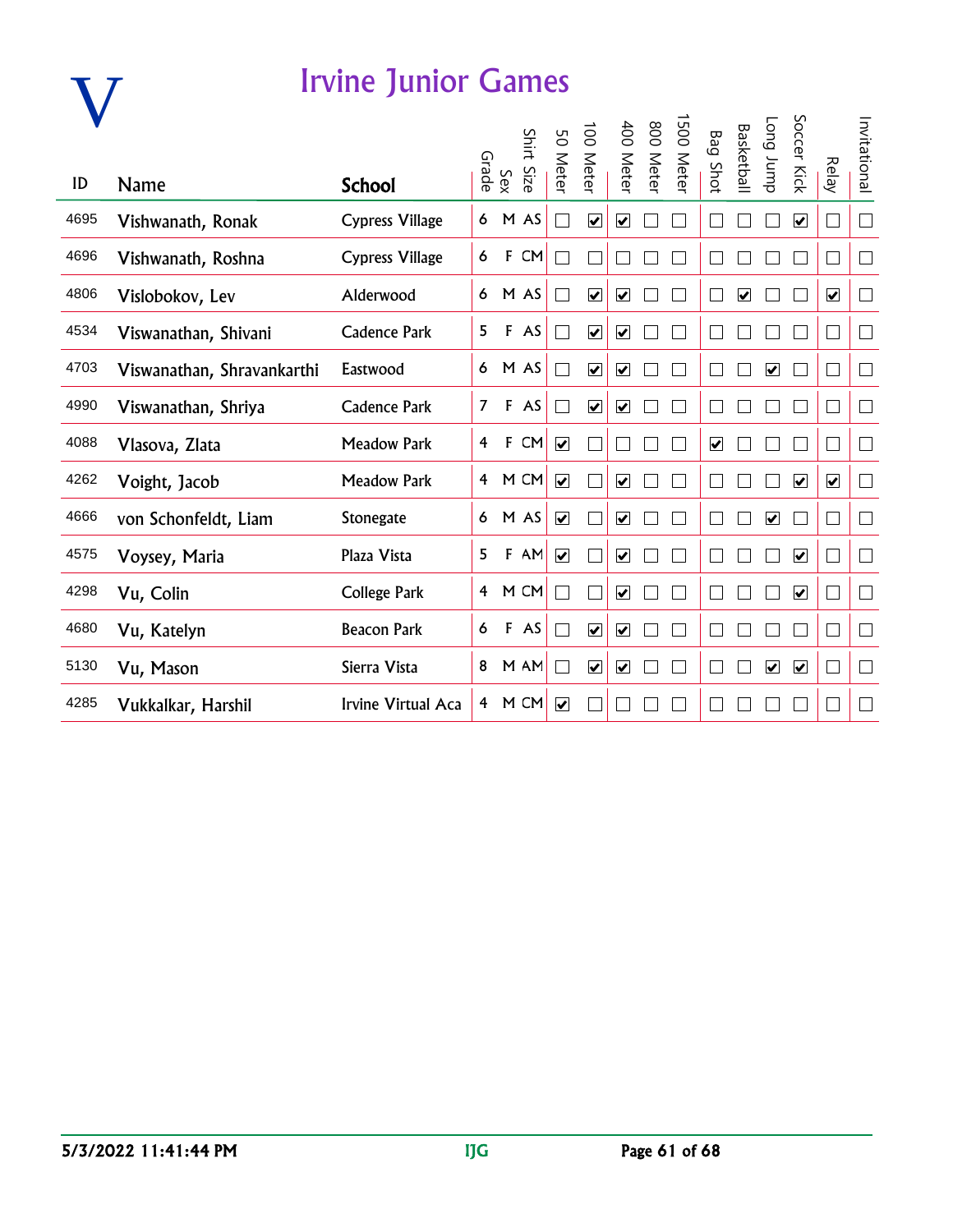

|      |                    |                      |                |              | Shirt |                              | 100 Meter                    | 400 Meter                    | 008                          | 500 Meter |                              | <b>Basketbal</b>             | dunr buo                     | Soccer Kick             |                              | Invitational |
|------|--------------------|----------------------|----------------|--------------|-------|------------------------------|------------------------------|------------------------------|------------------------------|-----------|------------------------------|------------------------------|------------------------------|-------------------------|------------------------------|--------------|
| ID   | <b>Name</b>        | <b>School</b>        | Grade          | Sex          | Size  | 50 Meter                     |                              |                              | Meter                        |           | <b>Bag Shot</b>              |                              |                              |                         | <b>Relay</b>                 |              |
| 4716 | Walker, Addison    | <b>Beacon Park</b>   | 6              | F            | CM    | $\mathcal{L}$                |                              |                              |                              |           |                              |                              |                              | $\overline{\mathbf{v}}$ | $\Box$                       | $\Box$       |
| 4919 | Walsh, William     | <b>Bonita Canyon</b> | 6              |              | M AS  |                              | $\blacktriangledown$         | $\boxed{\blacktriangledown}$ |                              |           |                              |                              |                              | $\blacktriangledown$    | $\blacktriangledown$         | $\Box$       |
| 4323 | Walton, Emma       | Sierra Vista         | 8              |              | F AL  | $\mathcal{L}$                | $\blacktriangledown$         | $\blacktriangledown$         |                              |           |                              |                              |                              |                         | $\Box$                       | $\Box$       |
| 4276 | Wang, Aimee        | Alderwood            | 4              |              | F AS  |                              |                              | $\boxed{\blacktriangledown}$ |                              |           | $\blacktriangledown$         |                              |                              |                         | $\overline{\phantom{a}}$     | $\Box$       |
| 4248 | Wang, Alexander    | Brywood              | 4              |              | M CM  | ☑                            |                              |                              |                              |           |                              |                              |                              | $\overline{\mathbf{v}}$ | $\Box$                       | $\Box$       |
| 4273 | Wang, Andy         | <b>Stone Creek</b>   | 4              |              | M CM  | $\mathcal{L}$                | $\boxed{\blacktriangledown}$ |                              |                              |           | $\blacktriangledown$         |                              |                              |                         | $\blacktriangledown$         | $\Box$       |
| 4207 | Wang, Cindy        | Westpark             | 5              |              | F AS  |                              | $\blacktriangledown$         |                              | $\boxed{\blacktriangledown}$ |           |                              |                              |                              |                         | $\Box$                       | $\Box$       |
| 4995 | Wang, Eric         | Vista Verde          | $\overline{7}$ |              | M AS  |                              | $\blacktriangledown$         | $\blacktriangledown$         |                              |           |                              |                              | $\blacktriangledown$         |                         | $\Box$                       | $\Box$       |
| 4904 | Wang, Haoqi        | <b>Turtle Rock</b>   | 6              |              | M AS  | $\blacktriangledown$         |                              | $\blacktriangledown$         |                              |           |                              |                              | $\blacktriangledown$         |                         | $\Box$                       | $\Box$       |
| 4347 | Wang, Jenson       | Eastshore            | 5              |              | M AS  |                              | $\overline{\mathbf{v}}$      |                              | $\boxed{\blacktriangledown}$ |           |                              |                              |                              | $\overline{\mathbf{v}}$ | $\Box$                       | $\Box$       |
| 3843 | Wang, Jeremy       | <b>Turtle Rock</b>   | 4              |              | M CM  | $\overline{\mathbf{v}}$      |                              | $\boxed{\blacktriangledown}$ |                              |           |                              | $\boxed{\blacktriangledown}$ |                              |                         | $\Box$                       | $\Box$       |
| 4665 | Wang, Naiyin       | <b>Turtle Rock</b>   | 6              |              | F AM  |                              |                              |                              |                              |           |                              |                              |                              |                         | $\Box$                       | $\Box$       |
| 4655 | Wang, Sami         | Woodbury             | 6              |              | M AS  | $\overline{\mathbf{v}}$      |                              | $\blacktriangledown$         |                              |           |                              |                              | $\overline{\mathbf{v}}$      |                         | $\Box$                       | $\Box$       |
| 5153 | Wang, Sen          | Eastwood             | $\overline{4}$ |              | M AS  |                              |                              |                              |                              |           |                              |                              |                              | $\blacktriangledown$    | $\Box$                       | $\Box$       |
| 4249 | Wang, Steve        | <b>Bonita Canyon</b> | 4              |              | M CM  |                              |                              | $\boxed{\blacktriangledown}$ |                              |           |                              |                              |                              |                         | $\Box$                       | $\Box$       |
| 3872 | Wannamaker, Emily  | Loma Ridge           | 4              | F            | CM    |                              | ☑                            |                              |                              |           |                              |                              |                              | ☑                       | $\Box$                       | $\Box$       |
| 4726 | Wagas, Zayna       | Northwood            | 6              | F            | AS    | $\blacktriangledown$         |                              |                              |                              |           |                              |                              |                              | $\blacktriangledown$    |                              | $\Box$       |
| 4055 | Watanabe, Jake     | Oak Creek            | $\overline{4}$ |              | M CM  | $\blacktriangledown$         |                              |                              |                              |           |                              | $\blacktriangledown$         |                              |                         | $\mathcal{L}_{\mathcal{A}}$  | $\Box$       |
| 4311 | Wateska, Liefie    | Springbrook          | $\overline{4}$ |              | F AS  | $\blacktriangledown$         |                              | $\blacktriangledown$         |                              |           |                              |                              | $\blacktriangledown$         |                         | $\Box$                       | $\Box$       |
| 4660 | Wei, Lucas         | Westpark             | 6              |              | M CM  | $\boxed{\blacktriangledown}$ |                              |                              |                              | $\Box$    |                              |                              |                              | $\overline{\mathbf{v}}$ | $\overline{\phantom{a}}$     | $\Box$       |
| 3999 | Weidenbenner, Levi | Deerfield            | $\overline{4}$ |              | M CM  | $\boxed{\blacktriangledown}$ |                              |                              |                              | $\Box$    |                              |                              | $\boxed{\blacktriangledown}$ |                         | $\boxed{\blacktriangledown}$ | $\Box$       |
| 4083 | Weijland, Colton   | Portola Springs      | $\overline{4}$ |              | M CM  | $\Box$                       | $\overline{\mathbf{v}}$      | $\boxed{\blacktriangledown}$ |                              | $\Box$    | $\boxed{\blacktriangledown}$ |                              |                              |                         | $\overline{\mathbf{v}}$      | $\Box$       |
| 3956 | Weinberg, Madison  | Alderwood            | $\overline{4}$ | $\mathbf{F}$ | CM    | $\Box$                       | $\blacktriangledown$         | $\boxed{\blacktriangledown}$ |                              |           |                              |                              | $\overline{\mathbf{v}}$      |                         | $\blacktriangledown$         | $\Box$       |
| 4353 | Weinberg, Sophia   | Rancho               | $\overline{7}$ |              | F AS  | П                            | $\blacktriangledown$         | $\overline{\mathbf{v}}$      |                              | П         |                              |                              | $\blacktriangledown$         |                         | $\Box$                       | $\Box$       |
| 4526 | Weintraub, Tae     | <b>Bonita Canyon</b> | 5              |              | M CM  | $\Box$                       |                              | $\mathcal{L}$                |                              | П         | $\blacktriangledown$         |                              | $\mathbf{L}$                 |                         | $\Box$                       | $\Box$       |

5/3/2022 11:41:44 PM **IJG** Page 62 of 68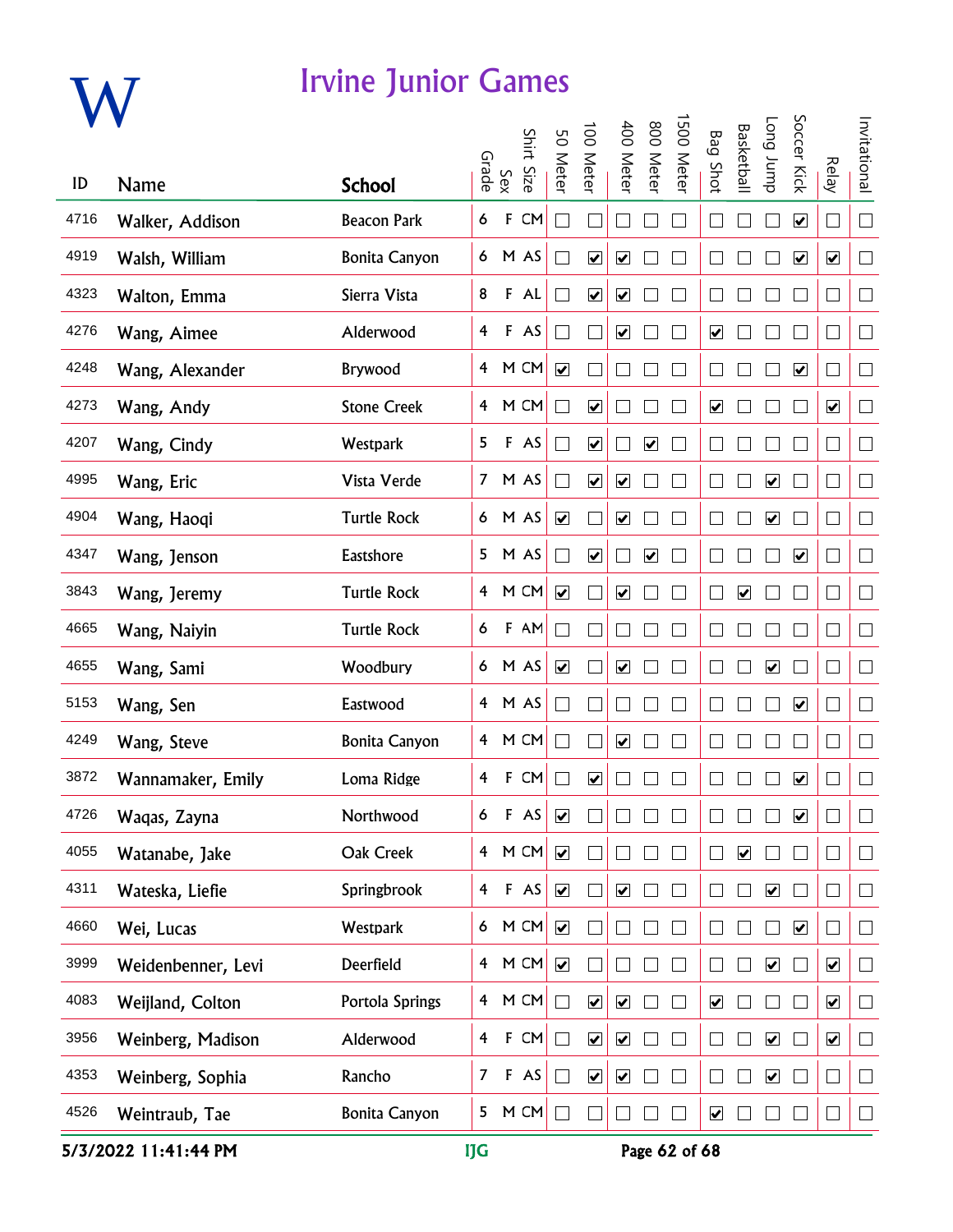

|      |                      |                      |                         |     | Shirt Size | 50 Meter                     | 00 Meter                | 400 Meter                    | 800 Meter                    | 500 Meter               | <b>Bag Shot</b>         | Basketbal               | dunr buo             | Soccer Kick             |                         | Invitational             |
|------|----------------------|----------------------|-------------------------|-----|------------|------------------------------|-------------------------|------------------------------|------------------------------|-------------------------|-------------------------|-------------------------|----------------------|-------------------------|-------------------------|--------------------------|
| ID   | Name                 | <b>School</b>        | Grade                   | Sex |            |                              |                         |                              |                              |                         |                         |                         |                      |                         | <b>Relay</b>            |                          |
| 4622 | Weitzman, Jacob      | Greentree            | 5                       |     | M CM       |                              |                         |                              |                              |                         |                         |                         |                      | $\overline{\mathbf{v}}$ | $\blacktriangledown$    | $\Box$                   |
| 4831 | Wellman, Charlie     | <b>Bonita Canyon</b> | 6                       |     | M AS       |                              |                         |                              |                              |                         | $\blacktriangledown$    |                         |                      |                         | $\Box$                  | $\Box$                   |
| 4832 | Wellner, Itamar      | <b>Meadow Park</b>   | 6                       |     | M AS       |                              |                         | $\overline{\mathbf{v}}$      |                              |                         |                         | $\overline{\mathbf{v}}$ |                      |                         | $\Box$                  | $\Box$                   |
| 4457 | West, Fletcher       | <b>Stone Creek</b>   | 5                       |     | M AL       |                              |                         |                              |                              |                         | $\overline{\mathbf{v}}$ |                         |                      |                         | $\Box$                  | $\Box$                   |
| 4734 | Weston, David        | Vista Verde          | 6                       |     | M AS       | $\blacktriangledown$         |                         |                              |                              |                         | $\overline{\mathbf{v}}$ |                         |                      |                         | $\Box$                  | $\Box$                   |
| 4505 | White, Jaelle        | Alderwood            | 5                       |     | F CM       |                              | $\overline{\mathbf{v}}$ |                              |                              |                         |                         |                         |                      | $\blacktriangledown$    | $\overline{\mathbf{v}}$ | $\Box$                   |
| 4818 | Widjaja, Kalyssa     | Alderwood            | 6                       |     | F AS       |                              |                         | $\overline{\mathbf{v}}$      |                              |                         |                         |                         |                      |                         | $\Box$                  | $\Box$                   |
| 5039 | Wilbur, Hannah       | Lakeside             | 8                       |     | F AS       |                              | $\blacktriangledown$    |                              | $\blacktriangledown$         | $\overline{\mathbf{v}}$ |                         | $\blacktriangledown$    | $\blacktriangledown$ |                         | $\Box$                  | $\Box$                   |
| 4982 | Williamson, Sterling | Rancho               | 7                       |     | M AM       |                              | $\blacktriangledown$    | $\overline{\mathbf{v}}$      |                              |                         |                         | $\blacktriangledown$    | $\blacktriangledown$ |                         | $\Box$                  | $\Box$                   |
| 4525 | Wilson, Andrew       | <b>Bonita Canyon</b> | 5                       |     | M AS       |                              | $\overline{\mathbf{v}}$ | $\boxed{\blacktriangledown}$ |                              |                         | $\overline{\mathbf{v}}$ |                         |                      |                         | $\overline{\mathbf{v}}$ | $\Box$                   |
| 5138 | Wilson, Miles        | Woodbury             | 5                       |     | M CM       |                              | $\overline{\mathbf{v}}$ |                              | $\overline{\mathbf{v}}$      |                         |                         |                         |                      | $\blacktriangledown$    | $\Box$                  | $\Box$                   |
| 5066 | Wilson, Summer       | Sierra Vista         | 8                       |     | F AS       | $\overline{\phantom{0}}$     |                         |                              | $\boxed{\blacktriangledown}$ | $\blacktriangledown$    |                         |                         |                      |                         | $\Box$                  | $\Box$                   |
| 4843 | Wiseman, Oliver      | <b>Bonita Canyon</b> | 6                       |     | M AS       | $\blacktriangledown$         |                         |                              | $\blacktriangledown$         |                         | $\overline{\mathbf{v}}$ |                         |                      |                         | $\Box$                  | $\overline{\phantom{a}}$ |
| 4484 | Wonder, Charlotte    | Alderwood            | 5                       |     | F AS       |                              |                         |                              |                              |                         |                         |                         | $\blacktriangledown$ |                         | $\Box$                  | $\Box$                   |
| 4167 | Wong, Aidyn          | Plaza Vista          | 4                       |     | M CM       |                              | $\boxed{\checkmark}$    |                              |                              |                         |                         |                         |                      |                         | $\Box$                  | $\Box$                   |
| 4212 | Wong, Chelsea        | Woodbury             | 5                       |     | F AS       |                              |                         |                              |                              |                         |                         |                         |                      |                         | $\Box$                  | $\Box$                   |
| 4118 | Wong, Lucas          | Canyon View          | 4                       |     | M AS       | $\blacktriangledown$         |                         |                              |                              |                         |                         |                         |                      |                         |                         |                          |
| 4718 | Wong, Samantha       | <b>College Park</b>  | 6                       |     | F CM       | $\blacktriangledown$         |                         | $\blacktriangledown$         |                              |                         |                         |                         |                      | $\blacktriangledown$    | $\Box$                  | $\Box$                   |
| 4702 | Wu, Annabella        | <b>Stone Creek</b>   | 6                       |     | F AS       | $\Box$                       |                         |                              |                              |                         | $\overline{\mathbf{v}}$ |                         |                      |                         | $\Box$                  | $\Box$                   |
| 4462 | Wu, Blake            | Cadence Park         | 5                       |     | M CM       | $\blacktriangledown$         |                         |                              | $\overline{\mathbf{v}}$      |                         |                         | $\overline{\mathbf{v}}$ |                      |                         | $\Box$                  | $\Box$                   |
| 4050 | Wu, Cameron          | Loma Ridge           | $\overline{4}$          |     | M CM       | $\boxed{\blacktriangledown}$ |                         | $\boxed{\blacktriangledown}$ |                              |                         |                         | $\overline{\mathbf{v}}$ |                      |                         | $\Box$                  | $\Box$                   |
| 3985 | Wu, Darren           | Alderwood            | $\overline{4}$          |     | M AS       | $\mathsf{L}$                 |                         | $\boxed{\blacktriangledown}$ |                              |                         |                         | $\blacktriangledown$    |                      |                         | $\Box$                  | $\Box$                   |
| 3866 | Wu, Sophia           | Brywood              | $\overline{\mathbf{4}}$ |     | F CM       | $\blacktriangledown$         |                         | $\blacktriangledown$         |                              |                         |                         | $\blacktriangledown$    |                      |                         | $\Box$                  | $\vert \ \ \vert$        |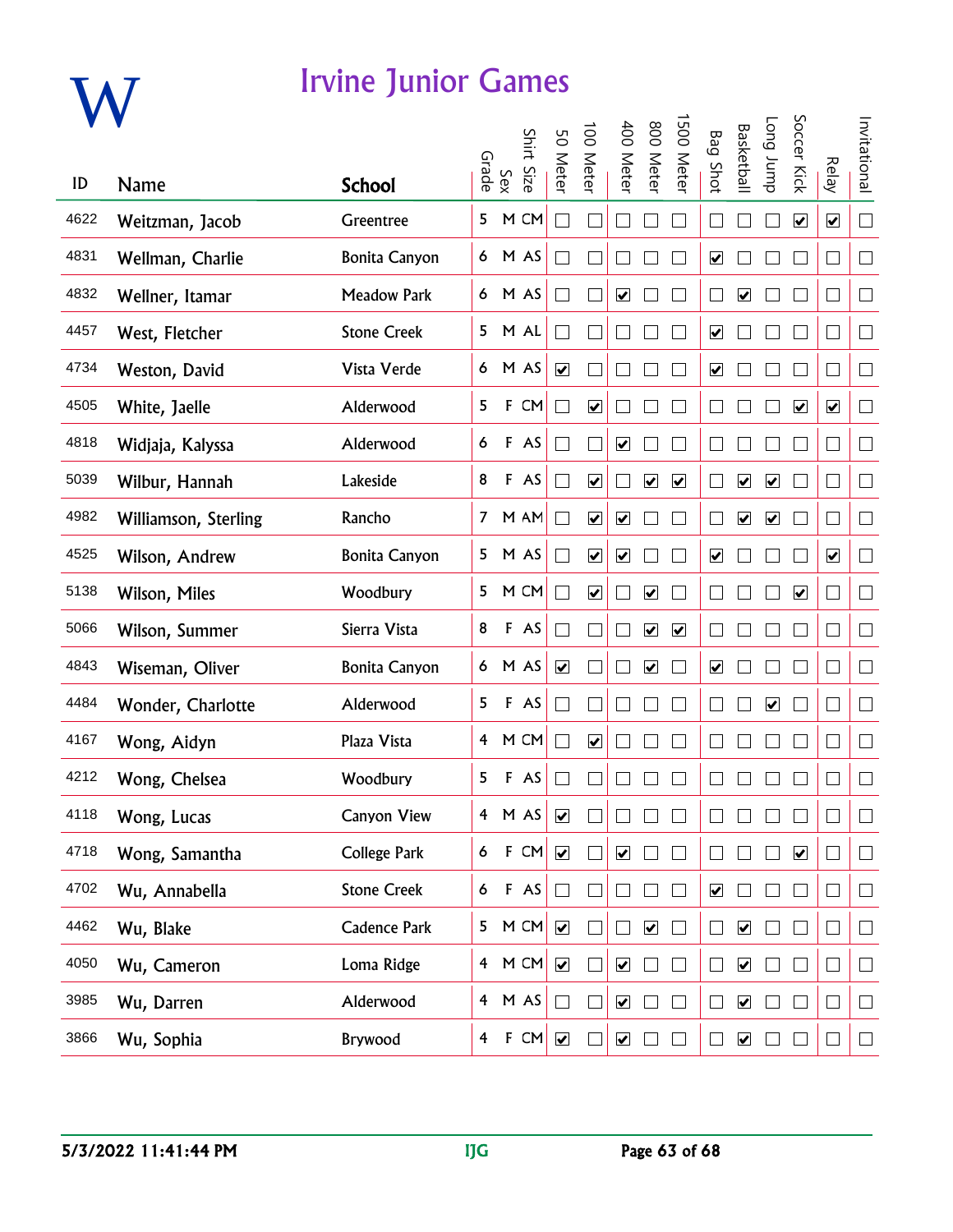|      |                | <b>Irvine Junior Games</b> |                |              |      |                         |                         |                         |                         |                                                                                     |                         |                         |                         |                              |                         |              |
|------|----------------|----------------------------|----------------|--------------|------|-------------------------|-------------------------|-------------------------|-------------------------|-------------------------------------------------------------------------------------|-------------------------|-------------------------|-------------------------|------------------------------|-------------------------|--------------|
| ID   | <b>Name</b>    | <b>School</b>              |                |              |      |                         |                         |                         |                         | 1500 Meter<br>800 Meter<br>400 Meter<br>100 Meter<br>Sinirt Size<br>Sirade<br>Grade | Bag Shot                |                         | Long Jump<br>Basketball | Soccer Kick                  | <b>Relay</b>            | Invitational |
| 4201 | Xiao, Ethan    | Brywood                    | 5              |              | M CM | $\overline{\mathbf{v}}$ |                         |                         |                         |                                                                                     |                         | $\overline{\mathbf{v}}$ |                         |                              |                         |              |
| 4287 | Xie, Christina | <b>Turtle Rock</b>         | $\overline{4}$ | $\mathbf{F}$ | AS   |                         |                         | $\blacktriangledown$    |                         |                                                                                     |                         |                         |                         |                              | $\overline{\mathbf{v}}$ |              |
| 4325 | Xie, George    | Sierra Vista               | 8              |              | M AS |                         | $\overline{\mathbf{v}}$ | $\overline{\mathbf{v}}$ | $\overline{\mathbf{v}}$ |                                                                                     |                         |                         |                         |                              |                         |              |
| 4900 | Xie, Katie     | <b>Turtle Rock</b>         | 6              | F            | AS   |                         | $\blacktriangledown$    |                         | $\overline{\mathbf{v}}$ |                                                                                     | $\overline{\mathbf{v}}$ |                         |                         |                              |                         |              |
| 4385 | Xie, Ricky     | <b>Beacon Park</b>         | 5              |              | M AS | $\overline{\mathbf{v}}$ |                         |                         |                         |                                                                                     |                         |                         |                         | $\boxed{\blacktriangledown}$ |                         |              |
| 4535 | Xiong, Elena   | <b>Turtle Rock</b>         | 5              | F            | AS   |                         | $\overline{\mathbf{v}}$ | $\blacktriangledown$    |                         |                                                                                     |                         |                         | $\blacktriangledown$    |                              |                         |              |
| 3885 | Xiong, Kylee   | Eastwood                   | 4              | $\mathbf{F}$ | AS   | $\blacktriangledown$    |                         | $\overline{\mathbf{v}}$ |                         |                                                                                     |                         |                         |                         |                              |                         |              |
| 5052 | Xiong, Yuhan   | Rancho                     | 8              | F            | AS   |                         | $\blacktriangledown$    |                         | ⊽                       |                                                                                     |                         |                         | ⊻                       | $\overline{\mathbf{v}}$      |                         |              |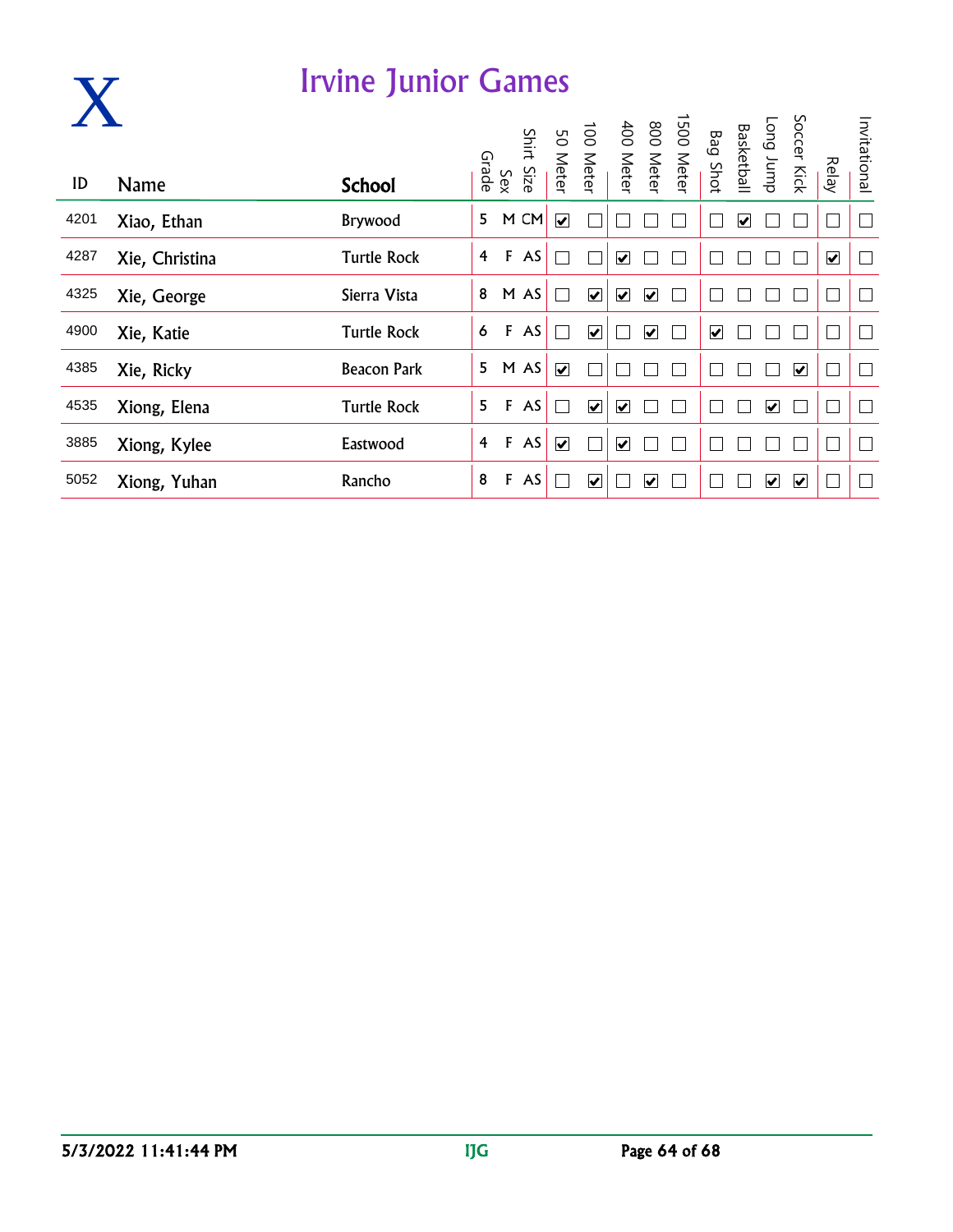

|      |                       |                        |                |              | Shirt Size | 50 Meter                     | 100 Meter                    | 400 Meter                    | 800 Meter             | 500 Meter            | <b>Bag Shot</b>         | <b>Basketbal</b>             | dunr buo                     | Soccer Kick             |                             | Invitational             |
|------|-----------------------|------------------------|----------------|--------------|------------|------------------------------|------------------------------|------------------------------|-----------------------|----------------------|-------------------------|------------------------------|------------------------------|-------------------------|-----------------------------|--------------------------|
| ID   | <b>Name</b>           | <b>School</b>          |                | Sex<br>Grade |            |                              |                              |                              |                       |                      |                         |                              |                              |                         | <b>Relay</b>                |                          |
| 4966 | Yacoub, Mark          | Sierra Vista           | $\mathcal{I}$  |              | M AM       | $\overline{\phantom{0}}$     | $\boxed{\blacktriangledown}$ |                              |                       |                      | ∟                       | $\overline{\mathbf{v}}$      | $\blacktriangledown$         |                         | $\Box$                      | $\Box$                   |
| 5034 | Yadav, Ankita         | Venado                 | 8              |              | F AS       |                              |                              | $\overline{\mathbf{v}}$      | $\blacktriangleright$ | $\blacktriangledown$ |                         | $\blacktriangledown$         | $\blacktriangledown$         |                         | $\blacktriangledown$        | $\Box$                   |
| 3827 | Yalamanchi, Narasimha | Oak Creek              | $\overline{4}$ |              | M CM       |                              | $\blacktriangledown$         | $\blacktriangledown$         |                       |                      |                         | $\blacktriangledown$         |                              |                         | $\mathcal{L}_{\mathcal{A}}$ | $\Box$                   |
| 4558 | Yamamoto, Aika        | <b>College Park</b>    | 5              |              | F AS       | $\overline{\mathbf{v}}$      |                              | $\boxed{\blacktriangledown}$ |                       |                      |                         |                              | $\overline{\mathbf{v}}$      |                         | $\Box$                      | $\Box$                   |
| 5021 | Yamani, Dania         | <b>Beacon Park</b>     | 8              |              | F AS       |                              | $\boxed{\blacktriangledown}$ | $\boxed{\blacktriangledown}$ |                       |                      |                         |                              |                              |                         | $\Box$                      | $\Box$                   |
| 4133 | Yanami, Nathan        | <b>Meadow Park</b>     |                |              | 4 M CM     | $\overline{\mathbf{v}}$      |                              | П                            |                       |                      |                         |                              | $\overline{\mathbf{v}}$      |                         | $\overline{\mathbf{v}}$     | $\Box$                   |
| 4914 | Yang, Chengen         | Santiago Hills         | 6              |              | M AM       | $\blacktriangledown$         |                              | $\blacktriangledown$         |                       |                      |                         |                              |                              | $\blacktriangledown$    | $\Box$                      | $\overline{\phantom{a}}$ |
| 4869 | Yang, Jasmina         | <b>College Park</b>    | 6              |              | F AS       |                              |                              | $\blacktriangledown$         |                       |                      |                         |                              | $\blacktriangledown$         |                         | $\overline{\mathbf{v}}$     | $\Box$                   |
| 5154 | Yang, Jiahe           | Santiago Hills         |                |              | 4 M AS     | $\blacksquare$               | $\blacktriangledown$         | $\blacktriangledown$         |                       |                      |                         | $\overline{\mathbf{v}}$      |                              |                         | $\Box$                      | $\Box$                   |
| 4085 | Yang, Miriam          | Irvine Virtual Aca     | $\overline{4}$ |              | F CM       | $\boxed{\blacktriangledown}$ |                              | $\blacktriangledown$         |                       |                      |                         |                              |                              | $\overline{\mathbf{v}}$ | $\Box$                      | $\Box$                   |
| 4062 | Yang, PeiPei          | <b>Canyon View</b>     | $\overline{4}$ |              | F CM       | $\boxed{\blacktriangledown}$ |                              |                              |                       |                      |                         |                              |                              | $\overline{\mathbf{v}}$ | $\Box$                      | $\Box$                   |
| 3926 | Yang, Queena          | <b>Bonita Canyon</b>   | 4              |              | F AM       | $\mathcal{L}$                | $\overline{\mathbf{v}}$      | $\overline{\mathbf{v}}$      |                       |                      |                         |                              | $\boxed{\blacktriangledown}$ |                         | $\Box$                      | $\Box$                   |
| 3923 | Yan-Li, Joy           | Deerfield              | $\overline{4}$ |              | F AS       | ⊣                            |                              | n.                           |                       |                      |                         | $\blacktriangledown$         |                              |                         | $\Box$                      | $\Box$                   |
| 4422 | Yari, Manli           | <b>Cypress Village</b> | 5              |              | F AS       | $\overline{\mathbf{v}}$      |                              | $\blacktriangledown$         |                       |                      | $\blacktriangledown$    |                              |                              |                         | $\blacktriangledown$        | $\Box$                   |
| 4618 | Yazdani, Parnian      | <b>University Park</b> | 5              |              | F AM       | $\overline{\mathbf{v}}$      |                              | $\boxed{\blacktriangledown}$ |                       |                      |                         |                              |                              | $\overline{\mathbf{v}}$ | $\Box$                      | $\Box$                   |
| 3936 | Yean, Karin           | <b>Beacon Park</b>     | 4              | $\mathbf{F}$ | CM         | $\overline{\mathbf{v}}$      |                              | $\boxed{\blacktriangledown}$ |                       |                      |                         | $\overline{\mathbf{v}}$      |                              |                         | $\Box$                      | $\Box$                   |
| 4076 | Yeh, Megan            | Brywood                | 4              | F            | CM         | $\blacktriangledown$         |                              |                              |                       |                      |                         | $\boxed{\blacktriangledown}$ |                              |                         | $\blacktriangledown$        |                          |
| 4316 | Yeh, Skylar           | <b>Bonita Canyon</b>   | $\overline{4}$ |              | $F$ CM     | $\overline{\mathbf{v}}$      |                              | $\blacktriangledown$         |                       |                      |                         |                              | $\blacktriangledown$         |                         | $\Box$                      | $\mathbb{R}^n$           |
| 4812 | Yeo, Ashley           | Irvine Virtual Aca     | 6              |              | F AS       | $\Box$                       | $\blacktriangledown$         |                              | $\blacktriangledown$  |                      | $\overline{\mathbf{v}}$ |                              |                              |                         | $\Box$                      | $\Box$                   |
| 4712 | Yeole, Keya           | Westpark               | 6              |              | F AS       | $\Box$                       | $\boxed{\blacktriangledown}$ |                              |                       |                      |                         |                              |                              |                         | $\Box$                      | $\sqcup$                 |
| 4145 | Yerra, Piyush         | Deerfield              |                |              | 4 M AS     | $\overline{\mathbf{v}}$      |                              |                              |                       |                      |                         |                              |                              | $\overline{\mathbf{v}}$ | $\Box$                      | $\Box$                   |
| 3938 | Yeung, Kara           | <b>Beacon Park</b>     | $\overline{4}$ |              | F CM       | $\overline{\mathbf{v}}$      |                              | $\blacktriangledown$         |                       |                      |                         | $\overline{\mathbf{v}}$      |                              |                         | $\Box$                      | $\Box$                   |
| 3832 | Yin, Dylan            | Woodbury               | $\overline{4}$ |              | M CM       |                              |                              |                              |                       |                      |                         |                              |                              | $\overline{\mathbf{v}}$ | $\overline{\phantom{a}}$    | $\Box$                   |
| 5072 | Yip, Cadence          | Venado                 | 8              | F            | AM         |                              | $\overline{\mathbf{v}}$      |                              | $\blacktriangledown$  |                      |                         |                              | $\blacktriangledown$         |                         | $\blacktriangledown$        | $\mathbf{L}$             |
| 3932 | Yoo, Abigail          | <b>Turtle Rock</b>     | $\overline{4}$ |              | F AS       |                              | $\blacktriangledown$         | $\overline{\mathbf{v}}$      |                       |                      |                         |                              |                              |                         | $\mathbb{L}$                |                          |

5/3/2022 11:41:44 PM IJG Page 65 of 68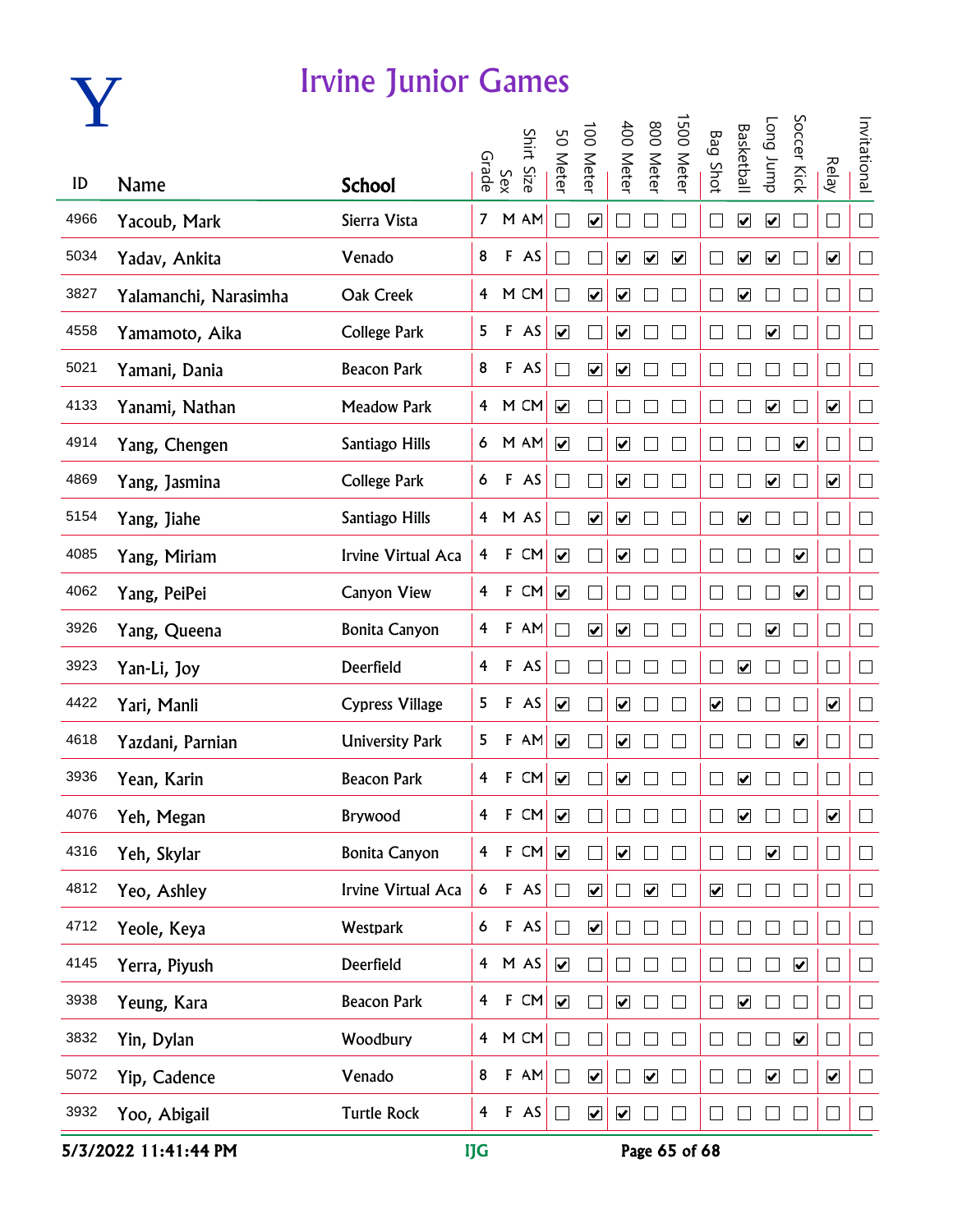

| ID   | <b>Name</b>     | <b>School</b>          | Grade          | Sex         | Shirt<br>Size | 50 Meter                 | $\overrightarrow{00}$<br>Meter | 400<br><b>Meter</b>     | 008<br><b>Meter</b>     | ∸<br>0051<br><b>Meter</b> | <b>Bag Shot</b>         | <b>Basketbal</b>        | dunr buo                | Soccer Kick                  | <b>Relay</b>                | Invitational |
|------|-----------------|------------------------|----------------|-------------|---------------|--------------------------|--------------------------------|-------------------------|-------------------------|---------------------------|-------------------------|-------------------------|-------------------------|------------------------------|-----------------------------|--------------|
|      |                 |                        |                |             |               |                          |                                |                         |                         |                           |                         |                         |                         |                              |                             |              |
| 4844 | Yoon, Brycen    | Alderwood              | 6              |             | M AM          | $\overline{\mathbf{v}}$  |                                |                         |                         |                           | $\overline{\mathbf{v}}$ |                         |                         |                              | $\mathcal{L}_{\mathcal{A}}$ | $\Box$       |
| 4268 | Yoon, Hyunju    | <b>Cypress Village</b> | 4              |             | F AS          |                          |                                |                         |                         |                           |                         |                         |                         | $\overline{\mathbf{v}}$      | $\Box$                      | $\Box$       |
| 4744 | Yorabi, Hannah  | Irvine Virtual Aca     | 6              |             | F AS          | $\overline{\mathbf{v}}$  |                                | $\overline{\mathbf{v}}$ |                         |                           |                         |                         |                         | $\overline{\mathbf{v}}$      | $\vert \ \ \vert$           | $\Box$       |
| 3837 | Yoshida, Kota   | Westpark               | $\overline{4}$ |             | M AS          |                          | $\overline{\mathbf{v}}$        | $\overline{\mathbf{v}}$ |                         |                           |                         |                         |                         | $\overline{\mathbf{v}}$      | $\overline{\mathbf{v}}$     | $\Box$       |
| 3949 | You, Emily      | <b>Turtle Rock</b>     | 4              |             | F AS          |                          |                                | $\overline{\mathbf{v}}$ |                         |                           |                         |                         | $\overline{\mathbf{v}}$ |                              | $\blacktriangledown$        | $\Box$       |
| 4508 | Youn, Tyler     | Alderwood              | 5              |             | M AS          |                          |                                |                         |                         | I.                        | $\overline{\mathbf{v}}$ |                         |                         |                              | ⊔                           | $\Box$       |
| 4075 | Younce, Lyla    | <b>Meadow Park</b>     | $\overline{4}$ |             | F AS          | $\overline{\mathbf{v}}$  |                                | $\overline{\mathbf{v}}$ |                         |                           |                         |                         | $\overline{\mathbf{v}}$ |                              | $\Box$                      | $\Box$       |
| 4974 | Young, Lukas    | Rancho                 | $\overline{7}$ |             | M AS          | $\overline{\phantom{0}}$ | $\overline{\mathbf{v}}$        |                         |                         | L                         |                         |                         | $\blacktriangledown$    | $\blacktriangledown$         | $\Box$                      | $\Box$       |
| 4477 | Youssef, Bassel | Alderwood              | 5              |             | M AS          |                          |                                |                         |                         | L                         |                         | $\overline{\mathbf{v}}$ |                         |                              | $\Box$                      | $\Box$       |
| 4348 | Yu, Brandon     | <b>Turtle Rock</b>     | 5              |             | M AM          |                          |                                |                         | $\overline{\mathbf{v}}$ |                           |                         |                         | $\overline{\mathbf{v}}$ |                              | $\overline{\phantom{a}}$    | $\Box$       |
| 5075 | Yu, Hannah      | South Lake             | 8              | $\mathsf F$ | AS            |                          | $\overline{\mathbf{v}}$        | $\overline{\mathbf{v}}$ |                         |                           |                         |                         |                         | ☑                            | $\overline{\phantom{0}}$    | $\Box$       |
| 3976 | Yu, Joy         | Deerfield              | 4              | F           | CM            |                          |                                | $\overline{\mathbf{v}}$ |                         | L                         |                         |                         |                         | $\boxed{\blacktriangledown}$ | П                           | $\Box$       |
| 4205 | Yun, Yeongseo   | Woodbury               | 5              | F           | AM            |                          | $\overline{\mathbf{v}}$        | $\overline{\mathbf{v}}$ |                         | L.                        | $\overline{\mathbf{v}}$ |                         |                         |                              | H                           | $\Box$       |
| 4876 | Yunesi, Lia     | Springbrook            | 6              | F           | <b>AL</b>     | $\overline{\mathbf{v}}$  |                                | ⊻                       |                         |                           |                         |                         |                         | $\overline{\mathbf{v}}$      | ×.                          | $\vert$      |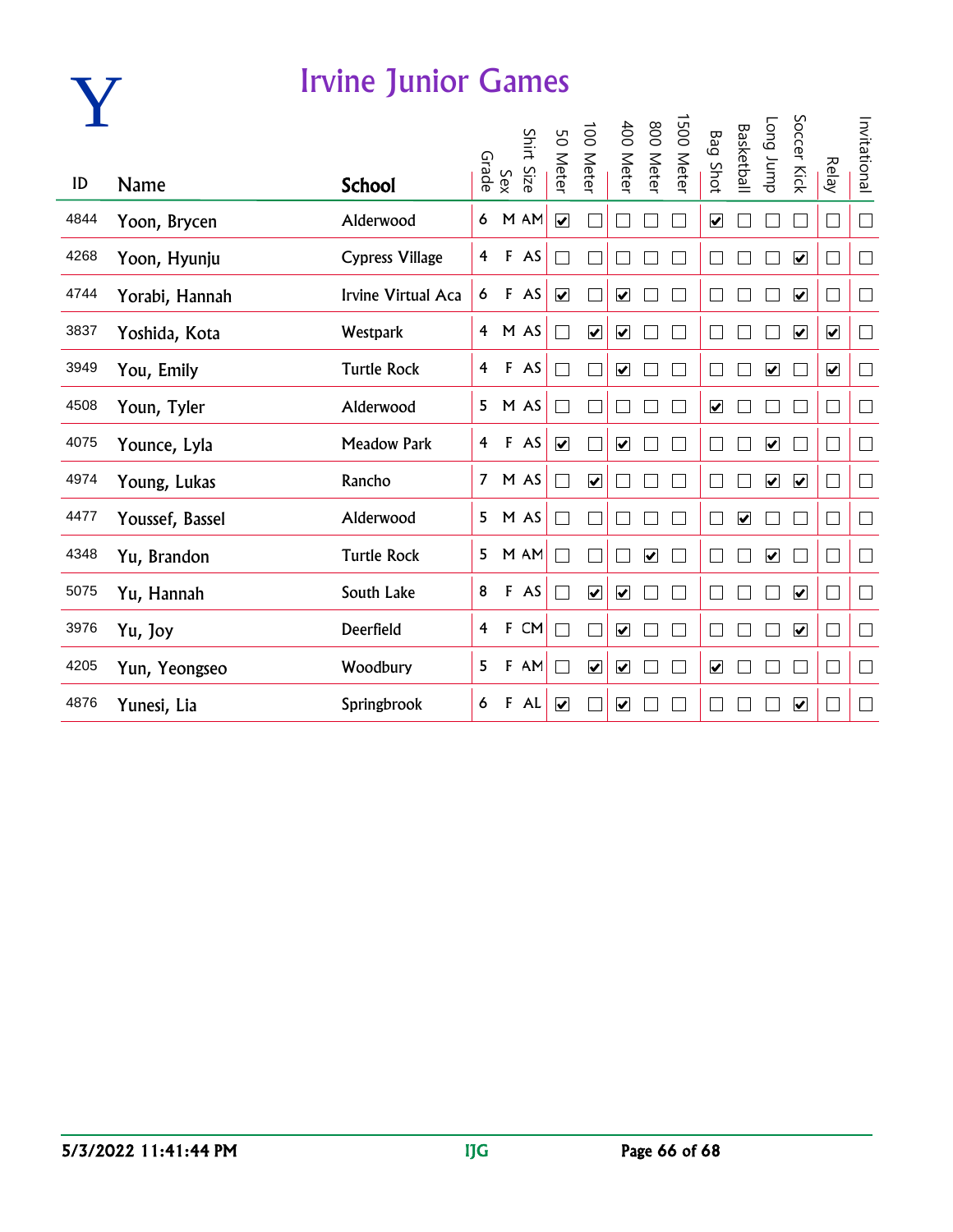### **Z**

#### Irvine Junior Games

|      |                    |                        |                |              |            |                              | 100 Meter                    | 400 Meter                    | 800 Meter                    | 500 Meter               |                      | <b>Basketbal</b>             | Long Jump                    | Soccer Kick                  |                      | Invitational             |
|------|--------------------|------------------------|----------------|--------------|------------|------------------------------|------------------------------|------------------------------|------------------------------|-------------------------|----------------------|------------------------------|------------------------------|------------------------------|----------------------|--------------------------|
| ID   | Name               | <b>School</b>          |                | Sex<br>Grade | Shirt Size | 50 Meter                     |                              |                              |                              |                         | <b>Bag Shot</b>      |                              |                              |                              | <b>Relay</b>         |                          |
| 3908 | Zabrocki, Evan     | Woodbury               | 4              |              | M CM       | $\boxed{\blacktriangledown}$ |                              | ☑                            |                              |                         |                      |                              |                              | $\boxed{\blacktriangledown}$ | $\Box$               | $\Box$                   |
| 4231 | Zakari, Zaid       | <b>Cypress Village</b> | 5              |              | M AS       |                              | $\boxed{\blacktriangledown}$ | $\blacktriangledown$         |                              |                         |                      |                              |                              | $\boxed{\blacktriangledown}$ | $\blacktriangledown$ | $\Box$                   |
| 4216 | Zalewski, Izabella | Portola Springs        | 5              |              | F AS       | $\blacktriangledown$         |                              | $\blacktriangledown$         |                              |                         |                      |                              |                              |                              | $\Box$               | $\Box$                   |
| 4464 | Zalvan, Gabriel    | <b>Stone Creek</b>     | 5              |              | M AS       | $\blacksquare$               | $\blacktriangledown$         |                              | $\boxed{\blacktriangledown}$ |                         |                      |                              | $\boxed{\blacktriangledown}$ |                              | $\blacktriangledown$ | $\Box$                   |
| 5059 | Zalvan, Joshua     | Lakeside               | 8              |              | M AL       | $\blacksquare$               |                              | $\boxed{\blacktriangledown}$ |                              |                         |                      |                              |                              |                              | $\Box$               | $\Box$                   |
| 5054 | Zavala, Aiden      | Lakeside               | 8              |              | M AS       | $\blacksquare$               | $\boxed{\blacktriangledown}$ | $\overline{\mathbf{v}}$      | $\overline{\mathbf{v}}$      | $\overline{\mathbf{v}}$ |                      |                              |                              |                              | $\Box$               | $\Box$                   |
| 5063 | Zavala, Matthew    | Venado                 | 8              |              | M AS       | $\blacksquare$               |                              | $\boxed{\blacktriangledown}$ |                              |                         |                      |                              | $\blacktriangledown$         |                              | $\Box$               | $\overline{\phantom{a}}$ |
| 4874 | Zavala, Miranda    | <b>College Park</b>    | 6              | $\mathsf F$  | CM         | $\blacksquare$               | $\blacktriangledown$         |                              |                              |                         |                      |                              | $\blacktriangledown$         |                              | $\Box$               | $\mathcal{L}$            |
| 4625 | Zeng, Enoch        | Santiago Hills         | 6              |              | M AM       | $\blacksquare$               | $\blacktriangledown$         | $\blacktriangledown$         |                              |                         |                      |                              | $\blacktriangledown$         |                              | $\Box$               | $\Box$                   |
| 3862 | Zervakos, Amelie   | Eastwood               | 4              |              | F AS       | $\boxed{\blacktriangledown}$ |                              | $\overline{\mathbf{v}}$      |                              |                         |                      |                              | $\blacktriangleright$        | $\blacksquare$               | $\Box$               | $\Box$                   |
| 4463 | Zhang, Jayden      | <b>Turtle Rock</b>     | 5              |              | M AS       | $\blacksquare$               |                              |                              |                              |                         |                      | $\boxed{\blacktriangledown}$ |                              |                              | $\Box$               | $\Box$                   |
| 5123 | Zhang, Justin      | Rancho                 | 7 <sup>7</sup> |              | M AS       |                              | $\boxed{\blacktriangledown}$ |                              |                              |                         |                      |                              | $\boxed{\blacktriangledown}$ |                              | $\Box$               | $\Box$                   |
| 4954 | Zhang, Justin      | Venado                 | 7 <sup>7</sup> |              | M AS       |                              |                              | $\blacktriangledown$         |                              |                         |                      |                              |                              |                              | $\blacktriangledown$ | $\Box$                   |
| 3903 | Zhang, Michael     | Loma Ridge             | 4              |              | M AS       |                              |                              |                              |                              |                         | $\boxed{\checkmark}$ |                              |                              |                              | $\Box$               | $\Box$                   |
| 4808 | Zhang, Yiyang      | Alderwood              | 6              |              | F AS       |                              |                              | ☑                            |                              |                         |                      |                              |                              |                              | $\Box$               | $\sqcup$                 |
| 4341 | Zhang, Zongbo      | Woodbury               | 5              |              | M AS       | $\overline{\mathbf{v}}$      |                              | ☑                            |                              |                         |                      |                              |                              | $\boxed{\blacktriangledown}$ | $\Box$               | $\Box$                   |
| 4554 | Zhao, Jensen       | <b>Canyon View</b>     | 5              |              | M AS       |                              |                              |                              |                              |                         |                      | $\boxed{\blacktriangledown}$ |                              |                              |                      |                          |
| 4578 | Zhao, Yigiao       | Irvine Virtual Aca     | 5              |              | M AM       |                              |                              |                              |                              |                         |                      | $\blacktriangledown$         |                              |                              | $\Box$               | $\Box$                   |
| 3881 | Zheng, Kai         | Loma Ridge             |                |              | 4 M CM     | ٦                            | $\blacktriangledown$         | $\blacktriangledown$         |                              |                         |                      |                              |                              |                              | $\Box$               | $\Box$                   |
| 4101 | Zhou, Lin          | <b>Turtle Rock</b>     |                |              | 4 M CM     | $\overline{\mathbf{v}}$      |                              |                              |                              |                         |                      |                              | $\blacktriangledown$         |                              | $\Box$               | $\Box$                   |
| 5061 | Zhou, Yiquan       | Lakeside               | 8              |              | F AM       | ┐                            | $\boxed{\blacktriangledown}$ | $\boxed{\blacktriangledown}$ |                              |                         |                      |                              | $\boxed{\blacktriangledown}$ | $\blacktriangledown$         | $\Box$               | $\Box$                   |
| 4026 | Zhu, Emily         | <b>Bonita Canyon</b>   | $\overline{4}$ |              | F AS       | $\Box$                       |                              |                              |                              |                         | $\blacktriangledown$ |                              |                              |                              | $\Box$               | $\Box$                   |
| 4036 | Zokaei, Kasra      | Loma Ridge             |                |              | 4 M CM     | $\blacktriangledown$         |                              |                              |                              |                         |                      |                              |                              | $\blacktriangledown$         | $\Box$               | $\mathcal{L}$            |
| 4757 | Zong, Andy         | <b>Stone Creek</b>     |                |              | 6 M AS     | $\Box$                       |                              | $\blacktriangledown$         |                              |                         |                      |                              |                              | $\blacktriangledown$         | $\Box$               | $\Box$                   |
| 3918 | Zou, Angela        | Eastwood               | $\overline{4}$ |              | F CM       | $\Box$                       | $\overline{\mathbf{v}}$      | $\Box$                       |                              |                         |                      |                              |                              |                              | $\Box$               | $\Box$                   |

5/3/2022 11:41:44 PM **IJG** Page 67 of 68